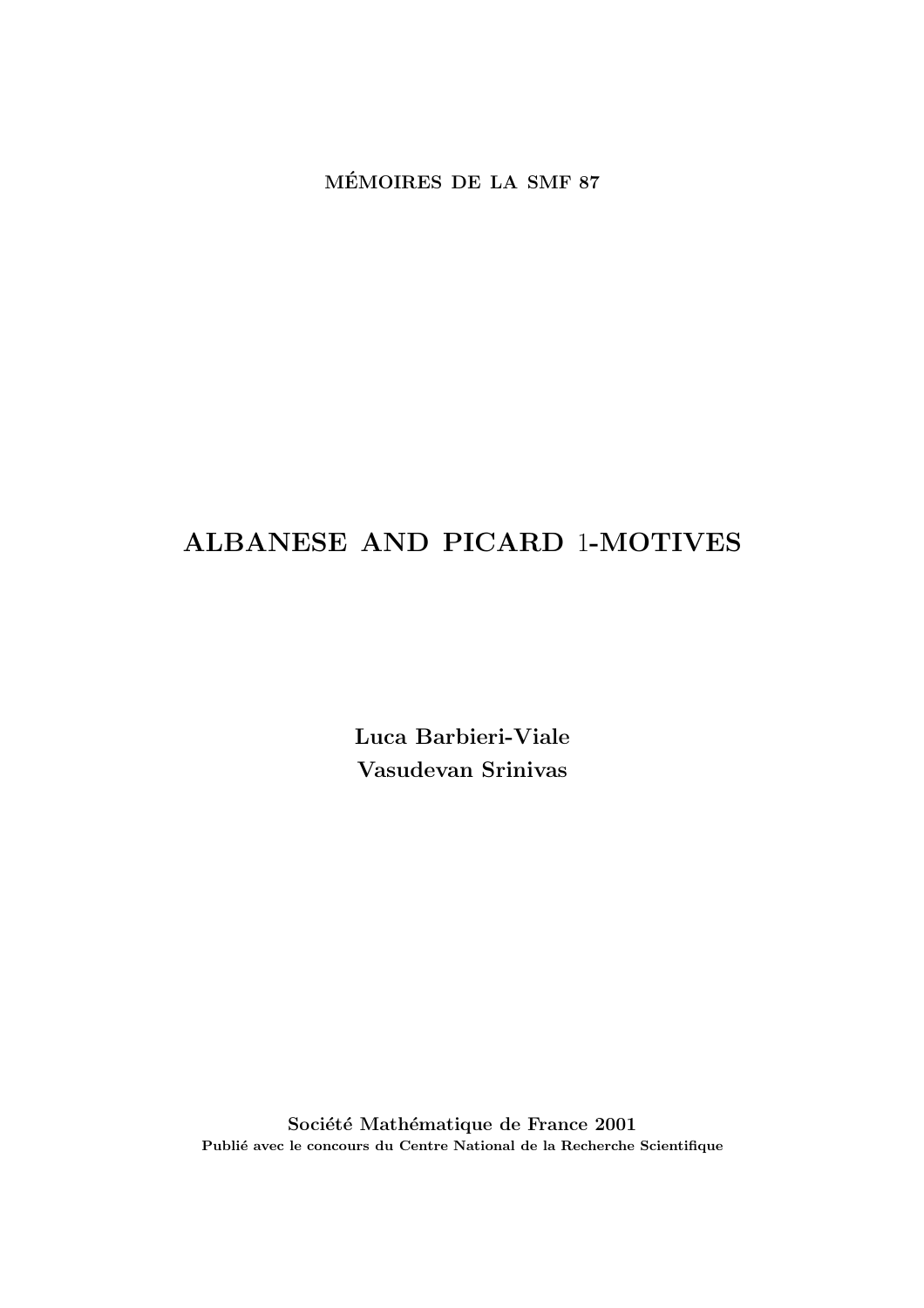L. Barbieri-Viale Dipartimento di Metodi e Modelli Matematici, Università degli Studi di Roma "La Sapienza", Via A. Scarpa, 16, I-00161 Roma, Italia.  $E-mail:$  barbieri@dmmm.uniroma1.it  $Url$ : http://www.dmmm.uniroma1.it/ V. Srinivas

School of Mathematics, Tata Institute of Fundamental Research, Homi Bhabha Road, Mumbai-400005, India.  $E-mail:$  srinivas@math.tifr.res.in

 $Url$ : http://www.math.tifr.res.in/

**2000** *Mathematics Subject Classification***. —** 14F42, 14C30, 32S35, 19E15. *Key words and phrases***. —** Hodge theory, motives, algebraic cycles, singularities.

This work has been done during periods of stay at several research institutions including University of Paris VII and Institut Henri Poincaré in Paris, T.I.F.R. in Mumbai, DI.MA in Genoa and I.C.T.P. in Trieste which we thank for the hospitality.

The second author wishes to acknowledge support from the Swarnajayanthi Fellowship of the D.S.T. and the IFCPAR Project "Geometry"(No. 1601-2), which made possible a visit to the University of Paris VII, concurrently with a visit of the first author to the Institut Henri Poincaré, and enabled useful discussions on this work with O. Gabber, L. Illusie, F. Oort and M. Raynaud. In particular, we thank Raynaud for providing us with the reference [53].

The first author is deeply grateful to the Italian C.N.R. and M.U.R.S.T., the European Union Science Plan "K-Theory and Algebraic Groups" and the Tata Institute of Fundamental Research for financial support.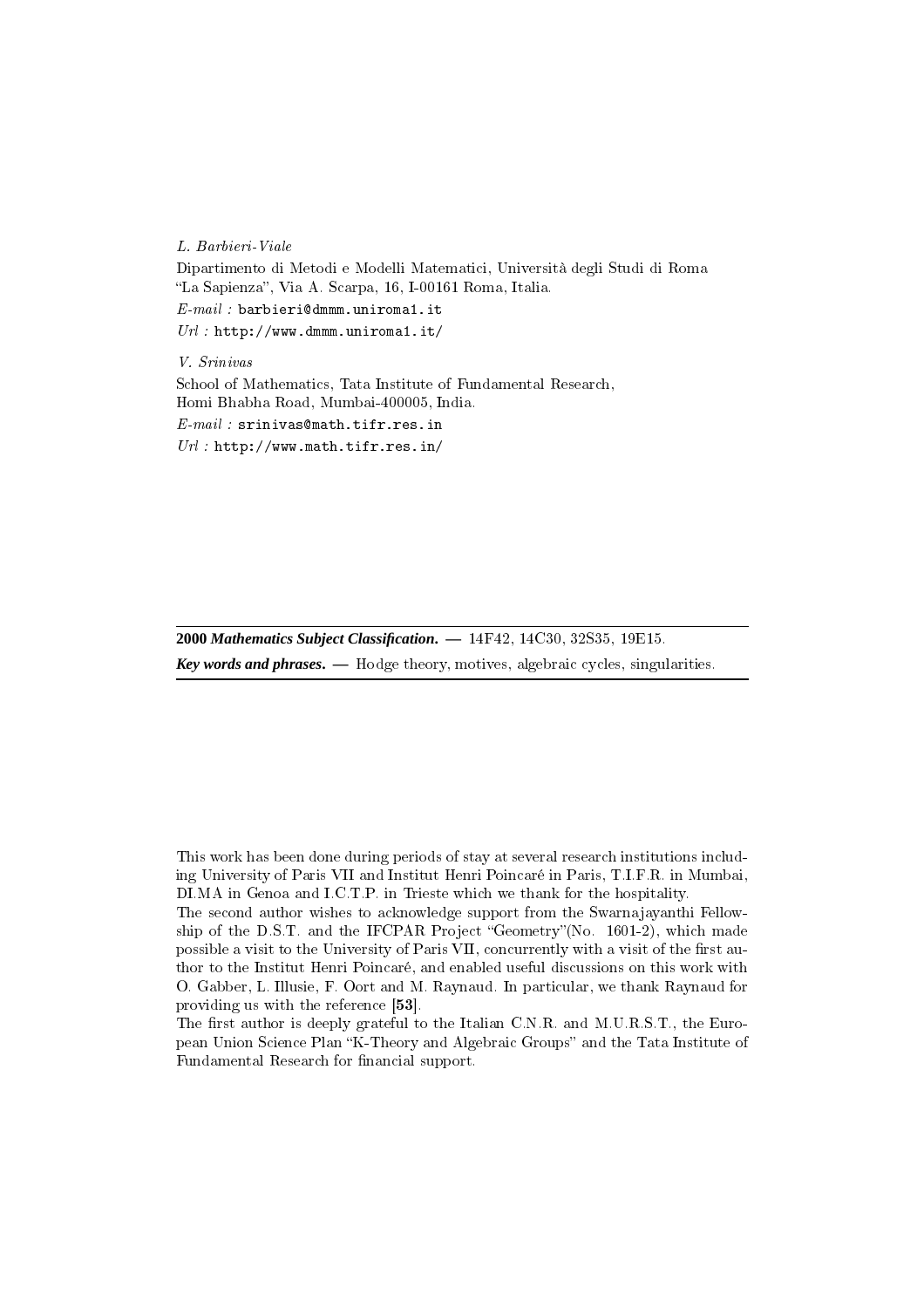### ALBANESE AND PICARD 1-MOTIVES

### Luca Barbieri-Viale, Vasudevan Srinivas

*Abstract.* — Let X be an *n*-dimensional algebraic variety over a field of characteristic zero. We describe algebraically defined Deligne 1-motives  $\text{Alb}^+(X)$ ,  $\text{Alb}^-(X)$ ,  $Pic<sup>+</sup>(X)$  and Pic<sup>−</sup>(X) which generalize the classical Albanese and Picard varieties of a smooth projective variety. We compute Hodge,  $\ell$ -adic and De Rham realizations proving Deligne's conjecture for  $H^{2n-1}$ ,  $H_{2n-1}$ ,  $H^1$  and  $H_1$ .

We investigate functoriality, universality, homotopical invariance and invariance under formation of projective bundles. We compare our cohomological and homological 1-motives for normal schemes. For proper schemes, we obtain an Abel-Jacobi map from the (Levine-Weibel) Chow group of zero cycles to our cohomological Albanese 1-motive which is the universal regular homomorphism to semi-abelian varieties. By using this universal property we get "motivic" Gysin maps for projective local complete intersection morphisms.

*Résumé* **(**1**-motifs d'Albanese et de Picard). —** Soit X une variété algébrique de dimension  $n$  sur un corps de caractéristique 0. Nous décrivons les 1-motifs de Deligne  $\text{Alb}^+(X)$ ,  $\text{Alb}^-(X)$ ,  $\text{Pic}^+(X)$  et  $\text{Pic}^-(X)$  définis algébriquement, qui généralisent les variétés d'Albanese et de Picard classiques d'une variété projective lisse. Nous calculons les réalisations de Hodge,  $\ell$ -adique et de De Rham, montrant ainsi la conjecture de Deligne pour  $H^{2n-1}$ ,  $H_{2n-1}$ ,  $H^1$  et  $H_1$ .

Nous étudions la fonctorialité, l'universalité, l'invariance par homotopie et l'invariance par formation de fibrés projectifs. Nous comparons nos 1-motifs homologiques et cohomologiques pour les schémas normaux. Pour des schémas propres, nous obtenons une application d'Abel-Jacobi du groupe de (Levine-Weibel) Chow des zérocycles vers notre 1-motif cohomologique d'Albanese, qui est l'homomorphisme universel régulier vers les variétés semi-abéliennes. En utilisant cette propriété universelle, nous obtenons des applications de Gysin « motiviques » pour les morphismes pro jectifs localement intersection complète.

<sup>c</sup> Mémoires de la Société Mathématique de France 87, SMF 2001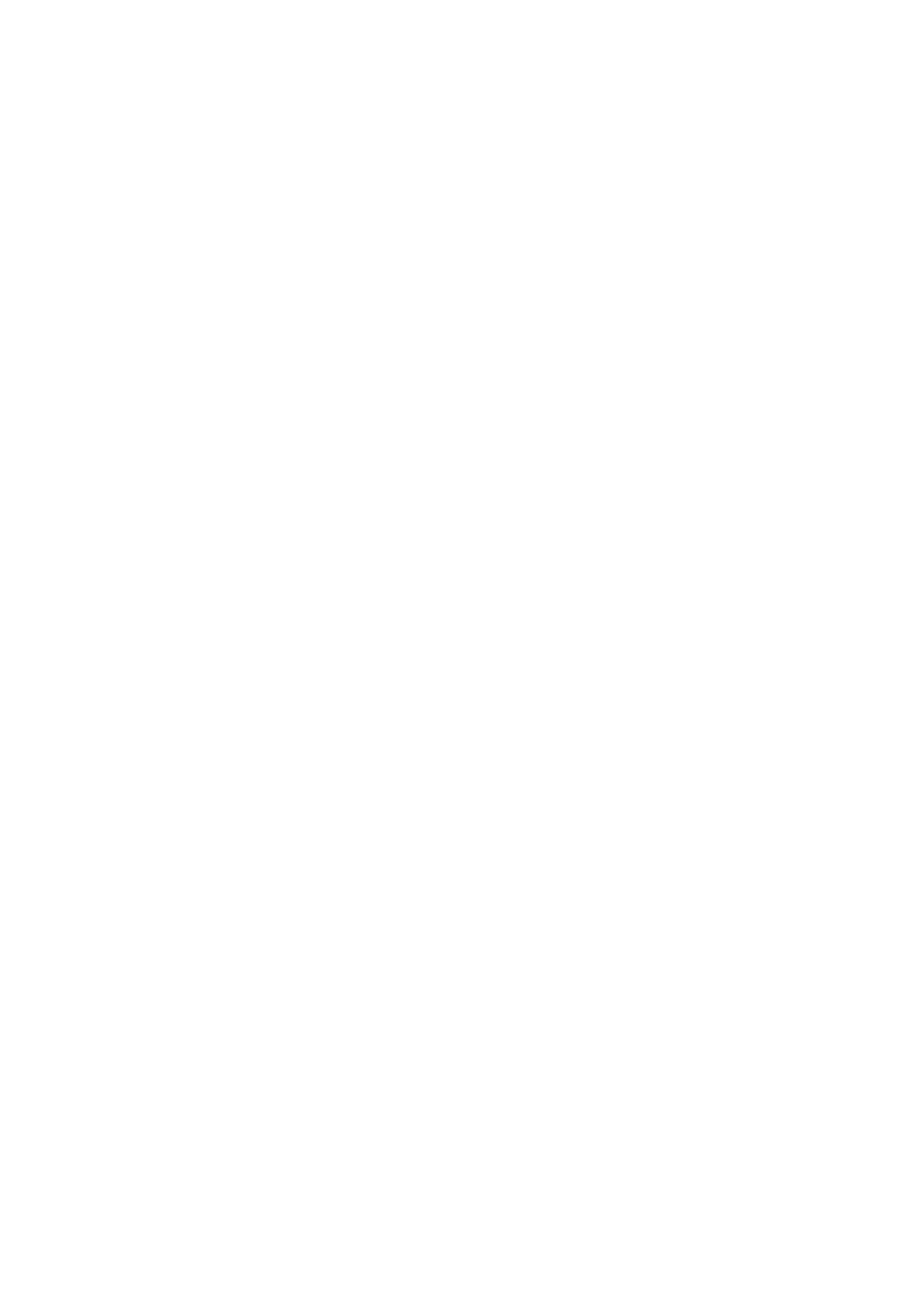## **CONTENTS**

|  | $\mathbf{1}$ |
|--|--------------|
|  | $\mathbf{1}$ |
|  | 3            |
|  | 5            |
|  | 6            |
|  | 9            |
|  | 9            |
|  |              |
|  | 11           |
|  |              |
|  |              |
|  | 19           |
|  |              |
|  |              |
|  |              |
|  | 23           |
|  |              |
|  |              |
|  |              |
|  |              |
|  |              |
|  |              |
|  |              |
|  |              |
|  |              |
|  |              |
|  |              |
|  |              |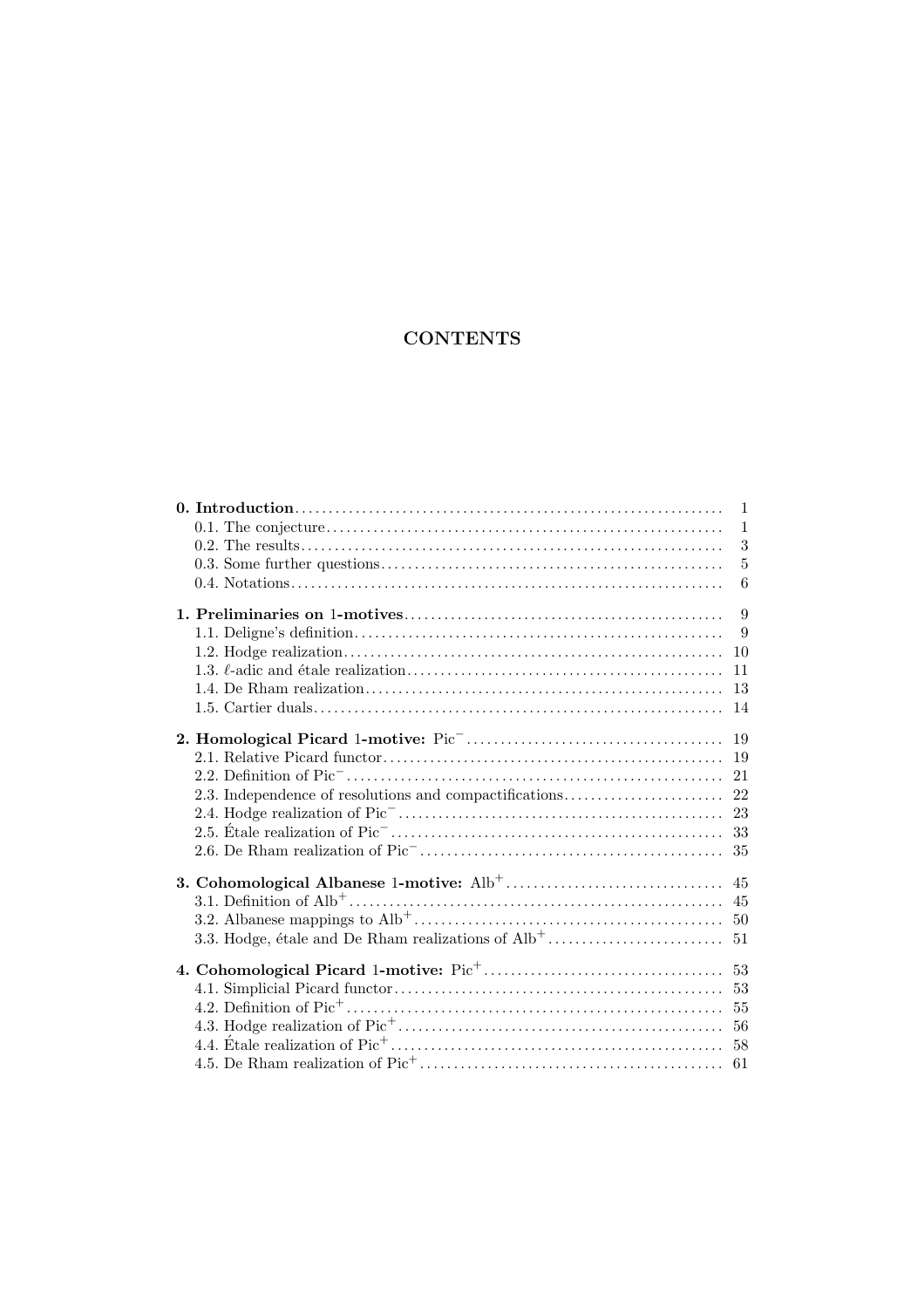### **vi** CONTENTS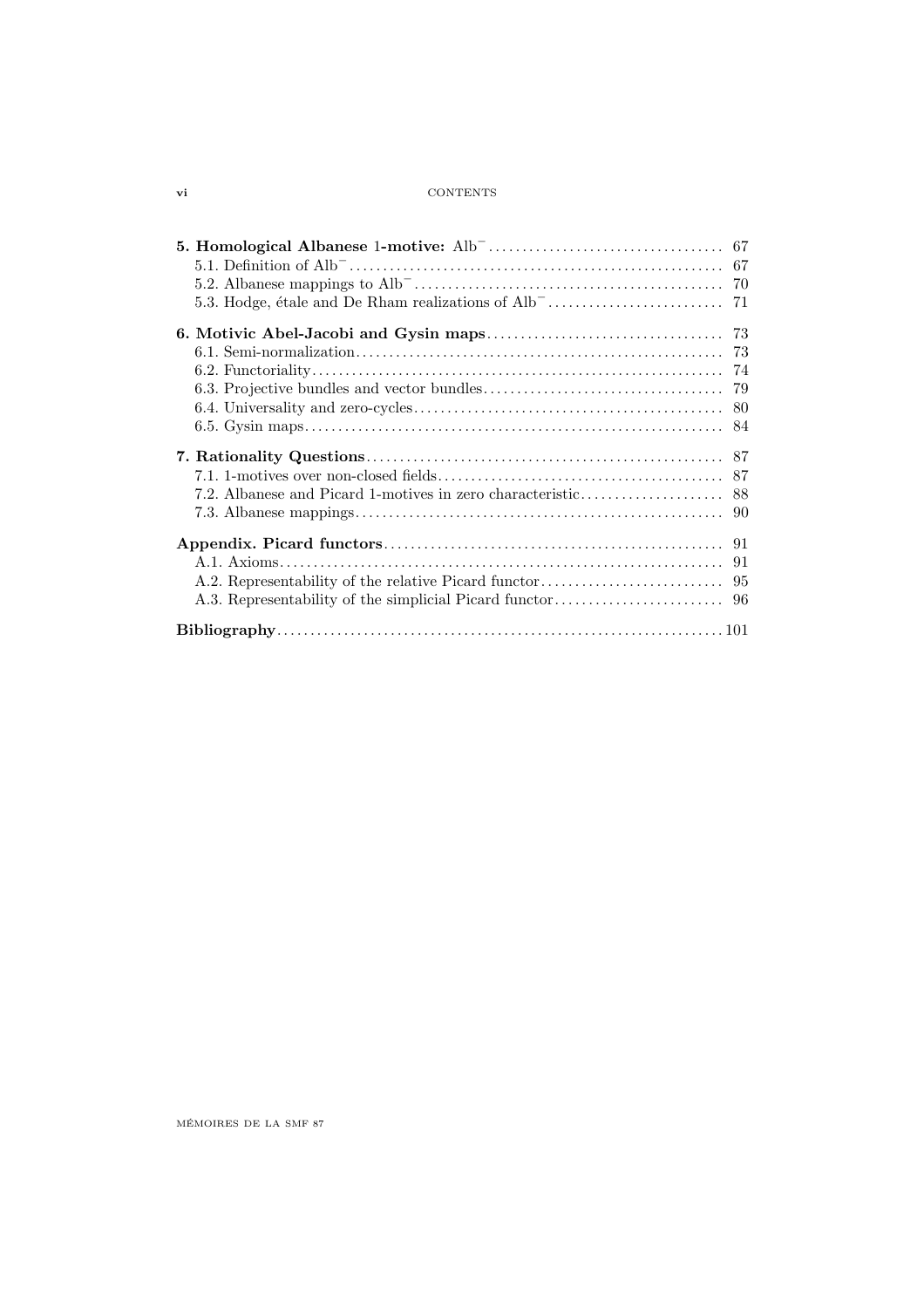### **CHAPTER 0**

### **INTRODUCTION**

This work is motivated by Deligne's conjecture that 1-motives obtained from the mixed Hodge structure on the cohomology of an algebraic variety would be "algebraically defined" (see [**15**, § 10.4.1] and [**16**]). Deligne ([**15**, § 10.1.3]) observed that a torsion free mixed Hodge structure  $H$  (*i.e.*, such that  $H_{\mathbb{Z}}$  is torsion-free), which is of Hodge type  $\{(0,0), (0, -1), (-1, 0), (-1, -1)\}\$ , and such that  $gr_{-1}^{W}(H)$  is polarizable, yields  $i)$  a semi-abelian variety  $G$ , whose abelian quotient is the abelian variety given by  $gr_{-1}^W(H)$ , together with  $ii)$  a homomorphism u from the lattice  $L = gr_0^W(H_Z)$  to the group  $G(\mathbb{C})$ , induced by the canonical map  $H_{\mathbb{Z}} \to H_{\mathbb{C}}$ .

Deligne called such a complex of group schemes  $[L \stackrel{u}{\rightarrow} G]$  a 1-motive over  $\mathbb{C}$ , and showed that the category of 1-motives over  $\mathbb C$  is equivalent to the category of torsion free mixed Hodge structures of the above type. Thus any such 1-motive  $M = [L \stackrel{u}{\rightarrow} G]$ has a *Hodge realization*  $T_{\text{Hodge}}(M)$ , *i.e.*, there is a unique (up to isomorphism) torsionfree mixed Hodge structure  $T_{\text{Hodge}}(M)$  such that M can be obtained from  $T_{\text{Hodge}}(M)$ as above. Deligne ([15,  $\S 10.1.11$ ]) also defined the  $\ell$ -adic and De Rham realizations of a 1-motive M, denoted by  $T_{\ell}(M)$  and  $T_{\text{DR}}(M)$ , respectively (see Chapter 1 for more details).

#### **0.1. The conjecture**

Deligne's conjecture, in particular, is that if  $X$  is an n-dimensional algebraic variety over a field  $k$  of characteristic  $0$ , then there are "algebraically defined" 1-motives, also defined over k, compatible with base change to extension fields, such that i) when  $k = \mathbb{C}$ , their Hodge realizations are respectively isomorphic to the mixed Hodge structures on

 $H^{2n-1}(X, \mathbb{Z}(n))/(torsion)$ ,  $H_1(X, \mathbb{Z})/(torsion)$ ,  $H^1(X, \mathbb{Z}(1))$ ,  $H_{2n-1}(X, \mathbb{Z}(1-n))$ 

ii) if k is algebraically closed, their  $\ell$ -adic and De Rham realizations are naturally isomorphic to the corresponding  $\ell$ -adic and De Rham (co)homology *iii*) the above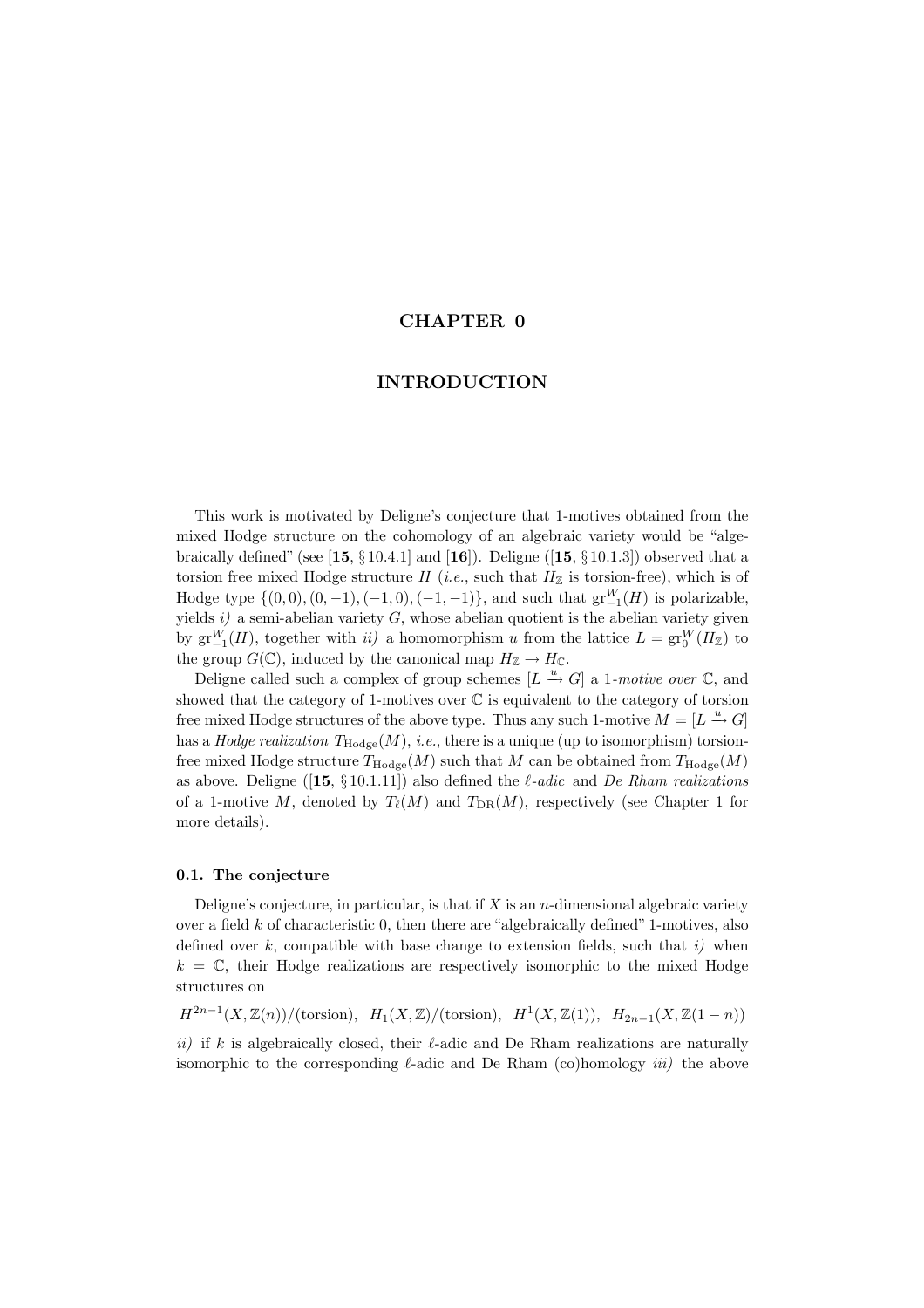#### **2** CHAPTER 0. INTRODUCTION

identifications are compatible with other structures, like comparison isomorphisms, filtrations, Galois action, etc. Our goal is to prove these statements. Moreover, we obtain some geometric properties of our constructions.

We recall that the case  $n = 1$ , *i.e.*, when X is a curve, is already treated by Deligne  $([15, \S 10.3])$ , and the case when X smooth and proper corresponds to the well known transcendental descriptions of the Albanese and Picard varieties. Our construction of Albanese and Picard 1-motives generalizes these cases. In the general case, for  $n \geq 1$ , we propose the following dictionary:

| Mixed Hodge Structure          | $1-Motive$            |
|--------------------------------|-----------------------|
| $H^{2n-1}(X,\mathbb{Z}(n))$    | $\mathrm{Alb}^+(X)$   |
| $H_{2n-1}(X, \mathbb{Z}(1-n))$ | $Pic^{-}(X)$          |
| $H^1(X,\mathbb{Z}(1))$         | $Pic^+(X)$            |
| $H_1(X,\mathbb{Z})$            | $\mathrm{Alb}^{-}(X)$ |

Here,  $\text{Alb}^+(X)$  is the "cohomological Albanese" 1-motive obtained from the mixed Hodge structure  $H^{2n-1}(X,\mathbb{Z}(n))/(torsion)$  and, dually, Pic<sup>-</sup>(X) is the "homological Picard" 1-motive obtained from  $H_{2n-1}(X, \mathbb{Z}(1 - n))/($ torsion), etc. The 1-motive Alb<sup>+</sup>(X) is the Cartier dual of Pic<sup>−</sup>(X) and Pic<sup>+</sup>(X) is the Cartier dual of Alb<sup>−</sup>(X). In case X is singular, we have that  $\text{Alb}^+(X) \neq \text{Alb}^-(X)$  in general, because of the possible failure of Poincaré duality. When  $n = 1$ , Alb<sup>+</sup>(X) and Pic<sup>+</sup>(X) (and dually, Alb<sup> $-$ </sup>(X) and Pic<sup> $-$ </sup>(X)) coincide.

We recall that the geometric definition of the "cohomological Picard and homological Albanese" 1-motives of a smooth, but possibly non-proper scheme  $X$ , goes back to Serre's explicit construction of its Albanese variety, see [**48**]; in fact, Serre's Albanese variety was defined as the Cartier dual of the 1-motive

$$
Pic^{+}(X) \stackrel{\text{def}}{=} [\text{Div}_{Y}^{0}(\overline{X}) \to \text{Pic}^{0}(\overline{X})] \qquad (X \text{ smooth})
$$

where  $\overline{X}$  is a smooth compactification of X with boundary Y, Div ${}_{Y}^{0}(\overline{X})$  is the free abelian group of divisors which are algebraically equivalent to zero and supported on Y, being mapped canonically to  $Pic^0(\overline{X})$ . On the other hand, a geometric construction of Alb<sup>+</sup> or Pic<sup>−</sup> for a smooth open variety is more difficult and it appears to be new as well.

Following the construction in [**31**], in the paper of Ramachandran [**39**] a geometric construction of Pic<sup>+</sup>(X) and Alb<sup>−</sup>(X) was proposed for varieties with a singular closed point obtained by collapsing a finite set of closed points in a smooth open variety; in a subsequent paper, see [**40**], he proposed, independently, definitions of Albanese and Picard motives corresponding to our  $Pic^+(X)$  and  $\text{Alb}^-(X)$ . Ramachandran announced in [**41**] (cf. [**3**]) a proof of the algebraicity (up to isogeny) of certain 1 motives built out of  $H^i(X, \mathbb{Q}(1))$  for  $i \leq \dim X + 1$ .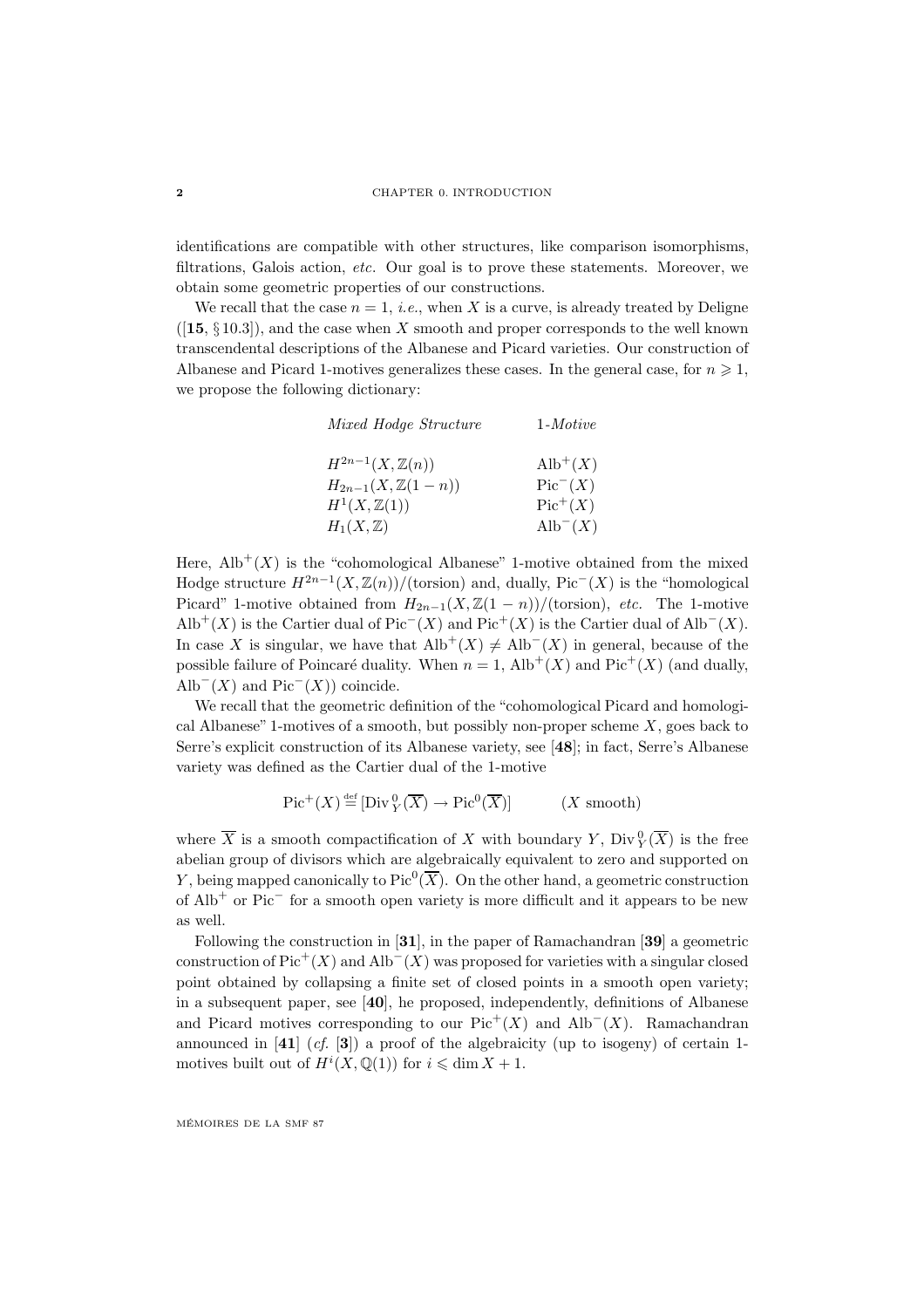Apart from Ramachandran's work, a related paper by Carlson [**12**] on analogues of Abel's theorem for  $H^2$  of some singular surfaces (see also [22]) and the recent paper [**3**] (see also the "Hodge 1-motives" considered in [**1**] and related papers [**7**] and [**9**]) we do not know any results on Deligne's conjecture (1972).

#### **0.2. The results**

Our definition of  $Pic^{-1}(X)$  is roughly the following (see Sections 2.1 and 2.2 below for a more precise statement). Let  $X$  be any equidimensional algebraic variety over an algebraically closed field k of characteristic zero. Let  $f : \tilde{X} \to X$  be a resolution of singularities and let  $\overline{X}$  be a smooth compactification of  $\widetilde{X}$  with normal crossing boundary divisor  $Y$ .

Let S be the singular locus of X and let  $\overline{S}$  be the closure of  $f^{-1}(S)$  in  $\overline{X}$ . Then we let  $\text{Div} \frac{0}{S}(\overline{X}, Y)$  be the group of divisors supported on  $\overline{S}$  which are i) disjoint from Y (*i.e.*, are linear combinations of compact components of  $f^{-1}(S)$ ), and *ii*) are algebraically equivalent to zero relative to Y. We let  $\text{Div} \frac{0}{S/S}(\overline{X}, Y)$  be the subgroup of those divisors which have vanishing push-forward (as Weil divisors) along  $f$ .

We can show the existence of a group scheme  $Pic(\overline{X}, Y)$  associated to isomorphism classes of pairs  $(\mathcal{L}, \varphi)$  such that  $\mathcal L$  is a line bundle on  $\overline X$  and  $\varphi : \mathcal L \mid_Y \cong \mathcal O_Y$  is a trivialization on Y. The connected component of the identity  $Pic^{0}(\overline{X}, Y)$  is a semiabelian variety, which can be represented as an extension

$$
0 \to \frac{H^0(Y, \mathcal{O}_Y^*)}{\text{im } H^0(\overline{X}, \mathcal{O}_{\overline{X}}^*)} \to \text{Pic}^0(\overline{X}, Y) \to \text{ker}^0(\text{Pic}^0(\overline{X}) \to \oplus_i \text{Pic}^0(Y_i)) \to 0
$$

where  $Y = \bigcup_i Y_i$  is expressed as a union of (smooth) irreducible components. The mapping which takes a divisor D disjoint from Y to the class of the pair  $(\mathcal{O}_{\overline{X}}(D), 1)$ in  $Pic(\overline{X}, Y)$  yields the "homological Picard" 1-motive

$$
\mathrm{Pic}^-(X) \stackrel{\text{def}}{=} [\mathrm{Div} \frac{0}{S/S}(\overline{X}, Y) \to \mathrm{Pic}^0(\overline{X}, Y)].
$$

The "cohomological Albanese" 1-motive  $\text{Alb}^+(X)$  is defined to be the Cartier dual of  $Pic^{-}(X)$  (see Section 3.1); a "concrete" description of it is also given when X is either smooth or proper.

The definition of  $Pic^+(X)$  is obtained by generalizing Serre's construction of the generalized Albanese variety to smooth simplicial schemes (see Sections 4.1 and 4.2 for the details). Let  $X$  be a variety over an algebraically closed field  $k$  of characteristic 0. Let  $X$ , be a smooth proper hypercovering of  $X$ , and consider a proper smooth compactification  $\overline{X}$ , with normal crossing boundary Y. (we refer to [15, §6.2] for the existence of such a hypercovering and compactification). Let Div  $_Y(X)$  be the subgroup of divisors on  $\overline{X}_0$  supported on  $Y_0$  with zero pull-back on  $\overline{X}_1$ , *i.e.*, by definition

Div 
$$
\gamma_*(\overline{X}_*)^{\text{def}} \ker(\text{Div }_{Y_0}(\overline{X}_0) \xrightarrow{d_0^* - d_1^*} \text{Div }_{Y_1}(\overline{X}_1)).
$$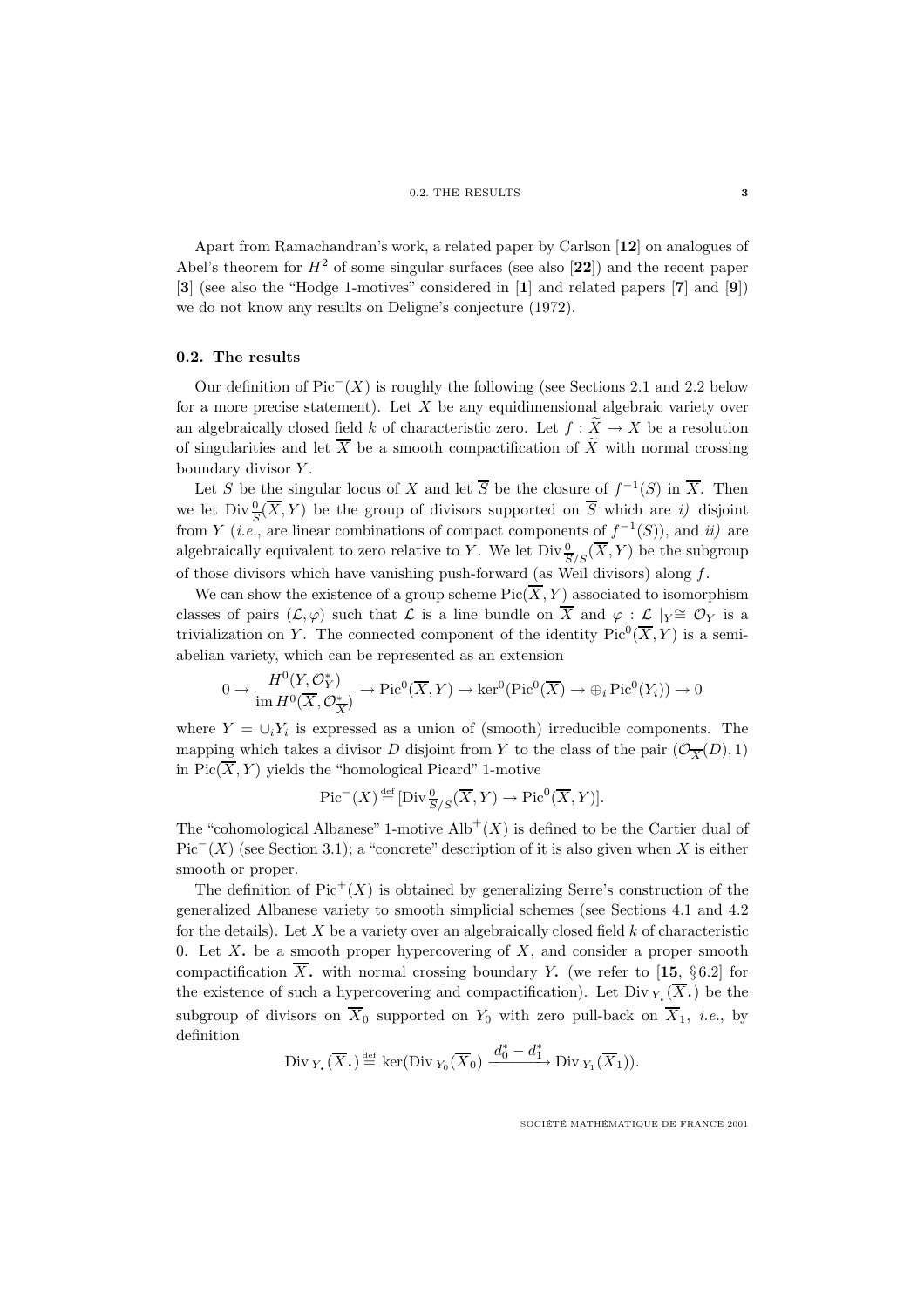We consider the simplicial Picard functor

 $T \longmapsto \mathrm{Pic}(T \times \overline{X}, \mathcal{E}) \stackrel{\text{def}}{=} \mathbb{H}^1(T \times \overline{X}, \mathcal{O}_{T \times \overline{X}, \mathcal{E}}^*)$ 

and we show that the associated sheaf  $\text{Pic}_{\overline{X}/k}$  (with respect to the fpqc-topology) is representable by a group scheme locally of finite type over  $k$ , whose connected component of the identity  $\mathbf{Pic}^0_{\overline{X},/k}$  over  $k = \overline{k}$  is an extension of the abelian scheme  $\ker^0(\text{Pic}^0_{\overline{X}_0/k} \to \text{Pic}^0_{\overline{X}_1/k})$  by the torus given by

$$
\frac{\ker(H^0(\overline{X}_1, \mathcal{O}^*_{\overline{X}_1}) \to H^0(\overline{X}_2, \mathcal{O}^*_{\overline{X}_2}))}{\text{im}(H^0(\overline{X}_0, \mathcal{O}^*_{\overline{X}_0}) \to H^0(\overline{X}_1, \mathcal{O}^*_{\overline{X}_1}))}.
$$

Let Div  $\frac{0}{Y}$ ,  $(\overline{X})$  denote the subgroup of those divisors which are mapped to  $\text{Pic}^0_{\overline{X}/k}(k)$ under the canonical mapping. We then define the "cohomological Picard" 1-motive of the variety  $X$  as

$$
Pic^+(X) \stackrel{\text{def}}{=} [\text{Div}_{Y_{\bullet}}^0(\overline{X}_{\bullet}) \to \text{Pic}^0(\overline{X}_{\bullet})].
$$

The "homological Albanese" 1-motive  $\text{Alb}^-(X)$  is defined to be the Cartier dual of  $Pic<sup>+</sup>(X)$  (see Section 5.1).

We show that  $Pic^{-}(X)$ ,  $\text{Alb}^{+}(X)$ ,  $\text{Pic}^{+}(X)$  and  $\text{Alb}^{-}(X)$  do have the appropriate Hodge, De Rham and  $\ell$ -adic realizations (in Sections 2.4–2.6, 3.3, 4.3–4.5 and 5.3 respectively). We mostly deal with the geometric case, *i.e.*, we consider varieties  $X$ over an algebraically closed field  $k$ ; the case when  $k$  is not algebraically closed is considered in Chapter 7.

We show as well that our definitions are functorial and independent of choices of resolutions or compactifications (e.g., see Section 2.3) and depend only on the seminormalization of the given variety (see Section 6.1). We remark (in Section 6.2) that  $\rm Alb^{+}$  can be contravariant functorial only for morphisms between varieties of the same dimension, and similarly Pic<sup>−</sup> is covariant functorial for such maps. We then show the homotopical invariance of Pic<sup>+</sup> (and hence dually of Alb<sup>−</sup>), and that Pic<sup>−</sup> and Pic<sup>+</sup> (and dually, the corresponding Albanese 1-motives) are invariant under formation of projective bundles (see Section 6.3).

For proper X, we remark that our "cohomological" Albanese 1-motive  $\text{Alb}^+(X)$  is a quotient of Serre's Albanese of the regular locus  $X_{\text{reg}}$ , *i.e.*, we have an extension

$$
0 \to T(S) \to \text{Alb}^-(X_{\text{reg}}) \to \text{Alb}^+(X) \to 0
$$

where  $T(S)$  is a torus whose character group is a sublattice of the lattice of Weil divisors which are supported on the singular locus  $S$ . Thus, if  $X$  is also irreducible and normal, then  $T(S) = 0$ , and further, any non-zero Cartier divisor supported on the exceptional locus of a resolution is not numerically equivalent to zero; therefore,  $\text{Alb}^-(X_{\text{reg}}) = \text{Alb}^+(X)$  is an abelian variety which is isomorphic to the Albanese variety Alb $(\tilde{X})$  of any resolution of singularities  $\tilde{X}$  of X. In general, Alb<sup>-</sup>(X<sub>reg</sub>) is a torus bundle over  $\text{Alb}(\tilde{X})$  whose pull-back to  $X_{\text{reg}}$  (under a suitable Albanese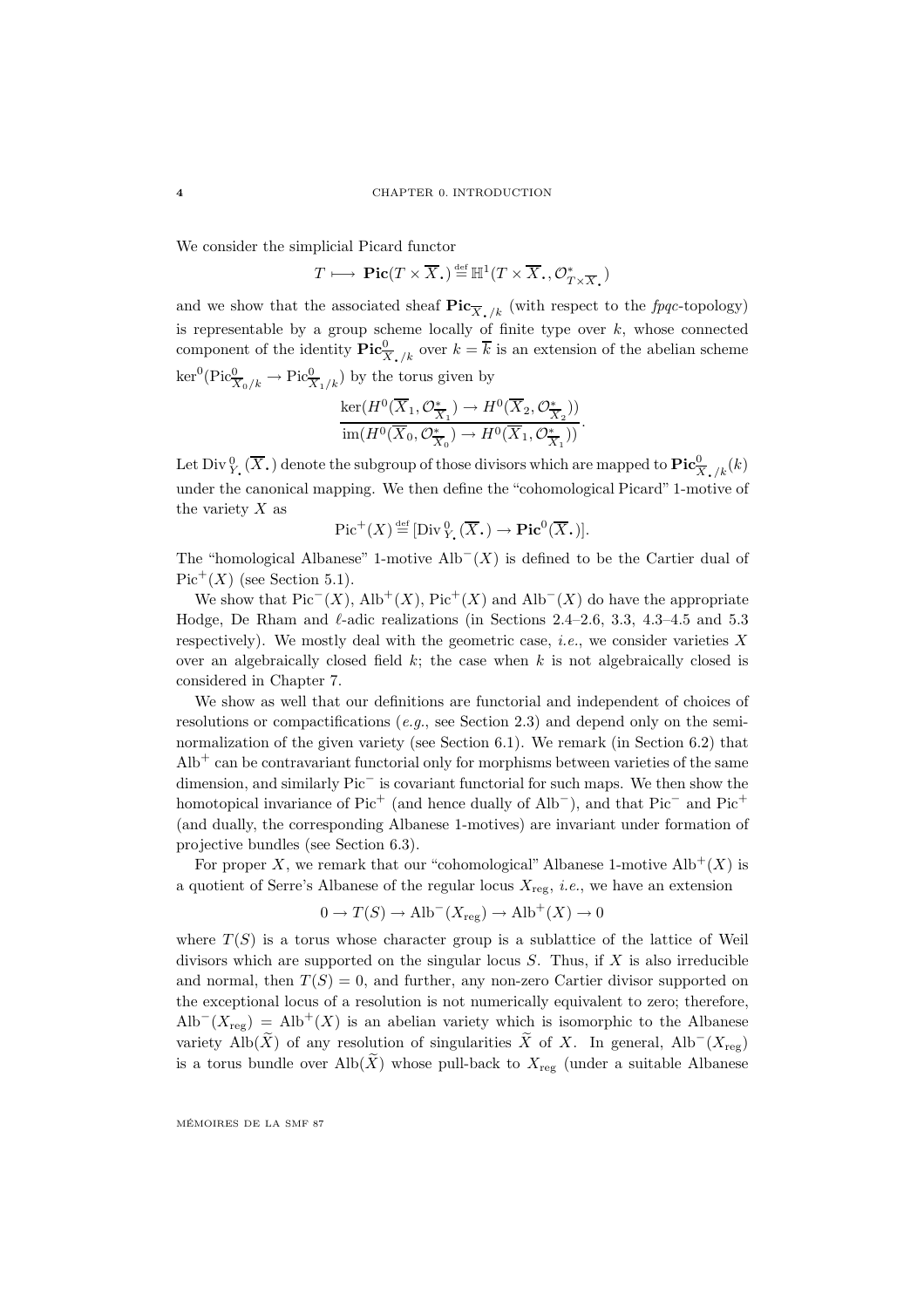mapping) is canonically trivialized. Thus, after choosing appropriate base points, there is a (canonical) section

$$
a^- : X_{\text{reg}} \to \text{Alb}^-(X_{\text{reg}})
$$

which is a universal morphism to semi-abelian varieties in the sense of Serre [47] (see Section 5.2).

We then show (in Section 6.4) that  $a^-$  factors through rational equivalence yielding a "motivic" Abel-Jacobi mapping

$$
a^+ : \operatorname{CH}^n(X)_{\deg 0} \to \operatorname{Alb}^+(X)
$$

from the Levine-Weibel "cohomological"Chow group [**30**] of zero-cycles on a projective variety X. We also prove that  $a^+$  is the universal regular homomorphism to semiabelian varieties (compare with [**19**] and [**8**]). By using this universal property we get (in Section 6.5) "motivic" Gysin maps for projective local complete intersection morphisms, *i.e.*, for such a morphism  $g: X' \to X$  we get a push-forward

$$
g^+_* : \text{Alb}^+(X') \to \text{Alb}^+(X)
$$

and, dually, a pull-back  $g^*$ : Pic<sup>-</sup> $(X) \rightarrow Pic^{-}(X')$ .

We note that the isogeny classes of our 1-motives define objects in the triangulated category of mixed motives of Voevodsky, since it contains Deligne's 1-motives (tensor Q). Therefore we can view our constructions as determining "Picard and Albanese mixed motives" as well.

We finally remark that the work presented in this volume was done a few years ago; in fact, these results were previously announced in a short note [**6**].

#### **0.3. Some further questions**

We expect purely algebraic proofs for the Lefschetz theorem on inclusions of general complete intersections  $g: Y \hookrightarrow X$  (*i.e.*,  $g^+_*$  and  $g^*_-$  would be isomorphisms in this case, if dim  $Y \ge 2$ ) as well as Roitman theorems on torsion zero-cycles (*i.e.*,  $a^+$ would be an isomorphism on torsion, see [2] and [8] for the case  $k = \mathbb{C}$ , and [46] for the homological case): these matters are of independent interest, and we hope to treat them elsewhere. In the context of algebraic proofs, it seems desirable as well to have such a proof that  $Pic^+(X)$  and  $\text{Alb}^-(X)$  are independent of the choices of hypercovering and compactification (see Remark 4.4.4). In fact, the underlying philosophy of the theory of 1-motives suggests that it should be possible (or at least desirable) to obtain all constructions and properties "intrinsically", without recourse to the use of any specific realization functor. From this point of view, another problem is to prove "directly" that the Gysin maps for projective local complete intersection morphisms are independent of the factorization (see Remark 6.5.3).

It is natural to ask whether there is an analogue of our results in positive characteristic. After the work of de Jong, there are smooth proper hypercoverings in this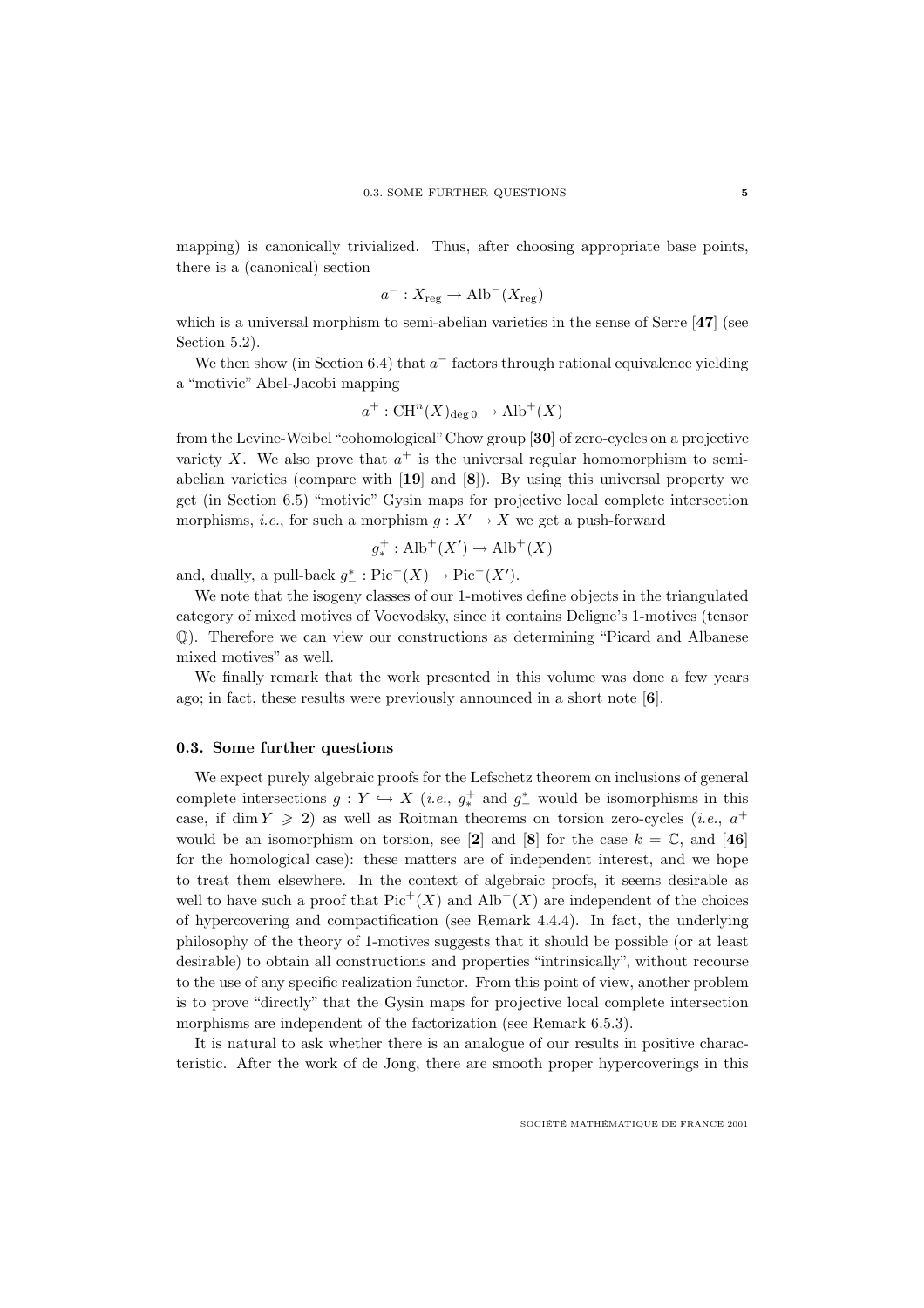#### **6** CHAPTER 0. INTRODUCTION

context as well, which suggests that one could possibly extend the definitions of Pic<sup>+</sup> and Alb<sup>−</sup> to this case. However, since our definitions of Pic<sup>−</sup> and Alb<sup>+</sup>, and the proofs that they have the correct realizations, make use of resolution of singularities and duality theory, it is not clear to us how these might extend to positive characteristics. In positive characteristics, one also needs to better understand what would play the role of the De Rham realization.

More generally, since Deligne has defined a notion of a 1-motive over a base scheme S, we could ask for the appropriate families  $X \to S$  for which it is possible to define  $Pic^+(X/S)$ , Pic<sup>−</sup>(X/S), and the corresponding Albanese 1-motives, as 1-motives over S. Going still further, one could speculate about possible analogous 1-motives in the context of Arakelov geometry.

#### **0.4. Notations**

We are mainly concerned with schemes locally of finite type over a base field  $k$  of characteristic zero, which is assumed to be algebraically closed in most of this work; we will consider non algebraically closed fields in Chapter 7. We tacitly assume that our schemes are reduced and separated, unless explicitly mentioned otherwise. A variety will be a reduced, separated k-scheme of finite type. We will often tacitly identify a variety over  $k = \overline{k}$  with its set of closed points. The hypothesis of zero characteristic is repeatedly used, often without explicit mention, for example via the existence of resolutions of singularities.

We denote by X. a simplicial k-scheme, whose components  $X_i$  are k-schemes, and we denote by  $d_j^i: X_i \to X_{i-1}$ ,  $0 \leqslant j \leqslant i$ , the face maps; we omit upper indices if there is no risk of misunderstanding, e.g., we may write  $d_0$  and  $d_1$  for the two faces map from  $X_1$  to  $X_0$ . We will also sometimes identify a k-scheme X with the "constant" simplicial scheme X. it defines, where  $X_n = X$  for all  $n \geq 0$ , and all face and degeneracy morphisms are the identity; if  $\pi : X \to X$  is the augmentation, then we note that for any sheaf of abelian groups  $\mathcal{F}$  on X, the canonical map  $\mathcal{F} \to \mathbf{R} \pi_*(\pi^* \mathcal{F})$ is an isomorphism, and we have canonical isomorphisms  $H^*(X, \mathcal{F}) \cong \mathbb{H}^*(X, \pi^* \mathcal{F})$ .

For a C-variety X we will denote by  $H^*(X,\mathbb{Z}(\cdot))$  (resp.  $H_*(X,\mathbb{Z}(\cdot))$ ) the singular cohomology (resp. homology) group of the associated analytic space as well as the (Tate twisted) mixed Hodge structure on it. Concerning mixed Hodge structures we will use Deligne's notation [15]: in particular, we will denote by  $W_iH$  the weight filtration on  $H_{\mathbb{Q}}$  (and if H is torsion free, on  $H_{\mathbb{Z}}$  as well), and by  $F^iH$  the Hodge filtration on  $H_{\mathbb{C}}$ .

For a simplicial scheme X. and a simplicial abelian sheaf  $\mathcal{F}_X$ , we will denote by  $\mathbb{H}^*(X, \mathcal{F}_X)$  the cohomology groups obtained from the right derived functor of the following left exact functor

$$
\mathcal{F}_X \longmapsto \ker(\Gamma(X_0, \mathcal{F}_{X_0}) \xrightarrow{d_0^* - d_1^*} \Gamma(X_1, \mathcal{F}_{X_1})).
$$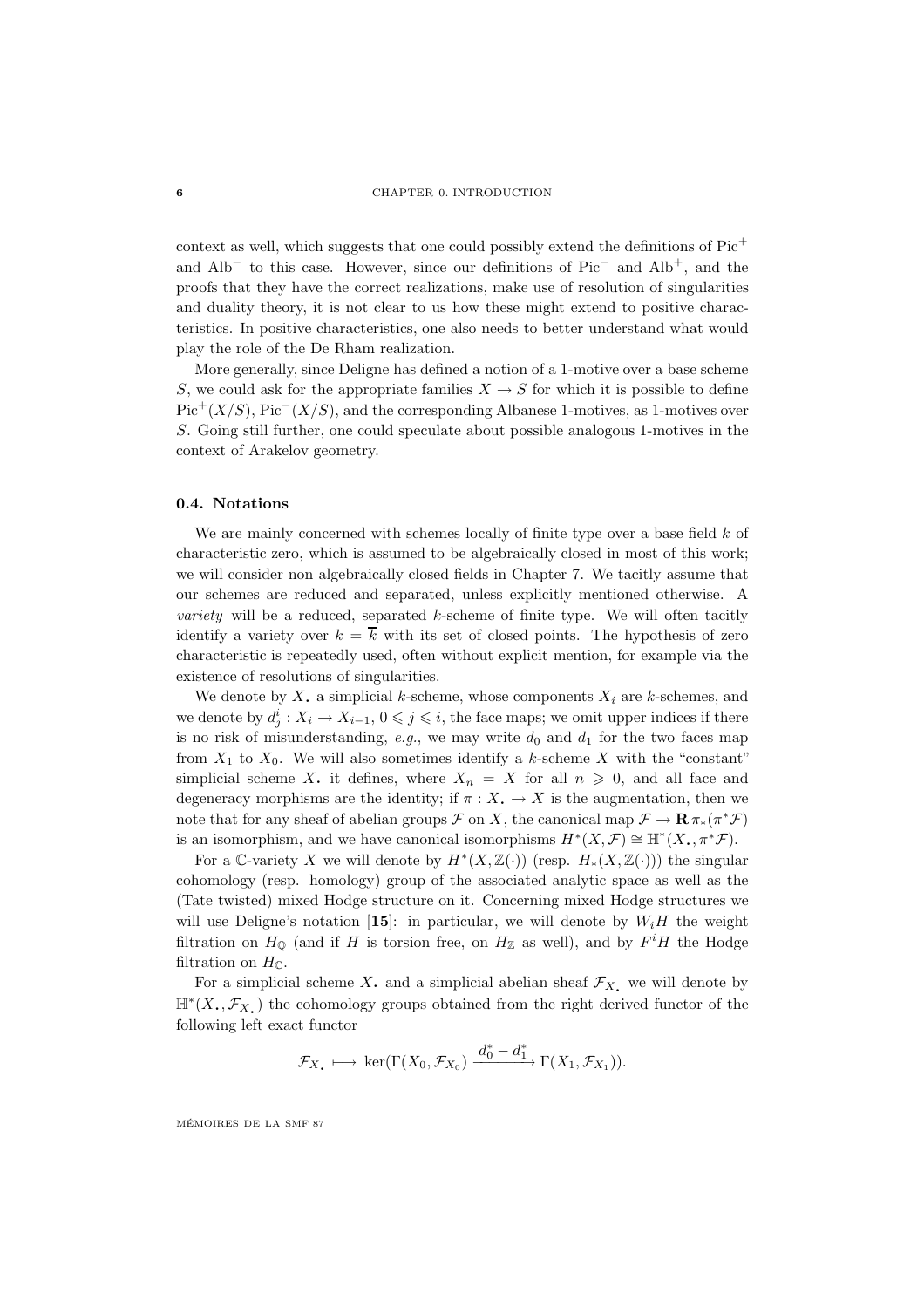#### 0.4. NOTATIONS **7**

The same conventions as above apply to simplicial  $\mathbb{C}$ -schemes X. and the mixed Hodge structure on  $\mathbb{H}^*(X, \mathbb{Z}(\cdot)).$ 

We denote duals by  $(-)^{\vee}$  with the following conventions: if G is a group scheme of additive type then  $G^{\vee}$  is  $\text{Hom}(G,\mathbb{G}_a)$ ; if G is a torus or it is locally constant and torsion free then  $G^{\vee}$  is  $\text{Hom}(G,\mathbb{G}_m)$ ; if A is an abelian variety then  $A^{\vee}$  is  $\text{Pic}^0(A)$ ; if H is a mixed Hodge structure then  $H^{\vee}$  is the internal Hom $(H, \mathbb{Z}(1)).$ 

We denote by  $Div(X)$  the group of Weil divisors on an equidimensional variety X. If Y, Z are closed subschemes of X, we denote by Div  $_Z(X) \subset \text{Div}(X)$  the subgroup of divisors which are supported on Z, and by Div  $(X, Y) \subset \text{Div}(X)$  the subgroup of divisors which have the support disjoint from  $Y$ ; finally set

Div 
$$
z(X, Y) \stackrel{\text{def}}{=} \text{Div } z(X) \cap \text{Div } (X, Y).
$$

For any (possibly singular) variety X we let denote by  $\text{CH}_d(X)$  the "homological" (Fulton) Chow groups [21] of d-dimensional cycles on X. We denote by  $\mathrm{CH}^n(X)$ the "cohomological" (Levine-Weibel) Chow group [**30**] of zero-cycles supported on the regular locus of an *n*-dimensional quasi-projective variety  $X$  over an algebraically closed field.

If  $f: G_1 \to G_2$  is a homomorphism of k-group schemes, ker<sup>0</sup> f will denote the identity component of the kernel of f.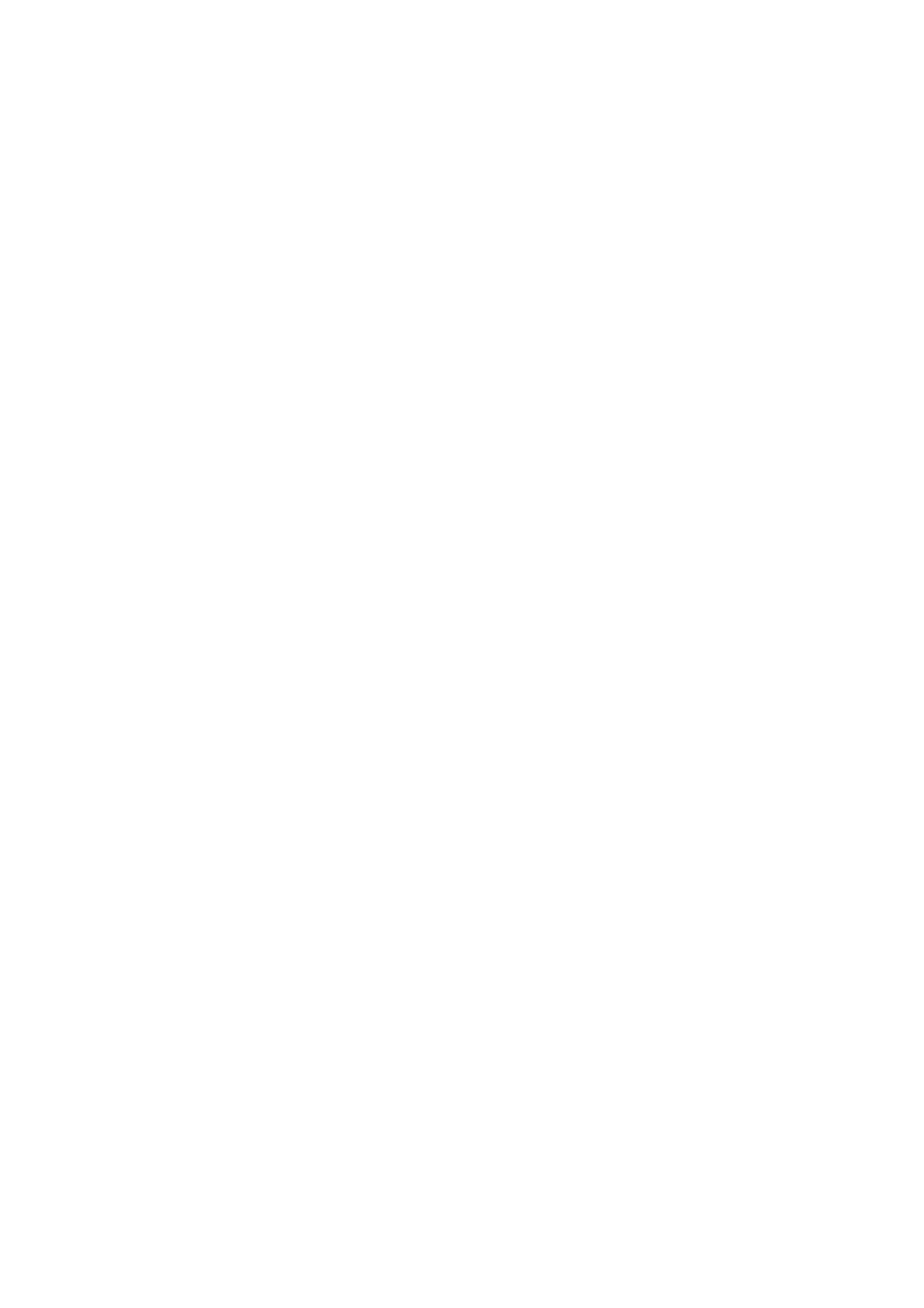### **CHAPTER 1**

### **PRELIMINARIES ON** 1**-MOTIVES**

For the sake of exposition, and to fix notation and terminology, we collect some general facts concerning 1-motives.

### **1.1. Deligne's definition**

Let S be any scheme. We will denote by  $M = (L, A, T, G, u)$  a 1-motive over S, *i.e.*, an extension G of an abelian scheme A by a torus T over S, a group scheme L which is, locally for the étale topology on  $S$ , isomorphic to a finitely-generated free abelian constant group, and an S-homomorphism  $L \stackrel{u}{\rightarrow} G$  (see [15, §10]).

Diagrammatically a 1-motive  $M = (L, A, T, G, u)$  can be represented as

$$
\begin{array}{ccc}\n & L & \\
 & \downarrow u & \\
1 \to & T \to & G \to A \to 0\n\end{array}
$$

and can be regarded also as defining a complex of group schemes  $M = [L \stackrel{u}{\rightarrow} G],$ where  $L$  is in degree  $-1$  and  $G$  is in degree 0.

A group scheme  $G$  which is an extension of an abelian scheme  $A$  by a torus  $T$  is also usually called a semi-abelian scheme, and we are not going to distinguish it from the 1-motive which it defines in a canonical way (*i.e.*, by taking  $L$  to be zero). The same convention applies to the case of an abelian variety  $A$  (identified with the 1motive  $(0, A, 0, A, 0)$  or a torus. A lattice L determines a 1-motive  $[L \rightarrow 0]$ , which we denote by  $L[1]$  (consistent with the notation when considered as a complex of group schemes).

A morphism of 1-motives is a morphism of the corresponding complexes of group schemes. Moreover, there is a natural full embedding of the category of 1-motives over S into the derived category of bounded complexes of sheaves for the fppf-topology on S (cf. [**43**, Prop.2.3.1]).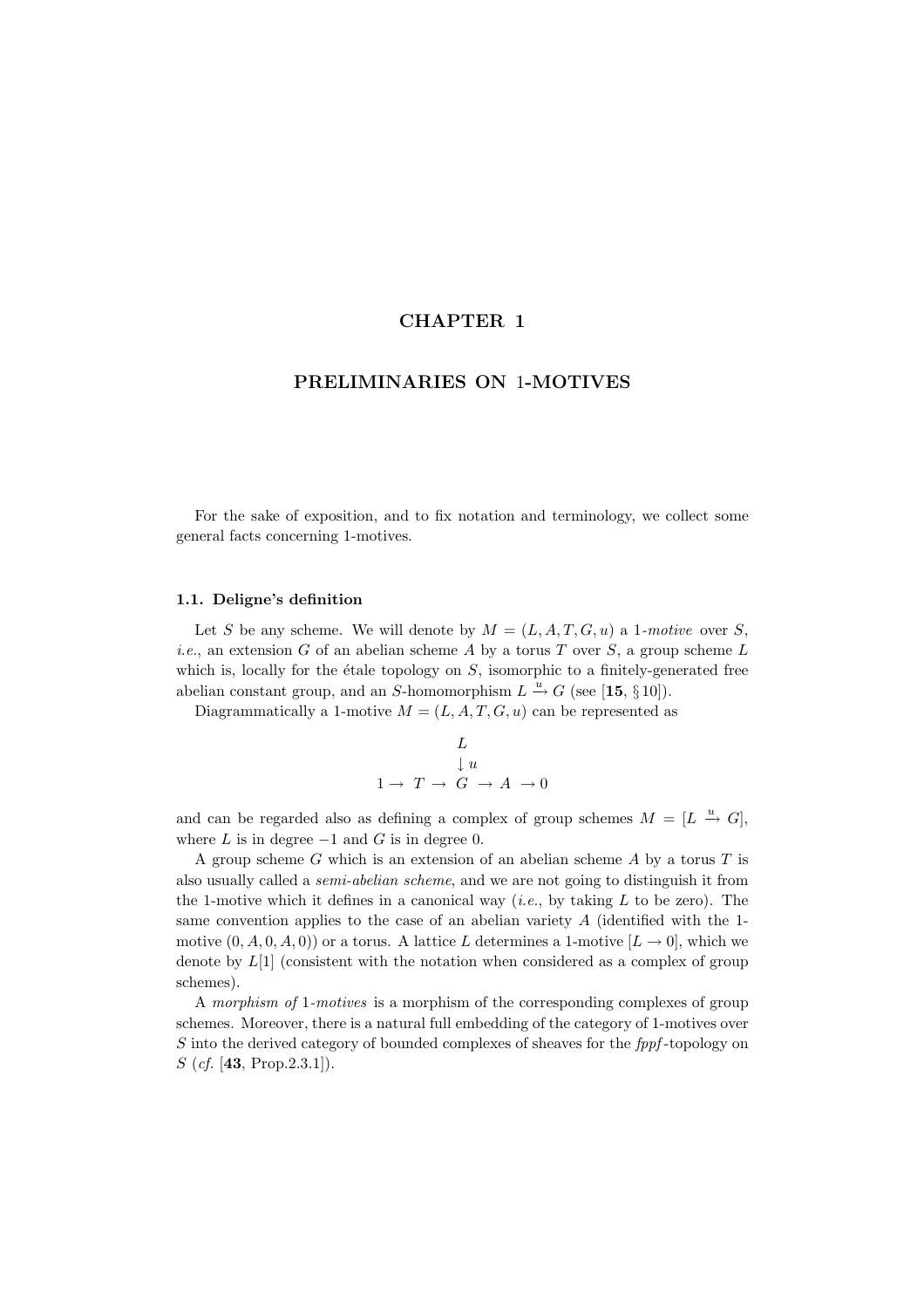A 1-motive  $M$  is canonically equipped with an increasing filtration by sub-1-motives as follows:

$$
W_i(M) = \begin{cases} M & i \geq 0 \\ G & i = -1 \\ T & i = -2 \\ 0 & i \leq -3 \end{cases}
$$

In particular we have  $gr_{-1}^W(M) = A$ .

A complex of 1-motives is exact if it determines an exact sequence of complexes of group schemes. For example, associated to any 1-motive  $M = (L, A, T, G, u)$  there is a functorial exact sequence of 1-motives

$$
(1) \t\t 0 \to G \to M \to L[1] \to 0
$$

where  $L[1] = \text{gr}_0^W(M) = [L \to 0].$ 

### **1.2. Hodge realization**

We recall that the *Hodge realization*  $T_{\text{Hodge}}(M)$  ( $T(M)$  for short) of a 1-motive M over  $k = \mathbb{C}$  (see the construction by Deligne in [15, 10.1.3]) is the mixed Hodge structure given by the lattice  $T_{\mathbb{Z}}(M)$  obtained by the pull-back of  $u : L \to G$  along  $\exp: \text{Lie}(G) \to G$ , with the weight filtration

$$
W_i T(M) \stackrel{\text{def}}{=} \begin{cases} T_{\mathbb{Z}}(M) & i \geqslant 0 \\ H_1(G) & i = -1 \\ H_1(T) & i = -2 \\ 0 & i \leqslant -3 \end{cases}
$$

The Hodge filtration is defined by

$$
F^0(T_{\mathbb{Z}}(M)\otimes \mathbb{C})\stackrel{\text{def}}{=} \ker(T_{\mathbb{Z}}(M)\otimes \mathbb{C}\to \mathrm{Lie}(G)),
$$

whence  $gr_{-1}^W T(M) \cong H_1(A, \mathbb{Z})$  as pure Hodge structures of weight -1. The functor

$$
M \longmapsto T_{\text{Hodge}}(M)
$$

is an equivalence between the category of 1-motives and the full subcategory of torsion free Z-mixed Hodge structures of type

$$
\{(0,0), (0,-1), (-1,0), (-1,-1)\}
$$

such that  $gr_{-1}^W(H)$  is polarizable. In fact, Deligne ([15, §10.1.3]) observed that such a torsion free mixed Hodge structure  $H$  yields  $(i)$  an abelian variety  $A$  with

$$
A(\mathbb{C}) = \frac{\mathrm{gr}_{-1}^W(H_{\mathbb{C}})}{H_{\mathbb{Z}} + F^0 \mathrm{gr}_{-1}^W(H_{\mathbb{C}})}
$$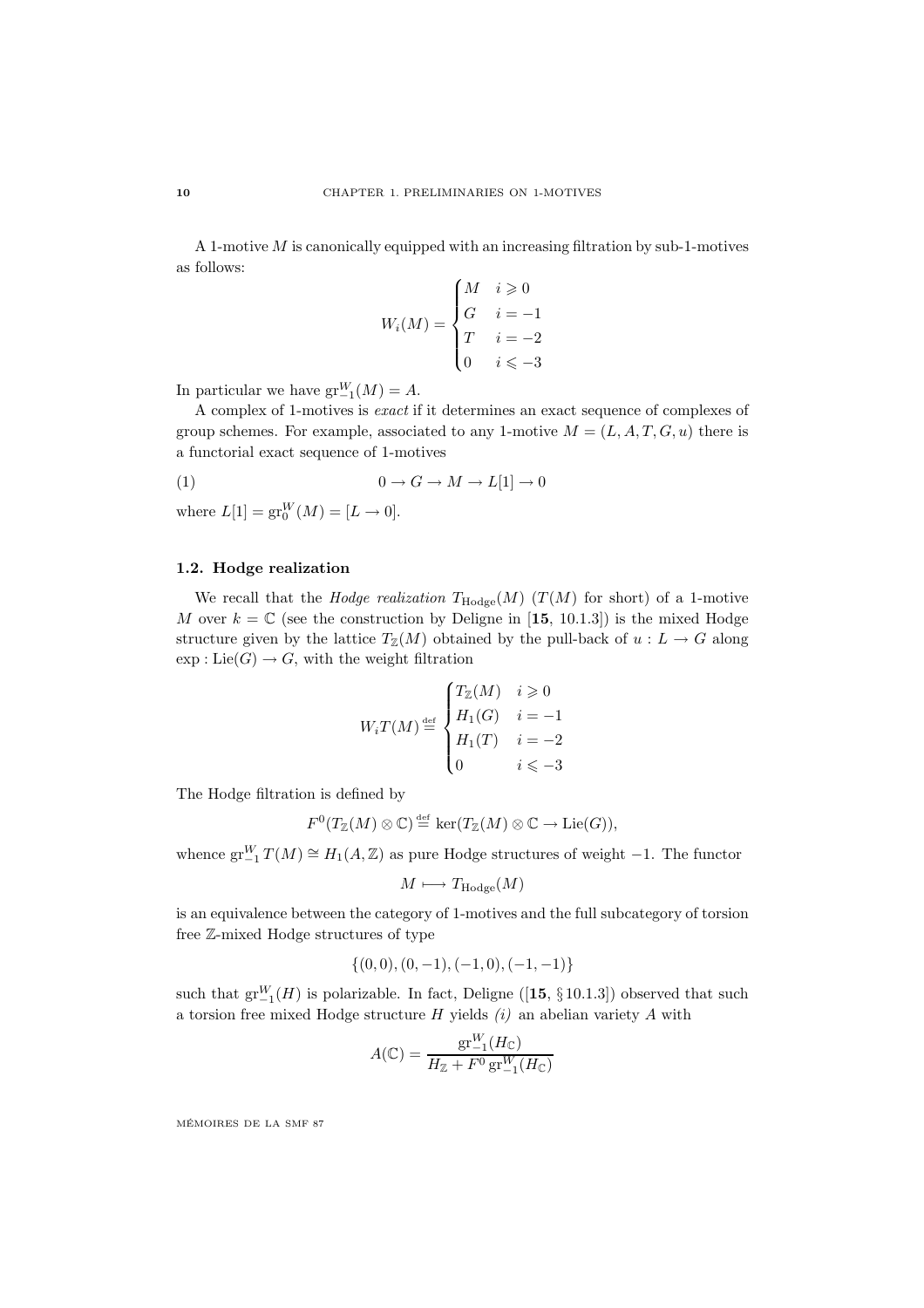(*ii*) an algebraic torus T with character group  $gr_{-2}^W(H_Z)$ , so that

$$
T(\mathbb{C}) = \text{Hom}(\text{gr}_{-2}^W(H_{\mathbb{Z}}), \mathbb{C}^*)
$$

and  $(iii)$  a complex algebraic group  $G$  with

$$
G(\mathbb{C}) = \frac{W_{-1}(H_{\mathbb{C}})}{W_{-1}(H_{\mathbb{Z}}) + F^0 \cap W_{-1}(H_{\mathbb{C}})}
$$

which is an algebraic extension of A by T; moreover, the canonical map  $H_{\mathbb{Z}} \to H_{\mathbb{C}}$ yields *(iv)* a homomorphism u from the lattice  $L = \text{gr}_{0}^{W}(H_{\mathbb{Z}})$  to the group  $G(\mathbb{C})$ . Deligne considered such a set of data  $(i)$ — $(iv)$  as defining a 1-motive over  $\mathbb{C}$ , and showed that it is equivalent to the given mixed Hodge structure.

Thus any 1-motive  $M = (L, A, T, G, u)$  over  $\mathbb C$  has a Hodge realization  $T_{\text{Hodge}}(M)$ and, conversely, any such mixed Hodge structure yields, canonically, a 1-motive. The exact sequence (1) gives rise to an exact sequence of Hodge realizations

(2) 
$$
0 \to T_{\text{Hodge}}(G) \to T_{\text{Hodge}}(M) \to T_{\text{Hodge}}(L[1]) \to 0
$$

For example, any abelian variety A over  $\mathbb C$  considered as a 1-motive (*i.e.*, we regard A as  $(0, A, 0, A, 0)$ , has Hodge realization  $H_1(A, \mathbb{Z})$ ; in particular, for a non-singular complete variety X over  $\mathbb C$ , the classical Albanese variety  $M = \text{Alb}(X)$  has Hodge realization  $(n = \dim X)$ 

$$
T(M) = H_1(\text{Alb}(X), \mathbb{Z}) \cong H_1(X, \mathbb{Z})/(\text{torsion}) \cong H^{2n-1}(X, \mathbb{Z}(n))/(\text{torsion})
$$

because of the canonical isomorphism  $\text{Alb}(X) \cong J^n(X)$  where  $J^n(X)$  is the cohomological (Griffiths) intermediate jacobian; for a smooth complete variety the Hodge structures on  $H_1(X, \mathbb{Z})$  and  $H^{2n-1}(X, \mathbb{Z}(n))$  are canonically isomorphic (by Poincaré duality) and they both correspond to the Albanese variety.

#### 1.3.  $\ell$ -adic and étale realization

Let  $M = [L \stackrel{u}{\rightarrow} G]$  be a 1-motive over S which we consider as a complex of fppfsheaves over S with L in degree  $-1$  and G in degree 0. For any fixed integer m we let  $T_{\mathbb{Z}/m}(M)$  be  $H^{-1}(M/m)$  where  $M/m$  is the cone of multiplication by m on M. Then  $T_{\mathbb{Z}/m}(M)$  is a finite group scheme which is flat over S, and is étale if S is defined over  $\mathbb{Z}[\frac{1}{m}].$ 

For  $S = \text{Spec}(k)$  and  $k = \overline{k}$  we then have

$$
T_{\mathbb{Z}/m}(M)(k) = \frac{\{(x,g) \in L \times G(k) \mid u(x) = -mg\}}{\{(mx, -u(x)) \mid x \in L\}}
$$

If  $\ell$  is a prime number then the  $\ell$ -adic realization  $T_{\ell}(M)$  is simply defined to be the inverse limit over  $\nu$  of  $T_{\mathbb{Z}/\ell\nu}(M)$ .  $T_{\ell}(M)$  is the  $\ell$ -adic Tate module of an  $\ell$ -divisible group. The  $\ell$ -adic realization of an abelian variety A is the  $\ell$ -adic Tate module of A; the  $\ell$ -adic realization of a lattice L is  $L \otimes_{\mathbb{Z}} \mathbb{Z}_{\ell}$ .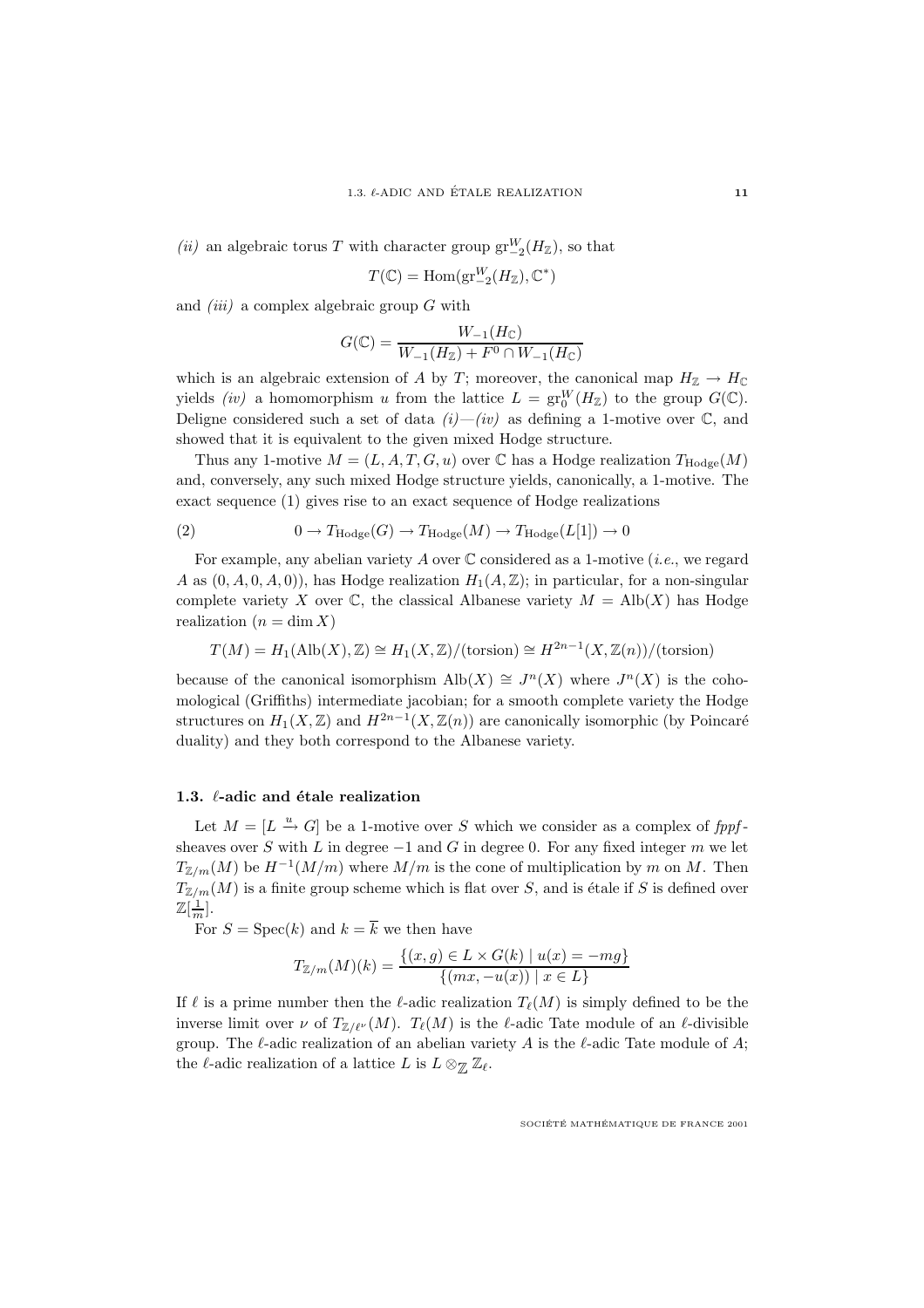If  $S = \text{Spec}(k)$  and  $k = \overline{k}$  is of characteristic zero then

$$
\widehat{T}(M) \stackrel{\text{\tiny def}}{=} \varprojlim_m T_{\mathbb{Z}/m}(M) = \prod_{\ell} T_{\ell}(M).
$$

We call  $\widehat{T}(M)$  the *étale realization* of M. In particular, if  $k = \mathbb{C}$  then  $\widehat{T}(M) =$  $T_{\mathbb{Z}}(M) \otimes \widehat{\mathbb{Z}}$  because the complex  $T_{\mathbb{Z}}(M) \to \text{Lie } G$  is quasi-isomorphic to  $M(\mathbb{C})$ , and therefore  $M/m(\mathbb{C})$  is quasi-isomorphic to  $(T_{\mathbb{Z}}(M) \otimes \mathbb{Z}/m)[+1]$ .

The exact sequence (1) of 1-motives yields a long exact sequence of cohomology groups

$$
H^{-2}(L[1]/m) \to H^{-1}(G/m) \to H^{-1}(M/m) \to H^{-1}(L[1]/m) \to H^0(G/m)
$$

where  $H^{-2}(L[1]/m) = \text{ker}(L \xrightarrow{m} L)$  is clearly zero, and  $H^0(G/m) = \text{coker}(G \xrightarrow{m} G)$ vanishes since multiplication by  $m$  is an epimorphism of  $fppf$ -sheaves. In the sequence above we are left with finite group schemes, and thus, by taking the inverse limit on  $m$ , the sequence yields the following short exact sequence

(3) 
$$
0 \to \widehat{T}(G) \to \widehat{T}(M) \to \widehat{T}(L[1]) \to 0
$$

The exact sequence above is clearly functorial with respect to maps of 1-motives, since it is obtained from (1) by applying the functor  $\hat{T}$ ; it is the étale analogue of (2).

We will later make use of the following fact.

PROPOSITION 1.3.1. — The étale realization functor  $\hat{T}$  from the category of 1motives over  $k = \overline{k}$  to abelian groups is faithful, and further, it reflects isomorphisms (i.e., if  $M \to M'$  is a map of 1-motives such that  $\widehat{T}(M) \cong \widehat{T}(M')$  then  $M \to M'$  is an isomorphism in the category of 1-motives).

*Proof.* — Consider  $M = [L \stackrel{u}{\rightarrow} G], M' = [L' \stackrel{u'}{\rightarrow} G']$  and  $f : M \rightarrow M'$ . Now  $\widehat{T}$  is clearly an additive functor; hence, in order to show that  $\hat{T}$  is faithful, we just need to show that  $\hat{T}(f) = 0$  implies  $f = 0$ . By making use of the exact sequence (3) we can see that it is enough to check it separately for maps of semi-abelian schemes or lattices. Since torsion points are Zariski dense in a semi-abelian scheme over  $k = \overline{k}$ ,  $\hat{T}(f) = 0$  implies  $f = 0$  for morphisms f between semi-abelian schemes. Finally  $\widehat{T}(L[1]) = L \otimes \widehat{\mathbb{Z}}$  which is clearly faithful.

If  $M \to M'$  induces an isomorphism  $\widehat{T}(M) \cong \widehat{T}(M')$  then by (3) we have that  $\widehat{T}(G)$ injects into  $T(G')$  and  $T(L[1])$  surjects onto  $T(L'[1])$ , therefore we have an extension of lattices

$$
0 \to L'' \to L \to L' \to 0
$$

Moreover by the snake lemma applied to the resulting diagram given by (3) we get that

$$
\widehat{T}(L''[1]) \cong \frac{\widehat{T}(G')}{\widehat{T}(G)}.
$$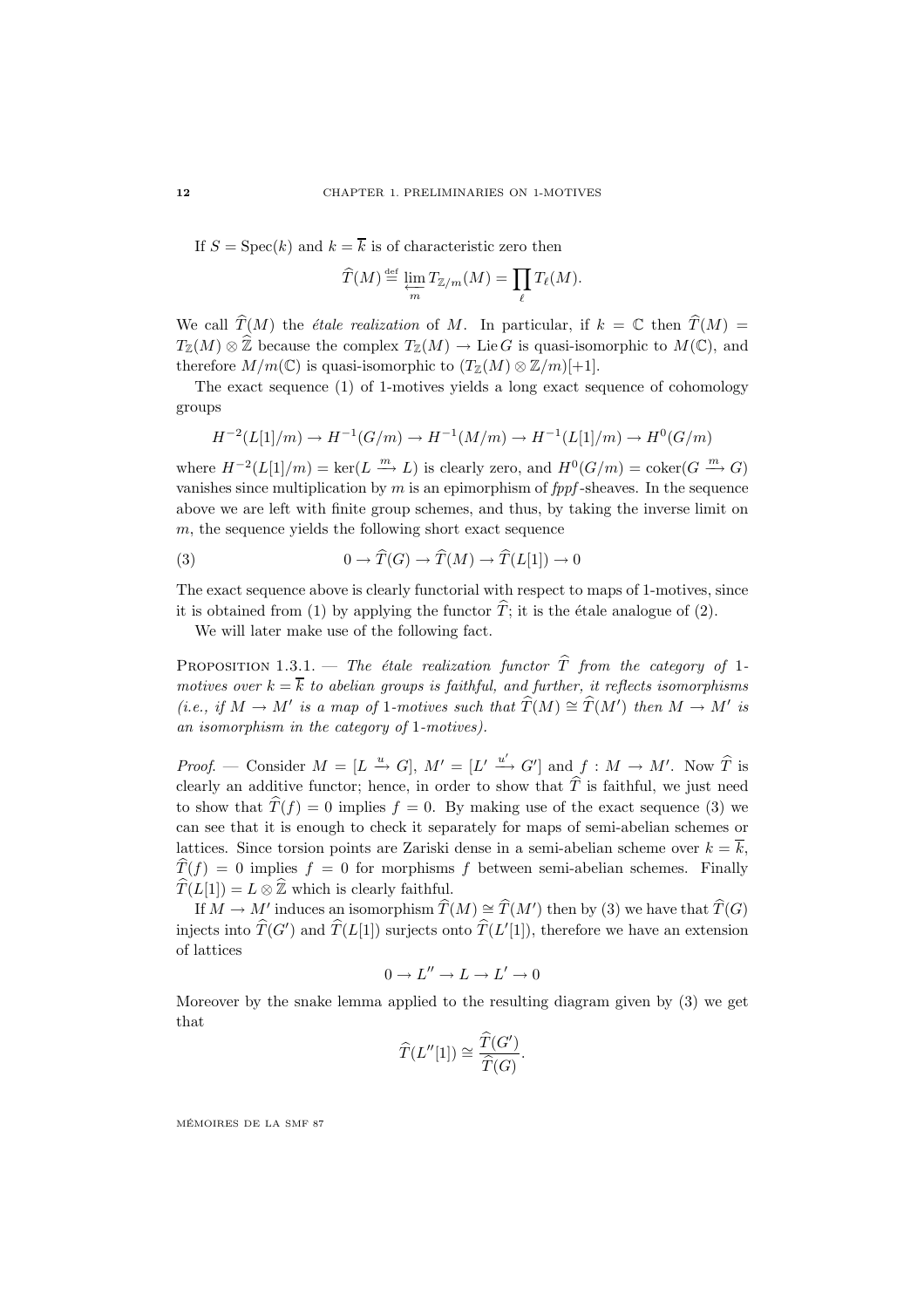Now we have that  $F = \ker(G \to G')$  is a finite group, since  $T(G) \hookrightarrow T(G')$ ; we can see that

$$
F \cong \frac{\widehat{T}(G/F)}{\widehat{T}(G)} \hookrightarrow \frac{\widehat{T}(G')}{\widehat{T}(G)}.
$$

Thus  $F = 0$ , since it injects into  $\widehat{T}(L''[1])$  which is torsion free. If we let G'' denote the quotient of  $G$  by  $G'$ , we then get the following exact sequence of complexes

$$
0 \to [L'' \to 0] \to [L \to G] \to [L' \to G'] \to [0 \to G''] \to 0
$$

Applying  $\hat{T}$  we have that the composition of the following maps

$$
\widehat{T}(L''[1]) \to \widehat{T}(M) \xrightarrow{\cong} \widehat{T}(M') \to \widehat{T}(G'')
$$

is the zero map as well as an isomorphism, therefore  $\hat{T}(L''[1]) = \hat{T}(G'') = 0$  whence  $L'' = G'' = 0, \ i.e., M \stackrel{\cong}{\longrightarrow} M'.$  $\Box$ 

### **1.4. De Rham realization**

The De Rham realization of a 1-motive  $M = [L \stackrel{u}{\rightarrow} G]$  over an algebraically closed field k is obtained *via* Grothendieck's interpretation of  $H_{DR}^1$  (*cf.* [32, §4], [15, 10.1.7] and  $[18]$ ). Consider  $\mathbb{G}_a$  as a complex of k-group schemes concentrated in degree 0. Then, for any 1-motive M over k, we have  $\text{Hom}(M, \mathbb{G}_a) = 0$ , and there is an extension

$$
0 \to \text{Ext}(L[1], \mathbb{G}_a) \to \text{Ext}(M, \mathbb{G}_a) \to \text{Ext}(G, \mathbb{G}_a) \to 0
$$

where  $Ext(G, \mathbb{G}_a)$  is canonically identified with the Lie algebra of the dual of the abelian variety  $A$  (the abelian quotient of the semi-abelian variety  $G$ ), and

$$
Ext(L[1], \mathbb{G}_a) = Hom(L, \mathbb{G}_a).
$$

Hence the k-vector space  $Ext(M, \mathbb{G}_a)$  is finite dimensional.

By general arguments (cf. [32], [15]) M has a universal  $\mathbb{G}_a$ -extension  $M^{\natural}$ , in Deligne's notation [15, 10.1.7], where  $M^{\natural} = [L \stackrel{u^{\natural}}{\longrightarrow} G^{\natural}]$  is a complex of k-group schemes which is an extension of M by the vector space  $Ext(M, \mathbb{G}_a)^{\vee}$ , considered as a complex in degree zero. In fact, we have a diagram

$$
0 \longrightarrow \operatorname{Ext}(G, \mathbb{G}_a)^{\vee} \to \operatorname{Ext}(M, \mathbb{G}_a)^{\vee} \to \operatorname{Ext}(L[1], \mathbb{G}_a)^{\vee} \to 0
$$
  
\n
$$
0 \to G^{\sharp} \to G^{\sharp} \to G^{\sharp} \to L^{\sharp} \to 0
$$
  
\n
$$
\downarrow G = G
$$
  
\n
$$
\downarrow \downarrow
$$
  
\n0 
$$
0
$$
  
\n0  
\n0  
\n0  
\n0  
\n0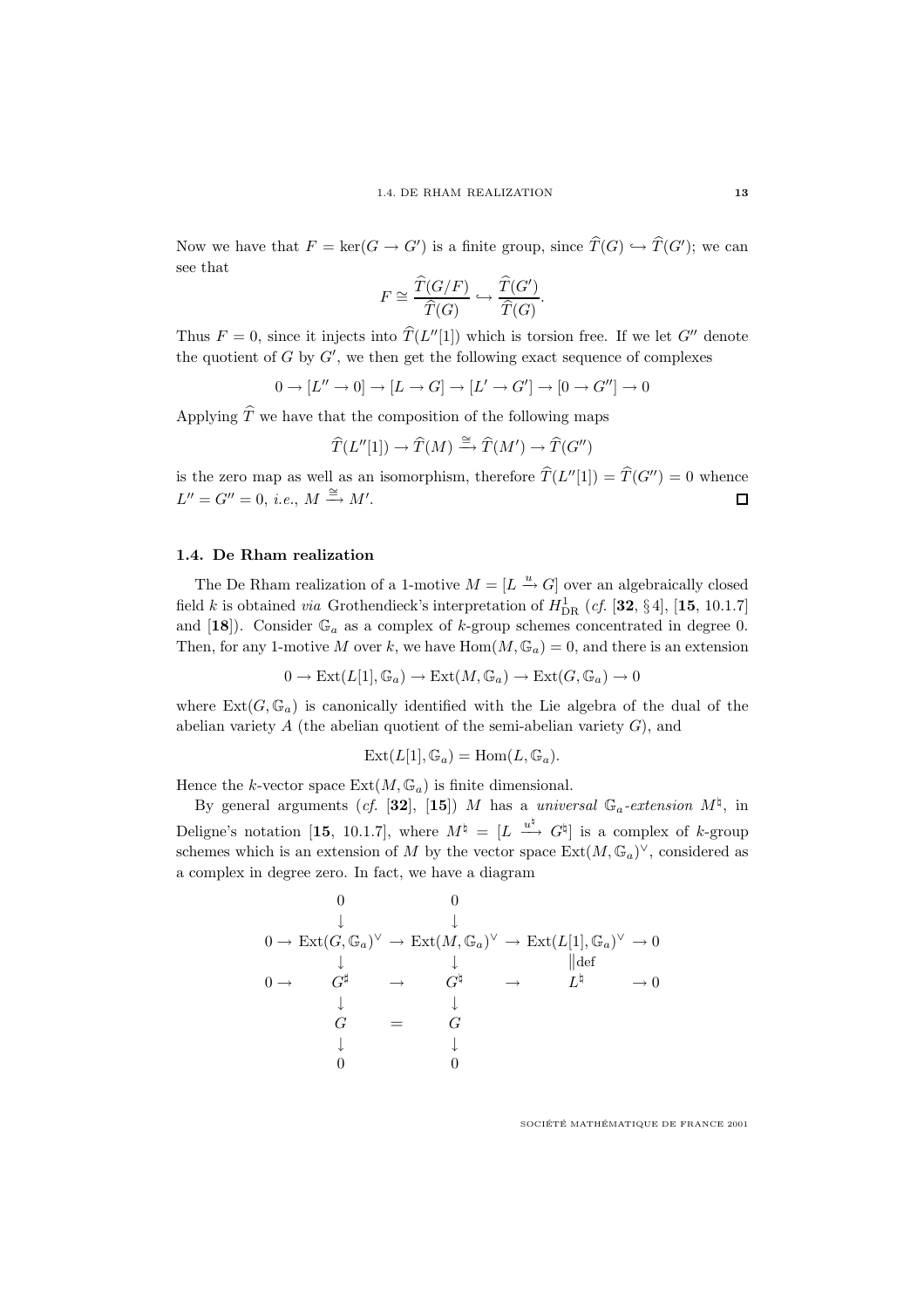where  $G^{\sharp}$  is the push-out of the universal  $\mathbb{G}_a$ -extension  $G^{\sharp}$  of the semi-abelian variety G. The canonical map  $u^{\sharp}: L \to G^{\sharp}$  is such that the composition

$$
L \xrightarrow{u^{\natural}} G^{\natural} \to L^{\natural} = \text{Ext}(L[1], \mathbb{G}_a)^{\vee} = \text{Hom}(L, \mathbb{G}_a)^{\vee}
$$

is the natural evaluation map.

In particular we get the following extension

$$
0\to \operatorname{Ext}(M,{\mathbb G}_a)^\vee\to G^{\natural}\to G\to 0
$$

of group schemes. The De Rham realization of M is then defined as

$$
T_{\mathrm{DR}}(M) \stackrel{\scriptscriptstyle \mathrm{def}}{=} \mathrm{Lie}\, G^\natural,
$$

with the Hodge-De Rham filtration given by

$$
F^0T_{\mathrm{DR}}(M)\stackrel{\text{def}}{=} \ker(\mathrm{Lie} G^\natural\to \mathrm{Lie} G)\cong \mathrm{Ext}(M,\mathbb{G}_a)^\vee.
$$

If  $k = \mathbb{C}$  then the De Rham realization is compatible with the Hodge realization, see [**15**, § 10.1.8, § 10.3.15]. We also have an exact sequence

(4) 
$$
0 \to T_{\text{DR}}(G) \to T_{\text{DR}}(M) \to T_{\text{DR}}(L[1]) \to 0
$$

which is the sequence of Lie algebras associated to

$$
0 \to G^{\sharp} \to G^{\natural} \to L^{\natural} \to 0.
$$

We may also view (4) as obtained by applying the functor  $T_{\text{DR}}$  to (1); thus (4) is the De Rham version of (2) and (3).

Let X be a smooth projective variety over  $k = \overline{k}$  of characteristic 0, and let  $Pic<sup>\natural</sup>(X)$ be the group of isomorphism classes of pairs  $(\mathcal{L}, \nabla)$  where  $\mathcal L$  is a line bundle on X and  $\nabla$  is an *integrable connection* on  $\mathcal{L}$ . Then there is the following extension

$$
0 \to H^0(X, \Omega^1_X) \to \mathrm{Pic}^{\natural}(X)^0 \to \mathrm{Pic}^0(X) \to 0
$$

where  $Pic^{\natural}(X)^{0}$  is the the subgroup of those pairs  $(\mathcal{L}, \nabla)$  such that  $\mathcal{L} \in Pic^{0}(X)$ . The above extension is the group of points of the universal  $\mathbb{G}_a$ -extension of the abelian variety  $\operatorname{Pic}^0_{X/k}$  and  $\operatorname{Lie}^{\natural}(X)^0 = H^1_{\mathrm{DR}}(X)(1)$  (cf. [32, §4]), where the twist (1) indicates that the indexing of the Hodge filtration is shifted by 1. In general, for any abelian variety  $A, A^{\dagger} = Pic^{\dagger}(A^{\vee})^0$ , so that A has De Rham realization

$$
T_{\text{DR}}(A) = H_{\text{DR}}^1(A)^{\vee} \stackrel{\text{def}}{=} H_1^{DR}(A).
$$

#### **1.5. Cartier duals**

We now recall briefly the construction by Deligne [**15**, § 10.2.11–13] of the dual 1 motive. The definition is motivated by the case of 1-motives over  $\mathbb C$  where the Hodge realization has a dual mixed Hodge structure which yields the dual 1-motive. In fact, if H is a torsion free mixed Hodge structure of type  ${(0,0), (0, -1), (-1, 0), (-1, -1)}$ such that  $gr_{-1}^W(H)$  is polarizable then  $H^{\vee} = \text{Hom}(H, \mathbb{Z}(1))$  is again of the same kind;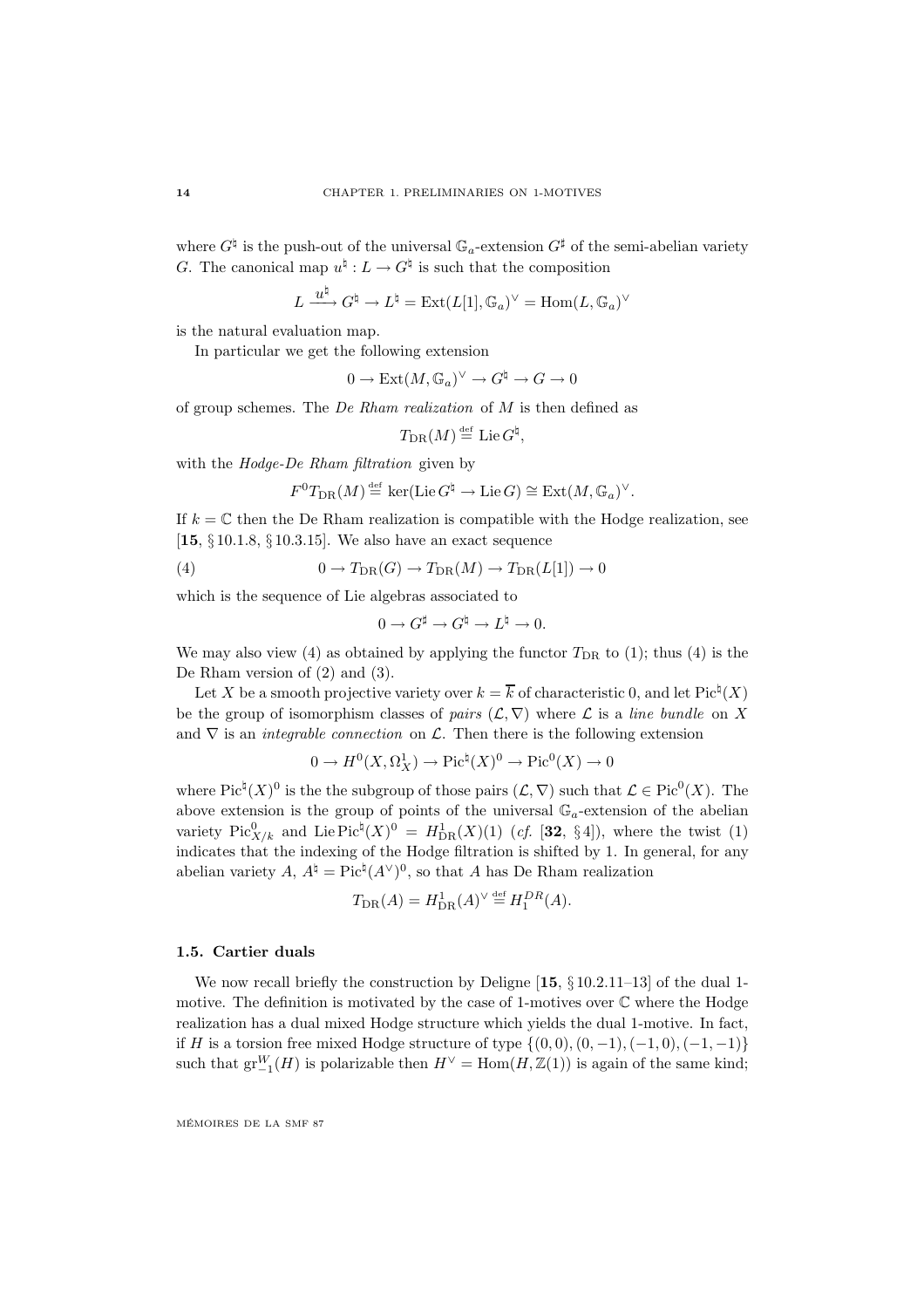since any 1-motive  $M$  over  $\mathbb C$  corresponds (uniquely up to isomorphism) to such an  $H = T_{\text{Hodge}}(M)$  we can just set

$$
T_{\rm Hodge}(M^{\vee}) = (T_{\rm Hodge}(M))^{\vee}
$$

as an implicit "analytic" definition for  $M^{\vee}$ .

In order to give an algebraic description of  $M^{\vee}$  the yoga of biextensions is needed: see [**34**] for the original definition of biextension of formal groups and compare [**27**, VII, (2.1)] for biextensions of abelian groups in an arbitrary topos. In order to deal with 1-motives we need to consider the following generalization of Grothendieck biextensions due to Deligne [**15**, § 10.2.1].

Let  $K_i = [A_i \stackrel{u_i}{\longrightarrow} B_i]$  for  $i = 1, 2$  two complexes of abelian sheaves (on a Grothendieck site) concentrated in degrees  $-1$  and 0. A *biextension* of  $K_1$  and  $K_2$ by an abelian sheaf H is given by a Grothendieck biextension P of  $B_1$  and  $B_2$  by H and a pair of compatible trivializations of the biextensions of  $A_1 \times B_2$  and  $B_1 \times A_2$ obtained by pullbacks. More precisely, this means one has the following data:

(i) an H-torsor P over  $B_1 \times B_2$ , which is a Grothendieck biextension,

(ii) a biadditive section of the biextension  $(1 \times u_2)^*(P)$  over  $B_1 \times A_2$ , (iii) a biadditive section of the biextension  $(u_1 \times 1)^*(P)$  over  $A_1 \times B_2$ , along with

(iv) the compatibility condition that the two induced (biadditive) sections  $A_1 \times A_2 \rightarrow$  $(u_1 \times u_2)^*(P)$  coincide.

Let Biext $(K_1, K_2; H)$  denote the group of isomorphism classes of biextensions. Now we have the following fundamental results (see [**15**, § 10.2.3-9] for details).

Let  $M_1$  and  $M_2$  be two 1-motives over  $\mathbb C$ . Then there is a natural isomorphism

$$
Biext(M_1, M_2; \mathbb{G}_m) \cong Hom(T_{Hodge}(M_1) \otimes T_{Hodge}(M_2), \mathbb{Z}(1))
$$

where the Hom is taken in the abelian category of mixed Hodge structures. Similarly, there are purely algebraic versions of this correspondence (over  $k = \overline{k}$  of characteristic 0) which associates to a given biextension  $P \in Bixt(M_1, M_2; \mathbb{G}_m)$  the following pairings

$$
T_{\mathbb{Z}/m}(M_1)\otimes T_{\mathbb{Z}/m}(M_2)\to \mu_m
$$

and

$$
T_{\text{DR}}(M_1) \otimes T_{\text{DR}}(M_2) \to k(1).
$$

Here k(1) is a 1-dimensional filtered k-vector space with filtration  $F^{-1}k(1) = k(1)$ and  $F^0k(1) = 0$ . The latter pairing on De Rham realizations is obtained by pulling back P to a  $\natural$ -biextension  $P^{\natural}$  of  $M_1^{\natural}$  and  $M_2^{\natural}$  by  $\mathbb{G}_m$ . Over  $\mathbb{C}$ , these latter two pairings on the realizations are obtained from the former Hodge theoretic one by reduction modulo  $m$  and by taking the associated  $\mathbb{C}$ -pairing, respectively.

Let  $M$  be a 1-motive over  $\mathbb C$ . Then, by the above, the canonical pairing

$$
T_{\text{Hodge}}(M) \otimes T_{\text{Hodge}}(M)^{\vee} \to \mathbb{Z}(1)
$$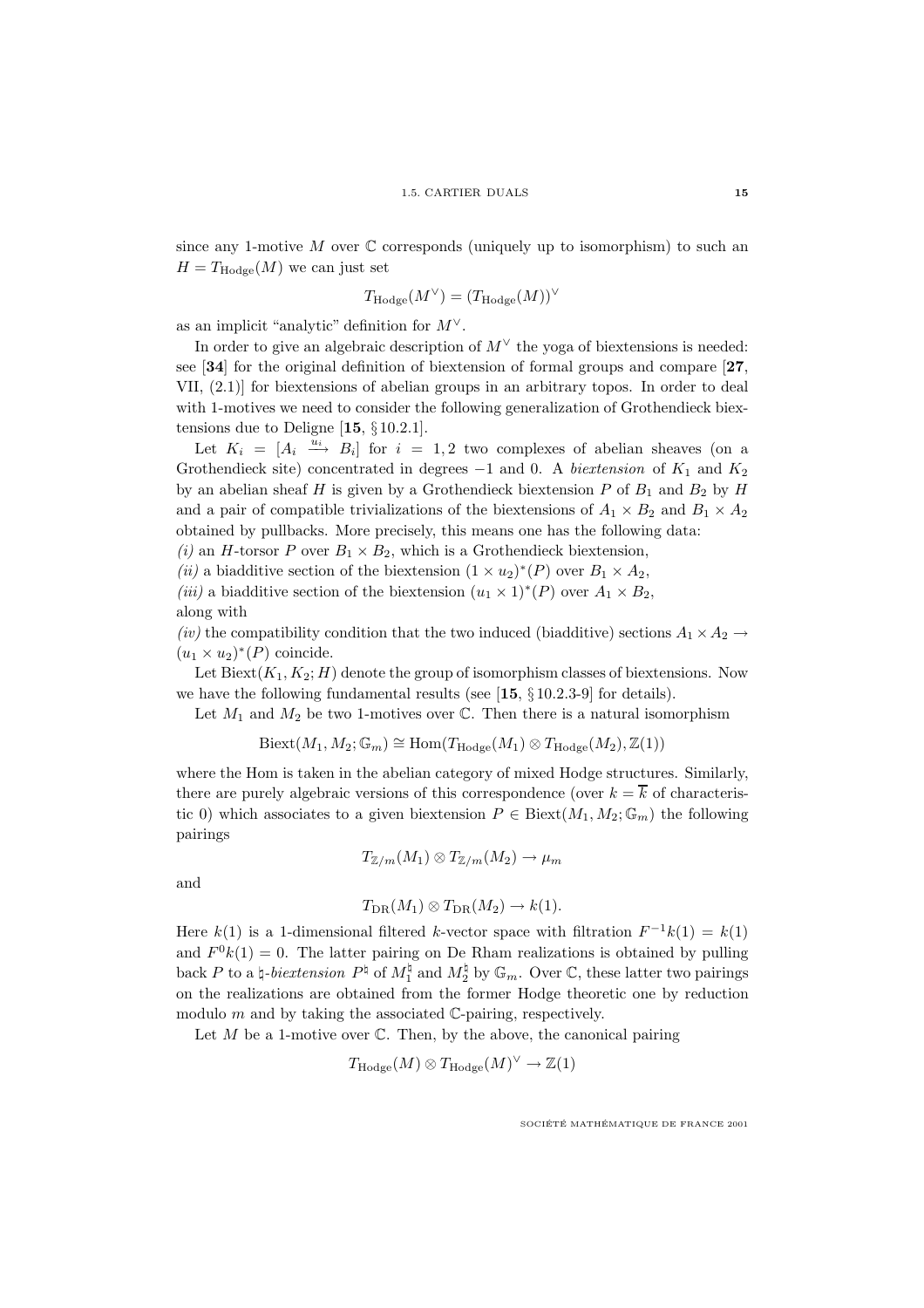defines a biextension  $P$  of M and  $M^{\vee}$  by  $\mathbb{G}_m$ , which is called the *Poincaré biextension* of M and  $M^{\vee}$ . This construction can be made algebraic. Let  $M = [L \stackrel{u}{\rightarrow} G]$  be a 1-motive over an algebraically closed field, i.e.,

$$
L
$$
  
\n
$$
\downarrow u
$$
  
\n
$$
1 \rightarrow T \rightarrow G \rightarrow A \rightarrow 0
$$

where  $G$  is an extension of an abelian variety  $A$  by a torus  $T$ .

Assume  $T = 1$  first. Then there is an extension

$$
1 \to \text{Ext}(L[1], \mathbb{G}_m) \to \text{Ext}(M, \mathbb{G}_m) \to \text{Ext}(A, \mathbb{G}_m) \to 0
$$

where  $\text{Ext}(L[1], \mathbb{G}_m) = \text{Hom}(L, \mathbb{G}_m) = L^{\vee}$  is a torus and the dual abelian variety  $A^{\vee} = Pic^{0}(A)$  can be regarded as  $Ext(A, \mathbb{G}_{m})$  (*cf.* [38], [49]). Moreover,  $Ext(M, \mathbb{G}_{m})$ consists of extensions of A by  $\mathbb{G}_m$  together with a trivialization of the pull-back on  $L$ . Let  $G^u$  denote the group scheme which represents the functor associated to Ext $(M, \mathbb{G}_m)$  (see [15, §10.2.11]). Define  $M^{\vee} \stackrel{\text{def}}{=} [0 \to G^u]$  with the biextension  $\mathcal P$  of M and  $M^{\vee}$  by  $\mathbb{G}_m$ , induced by the "classical" Poincaré biextension (see [34]) of A and  $A^{\vee}$  by  $\mathbb{G}_m$ .

On the other hand, if  $L = 0$ , then  $T^{\vee} = \text{Hom}(T, \mathbb{G}_m)$  and there is a canonical homomorphism

$$
v:T^\vee\to A^\vee
$$

by pushing out characters  $\chi : T \to \mathbb{G}_m$  along the given extension  $G \in \text{Ext}(A, T)$ . Define  $M^{\vee} \stackrel{\text{def}}{=} [T^{\vee} \stackrel{v}{\to} A^{\vee}]$  with the Poincaré biextension similarly obtained as above. Note that the trivialization is given by  $\psi$  in the following push-out diagram

$$
1 \to T \to G \to A \to 0
$$
  
\n
$$
\chi \downarrow \quad \psi \downarrow \quad ||
$$
  
\n
$$
1 \to \mathbb{G}_m \to \chi_* G \to A \to 0,
$$

*i.e.*, the biadditive homomorphism  $G \times T^{\vee} \to (1 \times v)^* \mathcal{P}$  is defined by  $(g, \chi) \mapsto \psi(g) \in$  $\chi_*G = \mathcal{P}_{(q,v(\chi))}$ , where  $\mathcal P$  is the pull-back of the "classical" Poincaré biextension. We also clearly have that  $(M^{\vee})^{\vee} = M$  so far.

In general, since Hom( $L, A$ ) ≅ Ext( $A^{\vee}, L^{\vee}$ ), the composite homomorphism

$$
L \xrightarrow{u} G {\longrightarrow} A
$$

yields an extension  $G^u \in \text{Ext}(A^{\vee}, L^{\vee})$ . From the above we get a biextension of  $M/W_{-2}M = [L \rightarrow A]$  and  $(M/W_{-2}M)^{\vee} = [0 \rightarrow G^u]$  by  $\mathbb{G}_m$ . Pulling back we then obtain a biextension  $\mathcal P$  of M and  $(M/W_{-2}M)^\vee$  by  $\mathbb G_m$ . Moreover, the standard extension M of  $M/W_{-2}M$  by  $W_{-2}M = [0 \rightarrow T]$  yields the following boundary map

$$
u^{\vee}:T^{\vee}=\operatorname{Hom}(W_{-2}M,\mathbb{G}_m)\to\operatorname{Ext}(M/W_{-2}M,\mathbb{G}_m)=G^u(k)
$$

by pushing out characters. Define

$$
M^{\vee} \stackrel{\text{def}}{=} [T^{\vee} \xrightarrow{u^{\vee}} G^u]
$$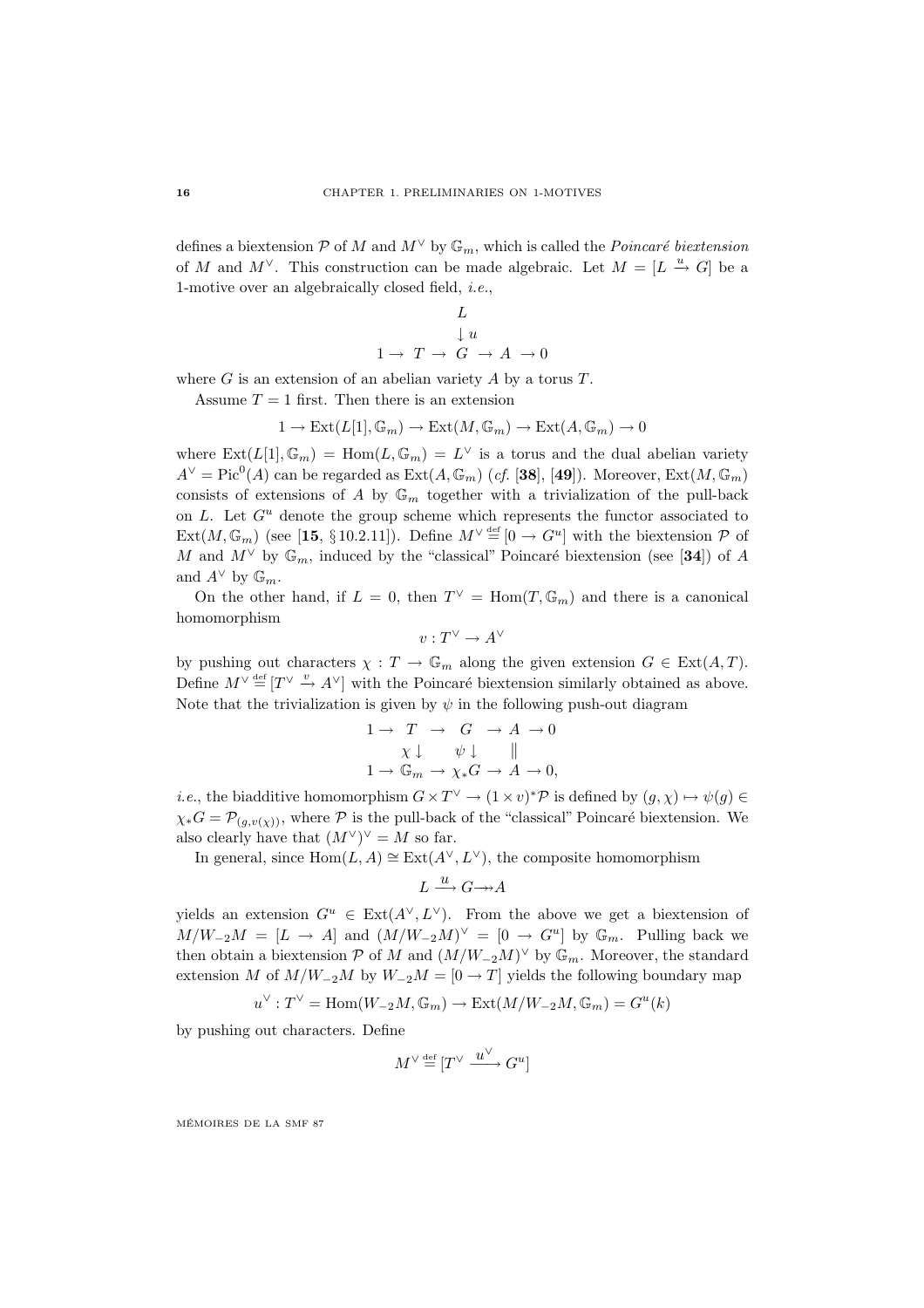to be the *Cartier dual* of M. Note that  $u^{\vee}$  is a lift of  $v : T^{\vee} \to A^{\vee}$  obtained as above. Thus the biextension P of M and  $(M/W_{-2}M)^{\vee}$  is trivialized on L and T<sup> $\vee$ </sup>, yielding the desired Poincaré biextension of M and  $M^{\vee}$ .

Summarizing, the Cartier dual  $M^{\vee}$  is given by

$$
T^{\vee}
$$
  
\n
$$
\downarrow u^{\vee}
$$
  
\n
$$
1 \to L^{\vee} \to G^u \to A^{\vee} \to 0,
$$

we have that  $(M^{\vee})^{\vee} = M$  and

$$
(\operatorname{gr}_{-i}^W M)^\vee = \operatorname{gr}_{i-2}^W M^\vee.
$$

We also clearly have an exact sequence (according to  $(1)$ )

$$
0 \to G^u \to M^\vee \to T^\vee[1] \to 0
$$

which is the Cartier dual of the extension M of  $M/W_{-2}M$  by  $W_{-2}M$ .

By construction, the biextension  $P$  is the pull-back of the "classical" Poincaré biextension of A and  $A^{\vee}$  by  $\mathbb{G}_m$  and it becomes trivial on  $L \times T^{\vee}$ , *i.e.*, there is a biadditive homomorphism

$$
\psi: L \times T^{\vee} \to (u \times v)^* \mathcal{P}.
$$

The object  $(L, T^{\vee}, A, A^{\vee}, u, v, \psi)$  is then sometimes called the "symmetric avatar" of the 1-motive M; the symmetric avatar of the Cartier dual is  $(T^{\vee}, L, A^{\vee}, A, v, u, \psi^{t}).$ 

Finally, as recalled above (and proved by Deligne  $[15, \S 10.2]$ ) the Poincaré biextension yields pairings on realizations

$$
T_{{\mathbb Z}/m}(M)\otimes T_{{\mathbb Z}/m}(M^\vee)\to \mu_m
$$

and

$$
T_{\text{DR}}(M)\otimes T_{\text{DR}}(M^{\vee})\to k(1)
$$

which are compatible, over the complex numbers, with the canonical pairing induced by the duality between mixed Hodge structures. We therefore can see any given realization of the Cartier dual as being the appropriate dual of that realization of the original 1-motive.

For example, if X is a smooth proper k-scheme, then  $Pic^0_{X/k}$  is an abelian variety and  $(\text{Pic}^0_{X/k})^{\vee} = \text{Alb}_{X/k}$  is the Albanese variety. Over  $k = \mathbb{C}$  we have that  $J^1(X) \cong$  $Pic^0_{X/\mathbb{C}}(\mathbb{C})$  thus  $T_{\text{Hodge}}(Pic^0_{X/\mathbb{C}}) = H^1(X,\mathbb{Z}(1)) \cong H_{2n-1}(X,\mathbb{Z}(1-n)),$  by Poincaré duality, and modulo torison,  $T_{\text{Hodge}}(\text{Alb}_{X/\mathbb{C}}) = H_1(X,\mathbb{Z}) \cong H^{2n-1}(X,\mathbb{Z}(n)).$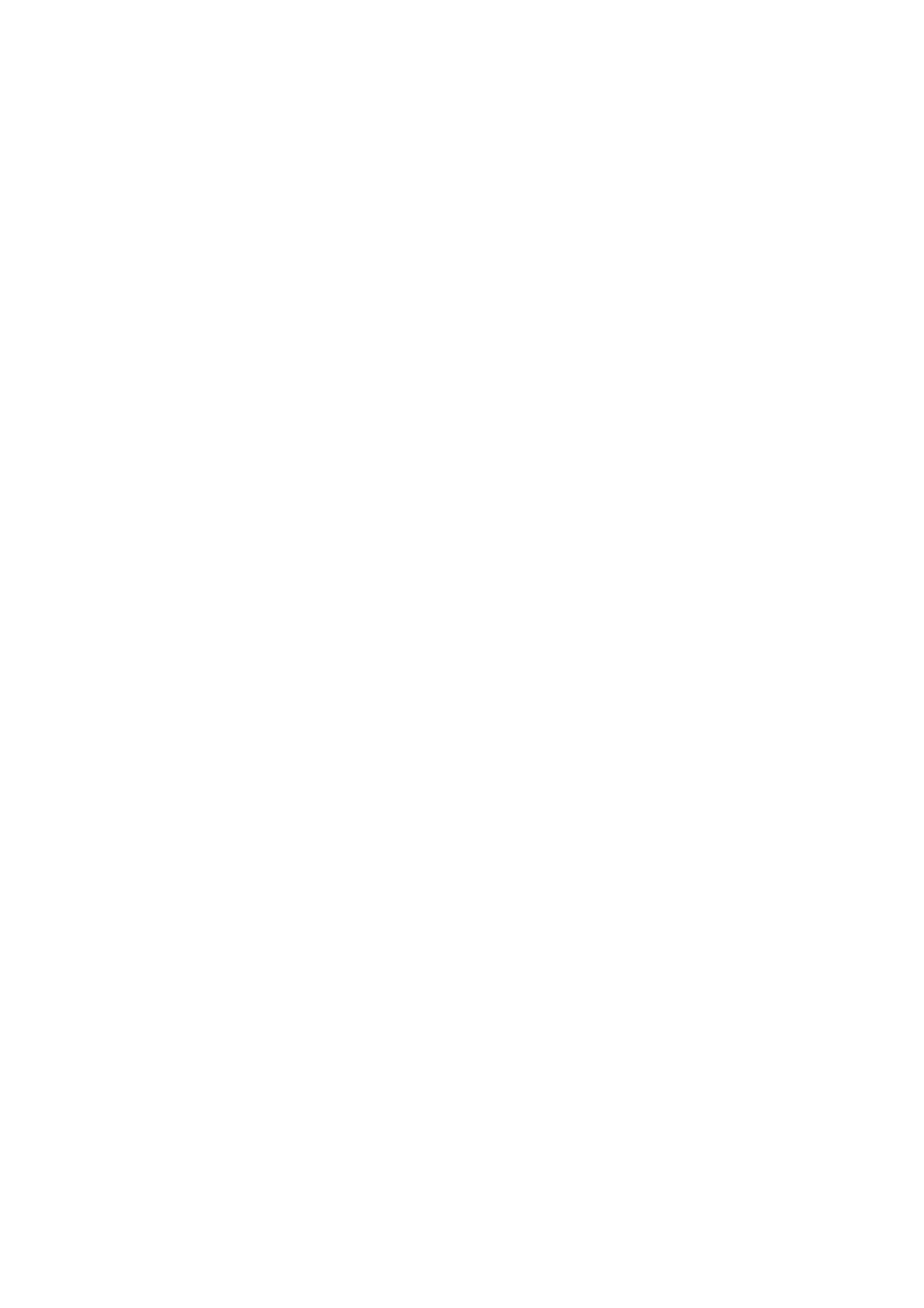### **CHAPTER 2**

### **HOMOLOGICAL PICARD** 1**-MOTIVE:** Pic<sup>−</sup>

We first begin by introducing some notation and terminology needed below. Let X be an equidimensional variety over a field  $k$  of characteristic zero (not necessarily algebraically closed). Let  $S \subset X$  be the singular locus and let  $f : \widetilde{X} \to X$  be a resolution of singularities. We let  $\widetilde{S} = f^{-1}(S)$  be the reduced inverse image. Consider a smooth compactification of  $\widetilde{X}$ , which we denote by  $\overline{X}$ ; let  $Y = \overline{X} - \widetilde{X}$  be the boundary, which we assume to be a divisor in  $\overline{X}$ . Let  $\overline{S}$  denote the Zariski closure of  $\widetilde{S}$  in  $\overline{X}$ . We can arrange that the resolution  $\widetilde{X}$  and compactification  $\overline{X}$  are chosen so that  $\overline{X}$  is projective, and  $\overline{S} + Y$  is a reduced normal crossing divisor in  $\overline{X}$ ; we call such a compactification  $\overline{X}$  a good normal crossing compactification (or good n.c. compactification) of the resolution of  $X$ . For such a compactification to exist, the resolution  $f : \widetilde{X} \to X$  must be chosen such that  $\widetilde{S}$  is a normal crossing divisor.

#### **2.1. Relative Picard functor**

Associated to any pair  $(V, Z)$  consisting of any k-scheme V and a closed subscheme Z, we have a natural long exact sequence

(5) 
$$
\cdots \to H^0(V, \mathcal{O}_V^*) \to H^0(Z, \mathcal{O}_Z^*) \to Pic(V, Z) \to Pic(V) \to Pic(Z) \to \cdots
$$

induced by the surjection of Zariski (or étale) sheaves  $\mathbb{G}_{m,V} \to i_*\mathbb{G}_{m,Z}$  where we denote  $i: Z \hookrightarrow V$  the inclusion; here

$$
Pic(V, Z) = \mathbb{H}^1(V, \mathbb{G}_{m,V} \to i_* \mathbb{G}_{m,Z})
$$

is the group of isomorphism classes of pairs  $(\mathcal{L}, \varphi)$  such that  $\mathcal L$  is a line bundle on V and  $\varphi : \mathcal{L} \mid Z \cong \mathcal{O}_Z$  is a trivialization on Z (cf. [52], [42, § 2], [11, § 8]).

Now let X be an equidimensional k-variety, and  $\overline{X}$  a good normal crossing compactification of a resolution of  $X$ , with boundary  $Y$ .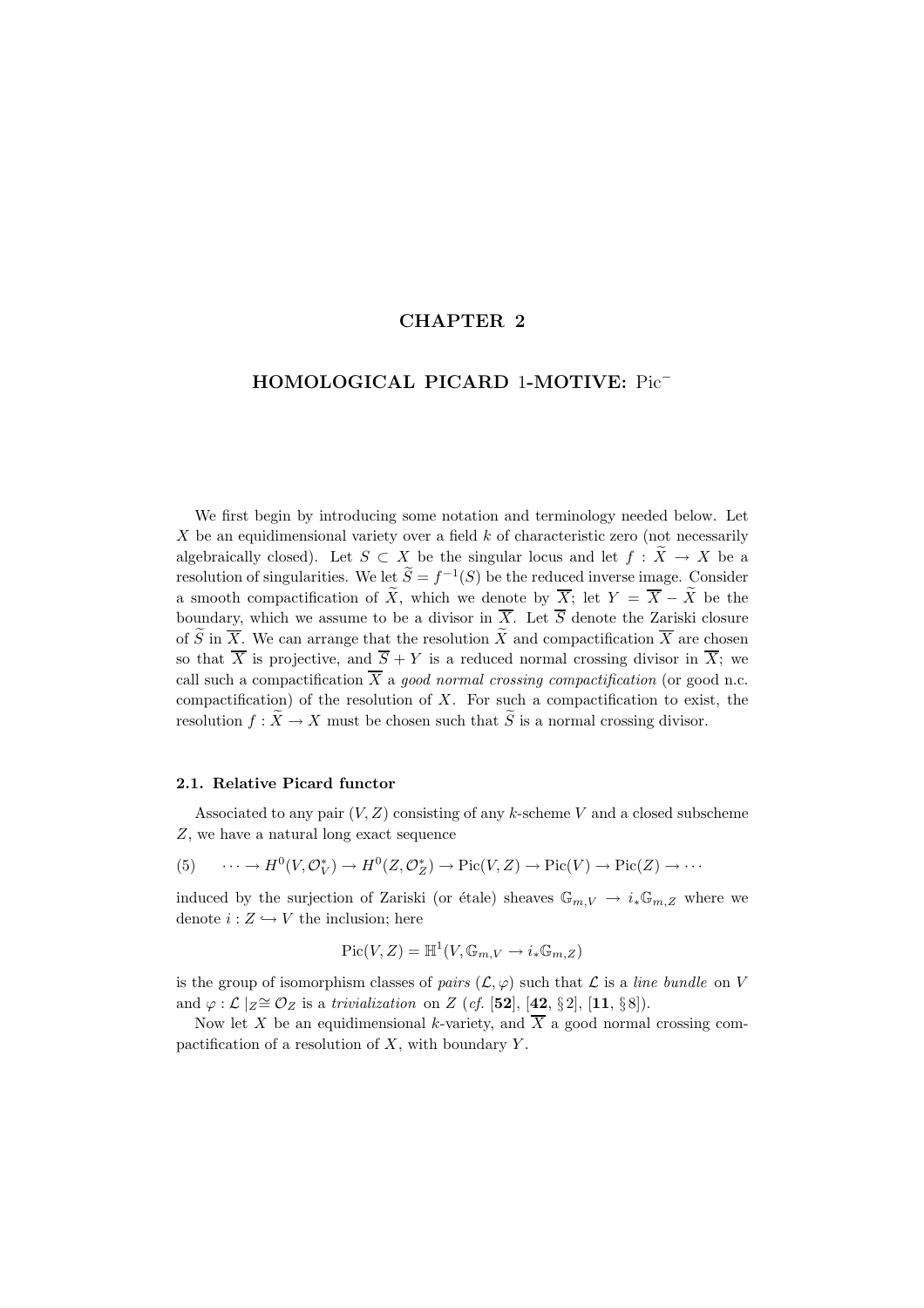LEMMA 2.1.1. — Let  $(\overline{X}, Y)$  be as above. The fpqc-sheaf associated to the relative Picard functor

$$
T \longmapsto \mathrm{Pic}(\overline{X} \times_k T, Y \times_k T)
$$

is representable by a k-group scheme which is locally of finite type over k. If k is algebraically closed, its group of k-points is  $Pic(\overline{X}, Y)$ .

 $Proof.$  — See the Appendix.

 $\Box$ 

Now assume  $k = \overline{k}$ . Let  $Y = \bigcup Y_i$ , where  $Y_i$  are the (smooth) irreducible components of Y.

PROPOSITION 2.1.2. — The sequence (5) yields a semi-abelian group scheme  $Pic^{0}(\overline{X}, Y)$  over  $k = \overline{k}$ , which can be represented as an extension

(6) 
$$
1 \to T(\overline{X}, Y) \to \text{Pic}^0(\overline{X}, Y) \to A(\overline{X}, Y) \to 0
$$

where:

(i) Pic<sup>0</sup>( $\overline{X}, Y$ ) is the connected component of the identity of Pic( $\overline{X}, Y$ ); (ii)  $T(\overline{X}, Y)$  is the k-torus

$$
T(\overline{X}, Y) \hspace*{-.3mm} \stackrel{\mathrm{def}}{=} \operatorname{coker} \Big( (\pi_{\overline{X}})_* \mathbb{G}_{m, \overline{X}} \to (\pi_Y)_* \mathbb{G}_{m, Y} \Big)
$$

where  $\pi_{\overline{X}} : \overline{X} \to \text{Spec } k$ ,  $\pi_Y : Y \to \text{Spec } k$  are the structure morphisms; (iii)  $A(\overline{X}, Y)$  is the abelian variety

 $A(\overline{X}, Y) \stackrel{\text{def}}{=} \ker^0(\text{Pic}^0(\overline{X}) \to \bigoplus \text{Pic}^0(Y_i))$ 

which is the connected component of the identity of the kernel.

*Proof.* — Everything follows from Lemma 2.1.1 combined with  $(5)$ , by taking the connected components of the identity, once we know the following.

(7) 
$$
\ker^0(\operatorname{Pic}^0(\overline{X}) \to \operatorname{Pic}^0(Y)) = \ker^0(\operatorname{Pic}^0(\overline{X}) \to \oplus \operatorname{Pic}^0(Y_i)).
$$

Recall that  $\ker^0$  denotes the connected component of the identity of the kernel. In order to prove (7) we consider the normalization  $\pi : \coprod Y_i \to Y$  and the following commutative diagram



Now, because of  $[26, \text{Expose XII}, \text{Prop.2.3}]$  (cf.  $[10]$ ) the morphism

$$
\pi^* : Pic(Y) \to \bigoplus Pic(Y_i)
$$

is representable by an affine morphism. Then  $\beta(\ker^0 \alpha) = 0$ , since  $\ker^0 \alpha$  is an abelian variety. Since we obviously have ker  $\beta \subset \ker \alpha$ , we must have  $\ker^0 \alpha = \ker^0 \beta$  which is the claimed equality (7).  $\Box$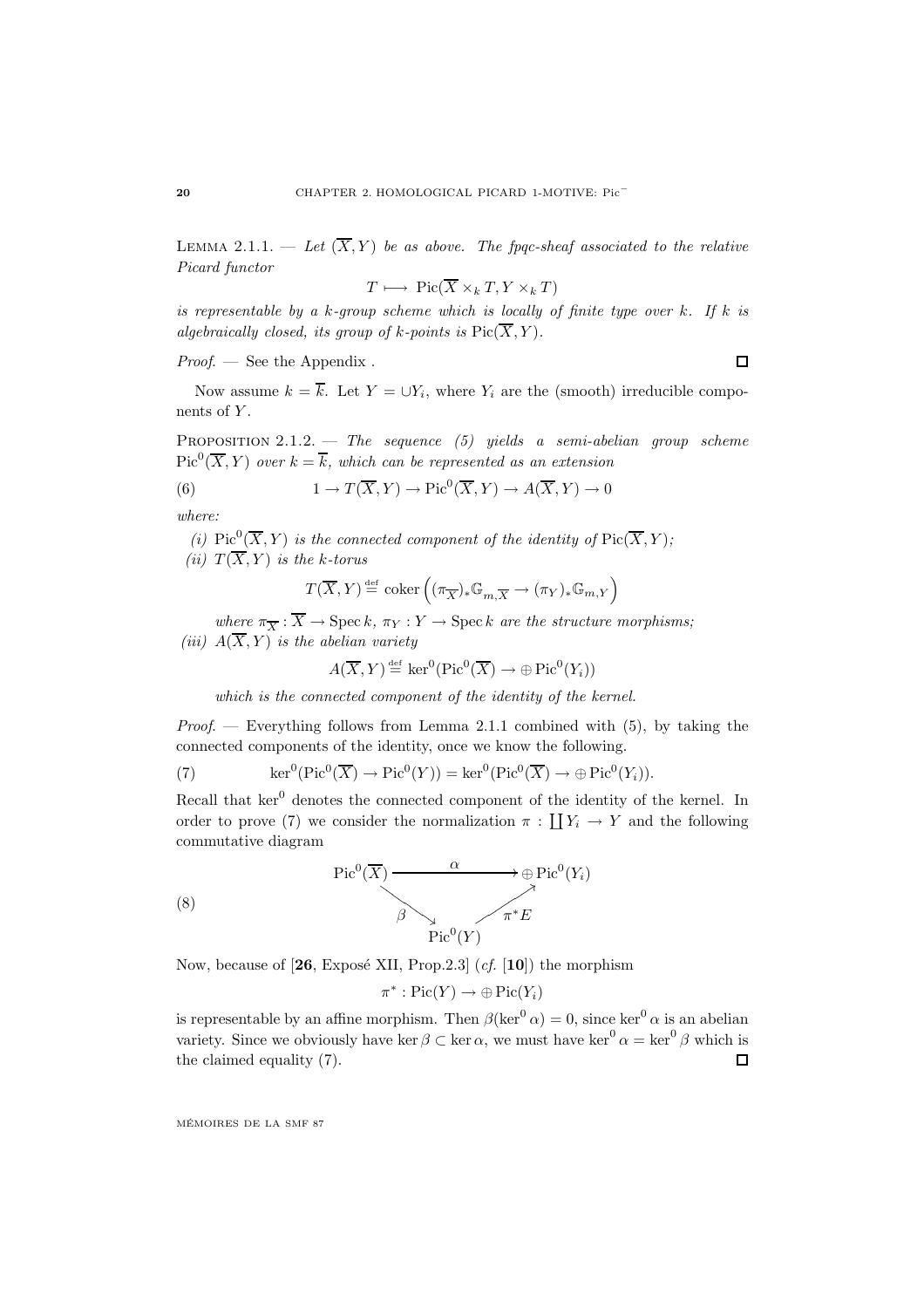### **2.2. Definition of** Pic<sup>−</sup>

Let X be an equidimensional variety over  $k = \overline{k}$  of characteristic 0. As before, let  $\overline{X}$  be a good, normal crossing compactification of a resolution  $f : \widetilde{X} \to X$  of X, with boundary divisor Y. Let D be any Weil (or equivalently Cartier) divisor on  $\overline{X}$  such that supp(D) ∩ Y =  $\emptyset$ , *i.e.*, D ∈ Div  $(\overline{X}, Y)$ ; then  $(\mathcal{O}_{\overline{X}}(D), 1)$  defines an element  $[D] \in Pic(\overline{X}, Y)$ , where 1 denotes the tautological section of  $\mathcal{O}_{\overline{X}}(D)$ , trivializing it on  $\overline{X}$  – D, and hence also on Y.

We say that a divisor  $D \in Div(\overline{X},Y)$  is algebraically equivalent to zero relative to Y if  $[D] \in Pic^0(\overline{X}, Y)$  and we denote by  $Div^0(\overline{X}, Y) \subset Div(\overline{X}, Y)$  the subgroup of divisors algebraically equivalent to zero relative to Y .

Let  $\overline{S}$  be the closure of  $\widetilde{S}$  in  $\overline{X}$ ; then  $\overline{S} \cup Y$  has normal crossings as well, since  $\overline{X}$ is "good". Recall that  $\text{Div}_{\overline{S}}(\overline{X}, Y) \subset \text{Div}(\overline{X}, Y)$  denotes the group of divisors D on  $\overline{X}$  supported on  $\overline{S}$  such that supp $(D) \cap Y = \emptyset$ , *i.e.*, it is the free abelian group on the compact irreducible components of  $\widetilde{S}$ . We have a push-forward on Weil divisors  $f_*: \text{Div}_{\widetilde{S}}(\widetilde{X}) \to \text{Div}_{S}(X)$  and we let  $\text{Div}_{\widetilde{S}/S}(\widetilde{X})$  be the kernel of  $f_*$ .

We finally denote by  $\text{Div} \frac{0}{S/S}(\overline{X}, Y)$  the intersection of  $\text{Div} \frac{S}{S/S}(\widetilde{X})$  with  $\text{Div} \frac{0}{S}(\overline{X}, Y)$ . Thus  $\text{Div} \frac{0}{S/S}(\overline{X}, Y)$  is the group of divisors on  $\overline{X}$  which are linear combinations of compact divisorial components in  $\tilde{S}$ , which have trivial push-forward under f and which are algebraically equivalent to zero relative to Y.

DEFINITION 2.2.1. — Let X be an equidimensional variety over  $k = \overline{k}$ . With the hypothesis and notation as above we define the following 1-motive

$$
\operatorname{Pic}^-(X) \stackrel{\text{def}}{=} [\operatorname{Div}_{\overline{S}/S}^0(\overline{X}, Y) \xrightarrow{u} \operatorname{Pic}^0(\overline{X}, Y)]
$$

where  $u(D)=[D]$ . We call Pic<sup>−</sup>(X) the *homological Picard* 1-motive of X. For any closed subscheme  $Z \subset \overline{X}$  we define the following 1-motive

 $\operatorname{Pic}^+(\overline{X} - Z, Y) \stackrel{\text{def}}{=} [\operatorname{Div}^0_{Z}(\overline{X}, Y) \stackrel{u}{\longrightarrow} \operatorname{Pic}^0(\overline{X}, Y)].$ 

If Z is the union of all compact components of divisors in  $\widetilde{S}$ , we then remark that  $Pic^{-1}(X)$  is a sub-1-motive of  $Pic^{+}(\overline{X} - Z, Y)$ .

If X is an arbitrary *n*-dimensional variety over  $k = \overline{k}$ , let  $X^{(n)}$  denote the union of its n-dimensional irreducible components. Define

$$
\operatorname{Pic}^-(X) \stackrel{\text{def}}{=} \operatorname{Pic}^-(X^{(n)}).
$$

We next show that our definition of  $Pic^{-}(X)$  is independent of the choices made, *i.e.*, of the resolution  $\widetilde{X}$  and compactification  $\overline{X}$  as above, when X is equidimensional  $(cf. also Remark 2.5.5).$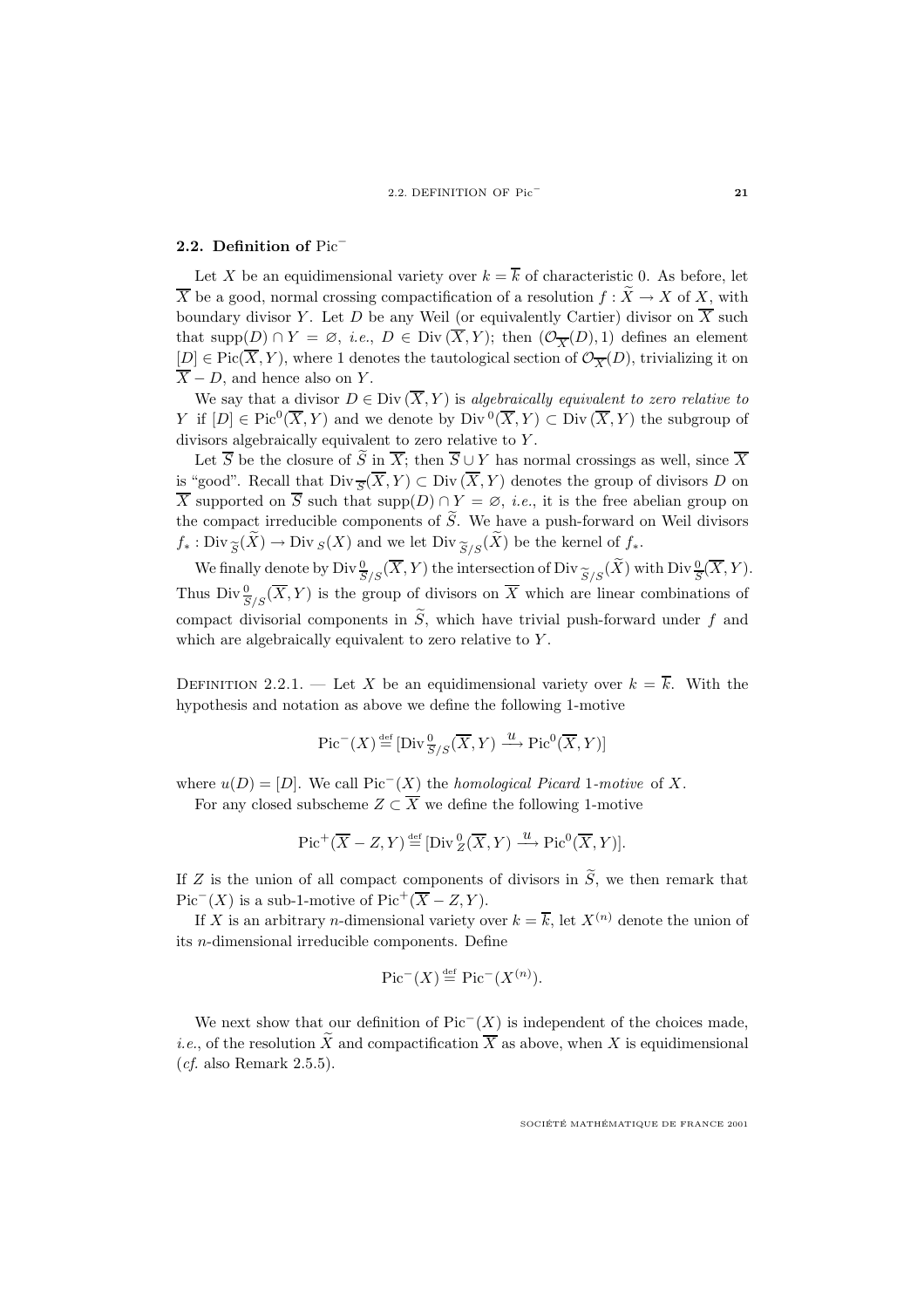### **2.3. Independence of resolutions and compactifications**

For an equidimensional  $k$ -variety  $X$  as above, consider two resolutions of singularities  $f' : X' \to X$  and  $f'' : X'' \to X$  of X, with corresponding good compactifications  $\overline{X}'$  and  $\overline{X}''$ . We then can find a third resolution  $f : \widetilde{X} \to X$  dominating both X' and X'', and choose a compactification  $\overline{X}$  which is a resolution of the closure of (the isomorphic image of)  $X_{\text{reg}} = X - S$  in  $\overline{X}' \times \overline{X}''$ , which is also a good normal crossing compactification of  $\widetilde{X}$ .

Hence, to prove that  $Pic^{-1}(X)$  is independent of the choices made, it suffices to consider the following situation. Let  $f_1 : \tilde{X}_1 \to X$  be a resolution with good normal crossing compactification  $\overline{X}_1$ , and let  $f_2 : \widetilde{X}_2 \to X$  be another one, with good normal crossing compactification  $\overline{X}_2$ , such that we have a morphism  $f : \overline{X}_2 \to \overline{X}_1$  whose restriction  $f: \widetilde{X}_2 \to \widetilde{X}_1$  is a proper morphism of X-schemes, necessarily a birational morphism. Under these conditions, we wish to show that  $Pic^{-}(X)$  defined using either  $\overline{X}_1$  or  $\overline{X}_2$  coincide.

Let  $Y_i = \overline{X}_i - \widetilde{X}_i$  for  $i = 1, 2$ . We then clearly have a morphism of 1-motives

$$
[\mathrm{Div}^0_{\overline{S}_1/S}(\overline{X}_1, Y_1) \to \mathrm{Pic}^0(\overline{X}_1, Y_1)] \to [\mathrm{Div}^0_{\overline{S}_2/S}(\overline{X}_2, Y_2) \to \mathrm{Pic}^0(\overline{X}_2, Y_2)]
$$

given by pulling back cycles and line bundles. It suffices to prove this is an isomorphism of 1-motives.

We first claim that there is an isomorphism of semi-abelian varieties

$$
Pic0(\overline{X}_1, Y_1) \cong Pic0(\overline{X}_2, Y_2).
$$

In fact we have the following diagram

$$
\begin{array}{ccc}\n\operatorname{Pic}^0(\overline{X}_1) & \cong & \operatorname{Pic}^0(\overline{X}_2) \\
\downarrow & & \downarrow \\
\operatorname{Pic}(Y_1) & \hookrightarrow & \operatorname{Pic}(Y_2)\n\end{array}
$$

where the bottom arrow is injective since  $f_*(\mathcal{O}_{Y_2}) = \mathcal{O}_{Y_1}$  (because  $Y_1$  is semi-normal, and  $Y_2 \rightarrow Y_1$  has connected fibers). Thus the kernels of the restrictions are the same, and so, regarding the relative  $Pic^0$  as an extension (by (5)) and using Proposition 2.1.2, the claim is clear.

Now we have a splitting of the pull-back map

$$
\mathrm{Div}^0_{\overline{S}_1/S}(\overline{X}_1, Y_1) \xrightarrow{f^*} \mathrm{Div}^0_{\overline{S}_2/S}(\overline{X}_2, Y_2)
$$

using proper push-forward  $f_*$  of divisors; we thus have

$$
\mathrm{Div}^{\,0}_{\,\overline{S}_1/S}(\overline{X}_1,Y_1)\oplus G\cong \mathrm{Div}^{\,0}_{\,\overline{S}_2/S}(\overline{X}_2,Y_2)
$$

where  $G \stackrel{\text{def}}{=} \{D \in \text{Div}_{\overline{S}_2/S}^0(\overline{X}_2, Y_2) \mid f_*(D) = 0\}$ . We will show that  $G = 0$ . Since  $\overline{X}_2$ and  $\overline{X}_1$  are birational,

$$
f_* : Pic^0(\overline{X}_2) \xrightarrow{\cong} Pic^0(\overline{X}_1)
$$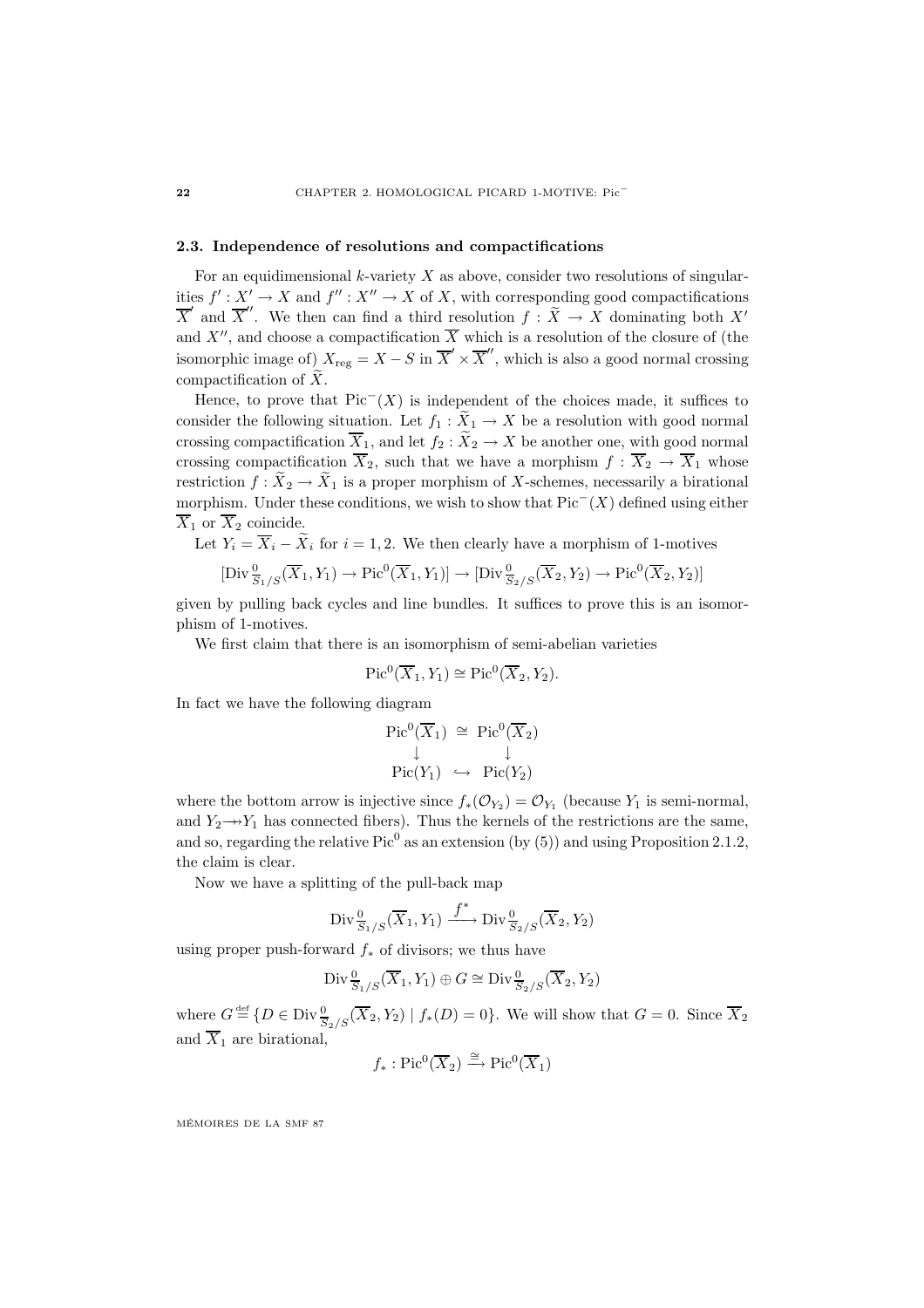we note that if  $D \in G$ , then D is linearly equivalent to zero on  $\overline{X}_2$ . Thus  $D = \text{div}(r)_{\overline{X}_2}$ where r is a rational function on  $\overline{X}_2$ , and therefore also on  $\overline{X}_1$ . But

$$
\operatorname{div}(r)_{\overline{X}_1} = f_*(D) = 0,
$$

whence  $r$  is constant.

REMARK 2.3.1. — We remark that in our definition of Pic<sup>−</sup>, we can allow  $f : \widetilde{X} \to X$ to be a birational proper morphism from a smooth variety, which is not necessarily a resolution of singularities of X. In fact, for any birational proper morphism  $q$ :  $\widetilde{X}' \to \widetilde{X}$  between two such smooth X-varieties we can choose compactifications such that g induces a morphism  $\overline{g} : \overline{X}' \to \overline{X}$ . By arguing as above we then see that  $Pic^{0}(\overline{X}, Y) \cong Pic^{0}(\overline{X}', Y')$  and  $Div_{\overline{S}/S}^{0}(\overline{X}, Y) \cong Div_{\overline{S}'/S}^{0}(\overline{X}', Y').$ 

### **2.4. Hodge realization of** Pic<sup>−</sup>

In order to deal with the Hodge realization of Pic<sup>−</sup> the following results are needed.

LEMMA 2.4.1. — Let  $\overline{X}$  and Y be as above, with  $k = \mathbb{C}$ . We then have the following properties of (the group of  $\mathbb{C}$ -points of)  $Pic(\overline{X}, Y)$ .

a) There is an exact sequence

$$
H^1(\overline{X}, Y; \mathbb{Z}(1)) \to H^1(\overline{X}, \mathcal{O}_{\overline{X}}(-Y)) \to \text{Pic}(\overline{X}, Y) \xrightarrow{c\ell} H^2(\overline{X}, Y; \mathbb{Z}(1)).
$$

b) There is an isomorphism

$$
\mathrm{Pic}^0(\overline{X}, Y) \cong \ker(\mathrm{Pic}(\overline{X}, Y) \xrightarrow{c\ell} H^2(\overline{X}, Y; \mathbb{Z}(1))).
$$

c) There is an isomorphism

$$
J^1(\overline{X}, Y) \stackrel{\text{def}}{=} \frac{H^1(\overline{X}, Y; \mathbb{C}(1))}{F^0 + H^1(\overline{X}, Y; \mathbb{Z}(1))} \cong \frac{H^1(\overline{X}, \mathcal{O}_{\overline{X}}(-Y))}{H^1(\overline{X}, Y; \mathbb{Z}(1))}.
$$

d) Under the isomorphism (induced by  $a$ )–c))

$$
\operatorname{Pic}^0(\overline{X}, Y) \cong J^1(\overline{X}, Y)
$$

the mapping  $D \longmapsto [D]=(\mathcal{O}_{\overline{X}}(D),1)$  from  $\text{Div}^0(\overline{X},Y)$  to  $\text{Pic}^0(\overline{X},Y)$  is identified with the extension class map, for the mixed Hodge structure, determined by the support of D.

e) Let Z be a closed subscheme  $Z \subset \overline{X}$  such that  $Z \cap Y = \emptyset$ . Then

$$
T_{\text{Hodge}}(\text{Pic}^+(\overline{X}-Z,Y)) \cong H^1(\overline{X}-Z,Y;\mathbb{Z}(1)).
$$

Proof. — We first claim that

$$
\frac{H^1(\overline{X}, Y; \mathbb{C}(1))}{F^0} \cong H^1(\overline{X}, \mathcal{O}_{\overline{X}}(-Y)).
$$

To see this, we consider the twisted log De Rham complex  $\Omega^{\bullet}_{\overline{X}}(\log(Y))(-Y)$ . It is well-known (see [**51**], page 4 for a quick proof) that its hypercohomology groups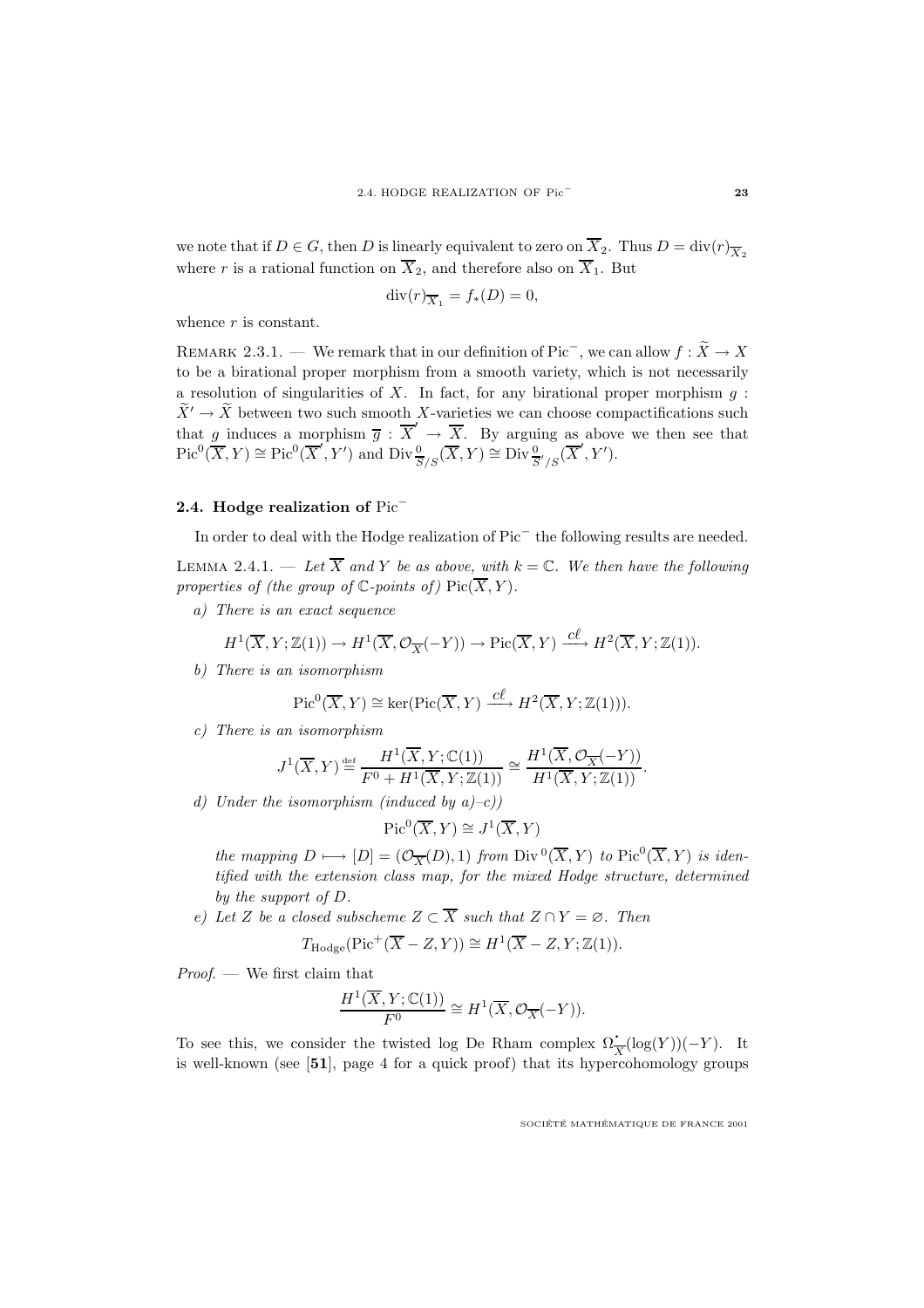are the relative cohomology groups  $H^*(\overline{X}, Y; \mathbb{C})$ , the Hodge-De Rham filtration on the relative cohomology is given by the subcomplexes  $\Omega_{\overline{X}}^{\geq i}(\log(Y))(-Y)$ , and the corresponding hypercohomology spectral sequence degenerates at  $E_1$ . We then have

(9) 
$$
\frac{H^k(\overline{X}, Y, \mathbb{C})}{F^i} \cong \mathbb{H}^k(\overline{X}, \Omega_{\overline{X}}^{\bullet, i}(log(Y))(-Y)).
$$

The claimed isomorphism is obtained from (9) for  $k = i = 1$ .

Let  $\mathcal{O}_{(\overline{X}_{an}, Y_{an})}^*$  be the sheaf on  $\overline{X}_{an}$  given by the kernel of  $\mathcal{O}_{\overline{X}_{an}}^* \to i_* \mathcal{O}_{Y_{an}}^*$  where  $i: Y \hookrightarrow X$  is the inclusion. We have

$$
\mathrm{Pic}(\overline{X},Y)\cong H^1(\overline{X}_{\rm an},\mathcal{O}_{(\overline{X}_{\rm an},Y_{\rm an})}^*)
$$

because of (5) and GAGA. We have that  $\mathcal{O}_{\overline{X}_{an}}(-Y_{an})$  is the kernel of the canonical map  $\mathcal{O}_{\overline{X}_{an}} \to i_* \mathcal{O}_{Y_{an}}$ ; therefore, by the exponential sequences on  $\overline{X}_{an}$  and  $Y_{an}$ , since  $i_*$ is an exact functor, we get the following induced relative exponential exact sequence of sheaves on  $\overline{X}_{\text{an}}$ 

(10) 
$$
0 \to j_!({\mathbb{Z}}(1)) \to \mathcal{O}_{\overline{X}_{an}}(-Y_{an}) \to \mathcal{O}_{(\overline{X}_{an}, Y_{an})}^* \to 0
$$

where j! is the extension by zero functor along  $j : \overline{X}_{an} - Y_{an} \hookrightarrow \overline{X}_{an}$ .

We then get the following exact sequence of cohomology groups (11)

$$
\cdots \to H^1(\overline{X}, Y; \mathbb{Z}(1)) \to H^1(\overline{X}, \mathcal{O}_{\overline{X}}(-Y)) \to Pic(\overline{X}, Y) \xrightarrow{c\ell} H^2(\overline{X}, Y; \mathbb{Z}(1)) \to \cdots
$$

The exact sequence in a) is then obtained. Since  $H^2(\overline{X}, Y; \mathbb{Z}(1))$  is finitely generated and ker cl is divisible, we get b). From (9) we then get c).

Part d) is well known if  $Y = \emptyset$  (e.g., see [12]). In order to show part d) in general, we can proceed as follows. By considering relative Deligne-Beilinson cohomology  $H^*_\mathcal{D}(\overline{X}, Y; \mathbb{Z}(*))$  we get a canonical cycle class map

$$
c_1: \mathrm{Pic}(\overline{X}, Y) \to H^2_{\mathcal{D}}(\overline{X}, Y; \mathbb{Z}(1))
$$

Moreover,  $c_1$  is an isomorphism, fitting into the following commutative diagram with exact rows

$$
\begin{array}{ccc}\n\text{Pic}^{0}(\overline{X}, Y) \hookrightarrow & \text{Pic}(\overline{X}, Y) & \xrightarrow{c\ell} H^{2}(\overline{X}, Y; \mathbb{Z}(1)) \to & H^{2}(\overline{X}, \mathcal{O}_{\overline{X}}(-Y)) \\
\cong & \cong & c_{1} & \parallel & \cong & \downarrow \\
J^{1}(\overline{X}, Y) \hookrightarrow & H^{2}_{\mathcal{D}}(\overline{X}, Y; \mathbb{Z}(1)) \to & H^{2}(\overline{X}, Y; \mathbb{Z}(1)) \to & H^{2}(\overline{X}, Y; \mathbb{C}(1))/F^{0}\n\end{array}
$$

obtained from (9) and (11). For any closed subscheme  $Z \subset \overline{X}$  with  $Z \cap Y = \emptyset$ , we then have the following commutative diagram of cohomology groups having exact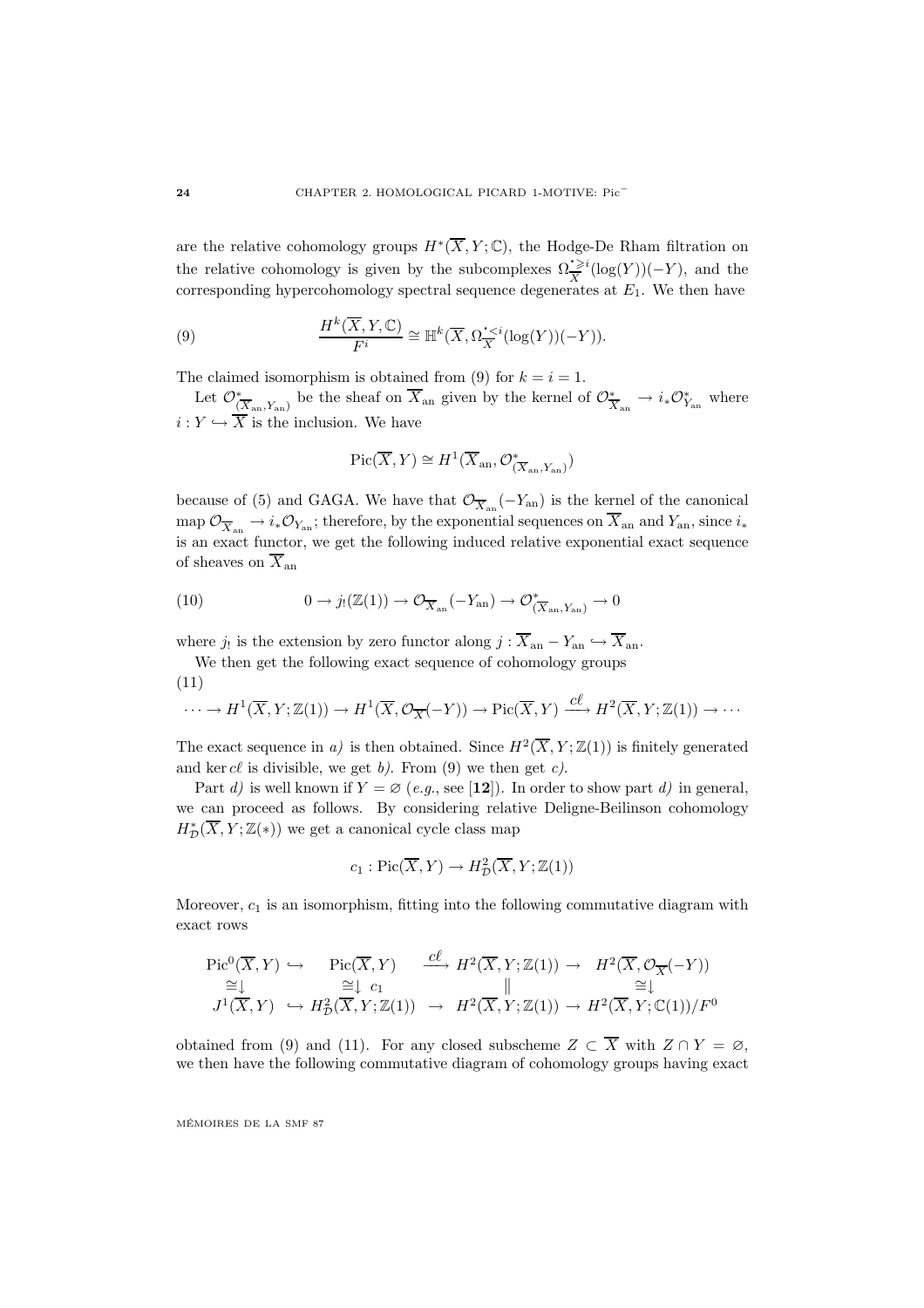rows and columns

$$
H^1(\overline{X}, Y; \mathbb{Z}(1)) \rightarrow H^1(\overline{X} - Z, Y; \mathbb{Z}(1)) \rightarrow H^2_Z(\overline{X}, Y; \mathbb{Z}(1)) \rightarrow H^2(\overline{X}, Y; \mathbb{Z}(1))
$$
  
\n
$$
H^1(\overline{X}, Y; \mathbb{Z}(1)) \rightarrow H^1(\overline{X} - Z, Y; \mathbb{Z}(1)) \rightarrow H^2_Z(\overline{X}, Y; \mathbb{Z}(1)) \rightarrow H^2(\overline{X}, Y; \mathbb{Z}(1))
$$
  
\n
$$
\xrightarrow[\text{F0}]{\downarrow} \downarrow
$$
  
\n
$$
J^1(\overline{X}, Y)
$$
  
\n
$$
\downarrow
$$
  
\n
$$
J^1(\overline{X}, Y)
$$
  
\n
$$
\downarrow
$$
  
\n0

Here  $H^*_{\mathcal{D},Z}(\overline{X},Y;\mathbb{Z}(\cdot))\cong H^*_{\mathcal{D},Z}(\overline{X};\mathbb{Z}(\cdot))$  is the (relative) Deligne-Beilinson cohomology of  $(\overline{X}, Y)$  with support in Z.

Let Z be the support of a divisor  $D \in \text{Div}(\overline{X}, Y)$ , *i.e.*,  $Z \cap Y = \emptyset$ . We then have that

$$
H_Z^*(\overline{X}, Y; \mathbb{Z}(1)) \cong H_Z^*(\overline{X}, \mathbb{Z}(1)).
$$

In particular:  $H^1_Z(\overline{X}, Y; \mathbb{Z}(1)) = 0$  and  $H^2_Z(\overline{X}, Y; \mathbb{Z}(1))$  is purely of type  $(0, 0)$ ; in fact, we have an isomorphism

$$
H_{\mathcal{D},Z}^2(\overline{X},Y;\mathbb{Z}(1)) \cong H_Z^2(\overline{X},Y;\mathbb{Z}(1)) \cong \text{Div}_Z(\overline{X},Y).
$$

The claim  $d$ ) then follows from a diagram chase in the diagram above, using a general homological lemma [**9**, Lemma 2.8].

Part e) then follows from the diagram as well, yielding the following isomorphism, in the category of 1-motives over  $\mathbb{C}$ ,

$$
\begin{array}{ccc}\n\operatorname{Div}^{0}_{Z}(\overline{X},Y) & \xrightarrow{e} & J^{1}(\overline{X},Y) \\
\parallel & & \downarrow \cong \\
\operatorname{Div}^{0}_{Z}(\overline{X},Y) & \xrightarrow{u} \operatorname{Pic}^{0}(\overline{X},Y)\n\end{array}
$$

where e denotes the extension class map determined by  $H^1(\overline{X} - Z, Y; \mathbb{Z}(1))$ , regarded as an extension of mixed Hodge structures.  $\Box$ 

For the following duality result we refer to the book of Spanier [**50**], giving a proof in the topological setting. In order to deduce such a duality statement for different cohomology theories, as well as compatibilities between them, we are going to give a proof in the Grothendieck-Verdier duality style.

LEMMA 2.4.2. — Let M be a compact smooth n-dimensional C-variety. Let  $A + B$ be a reduced normal crossing divisor in M such that  $A \cap B = \emptyset$ . Then there is a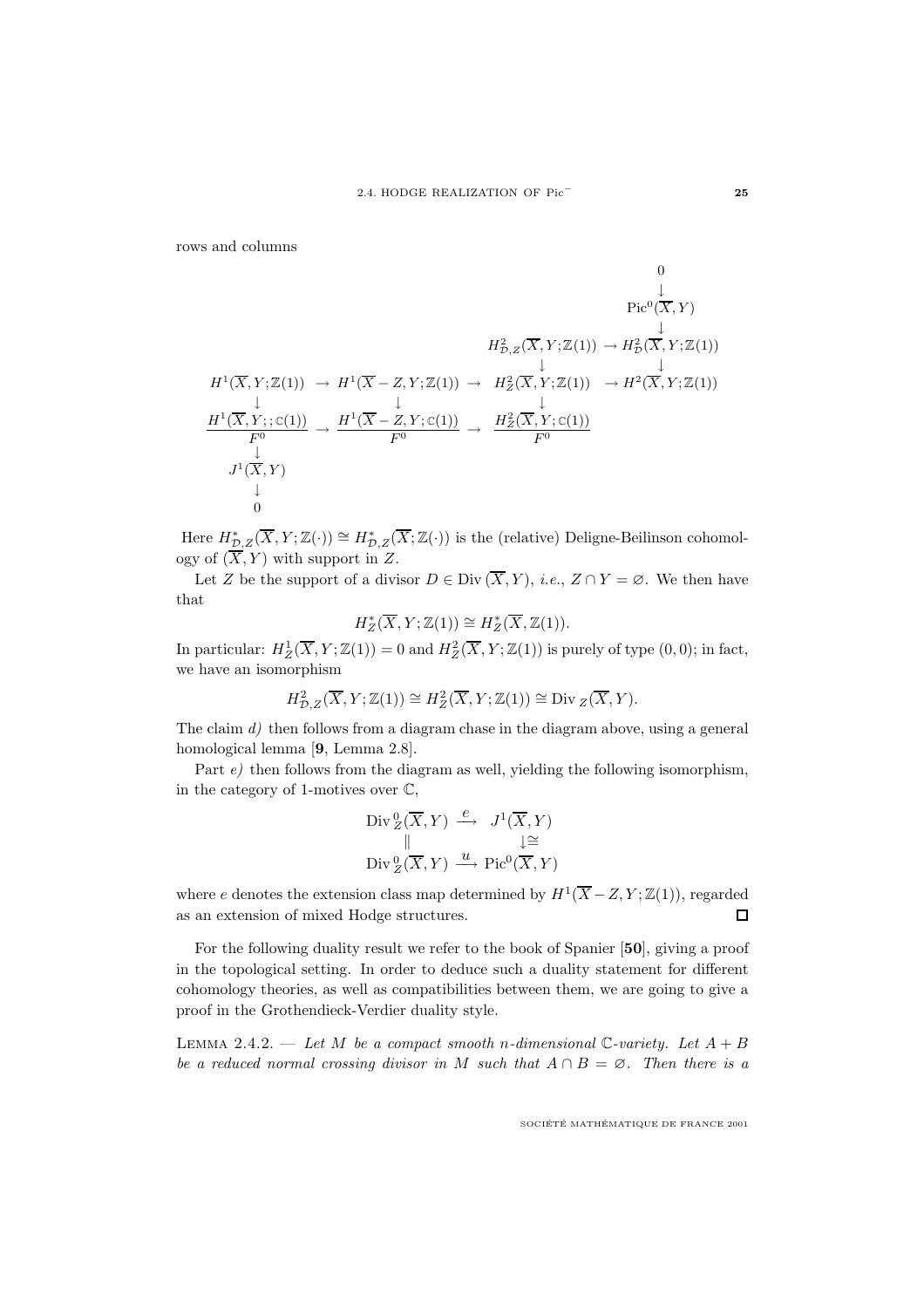duality isomorphism

$$
H^r(M-A,B;\mathbb{Z})\cong H_{2n-r}(M-B,A;\mathbb{Z}(-n))
$$

in the category of mixed Hodge structures. Moreover i) this isomorphism is functorial, i.e., if  $A' \subset A$ ,  $B \subset B'$  and  $A' + B'$  is also a normal crossing divisor such that  $A' \cap B' = \emptyset$  then the following diagram

$$
H^r(M - A', B'; \mathbb{Z}) \rightarrow H^r(M - A, B; \mathbb{Z})
$$
  
\n
$$
\cong \downarrow
$$
  
\n
$$
H_{2n-r}(M - B', A'; \mathbb{Z}(-n)) \rightarrow H_{2n-r}(M - B, A; \mathbb{Z}(-n))
$$

commutes, in the category of mixed Hodge structures; finally ii) this duality isomorphism is compatible with the Poincaré-Lefschetz duality, i.e., if  $B = B'$  and  $A' \subset A$ as above then the following diagram, whose rows are parts of long exact sequences, commutes

$$
H^r(M - A', B; \mathbb{Z}) \rightarrow H^r(M - A, B; \mathbb{Z}) \rightarrow H^{r+1}(M - A', M - A; \mathbb{Z})
$$
  
\n
$$
\cong \downarrow \cong \downarrow \cong \downarrow
$$
  
\n
$$
H_{2n-r}(M - B, A'; \mathbb{Z}(-n)) \rightarrow H_{2n-r}(M - B, A; \mathbb{Z}(-n)) \rightarrow H_{2n-r-1}(A, A'; \mathbb{Z}(-n))
$$

in the category of mixed Hodge structures.

*Proof.* — Let  $V = M - (A \cup B)$ ,  $V_A = M - A$  and  $V_B = M - B$  be the corresponding open subsets; we have a diagram

(12) 
$$
\begin{array}{ccc}\nV & \xrightarrow{\beta} & V_B \\
\alpha \downarrow & \downarrow \gamma \\
V_A & \xrightarrow{\delta} & M\n\end{array}
$$

We let  ${}^{A}i: A \hookrightarrow V_B$ ,  ${}^{B}i: B \hookrightarrow V_A$  denote the closed imbeddings. Let  $\pi: M \to k$  be the structure morphism. Because of the canonical exact sequence

(13) 
$$
0 \to \alpha_! \mathbb{Z}_V \to \mathbb{Z}_{V_A} \to {^B}i_* \mathbb{Z}_B \to 0
$$

of sheaves on  $V_A$  we have

$$
H^r(V_A, B) \cong \text{Hom}(\mathbb{Z}_{V_A}, \alpha_! \mathbb{Z}_V[r])
$$
  

$$
\cong \text{Hom}(\mathbb{Z}_M, \delta_* \alpha_! \mathbb{Z}_V[r])
$$

where the Hom is taken in the derived category. Thus

$$
\mathrm{RHom}(\mathbb{Z}_M, \delta_* \alpha_! \mathbb{Z}_V) \cong \mathrm{R}\Gamma(M, \delta_* \alpha_! \mathbb{Z}_V)
$$

computes the singular cohomology of the pair  $(M - A, B)$ . Now we have

$$
H_{2n-r}(M - B, A) / (\text{torsion}) \cong \text{Hom}(H^{2n-r}(M - B, A), \mathbb{Z})
$$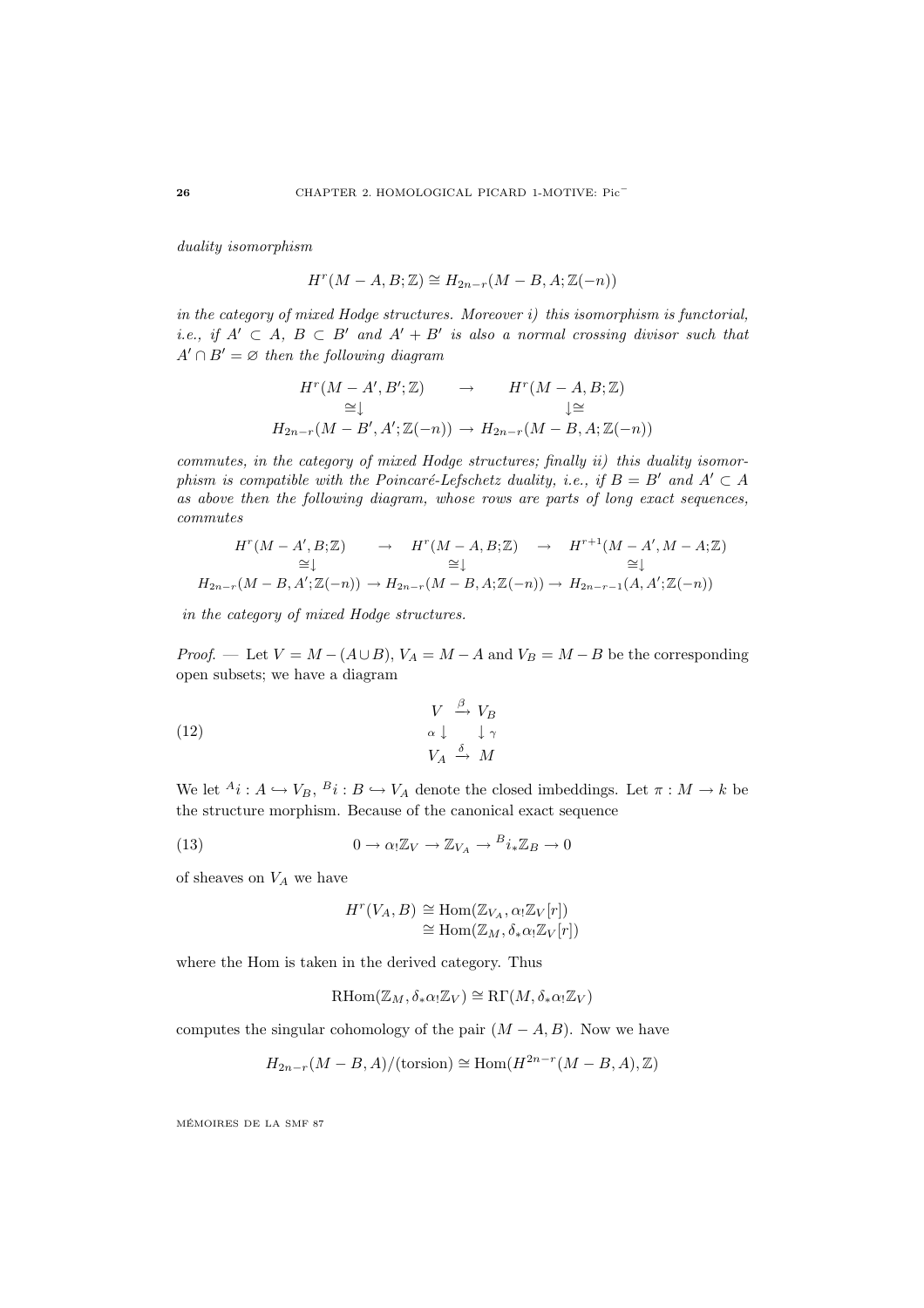as mixed Hodge structures. Similarly the complex  $R\Gamma(M, \gamma_*\beta_! \mathbb{Z}_V)$  computes the cohomology of the pair  $(M - B, A)$  and we have

$$
\begin{aligned} \text{RHom}(\text{R}\Gamma(M,\gamma_*\beta_!\mathbb{Z}_V)[2n],\mathbb{Z}(-n)) &\cong \text{RHom}(\text{R}\pi_!\left(\gamma_*\beta_!\mathbb{Z}_V)[2n],\mathbb{Z}(-n)) \\ &\cong \text{RHom}(\gamma_*\beta_!\mathbb{Z}_V,\pi^!\mathbb{Z}[-2n](-n)) \\ &\cong \text{RHom}(\delta_!\alpha_*\mathbb{Z}_V,\mathbb{Z}_M) \\ &\cong \text{R}\Gamma(M,\mathcal{R}Hom\left(\delta_!\alpha_*\mathbb{Z}_V,\mathbb{Z}_M\right)) \end{aligned}
$$

by using Grothendieck–Verdier duality, *i.e.*,  $R\pi_!$  is left adjoint to  $\pi^!,$  where the dualizing complex  $\omega_M \stackrel{\text{def}}{=} \pi^! \mathbb{Z}$  is given by  $\pi^! \mathbb{Z} \cong \mathbb{Z}_M[2n](n)$ , and the obvious equality  $\gamma_*\beta_! = \delta_!\alpha_*$ . Now we can argue that

$$
\mathcal{R}Hom\left(\delta_{!}\alpha_{*}\mathbb{Z}_{V},\mathbb{Z}_{M}\right) \cong \delta_{*}\mathcal{R}Hom\left(\alpha_{*}\mathbb{Z}_{V},\delta^{!}\mathbb{Z}_{M}\right)
$$

$$
\cong \delta_{*}\mathcal{R}Hom\left(\alpha_{*}\mathbb{Z}_{V},\mathbb{Z}_{V_{A}}\right)
$$

$$
\cong \delta_{*}\alpha_{!}\mathbb{Z}_{V}
$$

where the last equality is given by the following isomorphism

(14) 
$$
\alpha_! \mathbb{Z}_V \xrightarrow{\cong} \mathcal{R} \text{Hom} \left( \alpha_* \mathbb{Z}_V, \mathbb{Z}_{V_A} \right)
$$

The isomorphism (14) can be obtained from biduality for constructible sheaves. In fact, let  $\omega_{V_A}$  be the dualizing sheaf; since  $V_A$  is smooth  $\omega_{V_A}[-2n](-n) \cong \mathbb{Z}_{V_A}$ , therefore, by biduality, the formula (14) is equivalent to

$$
\mathcal{R}Hom\left(\alpha_! \mathbb{Z}_V, \mathbb{Z}_{V_A}\right) \cong \alpha_* \mathbb{Z}_V
$$

which is clear since

$$
\mathcal{R}Hom (\alpha_! \mathbb{Z}_V, \omega_{V_A}[-2n](-n)) \cong \alpha_* \mathcal{R}Hom (\mathbb{Z}_V, \alpha^! \omega_{V_A}[-2n](-n))
$$
  
\n
$$
\cong \alpha_* \mathcal{R}Hom (\mathbb{Z}_V, \omega_V[-2n](-n))
$$
  
\n
$$
\cong \alpha_* \omega_V[-2n](-n)
$$
  
\n
$$
\cong \alpha_* \mathbb{Z}_V
$$

where we have used that  $\alpha^! \omega_{V_A}$  is the dualizing sheaf on V.

Summarizing, we have obtained the following isomorphism

$$
\mathrm{RHom}(\mathrm{R}\Gamma(M,\gamma_*\beta_!\mathbb{Z}_V)[2n],\mathbb{Z}(-n))\cong\mathrm{R}\Gamma(M,\delta_*\alpha_!\mathbb{Z}_V)
$$

yielding the claimed duality isomorphism of groups.

In order to show the compatibility of the above with the mixed Hodge structures we consider the following induced pairing in the derived category

(15) 
$$
\gamma_* \beta_! \mathbb{Z}_V[2n](n) \stackrel{L}{\otimes} \delta_* \alpha_! \mathbb{Z}_V \to \pi^! \mathbb{Z}
$$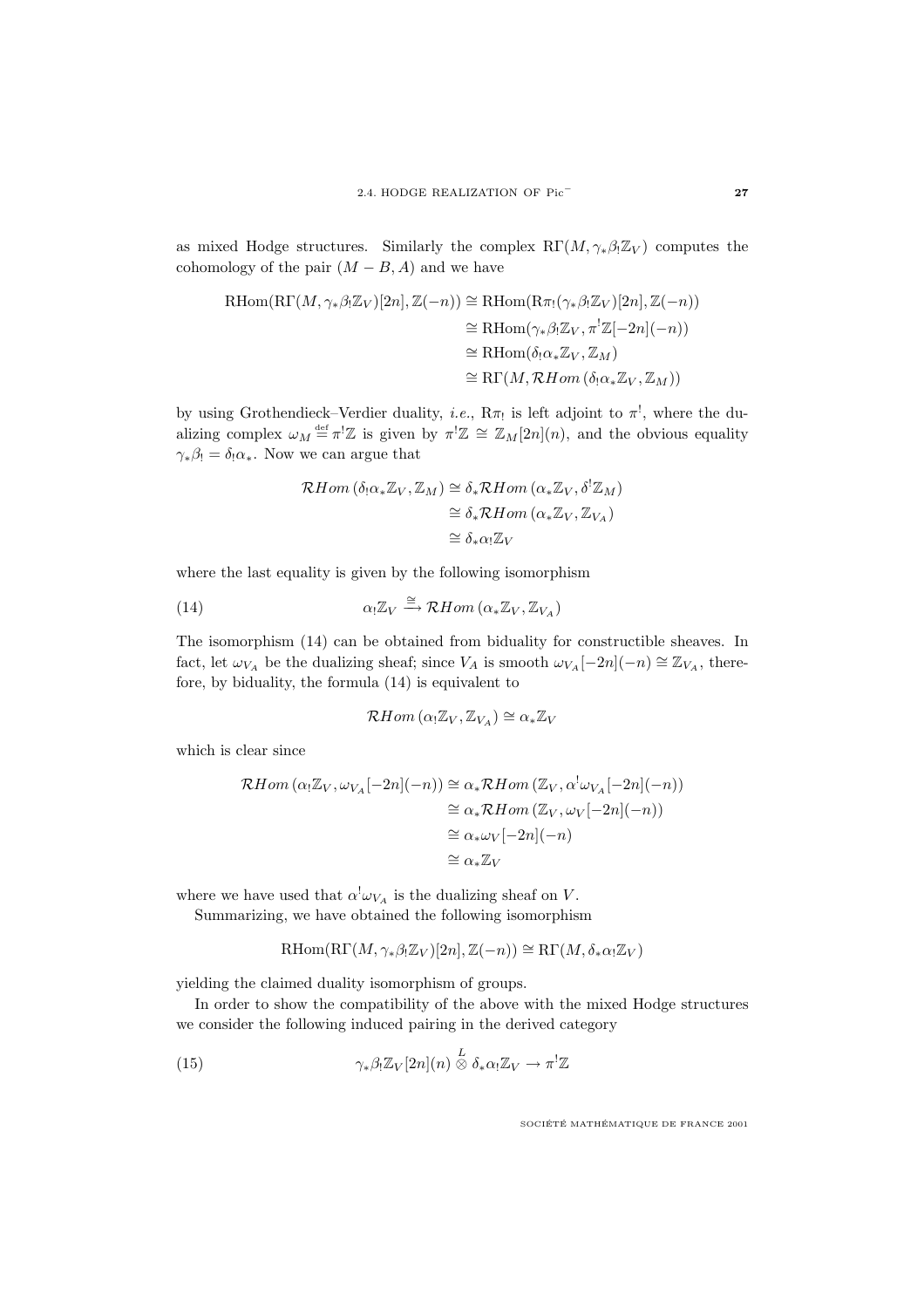This pairing is unique (up to a unique integer multiple); indeed, we have

$$
\begin{aligned}\n\text{Hom}(\gamma_*\beta_!\mathbb{Z}_V[2n](n) &\stackrel{L}{\otimes} \delta_*\alpha_!\mathbb{Z}_V, \pi^!\mathbb{Z}) \\
&\cong \text{Hom}(\gamma_*\beta_!\mathbb{Z}_V[2n](n) &\stackrel{L}{\otimes} \mathcal{R}Hom\left(\delta_!\alpha_*\mathbb{Z}_V[2n](n), \pi^!\mathbb{Z}\right), \pi^!\mathbb{Z}) \\
&\cong \text{Hom}(\gamma_*\beta_!\mathbb{Z}_V[2n](n), \mathcal{R}Hom\left(\mathcal{R}Hom\left(\delta_!\alpha_*\mathbb{Z}_V[2n](n), \pi^!\mathbb{Z}\right), \pi^!\mathbb{Z}\right)) \\
&\cong \text{Hom}(\gamma_*\beta_!\mathbb{Z}_V[2n](n), \delta_!\alpha_*\mathbb{Z}_V[2n](n)) \\
&\cong \text{Hom}(\delta_!\alpha_*\mathbb{Z}_V[2n](n), \delta_!\alpha_*\mathbb{Z}_V[2n](n)) \\
&\cong \text{Hom}(\mathbb{Z}_V(n), \mathbb{Z}_V(n)) \\
&\cong \mathbb{Z}\n\end{aligned}
$$

where we have used the formula (14), biduality for the constructible sheaf  $\delta_! \alpha_* \mathbb{Z}_V$ and the standard formalism of derived categories. The same arguments apply to the constant sheaves  $\mathbb Q$  or  $\mathbb C$ .

By Saito's theory of mixed Hodge modules [**44**], [**45**], all of the above constructions and isomorphisms can (after  $\otimes$  Q) be "lifted" in a natural way to the derived category of mixed Hodge modules. In particular, we see that our duality isomorphism is compatible with the mixed Hodge structures as claimed.

We leave to the reader the analogous proofs of the assertions about functoriality, and compatibility with Poincaré-Lefschetz duality.  $\Box$ 

Remark 2.4.3. — We remark that, for the truth of the Lemma 2.4.2 the assumption that  $A \cap B = \emptyset$  is not really needed: it suffices to assume that  $A + B$  is a reduced normal crossing divisor on  $M$ , but the proof in this case is a bit more involved.

REMARK 2.4.4. — Let  $\Omega_M^{\dagger}(\log(N))(-D)$  be the log De Rham complex with terms

$$
\Omega^i_M(\log(N)) \otimes_{\mathcal{O}_M} \mathcal{O}_M(-D)
$$

for  $D$  any Weil divisor on  $M$  and  $N$  a reduced normal crossing divisor in  $M$  which contains supp(D). Let  $j : M - N \hookrightarrow M$  be the inclusion; we then have a quasiisomorphism

$$
j_! \mathbb{C} \xrightarrow{\cong} \Omega^{\bullet}_M(\log(N))(-N).
$$

In the notation of Lemma 2.4.2 we remark that the following pairing

$$
\begin{array}{l} \Omega_{M}^{*}(\log(A+B))(-A)\otimes_{{\mathbb C}}\Omega_{M}^{*}(\log(A+B))(-B)\\ \downarrow \\ \Omega_{M}^{*}(\log(A+B))(-A-B)\\ \downarrow \\ \Omega_{M}^{*}\end{array}
$$

can be identified with the sheaf theoretic pairing given by (15) (up to a unique scalar)

$$
\gamma_* \beta_! \mathbb{C}_V \stackrel{L}{\otimes} \delta_* \alpha_! \mathbb{C}_V \longrightarrow j_! \mathbb{C}_V \longrightarrow \mathbb{C}_M .
$$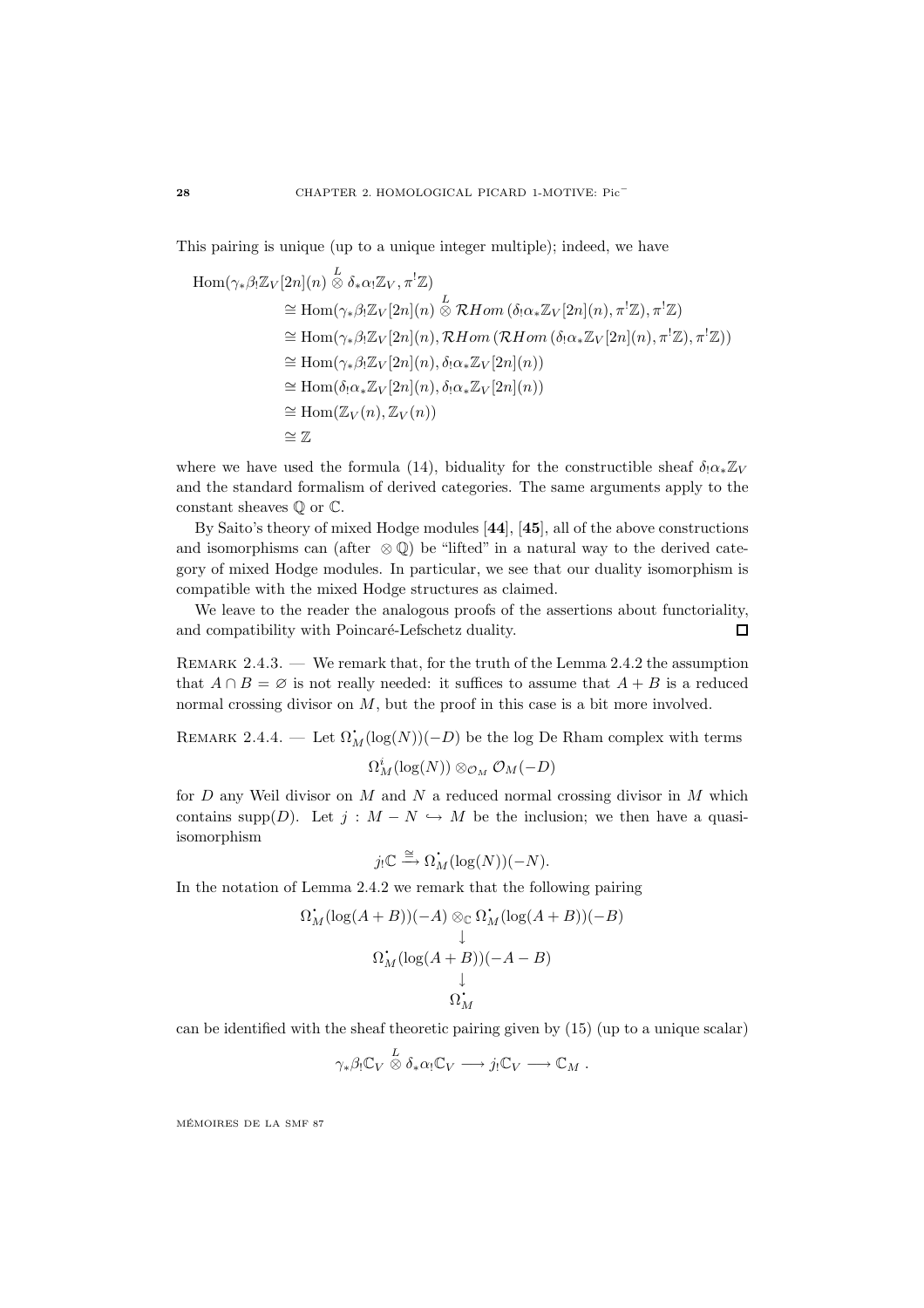This is valid in the filtered derived category since (cf. [**51**]) we obtain the Hodge-De Rham filtrations by truncation of the above log De Rham complexes; this gives a "direct" proof that the duality isomorphism in the Lemma 2.4.2 is compatible, after ⊗ C, with the respective Hodge filtrations.

As remarked by Deligne [17], the duality isomorphism is, after  $\mathcal{Q}\mathbb{Q}$ , also compatible with weight filtrations, because this is true  $\mathcal{Q}_{\ell}$ , by comparison with étale cohomology, and the Weil conjectures.

For another related compatibility argument using mixed Hodge complexes we refer to [**51**].

We then have the following key result.

THEOREM 2.4.5. — Let X be a  $\mathbb{C}$ -variety of dimension n. Then

$$
T_{\mathrm{Hodge}}(\mathrm{Pic}^-(X)) \cong H_{2n-1}(X, \mathbb{Z}(1-n)).
$$

*Proof.* — We first make a reduction to the case when X is equidimensional. Let  $X^{(n)} \subset X$  be the union of the *n*-dimensional irreducible components of X. Then by definition,  $Pic^{-}(X) = Pic^{-}(X^{(n)})$ . On the other hand, the natural map

$$
H_{2n-1}(X^{(n)},\mathbb{Z}(1-n)) \to H_{2n-1}(X,\mathbb{Z}(1-n))
$$

is an isomorphism of mixed Hodge structures.

Now for equidimensional X, let  $f : \widetilde{X} \to X$  be a resolution, with a good normal crossing compactification  $\overline{X}$  with boundary Y. As before, let S be the singular locus of X,  $\widetilde{S} = f^{-1}(S)$ , and  $\overline{S} \subset \overline{X}$  the Zariski closure of  $\widetilde{S}$ .

Associated to the cartesian square

$$
\begin{array}{ccc}\n\widetilde{S} & \hookrightarrow & \widetilde{X} \\
\downarrow & & \downarrow f \\
S & \hookrightarrow & X\n\end{array}
$$

there is a Mayer–Vietoris long exact sequence of mixed Hodge structures on singular homology yielding the following extension

(16) 
$$
0 \to H_{2n-1}(\tilde{X}, \mathbb{Z}(1-n)) \to H_{2n-1}(X, \mathbb{Z}(1-n)) \to L_X \to 0
$$

where

$$
L_X = \ker H_{2n-2}(\widetilde{S}, \mathbb{Z}(1-n)) \to H_{2n-2}(\widetilde{X}, \mathbb{Z}(1-n)) \oplus H_{2n-2}(S, \mathbb{Z}(1-n)).
$$

Now we claim:

- (i)  $H_{2n-2}(\widetilde{S}, \mathbb{Z}(1-n)) \cong \text{Div}_{\overline{S}}(\overline{X}, Y),$
- (ii)  $f_* : H_{2n-2}(\widetilde{S}, \mathbb{Z}(1-n)) \to H_{2n-2}(S, \mathbb{Z}(1-n))$  is the proper push-forward of algebraic cycles, and
- (iii)  $H_{2n-i}(\widetilde{X}, \mathbb{Z}(1-n)) \cong H^i(\overline{X}, Y)(1)$  as mixed Hodge structures.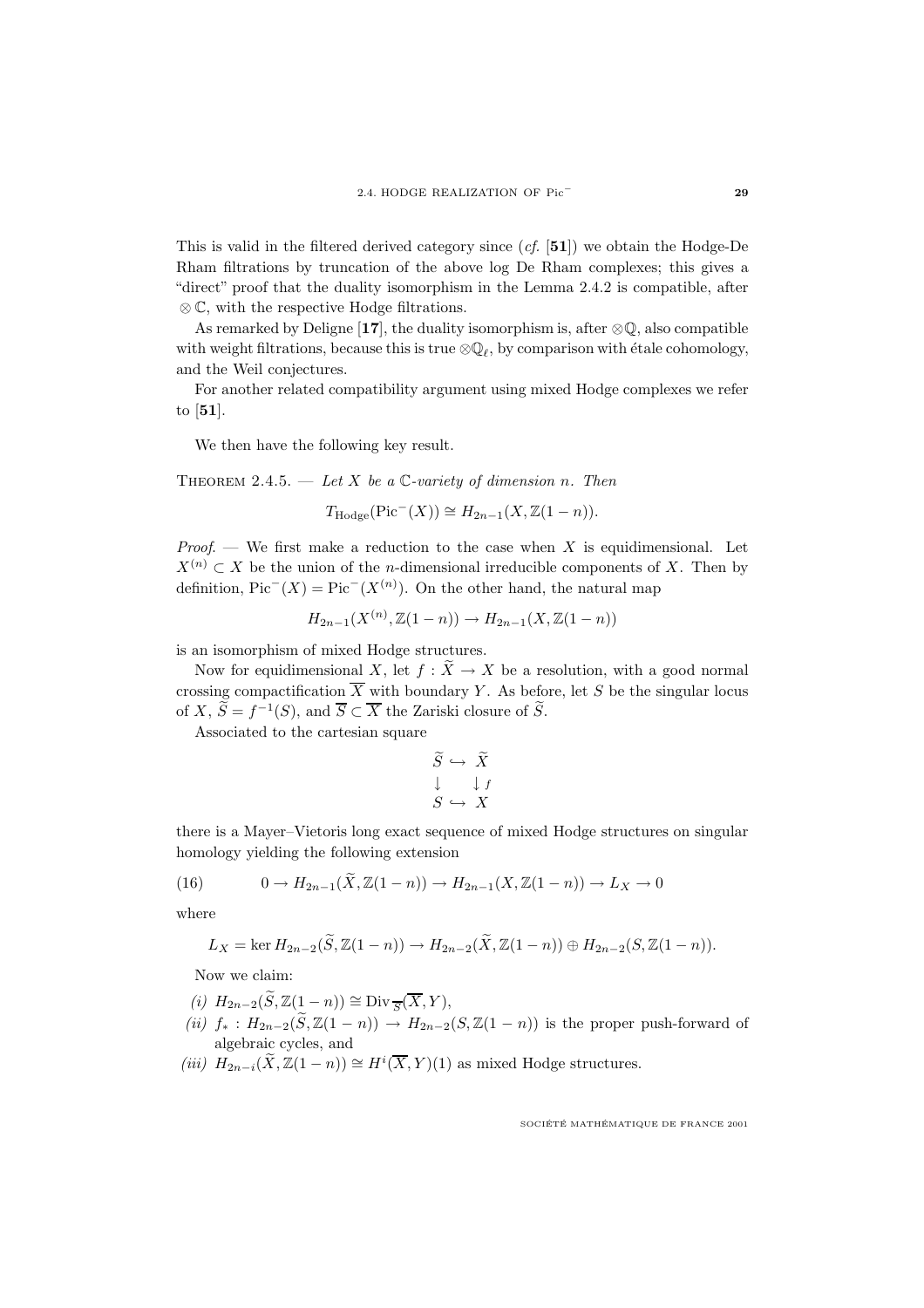In fact  $H_{2n-2}(\widetilde{S}, \mathbb{Z}(1-n))$  is the free abelian group generated by the compact irreducible  $(n-1)$ -dimensional components of  $\widetilde{S}$ , and  $H_{2n-2}(S,\mathbb{Z}(1-n))$  has a similar description. Thus  $(i) - (ii)$  are clear and  $(iii)$  follows from Lemma 2.4.2 because  $\widetilde{X} = \overline{X} - Y$ . Moreover we have that the mapping

$$
H_{2n-2}(\widetilde{S},\mathbb{Z}(1-n)) \longrightarrow H_{2n-2}(\widetilde{X},\mathbb{Z}(1-n))
$$

induced by the inclusion  $\widetilde{S} \hookrightarrow \widetilde{X}$ , is just the cycle map relative to Y, *i.e.*, the following diagram

$$
\text{Div}_{\overline{S}}(\overline{X}, Y) \xrightarrow{\cong} H_{2n-2}(\widetilde{S}, \mathbb{Z}(1-n)) \longrightarrow H_{2n-2}(\widetilde{X}, \mathbb{Z}(1-n))
$$
\n
$$
\downarrow \cong
$$
\n
$$
\text{Pic}(\overline{X}, Y) = \text{Pic}(\overline{X}, Y) \xrightarrow{\quad c\ell} H^2(\overline{X}, Y)
$$

commutes.

Since, by definition, the kernel of cl is  $Pic^0(\overline{X}, Y)$  (cf. Lemma 2.1.2), the lattice  $L_X$  is canonically isomorphic to  $Div \frac{0}{S/S}(\overline{X}, Y)$ . Moreover the exact sequence (16) modulo torsion is canonically isomorphic to the following exact sequence

$$
(17) \quad 0 \to H^1(\overline{X}, Y, \mathbb{Z}(1))/(\text{torsion}) \to H_{2n-1}(X, \mathbb{Z}(1-n))/(\text{torsion}) \to L_X \to 0
$$

in the category of torsion free mixed Hodge structures. But  $H^1(\overline{X}, Y)(1)$  is torsionfree, by the universal coefficient theorem in topology; hence so is  $H_{2n-1}(X, \mathbb{Z}(1-n))$ . The Hodge structure on  $L_X$  is pure of weight zero and type  $(0, 0)$ ; we then have

$$
W_{-i}(H_{2n-1}(X, \mathbb{Z}(1-n))) = W_{-i}(H^1(\overline{X}, Y, \mathbb{Z}(1))), \qquad i \geq 1.
$$

We also have the following extension of mixed Hodge structures (18)

$$
0 \to \frac{H^0(Y, \mathbb{Z})}{\text{im } H^0(\overline{X}, \mathbb{Z})} \otimes \mathbb{Z}(1) \to H^1(\overline{X}, Y, \mathbb{Z}(1)) \to \text{ker}(H^1(\overline{X}, \mathbb{Z}(1)) \to H^1(Y, \mathbb{Z}(1))) \to 0
$$

Thus the weight filtration of  $H_{2n-1}(X, \mathbb{Z}(1-n))$  admits the following description. Let

$$
r = \mathrm{rank} \, \frac{H^0(Y, \mathbb{Z})}{\mathrm{im} \, H^0(\overline{X}, \mathbb{Z})}
$$

then

$$
W_{-2}(H_{2n-1}(X, \mathbb{Z}(1-n))) \cong \mathbb{Z}(1)^{\oplus r}
$$

and

$$
W_{-1}(H_{2n-1}(X, \mathbb{Z}(1-n))) \cong H^1(\overline{X}, Y, \mathbb{Z}(1)).
$$

Since  $H^1(\overline{X}, \mathbb{Z}(1))$  is pure of weight  $-1$ , we have

$$
\ker(H^1(\overline{X}, \mathbb{Z}(1)) \to H^1(Y, \mathbb{Z}(1))) = \ker(H^1(\overline{X}, \mathbb{Z}(1)) \to \oplus H^1(Y_i, \mathbb{Z}(1)))
$$

whence

$$
\operatorname{gr}_{-1}^WH_{2n-1}(X,\mathbb{Z}(1-n)) \cong \ker(H^1(\overline{X},\mathbb{Z}(1)) \to \oplus H^1(Y_i,\mathbb{Z}(1)))
$$

and

$$
\operatorname{gr}_0^W H_{2n-1}(X, \mathbb{Z}(1-n)) \cong L_X
$$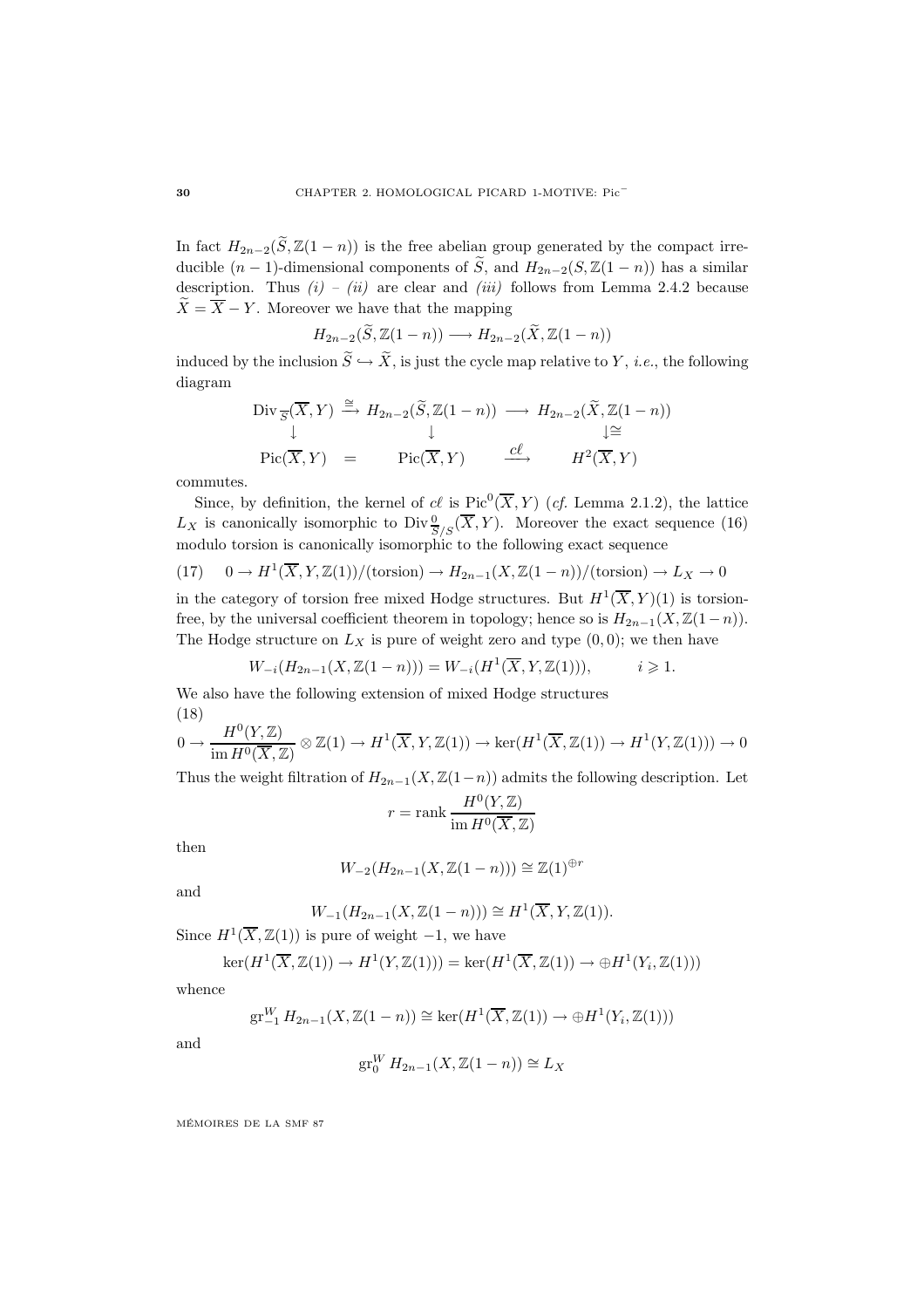Thus the 1-motive associated (by Deligne) to  $H_{2n-1}(X, \mathbb{Z}(1-n))$  is given by the following

$$
L_X
$$
  
\n
$$
\downarrow e
$$
  
\n
$$
1 \to (\mathbb{C}^*)^{\oplus r} \to J^1(\overline{X}, Y) \to \ker^0(J^1(\overline{X}) \to \oplus J^1(Y_i)) \to 0
$$

 $(J^1(\overline{X}, Y)$  was defined in Lemma 2.4.1(c);  $J^1(\overline{X})$ ,  $J^1(Y_i)$  are similarly defined). Since

$$
T_{\text{Hodge}}(L_X \to J^1(\overline{X}, Y)) \cong H_{2n-1}(X, \mathbb{Z}(1-n))
$$

by Deligne's construction, we are reduced to showing that

(19) 
$$
[L_X \to J^1(\overline{X}, Y)] \cong \text{Pic}^-(X)
$$

in the category of 1-motives over C.

By Lemma 2.4.1 (cf. Proposition 2.1.2, where  $T(\overline{X}, Y)(\mathbb{C})=(\mathbb{C}^*)^{\oplus r}$  and  $A(\overline{X}, Y)$ is the above abelian variety) we have that

$$
\operatorname{Pic}^0(\overline{X}, Y) \cong J^1(\overline{X}, Y).
$$

According to our definition of  $Pic^{-}(X)$  we are left to check that the following

(20) 
$$
\begin{array}{ccc}\n & L_X & \xrightarrow{e} & J^1(\overline{X}, Y) \\
\parallel & & \downarrow \cong \\
\text{Div} \frac{0}{S/S}(\overline{X}, Y) & \xrightarrow{u} \text{Pic}^0(\overline{X}, Y)\n\end{array}
$$

commutes. We will deduce this from Lemma 2.4.1(d)

The Mayer-Vietoris exact sequence yielding (16) is given by the following commutative diagram of mixed Hodge structures

$$
H_{2n-1}(\widetilde{X}) \hookrightarrow H_{2n-1}(\widetilde{X}, \widetilde{S}) \to H_{2n-2}(\widetilde{S}) \to H_{2n-2}(\widetilde{X})
$$
  
\n
$$
\downarrow \qquad \cong \downarrow \qquad \qquad \downarrow
$$
  
\n
$$
H_{2n-1}(X) \hookrightarrow H_{2n-1}(X, S) \to H_{2n-2}(S) \to H_{2n-2}(X)
$$

which yields the following diagram of mixed Hodge structures

$$
0 \to H_{2n-1}(\widetilde{X}, \mathbb{Z}(1-n)) \to H_{2n-1}(X, \mathbb{Z}(1-n)) \to \text{Div}_{\widetilde{S}/S}^0(\overline{X}, Y) \to 0
$$
  

$$
\parallel \qquad \qquad \downarrow \qquad \qquad \downarrow
$$
  

$$
0 \to H_{2n-1}(\widetilde{X}, \mathbb{Z}(1-n)) \to H_{2n-1}(\widetilde{X}, \widetilde{S}) \qquad \to \text{Div}_{\widetilde{S}}^0(\overline{X}, Y) \to 0
$$

where

$$
\ker(H_{2n-2}(\widetilde{S}) \to H_{2n-2}(\widetilde{X})) \cong \text{Div}\frac{0}{S}(\overline{X}, Y).
$$

Let  $D \in L_X = \text{Div} \frac{0}{S/S}(\overline{X}, Y)$ ; then  $Z = \text{supp}(D)$  is a closed subset of  $\overline{X}$  such that  $Z \cap Y = \emptyset$ , and D is homologically equivalent to zero relative to Y; we let

$$
\mathbb{Z}[Z]^0 \stackrel{\text{def}}{=} \ker(\text{Div}_{Z}^0(\overline{X}, Y) \to H^2(\overline{X}, Y; \mathbb{Z}(1))).
$$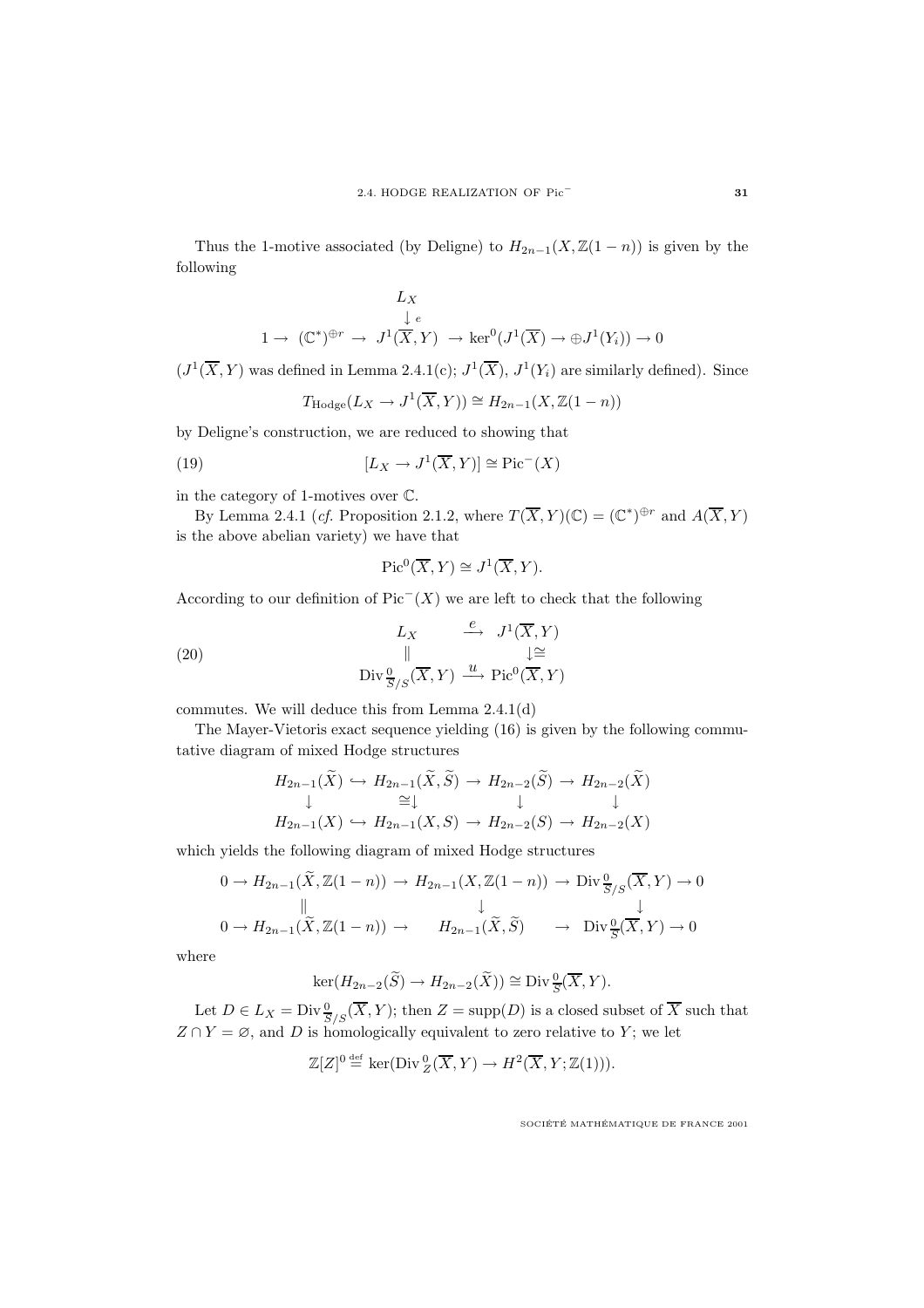We have the following diagram of torsion-free mixed Hodge structures

(21) 
$$
0 \to H^1(\overline{X}, Y; \mathbb{Z}(1)) \to H^1(\overline{X} - Z, Y; \mathbb{Z}(1)) \to \mathbb{Z}[Z]^0 \to 0
$$

$$
\cong \downarrow \qquad \qquad \downarrow \qquad \qquad \downarrow
$$

$$
0 \to H_{2n-1}(\widetilde{X}, \mathbb{Z}(1-n)) \to H_{2n-1}(\widetilde{X}, \widetilde{S}; \mathbb{Z}(1-n)) \to \text{Div}_{\overline{S}}^0(\overline{X}, Y) \to 0
$$

where the middle vertical mapping is obtained as follows. By Lemma 2.4.2 we have

$$
H^1(\overline{X}-Z,Y;\mathbb{Z}(1)) \cong H_{2n-1}(\overline{X}-Y,Z;\mathbb{Z}(1-n)).
$$

Since  $\widetilde{X} = \overline{X} - Y$  and  $Z \hookrightarrow \widetilde{S}$  we have the following canonical map of mixed Hodge structures

$$
H_{2n-1}(\overline{X}-Y,Z;\mathbb{Z}(1-n)) \hookrightarrow H_{2n-1}(\widetilde{X},\widetilde{S};\mathbb{Z}(1-n)).
$$

The claimed map is obtained by composition of the duality isomorphism and the latter inclusion. Thus the diagram (21) commutes by the functoriality assertion in Lemma 2.4.2.

By diagram chase on  $(21)$  one can then see that the image of D under the mapping

$$
e: L_X \to J^1(\overline{X}, Y)
$$

is the image of  $[D]$  under the extension class map

$$
\mathbb{Z}[Z]^0 \to J^1(\overline{X}, Y)
$$

determined by the top row of  $(21)$ . Thus  $(20)$  commutes by Lemma 2.4.1 part d). The Theorem 2.4.5 is proved.  $\Box$ 

REMARK 2.4.6. — In order to show that  $(20)$  commutes, which is the key point in proving Theorem 2.4.5, one can instead choose Z to be the union of all compact components of  $\tilde{S}$ . By excision and duality we then have

$$
H_{2n-1}(X) \hookrightarrow H_{2n-1}(X, S, \mathbb{Z}(1-n)) \cong H_{2n-1}(\widetilde{X}, \widetilde{S}, \mathbb{Z}(1-n))
$$
  

$$
\cong H_{2n-1}(\widetilde{X}, Z, \mathbb{Z}(1-n)) \cong H^1(\overline{X} - Z, Y, \mathbb{Z}(1))
$$

and, comparing with the Mayer-Vietoris sequence (16) we have the following pull-back diagram (obtained as above from Lemma 2.4.2)

(22) 
$$
0 \to H^1(\overline{X}, Y, \mathbb{Z}(1)) \to H^1(\overline{X} - Z, Y, \mathbb{Z}(1)) \to \text{Div}_{Z}^0(\overline{X}, Y) \to 0
$$

$$
\uparrow \qquad \uparrow \qquad \uparrow
$$

$$
0 \to H^1(\overline{X}, Y, \mathbb{Z}(1)) \to H_{2n-1}(X, \mathbb{Z}(1-n)) \to \text{Div}_{\overline{S}/S}^0(\overline{X}, Y) \to 0
$$

in the category of mixed Hodge structures. Therefore, the claimed commutativity of (20), now follows directly from Lemma 2.4.1 part e), as  $H^1(\overline{X} - Z, Y, \mathbb{Z}(1))$  is the Hodge realization of Pic<sup>+</sup>( $\overline{X}$  – Z, Y) and Pic<sup>-</sup>(X) is a sub-1-motive.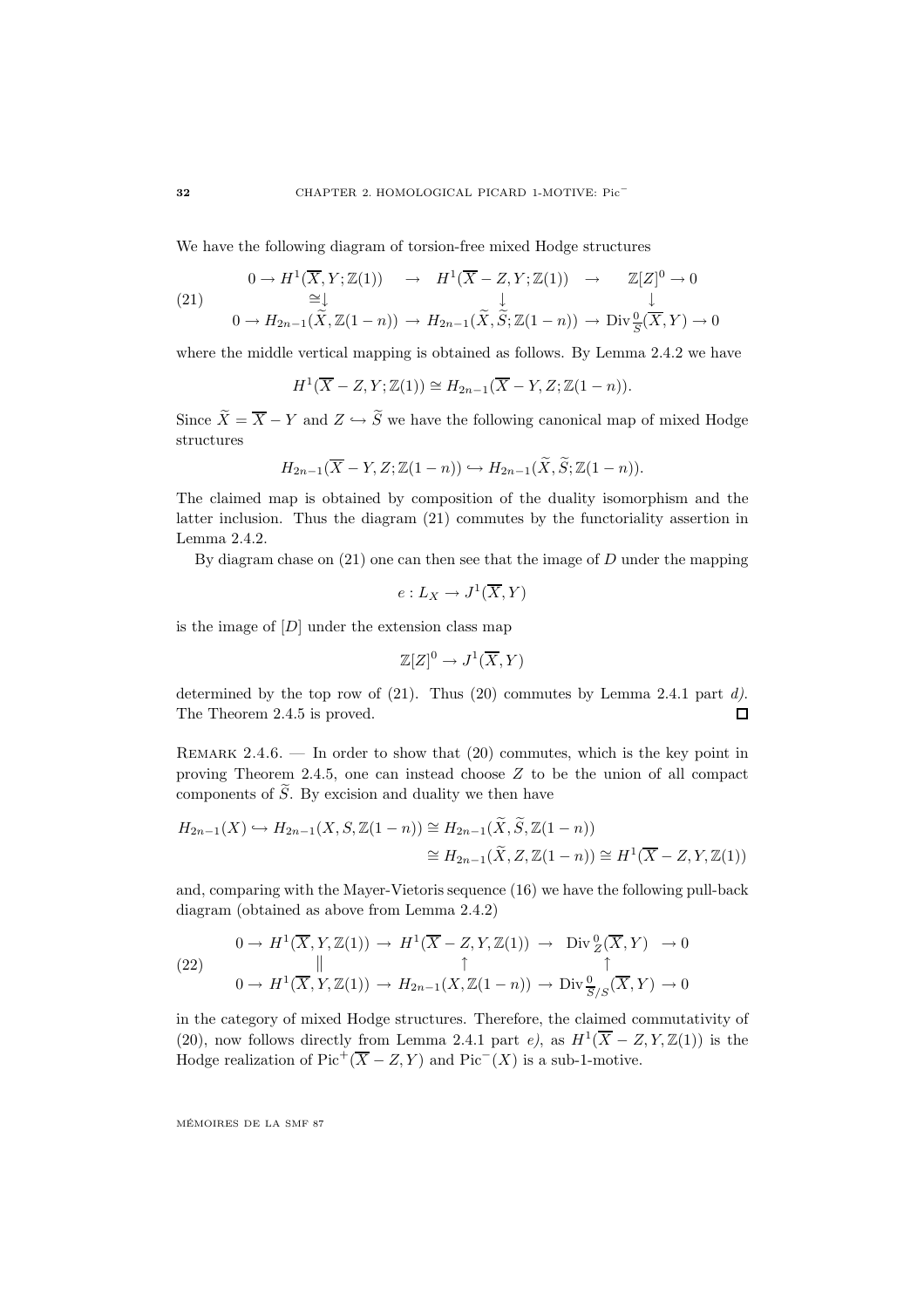### **2.5. Étale realization of** Pic<sup>−</sup>

Let V be any k-scheme over a field k (of characteristic zero). For any pair  $(V, Z)$ where Z is a closed subscheme of V we denote by  $i: Z \hookrightarrow V$  and  $j: V - Z \hookrightarrow V$ the corresponding inclusions. We then have that  $\mathbb{G}_{m,V} \to i_* \mathbb{G}_{m,Z}$  is an epimorphism of étale sheaves, and we let  $\mathbb{G}_{m,(V,Z)}$  denote its kernel. Associated to any such pair there is an exact sequence

$$
0 \to j_!(\mu_m) \to \mathbb{G}_{m,(V,Z)} \xrightarrow{m} \mathbb{G}_{m,(V,Z)} \to 0
$$

induced by multiplication by m on  $\mathbb{G}_m$ 's and the snake lemma, where as usual  $\mu_m$ denotes the étale sheaf of  $m^{\text{th}}$  roots of unity (cf. [33], [52]). A "relative Hilbert's theorem 90" is clearly available (cf. [**52**, Section 1]).

PROPOSITION  $2.5.1.$  — There is an isomorphism

$$
H^1_{\acute{e}t}(V,\mathbb{G}_{m,(V,Z)})\cong \mathrm{Pic}(V,Z)
$$

*Proof.* — From the Leray spectral sequence along  $\varepsilon : V_{\text{\'et}} \to V_{\text{Zar}}$  for the sheaf  $\mathbb{G}_{m,(V,Z)}$ we get a functorial map  $Pic(V, Z) \to H^1_{\text{\'et}}(V, \mathbb{G}_{m,(V,Z)})$ . We can then consider the long exact sequence  $(5)$  and compare with the corresponding sequence of étale cohomology groups. Since  $H^i_{\text{\'et}}(V, \mathbb{G}_{m,V}) \cong H^i(V, \mathcal{O}_V^*)$  and  $H^i_{\text{\'et}}(Z, \mathbb{G}_{m,Z}) \cong H^i(Z, \mathcal{O}_Z^*)$  for  $i = 0, 1$ we then get the result.  $\Box$ 

PROPOSITION 2.5.2. — We have the following "relative Kummer sequence"

$$
0 \to H^0(V,\mathbb{G}_{m,(V,Z)})/m \xrightarrow{u} H^1_{\acute{e}t}(V,j_!(\mu_m)) \xrightarrow{p} \mathrm{Pic}(V,Z)_{m-\mathrm{tors}} \to 0
$$

where:

- $H^1_{\acute{e}t}(V, j_!(\mu_m))$  can be interpreted as the group of isomorphism classes of triples  $(\mathcal{L}, \varphi, \eta)$  given by a line bundle  $\mathcal L$  on V, a trivialization  $\varphi : \mathcal L \mid_Z \cong \mathcal O_Z$  and an isomorphism  $\eta: \mathcal{O}_V \stackrel{\cong}{\to} \mathcal{L}^{\otimes m}$  which is compatible with  $\varphi^{\otimes m}$ , i.e., such that  $\eta$  |z=  $\varphi^{\otimes m}$ ;
- $H^0(V, \mathbb{G}_{m,(V,Z)})$  is the subgroup of those elements in  $H^0(V, \mathcal{O}_V^*)$  yielding 1 in the group  $H^0(Z, \mathcal{O}_Z^*)$ ;
- *–* the map u is defined by taking a unit  $a \in H^0(V, \mathbb{G}_{m,(V,Z)})$  to  $(\mathcal{O}_V, 1, a^{-1})$ ;
- the map p takes a triple  $(\mathcal{L}, \varphi, \eta)$  to the pair  $(\mathcal{L}, \varphi)$  which is an m-torsion element of  $Pic(V,Z)$ .

Proof. — The description above can be easily obtained by modifying the original argument for absolute Pic (cf. [**33**, III.4]).  $\Box$ 

We can regard  $H^*_{\text{\'et}}(V, j_!({\mu}_m))$  as "relative étale cohomology" groups of the pair  $(V, Z)$  for which we adopt the notation  $H^*_{\text{\'et}}(V, Z; \mu_m)$ .

Etale homology groups ´

$$
H_*^{\text{\'et}}(V,\mu_m^{\otimes t})
$$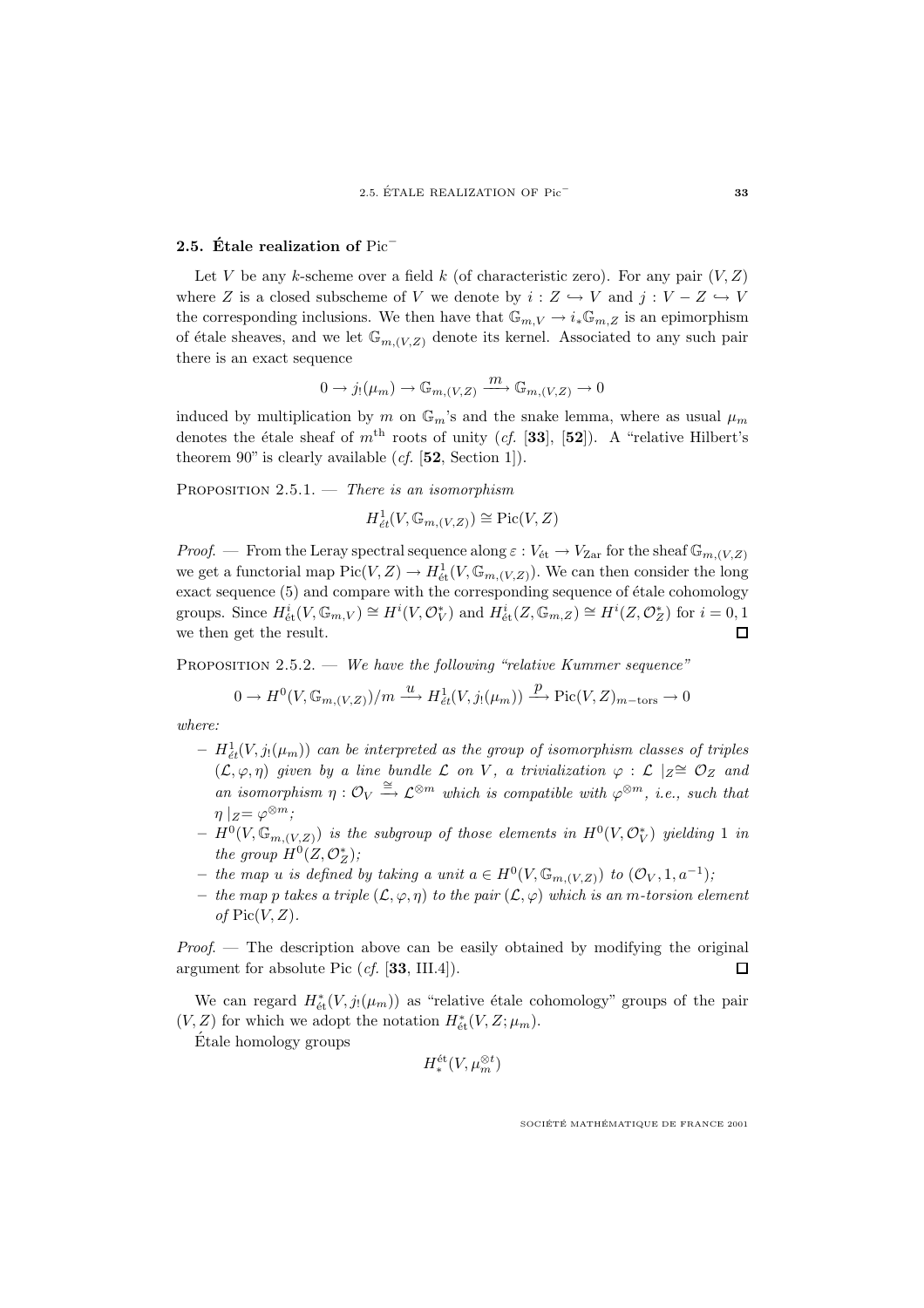are defined, for an  $n$ -dimensional  $V$  and integer  $t$ , to be the cohomology groups of the following (dual) complex

$$
\mathrm{RHom}(\mathrm{R}\Gamma(V,\mu_m^{\otimes -t}),\mu_m^{\otimes (-n)}[-2n])
$$

in the (twisted) derived category of étale sheaves of  $\mathbb{Z}/m$ -modules; these homology groups, in general, are not the same as Borel-Moore étale homology groups defined by the dualizing complex. We then have the following result  $(cf.$  Lemma 2.4.2).

LEMMA 2.5.3. — Let V be an n-dimensional proper smooth variety over  $k = \overline{k}$  of characteristic 0. Let  $A + B$  be a normal crossing divisor in V such that  $A \cap B = \emptyset$ . Then there is a functorial duality isomorphism

$$
H_{\acute{e}t}^{r}(V-A,B;\mu_{m})\cong H_{2n-r}^{\acute{e}t}(V-B,A;\mu_{m}^{\otimes (1-n)})
$$

which is compatible with  $Poincaré-Left'schetz$  duality.

*Proof.* — The same proof of Lemma 2.4.2 applies here to the étale sheaf  $\mu_m$ .  $\Box$ 

Suppose that  $\overline{X}$  is a good n.c. compactification, with boundary Y, of a resolution  $\widetilde{X}$  of an equidimensional *n*-dimensional *k*-variety X, where  $k = \overline{k}$ , char.  $k = 0$ , and let  $S, \widetilde{S}, \overline{S}$  be as before. Let  $(D, \mathcal{L}) \in \text{Div}_{\overline{S}/S}(\overline{X}, Y) \times \text{Pic}^0(\overline{X}, Y)$ ; by definition (see Chapter 1 for details)

$$
T_{\mathbb{Z}/m}(\text{Pic}^{-}(X)) = \frac{\{(D,\mathcal{L}) \mid \eta_D : \mathcal{L}^{\otimes m} \cong \mathcal{O}_{\overline{X}}(-D)\}}{\{(mD, \mathcal{O}_{\overline{X}}(-D))\}}.
$$

We have a canonical map

$$
\rho_m^-:T_{{\mathbb Z}/m}({\rm Pic}^-(X))\to H^{\mathrm{\acute{e}t}}_{2n-1}(X,\mu_m^{\otimes(1-n)})
$$

defined as follows. Let D be a divisor in  $\text{Div} \frac{0}{S/S}(\overline{X}, Y)$  and let Z be its support. If  $(D, \mathcal{L})$  is a pair in  $T_{\mathbb{Z}/m}(\text{Pic}^-(X))$  then  $(\mathcal{L} |_{\overline{X}-Z}, 1, \eta_D |_{\overline{X}-Z})$  belongs to  $H^1_{\text{\'et}}(\overline{X}-Z,Y;\mu_m)$  by relative Kummer theory (*i.e.*, the description in Proposition 2.5.2); furthermore, the image of the triple  $(\mathcal{L} | \overline{X} - Z, 1, \eta_D | \overline{X} - Z)$  under the boundary map

$$
H^1_{\text{\'et}}(\overline{X}-Z,Y,\mu_m)\to H^2_{\text{\'et},Z}(\overline{X},Y,\mu_m)
$$

is the class of D, which vanishes, since by choice  $D \in \text{Div}_{\overline{S}/S}^0(\overline{X}, Y)$ .

We have the following commutative diagram with exact rows

$$
0 \to H_{\text{\'et}}^1(\overline{X}, Y, \mu_m) \to H_{\text{\'et}}^1(\overline{X} - Z, Y, \mu_m) \to H_{\text{\'et}, Z}^2(\overline{X}, Y, \mu_m)
$$
  
\n
$$
\cong \downarrow \qquad \qquad \downarrow
$$
  
\n
$$
0 \to H_{2n-1}^{\text{\'et}}(\widetilde{X}, \mu_m^{\otimes 1-n}) \to H_{2n-1}^{\text{\'et}}(\widetilde{X}, \widetilde{S}, \mu_m^{\otimes 1-n}) \to H_{2n-2}^{\text{\'et}}(\widetilde{S}, \mu_m^{\otimes 1-n})
$$
  
\n
$$
\downarrow \cong \qquad \qquad \downarrow
$$
  
\n
$$
0 \to H_{2n-1}^{\text{\'et}}(X, \mu_m^{\otimes 1-n}) \to H_{2n-1}^{\text{\'et}}(X, S, \mu_m^{\otimes 1-n}) \to H_{2n-2}^{\text{\'et}}(S, \mu_m^{\otimes 1-n})
$$
  
\n
$$
\downarrow \leq \qquad \qquad \downarrow
$$
  
\n
$$
0 \to H_{2n-1}^{\text{\'et}}(X, \mu_m^{\otimes 1-n}) \to H_{2n-1}^{\text{\'et}}(X, S, \mu_m^{\otimes 1-n}) \to H_{2n-2}^{\text{\'et}}(S, \mu_m^{\otimes 1-n})
$$

We then can define  $\rho_m^-(D, \mathcal{L})$  to be the image of  $(\mathcal{L} \mid_{\overline{X}-Z}, 1, \eta_D \mid_{\overline{X}-Z})$  in

$$
H_{2n-1}^{\text{\'et}}(X,\mu_m^{\otimes(1-n)}).
$$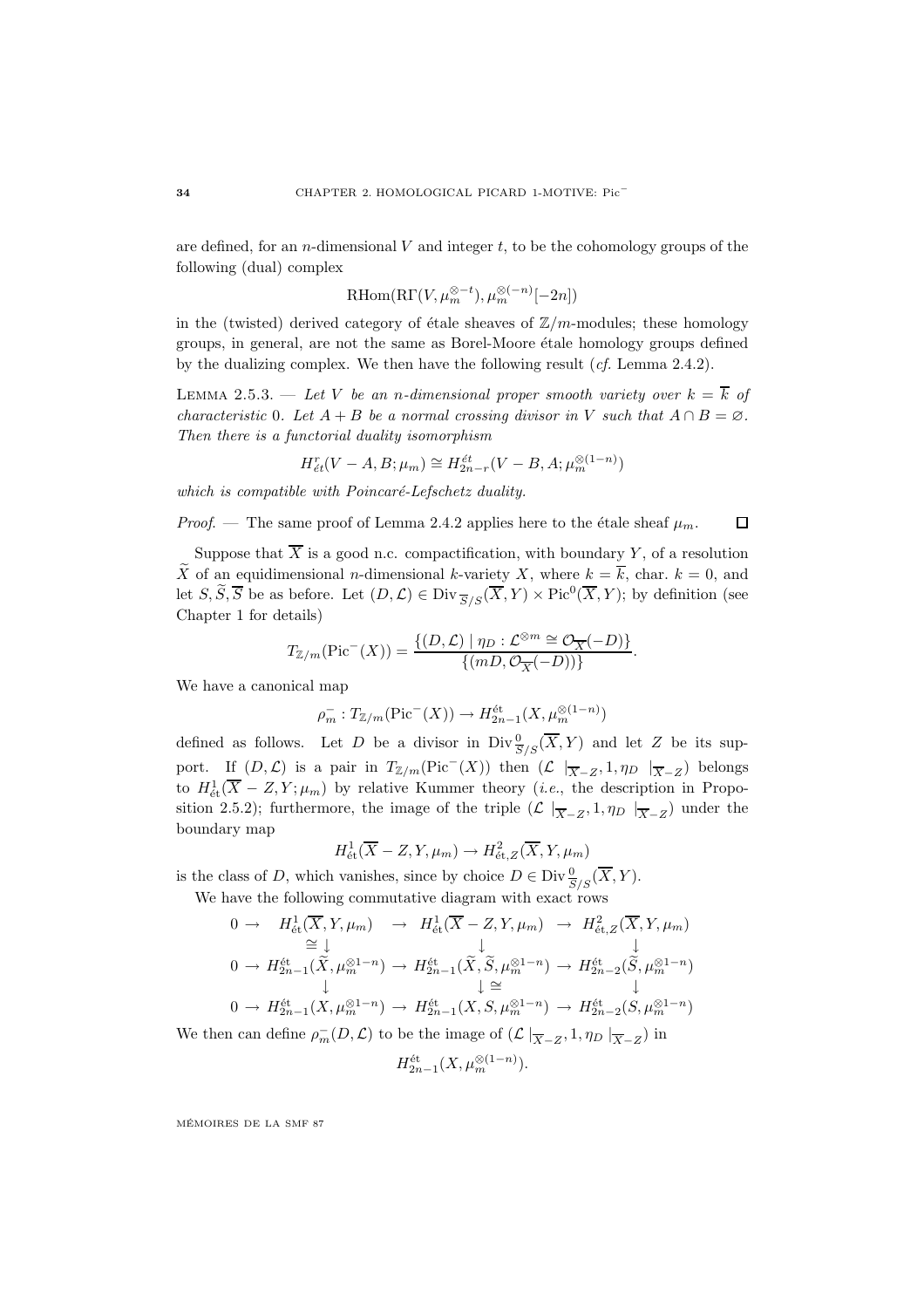We let

$$
H_{2n-1}^{\text{\'et}}(X, \widehat{\mathbb{Z}}(1-n)) \stackrel{\text{def}}{=} \varprojlim_m H_{2n-1}^{\text{\'et}}(X, \mu_m^{\otimes (1-n)}).
$$

We can show the following.

THEOREM 2.5.4.  $-$  Let X be a variety of dimension n over an algebraically closed field k of characteristic zero. Then

$$
\widehat{T}(\text{Pic}^-(X)) \cong H_{2n-1}^{\text{\'et}}(X, \widehat{\mathbb{Z}}(1-n)).
$$

*Proof.*  $\longrightarrow$  As in the proof of Theorem 2.4.5, we reduce immediately to the case when X is equidimensional. Now we fix a choice of resolution  $f : X \to X$ , good compactification  $\overline{X}$ , etc.

By definition, Pic<sup>-</sup>(X) is given by the 1-motive  $[\text{Div}\frac{0}{S/S}(\overline{X},Y) \to \text{Pic}^0(\overline{X},Y)].$ We have the following commutative diagram

$$
0 \to \widehat{T}(\text{Pic}^0(\overline{X}, Y)) \to \widehat{T}(\text{Pic}^-(X)) \to \widehat{T}(\text{Div}_{\overline{S}/S}^0(\overline{X}, Y)[1]) \to 0
$$
  
\n
$$
\overline{\rho}_{\text{\'et}} \downarrow \qquad \qquad \downarrow \rho_{\text{\'et}} \qquad \qquad \downarrow \rho_{\text{\'et}}^0
$$
  
\n
$$
0 \to H^1_{\text{\'et}}(\overline{X}, Y; \widehat{\mathbb{Z}}(1)) \to H^{\text{\'et}}_{2n-1}(X, \widehat{\mathbb{Z}}(1-n)) \to \widehat{\mathbb{Z}}^{\oplus r} \to 0
$$

where the bottom row is given by the Mayer-Vietoris sequence for étale homology and the duality Lemma 2.5.3  $(r \text{ is a certain non-negative integer})$ , and the top exact sequence is given by (3) in Chapter 1. We get the mapping  $\rho_{\text{\'et}}$  above by taking limit of  $\rho_m^-$ , and  $\overline{\rho}_{\text{\'et}}$  is the induced map.

Note that  $\overline{\rho}_{\text{\'et}}$  may be viewed as the analog of  $\rho_{\text{\'et}}$  for the variety  $\widetilde{X}$ . It is also easy to see from the definitions that  $\widehat{T}(\text{Div}_{\overline{S}/S}^0(\overline{X}, Y)[1]) \cong \widehat{\mathbb{Z}}^{\oplus r}$  as well, such that  $\rho_{\text{\'et}}^0$  is an isomorphism. Granting this, we are left to show our claim holds true for smooth schemes, *i.e.*, that  $\overline{\rho}_{\text{\'et}}$  is an isomorphism. The latter follows from the fact that the relative Néron-Severi group of  $(\overline{X}, Y)$  is finitely generated, whence  $\widehat{T}(\text{Pic}^0(\overline{X}, Y)) = \underline{\lim}_{m} \text{Pic}(\overline{X}, Y)_{m-\text{tors}},$  and, by Proposition 2.5.1 and the Kummer sequence in Proposition 2.5.2, we have  $Pic(\overline{X}, Y)_{m-\text{tors}} = H^1_{\text{\'et}}(\overline{X}, Y; \mu_m)$ , since  $H^0(X, \mathbb{G}_{m}(\overline{X}, Y))$  is divisible. П

Remark 2.5.5. — Theorem 2.5.4 can also be used to show that Pic<sup>−</sup> is independent of the choices of resolutions and compactifications. In fact, after Proposition 1.3.1, the induced isomorphism on étale realizations lifts to 1-motives. But, as remarked before, we consider this proof to be "not in the spirit of the theory of 1-motives".

#### **2.6. De Rham realization of** Pic<sup>−</sup>

Let k be a field of characteristic 0. Let  $\overline{X}$  be a smooth k-variety, with smooth compactification  $\overline{X}$  and normal crossing boundary  $Y = \overline{X} - X$ . Let  $\pi : \widetilde{Y} \to Y$  be the normalization, and  $i: Y \hookrightarrow \overline{X}$  the inclusion. Note that  $\widetilde{Y}$  is a smooth proper k-variety as well.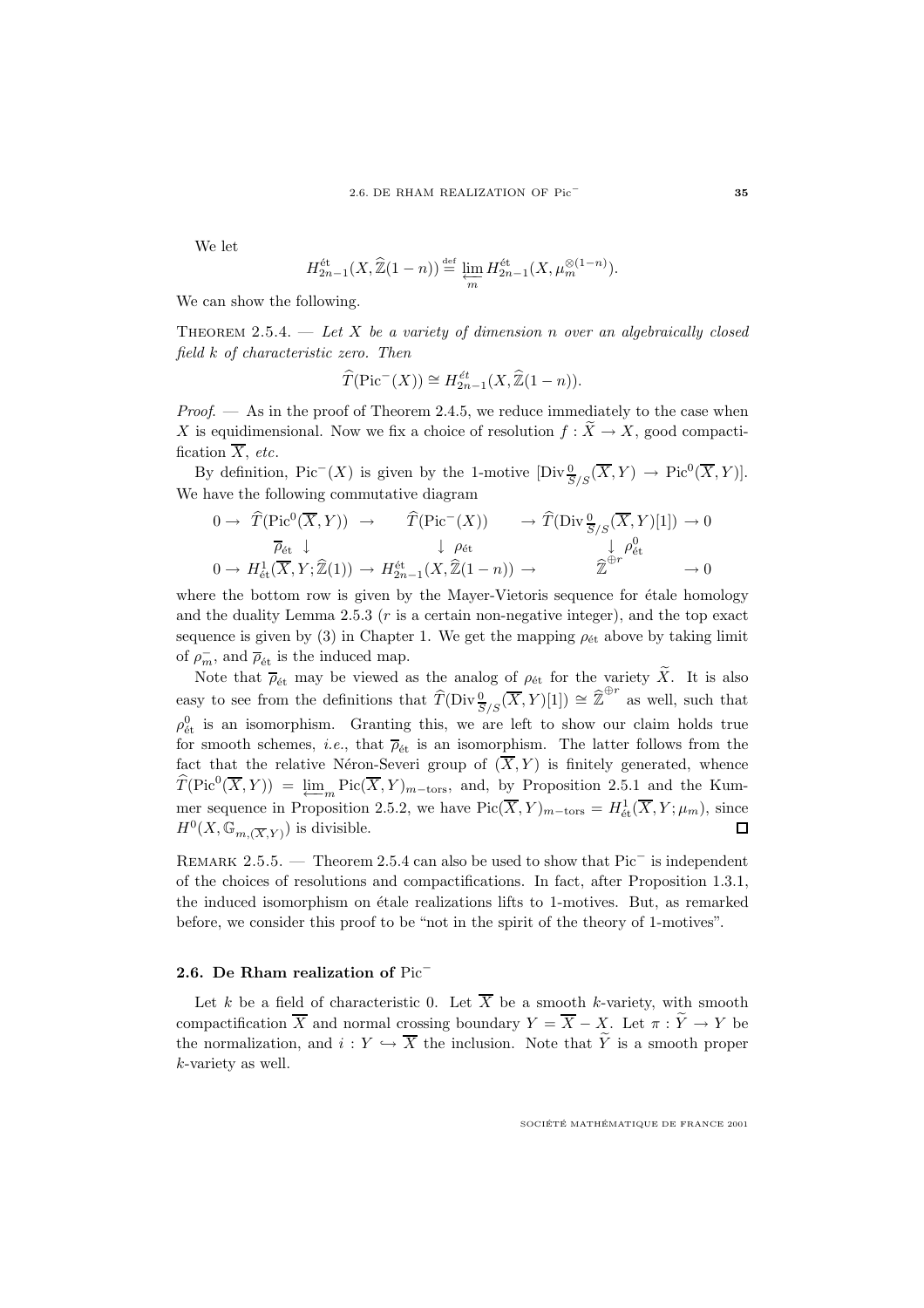If  $(\mathcal{L}, \nabla)$  is a line bundle on  $\overline{X}$  equipped with an integrable (k-linear) connection, then restriction to Y yields a connection on  $\mathcal{L}|_Y$  with values in  $\pi_*\Omega_{\widetilde{Y}}^1$ ,

$$
\widetilde{\nabla}: i^*{\mathcal L} \to i^*{\mathcal L} \otimes_{{\mathcal O}_Y} \pi_*\Omega^1_{\widetilde{Y}}
$$

defined as the composition of the restricted connection  $i^*\mathcal{L} \to i^*\mathcal{L} \otimes_{\mathcal{O}_Y} \Omega_Y^1$  with the natural  $\mathcal{O}_Y$ -linear map  $i^*\mathcal{L} \otimes \Omega^1_Y \to i^*\mathcal{L} \otimes \pi_*\Omega^1_{\widetilde{Y}}$ . There is also a connection  $d: \mathcal{O}_Y \to \pi_* \Omega^1_{\widetilde{Y}}$ , similarly defined using the exterior derivative map  $d: \mathcal{O}_Y \to \Omega^1_Y$ ; this is just  $\tilde{\nabla}$  in the case when  $\mathcal{L} = \mathcal{O}_{\overline{X}}$  and  $\nabla = d$ .

We will denote by  $Pic^{\natural}(\overline{X}, Y)$  the group of isomorphism classes of *triples*  $(\mathcal{L}, \nabla, \varphi)$ , where  $(\mathcal{L}, \nabla)$  is a line bundle on  $\overline{X}$  with an integrable connection and

$$
\varphi:(i^*\mathcal{L},\widetilde{\nabla})\cong(\mathcal{O}_Y,\widetilde{d})
$$

is a *trivialization* on Y as connections with values in  $\pi_* \Omega^1_{\widetilde{Y}}$ ; equivalently, we have a<br>trivialization of i<sup>\*</sup>C such that the induced trivialization of  $\pi^{**}$ C is given by a flat trivialization of  $i^*\mathcal{L}$  such that the induced trivialization of  $\pi^*i^*\mathcal{L}$  is given by a flat section, for the induced connection on  $\pi^*i^*\mathcal{L}$  (in the standard sense) obtained from ∇.

We can consider the *relative*  $\sharp$ -*Picard functor* on the category of schemes over k, which we denote by  $Pic^{\natural}_{(\overline{X},Y)/k}$ , and is defined to be the *fpqc*-sheaf associated to the functor

$$
T \longmapsto \mathrm{Pic}^{\natural}(\overline{X} \times_k T, Y \times_k T).
$$

We clearly have the following commutative square

$$
\begin{array}{ccc} \mathrm{Pic}^{\natural}(\overline{X}, Y) \to \mathrm{Pic}^{\natural}(\overline{X}) \\ \downarrow & & \downarrow \\ \mathrm{Pic}(\overline{X}, Y) \to \mathrm{Pic}(\overline{X}) \end{array}
$$

which is functorial as well.

Let  $i: Y \hookrightarrow \overline{X}$  be the inclusion of the normal crossing boundary, and let  $\pi: \widetilde{Y} \to Y$ be the normalization. We have an induced relative dlog map given by the following diagram

(23) 
$$
0 \to \Omega^1_{\overline{X}}(\log Y)(-Y) \to \Omega^1_{\overline{X}} \to i_* \pi_* \Omega^1_{\widetilde{Y}} \to 0
$$

$$
\uparrow \text{dlog} \qquad \uparrow \text{dlog} \qquad \uparrow \text{dlog} \qquad \uparrow \text{dlog}
$$

$$
0 \to \mathcal{O}^*_{(\overline{X}, Y)} \to \mathcal{O}^*_{\overline{X}} \to i_* \mathcal{O}^*_{Y} \to 0
$$

We now have the following.

PROPOSITION 2.6.1. — Let  $(\overline{X}, Y)$  be any pair as above over  $k = \overline{k}$ , and let  $Y_i$  (i =  $1, 2, \ldots$ ) denote the (smooth) irreducible components of the normal crossing boundary divisor Y.

a) There is a functorial isomorphism

$$
\operatorname{Pic}^{\natural}(\overline{X}, Y) \cong \mathbb{H}^1(\overline{X}, \mathcal{O}_{(\overline{X}, Y)}^* \xrightarrow{\operatorname{dlog}} \Omega^1_{\overline{X}}(\log Y)(-Y)).
$$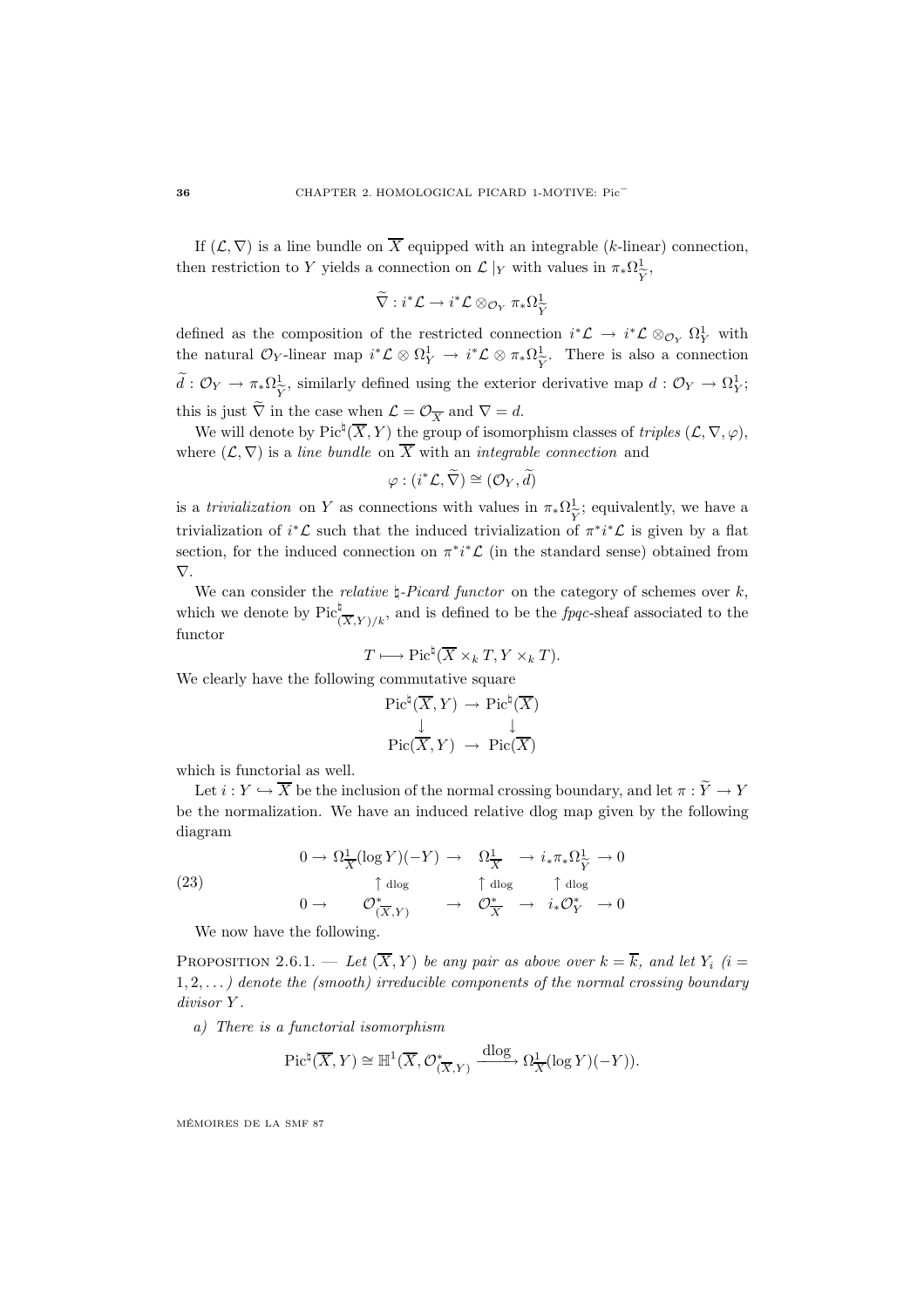b) There is an extension

$$
1 \to \frac{H^0(Y, \mathcal{O}_Y^*)}{H^0(\overline{X}, \mathcal{O}_{\overline{X}}^*)} \to \mathrm{Pic}^{\natural}(\overline{X}, Y)^0 \to \mathrm{ker}^0(\mathrm{Pic}^{\natural}(\overline{X})^0 \to \oplus \mathrm{Pic}^{\natural}(Y_i)^0) \to 0
$$

where  $(Pic^{\natural})^0$  denotes the pull-back of  $Pic^0$  in  $Pic^{\natural}$ .

c) The universal  $\mathbb{G}_a$ -extension of the semi-abelian variety  $Pic^0(\overline{X}, Y)$  is given by the k-group scheme  $(\text{Pic}^{\natural}_{(\overline{X},Y)/k})^0$ , i.e., in the notation of Section 1.4, we have an isomorphism

$$
(\mathrm{Pic}^0(\overline{X}, Y))^{\natural} \cong (\mathrm{Pic}_{(\overline{X}, Y)/k}^{\natural})^0.
$$

d) We have an isomorphism

Lie Pic<sup>†</sup>(
$$
\overline{X}, Y
$$
)<sup>0</sup>  $\cong$   $\mathbb{H}^1(\overline{X}, \mathcal{O}_{\overline{X}}(-Y) \to \Omega^1_{\overline{X}}(\log Y)(-Y)).$ 

*Proof.* — In order to show part  $a$ ) we consider the canonical mapping which associates to any line bundle  $\mathcal L$  with an integrable connection  $\nabla$ , trivialized along Y (in the appropriate sense), the cohomology class of a Čech cocycle given by the transition functions defining  $\mathcal L$  and the induced forms. Since the following sequence (defined by the obvious maps)

$$
0 \to H^0(\overline{X}, \Omega^1_{\overline{X}}(\log Y)(-Y)) \to \mathrm{Pic}^{\natural}(\overline{X}, Y) \to \mathrm{Pic}(\overline{X}, Y) \to H^1(\overline{X}, \Omega^1_{\overline{X}}(\log Y)(-Y))
$$

is exact, we get the claimed isomorphism: note that

$$
H^0(\overline{X}, \Omega^1_{\overline{X}}(\log Y)(-Y)) \subset H^0(\overline{X}, \Omega^1_{\overline{X}})
$$

consists of closed 1-forms, since char.  $k = 0$ .

The exact sequence in  $b$ ) is obtained by the exact sequence of complexes given by the columns in (23): in fact, the following equation holds

$$
\ker^0(\operatorname{Pic}^{\natural}(\overline{X})^0 \to \mathbb{H}^1(Y, \mathcal{O}_Y^* \to \pi_*\Omega_{\widetilde{Y}}^1)) = \ker^0(\operatorname{Pic}^{\natural}(\overline{X})^0 \to \oplus \operatorname{Pic}^{\natural}(Y_i)^0)
$$

by the Proposition 2.1.2.

From the above discussion we get the following diagram with short exact rows and columns

$$
\frac{H^0(Y, \mathcal{O}_Y^*)}{H^0(\overline{X}, \mathcal{O}_X^*)} \hookrightarrow \begin{array}{cc} 0 & 0 \\ \uparrow & \uparrow \\ \text{Pic}^0(\overline{X}, Y) & \to & \ker^0(\text{Pic}^0(\overline{X}) \to \oplus \text{Pic}^0(Y_i)) \\ \downarrow & \uparrow \\ \frac{H^0(Y, \mathcal{O}_Y^*)}{H^0(\overline{X}, \mathcal{O}_X^*)} \hookrightarrow \begin{array}{cc} \uparrow & \uparrow \\ \text{Pic}^{\natural}(\overline{X}, Y)^0 & \to & \ker^0(\text{Pic}^{\natural}(\overline{X})^0 \to \oplus \text{Pic}^{\natural}(Y_i)^0) \\ \downarrow & \uparrow \\ H^0(\overline{X}, \Omega_{\overline{X}}(\log Y)(-Y)) = \ker(H^0(\overline{X}, \Omega_{\overline{X}}) \to \oplus_i H^0(Y_i, \Omega_{Y_i}^1)) \\ \uparrow & \uparrow \\ 0 & 0 \end{array}
$$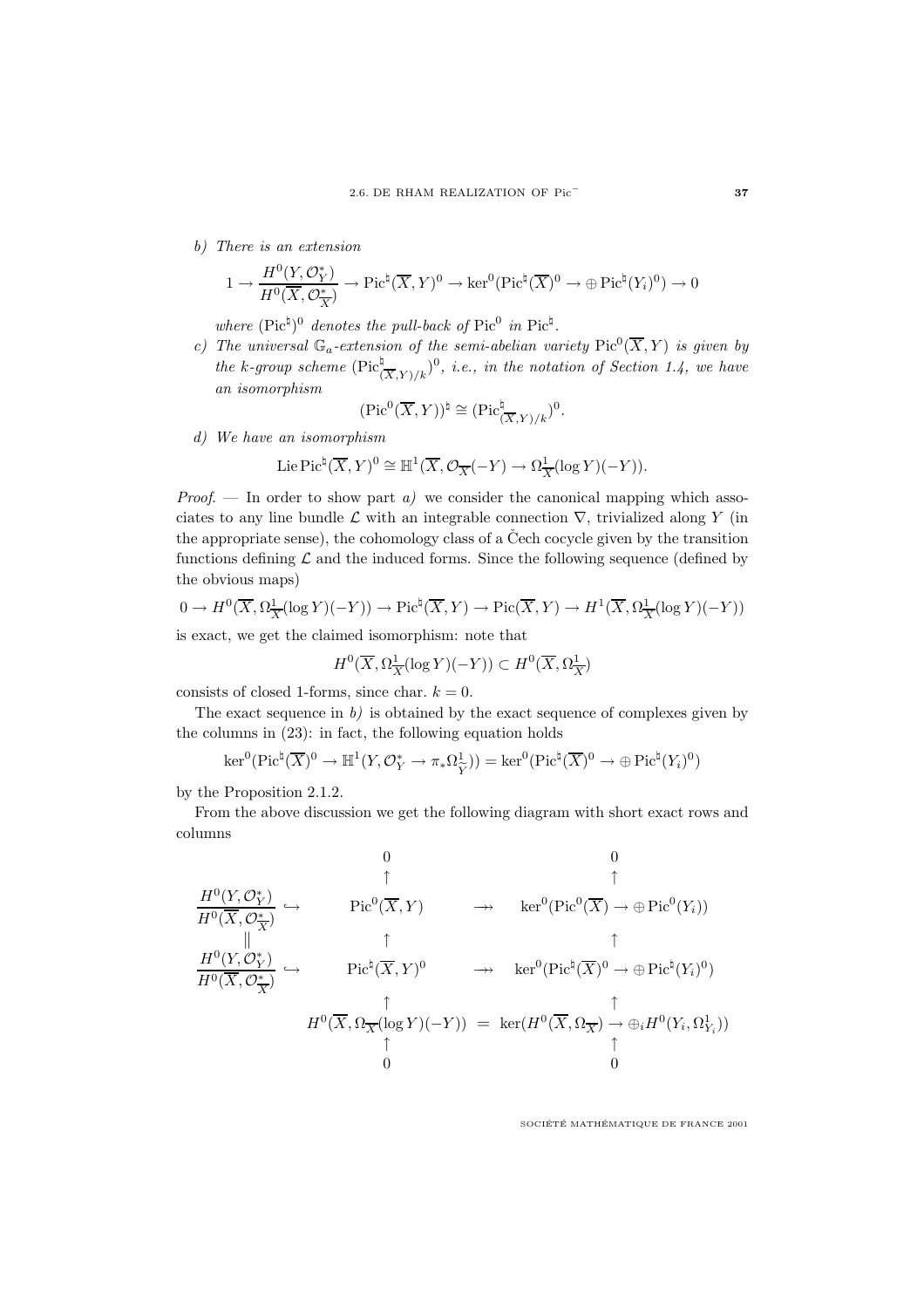Therefore we see that  $Pic^{\natural}(\overline{X}, Y)^{0}$  is the group of k-points of the pull-back of the group scheme

$$
\ker^0((\operatorname{Pic}^{\natural}_{\overline{X}/k})^0 \to \oplus(\operatorname{Pic}^{\natural}_{Y_i/k})^0).
$$

The latter is the universal extension of the abelian variety

$$
\ker^0(\operatorname{Pic}^0(\overline{X}) \to \oplus \operatorname{Pic}^0(Y_i)),
$$

therefore  $\text{Pic}^{\natural}(\overline{X}, Y)^0$  is the universal extension of the semi-abelian variety  $\text{Pic}^0(\overline{X}, Y)$ , and  $c$ ) is proved.

The part  $d$ ) is standard (e.g., can be obtained in a manner similar to the corresponding result for the usual Picard functors, by computing  $k[\varepsilon]$ -points as in [32]).  $\Box$ 

Let X be equidimensional over  $k = \overline{k}$ , and fix a resolution  $f : \widetilde{X} \to X$  and good normal crossing compactification  $\overline{X}$  with boundary Y, as usual. Let Z denote the union of all compact components in  $\widetilde{S}$ . By our choice of resolution and compactification, Z has normal crossings, and  $Z \cap Y = \emptyset$ . Denote by  $Z_j$   $(j = 1, 2, ...)$  its smooth irreducible components. Recall (Definition 2.2.1) that Z yields a 1-motive defined as follows

$$
\operatorname{Pic}^+(\overline{X} - Z, Y) \stackrel{\text{def}}{=} [\operatorname{Div}_{Z}^{0}(\overline{X}, Y) \xrightarrow{u_Z} \operatorname{Pic}^{0}(\overline{X}, Y)].
$$

By definition,  $Pic^{-}(X)$  is a sub-1-motive of  $Pic^{+}(\overline{X} - Z, Y)$ .

Correspondingly, we define the group Pic<sup> $\natural$ -log( $\overline{X}$  – Z, Y) as the group of isomor-</sup> phism classes of triples  $(\mathcal{L}, \nabla^{\log}, \varphi)$  where  $\mathcal{L}$  is a line bundle on  $\overline{X}, \nabla^{\log}$  is an integrable connection on  $\mathcal L$  with log poles along Z, i.e.,

$$
\nabla^{\log}: \mathcal{L} \to \mathcal{L} \otimes \Omega^1_{\overline{X}}(\log Z)
$$

and  $\varphi : (i^*\mathcal{L}, \tilde{\nabla}) \cong (\mathcal{O}_Y, \tilde{d})$  is a *trivialization* (note that we are assuming  $Z \cap Y = \varnothing$ ). We also have the following commutative square

$$
\begin{array}{rcl}\n\operatorname{Pic}^{\natural}(\overline{X}, Y) & \to \operatorname{Pic}^{\natural - \log}(\overline{X} - Z, Y) \\
\downarrow & & \downarrow \\
\operatorname{Pic}(\overline{X}, Y) & = & \operatorname{Pic}(\overline{X}, Y)\n\end{array}
$$

which is functorial. Denote Pic<sup> $\sharp -\log(\overline{X} - Z, Y)^0$ </sup> the pull-back of Pic<sup>0</sup>( $\overline{X}, Y$ ) ⊂  $Pic(\overline{X}, Y)$  along the right hand vertical map in the above diagram.

Our goal here is to construct the universal  $\mathbb{G}_a$ -extension Pic<sup>+</sup>( $\overline{X}$  – Z, Y)<sup> $\natural$ </sup> of the 1-motive Pic<sup>+</sup>( $\overline{X}$  – Z, Y). In order to do this, consider the following lifting

$$
u_Z^\natural: \mathrm{Div}\,^0_Z(\overline{X},Y)\to \mathrm{Pic}^{\natural-\log}(\overline{X}-Z,Y)^0
$$

of  $u_Z$ : Div $\frac{0}{Z}(\overline{X}, Y) \to \text{Pic}^{0}(\overline{X}, Y)$ . The lifting  $u_Z^{\natural}$  is obtained from the fact that given a divisor  $D \in \text{Div}_Z(X, Y)$ , the line bundle  $\mathcal{O}_{\overline{X}}(D)$  comes equipped also with a canonical connection with log poles along supp $(D) \subset Z$ . The connection is characterized by the property that the tautological meromorphic section, with divisor  $D$ , is flat (*i.e.*, if s is this section,  $\nabla(s) = 0$  defines a connection on the open complement of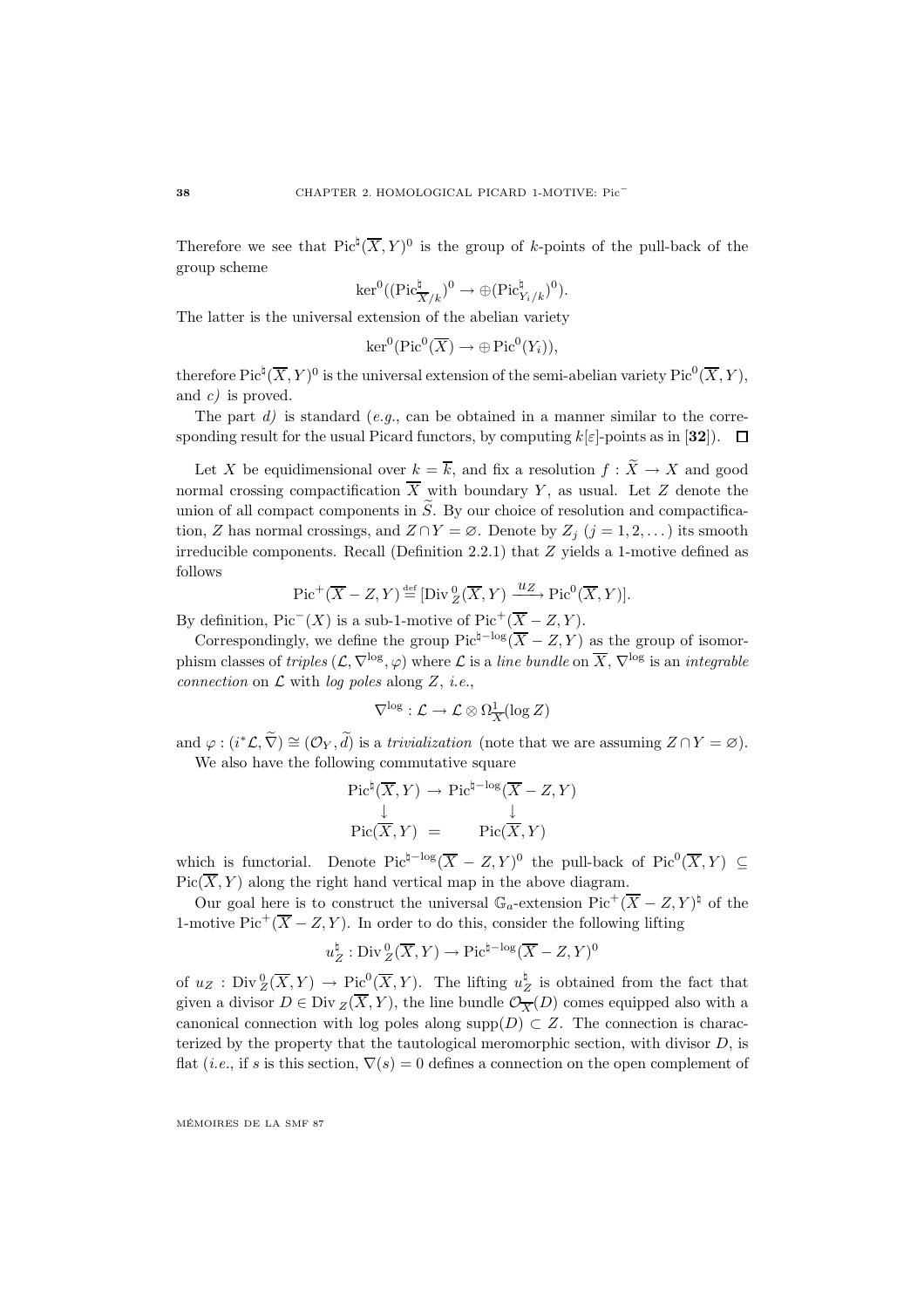$\text{supp}(D)$ , which one verifies, by local calculation, has a unique meromorphic extension with log poles along  $\text{supp}(D)$ ). We then have the following result.

LEMMA 2.6.2. — Let  $\overline{X}$ , Y and Z be as above.

a) There is an isomorphism

$$
\operatorname{Pic}^{\natural - \log}(\overline{X} - Z, Y) \cong \mathbb{H}^1(\overline{X}, \mathcal{O}_{(\overline{X}, Y)}^* \xrightarrow{\operatorname{dlog}} \Omega^1_{\overline{X}}(\log(Y + Z))(-Y)).
$$

b) The group Pic<sup> $\frac{1}{2}$ -log( $\overline{X} - Z$ , Y)<sup>0</sup> is an extension of the following vector group</sup>

$$
\operatorname{Div}_{Z}^{0}(\overline{X}, Y)^{\natural} = \ker(\oplus_{j} H^{0}(Z_{j}, \mathcal{O}_{Z_{j}}) \to H^{1}(\overline{X}, \Omega_{\overline{X}}^{1}(\log(Y))(-Y)))
$$

by the group  $\text{Pic}^{\natural}(\overline{X}, Y)^{0}$ .

c) We then have that

$$
\mathrm{Pic}^+(\overline{X}-Z,Y)^{\natural} \cong [\mathrm{Div}_{Z}^{0}(\overline{X},Y) \xrightarrow{u_{Z}^{\natural}} \mathrm{Pic}^{\natural-\log}(\overline{X}-Z,Y)^{0}].
$$

d) We have an isomorphism

Lie Pic<sup>$$
\natural
$$
-log</sup> $(\overline{X} - Z, Y)^0 \cong \mathbb{H}^1(\overline{X}, \mathcal{O}_{\overline{X}}(-Y) \to \Omega^1_{\overline{X}}(\log(Y + Z))(-Y)).$ 

*Proof.* — The proofs of parts a) and b) are very similar to those in Proposition 2.6.1. In fact we have relative residue sequences given by the first row of the following commutative diagram (cf. [**20**, 2.3])

$$
\begin{array}{ccccccc}\n & & & 0 & & 0 & \\
 & & \downarrow & & \downarrow & & \\
0 & \to \Omega_{\overline{X}}^{-1}(\log Y)(-Y) & \to \Omega_{\overline{X}}^{-1}(\log(Y+Z))(-Y) & \to \oplus_{j}\mathcal{O}_{Z_{j}}(-Z_{j} \cap Y) & \to 0 \\
 & & \downarrow & & \downarrow \cong & \\
(24) & 0 & \to & \Omega_{\overline{X}}^{1} & \to & \Omega_{\overline{X}}^{1}(\log Z) & \to & \oplus_{j}\mathcal{O}_{Z_{j}} & \to 0 \\
 & & \downarrow & & \downarrow & & \\
& & \oplus_{i}\Omega_{Y_{i}}^{1} & \xrightarrow{\cong} & \oplus_{i}\Omega_{Y_{i}}^{1}(\log Z \cap Y_{i}) & & \\
& & \downarrow & & \downarrow & & \\
0 & & 0 & & & \\
\end{array}
$$

where the isomorphisms are because  $Y \cap Z = \emptyset$ . Here recall that  $Y_i$  are the irreducible components of  $Y$ . The following diagram (similar to  $(23)$ )

$$
0 \to \Omega^1_{\overline{X}}(\log Y)(-Y) \to \Omega^1_{\overline{X}}(\log(Y+Z)(-Y) \to \oplus_j \mathcal{O}_{Z_j} \to 0
$$
  
\n
$$
0 \to \mathcal{O}_{(\overline{X},Y)}^* = \mathcal{O}_{(\overline{X},Y)}^* \to 0 \to 0,
$$

together with  $(24)$ , yield  $a)$  and the extension of

Div 
$$
{}_{Z}^{0}(\overline{X}, Y)^{\natural} = \ker(\bigoplus_{j} H^{0}(Z_{j}, \mathcal{O}_{Z_{j}}) \to H^{1}(\overline{X}, \Omega_{\overline{X}}^{1}(\log Y)(-Y)))
$$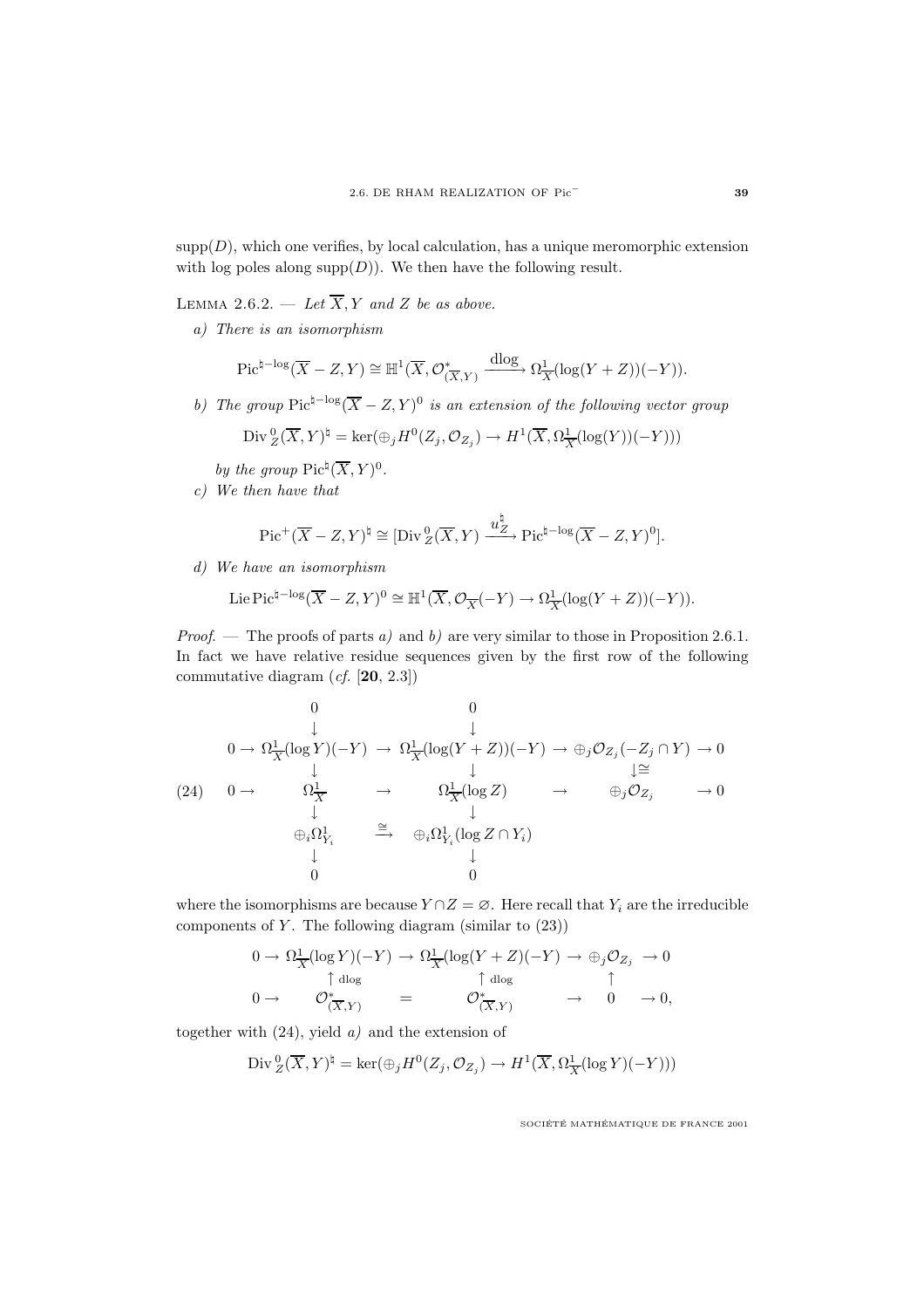claimed in b). In fact, from the above, we get the following push-out diagram

$$
0 \longrightarrow H^{0}(\overline{X}, \Omega_{\overline{X}}^{1}(\log Y)(-Y)) \longrightarrow Pic^{\natural}(\overline{X}, Y)^{0} \longrightarrow Pic^{0}(\overline{X}, Y)
$$
  
\n
$$
0 \longrightarrow H^{0}(\overline{X}, \Omega_{\overline{X}}^{1}(\log(Y+Z))(-Y)) \longrightarrow Pic^{\natural - \log}(\overline{X} - Z, Y)^{0} \longrightarrow Pic^{0}(\overline{X}, Y)
$$
  
\n
$$
\downarrow_{res} \qquad \qquad \downarrow \delta
$$
  
\n
$$
Div_{Z}^{0}(\overline{X}, Y)^{\natural} \qquad = \qquad Div_{Z}^{0}(\overline{X}, Y)^{\natural}
$$
  
\n
$$
\downarrow_{0}^{0}
$$

where "res" is the ordinary residue of forms and  $\delta$  is the residue of connections. Note that here Pic<sup> $\sharp$ –log( $\overline{X}$  – Z, Y)<sup>0</sup> surjects onto Pic<sup>0</sup>( $\overline{X}$ , Y) as the canonical map</sup>

$$
Pic(\overline{X}, Y) \to H^1(\overline{X}, \Omega^1_{\overline{X}}(\log(Y + Z))(-Y))
$$

factors through  $H^1(\overline{X}, \Omega^1_{\overline{X}}(\log(Y))(-Y)).$ 

For the latter claims  $c)$  and  $d)$  we proceed as follows. Considering the above extensions, we are left to show that the canonical induced map

(25) 
$$
\operatorname{Ext}(\operatorname{Pic}^+(\overline{X}-Z,Y),\mathbb{G}_a)^\vee \xrightarrow{\cong} H^0(\overline{X},\Omega^1_{\overline{X}}(\log(Y+Z))(-Y))
$$

is an isomorphism: in fact, granting  $(25)$ , c) follows from the above push-out diagram, Proposition 2.6.1 and the construction of the universal extension as being given in Chapter 1.

In order to show that the map in (25) is an isomorphism, we consider the following commutative diagram

$$
\begin{array}{cccc}\n0 & 0 & 0 \\
& \downarrow & & \downarrow \\
\text{Ext}(\text{Pic}^{0}(\overline{X}, Y), \mathbb{G}_{a})^{\vee} & \xrightarrow{\cong} & H^{0}(\overline{X}, \Omega^{1}_{\overline{X}}(\log(Y))(-Y)) \\
& \downarrow & & \downarrow \\
\text{Ext}(\text{Pic}^{+}(\overline{X} - Z, Y), \mathbb{G}_{a})^{\vee} & \to & H^{0}(\overline{X}, \Omega^{1}_{\overline{X}}(\log(Y + Z))(-Y)) \\
& \downarrow & & \downarrow \text{res} \\
\text{Hom}(\text{Div} \,{}_{Z}^{0}(\overline{X}, Y), \mathbb{G}_{a})^{\vee} & \xrightarrow{\cong} & \text{Div} \,{}_{Z}^{0}(\overline{X}, Y)^{\natural} \\
& \downarrow & & \downarrow \\
0 & 0 & 0\n\end{array}
$$

where: by Proposition 2.6.1 we know that

$$
\operatorname{Ext}(\operatorname{Pic}^0(\overline{X},Y),\mathbb{G}_a)^{\vee} \cong H^0(\overline{X},\Omega^1_{\overline{X}}(\log Y)(-Y))
$$

and, since Div  $Z(\overline{X}, Y) = \mathbb{Z}[Z]$ , we have that

$$
\text{Hom}(\mathbb{Z}[Z]^0, \mathbb{G}_a)^{\vee} \cong \text{ker}(\bigoplus_j H^0(Z_j, \mathcal{O}_{Z_j}) \to H^1(\overline{X}, \Omega_{\overline{X}}^1(\log Y)(-Y)))
$$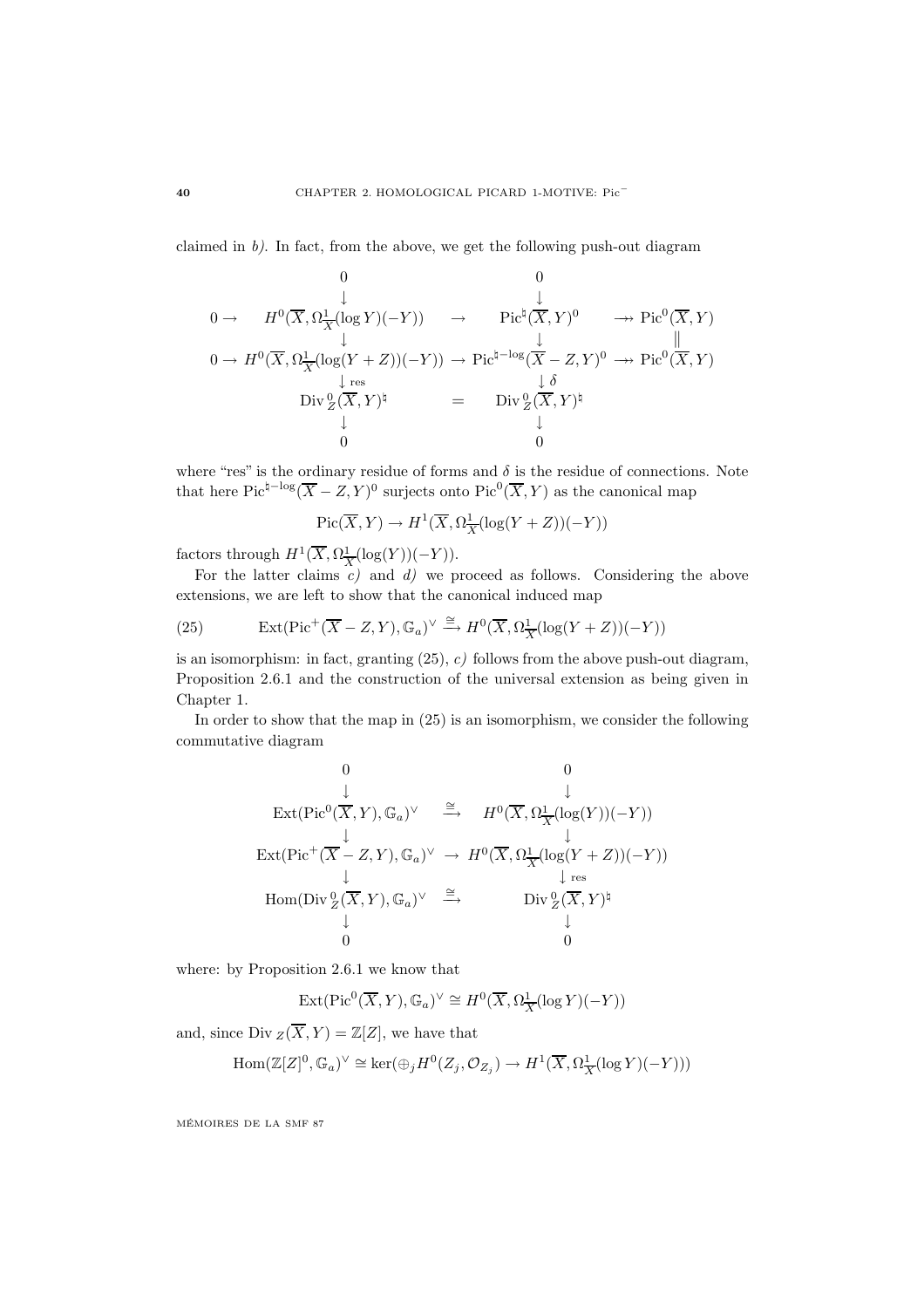is the restriction of the canonical isomorphism Hom( $\mathbb{Z}[Z], \mathbb{G}_a$ )<sup> $\vee \cong \bigoplus_i H^0(Z_i, \mathcal{O}_{Z_i})$  to</sup> those divisors which are algebraically equivalent to zero relatively to Y .

Thus the relative residue sequence  $(24)$  yields that the map in  $(25)$  is an isomorphism as well. The Lie algebra computation yielding d) is then straightforward.  $\Box$ 

REMARK 2.6.3 (De Rham cohomology and homology). — For a variety X over a field k of characteristic zero (not necessarily algebraically closed), let  $X \rightarrow X$  be a smooth proper hypercovering, and let  $X_{\bullet} \hookrightarrow \overline{X}_{\bullet}$  be a smooth compactification with normal crossing boundary Y<sub>c</sub>, as in [15]. We define the De Rham cohomology of X as follows:

$$
H^*_{\mathrm{DR}}(X) \stackrel{\text{def}}{=} \mathbb{H}^*(\overline{X}_\bullet, \Omega^{\bullet}_{\overline{X}_\bullet}(\log Y_\bullet)).
$$

The Hodge-De Rham filtration is that induced by truncations, as usual. This definition is in accordance with Deligne's definition in [**15**, 10.3.15], determining De Rham cohomology as a filtered vector space. Similarly, we define the Tate twist  $H^*_{\text{DR}}(X)(m)$ to be the underlying vector space of  $H^*_{\text{DR}}(X)$ , with the obvious shift in indexing of its Hodge-De Rham filtration. Relative cohomology may also be defined in a similar way, as in [**15**] (see also [**51**]).

De Rham homology, denoted by  $H_*^{DR}(X) \stackrel{\text{def}}{=} H_{\text{DR}}^*(X)^\vee$ , is defined to be the dual (filtered) vector space: it differs, in general, from Hartshorne (Borel-Moore) De Rham homology [**29**].

It can be shown, by comparison with the case  $k = \mathbb{C}$  and cohomological descent, that

- (i) the underlying k-vector space of  $H^*_{DR}(X)$  is naturally identified with Hartshorne's algebraic De Rham cohomology [**29**]
- (ii)  $(H_{DR}^*(X), F)$  is independent of the choice of the hypercovering and compactification  $X_{\bullet} \hookrightarrow \overline{X}_{\bullet}$ <br>(iii) if  $f : X \to Y$  is a morphism of k-varieties, the induced map
- 

$$
f^*: H^*_{\mathrm{DR}}(Y) \to H^*_{\mathrm{DR}}(X)
$$

is strictly compatible with the respective Hodge-De Rham filtrations; in particular, if the underlying linear transformation is an isomorphism of vector spaces, then it is an isomorphism of filtered vector spaces

(iv) if dim  $X = n$ , then  $H^i_{DR}(X) = 0$  for  $i > 2n$ , and for irreducible X over  $k = \overline{k}$ ,  $H_{\text{DR}}^{2n}(X)$  is either 0 (if X is not proper over k) or 1-dimensional; if  $X^{(n)}$  is the union of the *n*-dimensional irreducible components of  $X$ , then

$$
H^i_{\mathrm{DR}}(X) \to H^i_{\mathrm{DR}}(X^{(n)})
$$

is an isomorphism for  $i \geq 2n - 1$ 

(v)  $H_{\text{DR}}^*$  has other standard properties, like the excision isomorphism, and the Mayer-Vietoris exact sequence; these are valid in the category of filtered vector spaces and strictly compatible linear maps.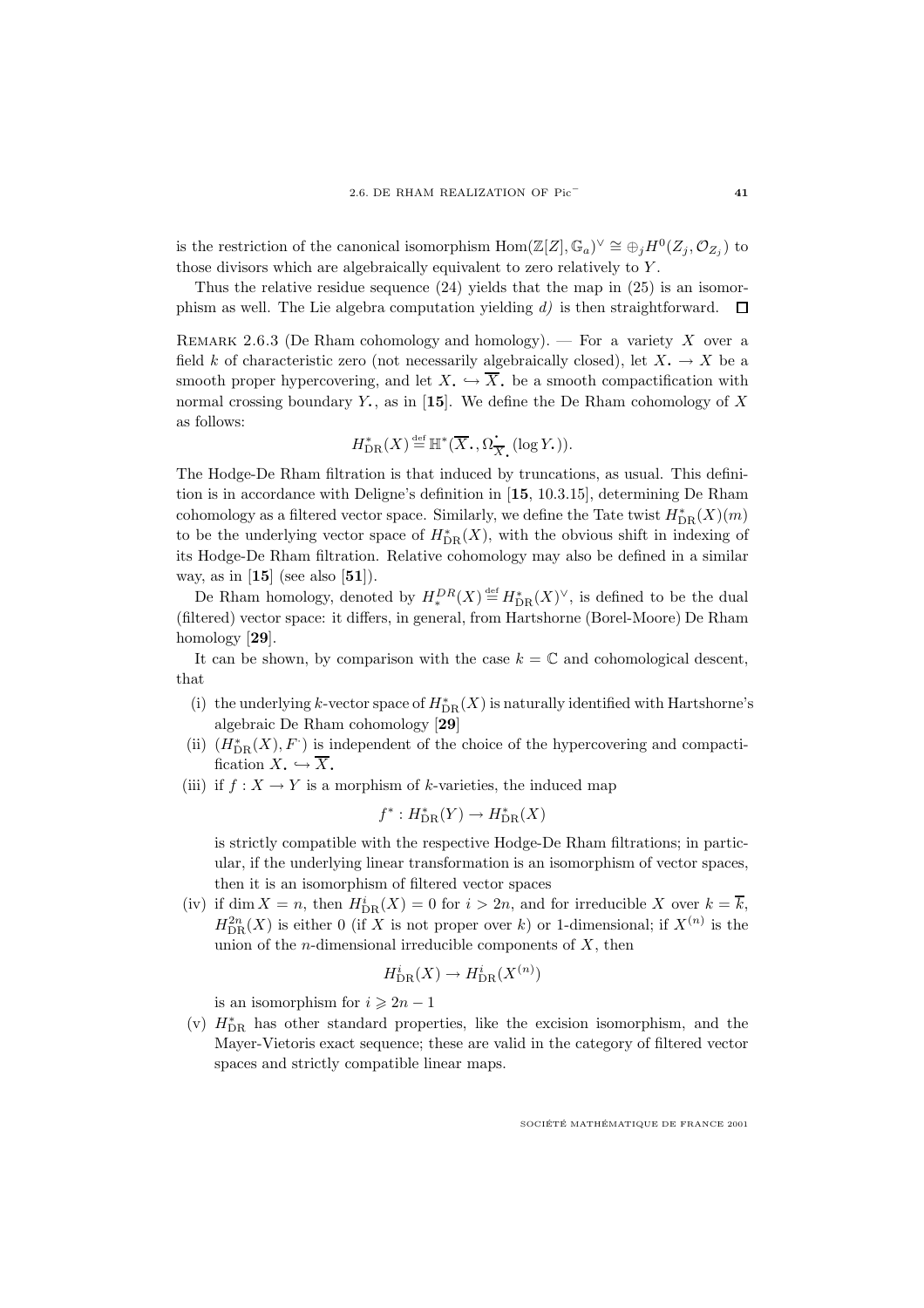If X is smooth over k, and  $\overline{X}$  is a smooth compactification with normal crossing boundary Y, we may regard  $\overline{X}$  and Y as "constant" simplicial schemes, so that we obtain

$$
H^*_{\mathrm{DR}}(X) = \mathbb{H}^*(\overline{X}, \Omega^{\bullet}_{\overline{X}}(\log Y)).
$$

More generally, if  $\overline{X}$  is a proper smooth k-variety and Y, Z are disjoint normal crossing divisors, we get

$$
H^*_{\mathrm{DR}}(\overline{X}-Z,Y) \mathbin{\stackrel{\rm def}{=}} \mathbb{H}^*(\overline{X},\Omega_{\overline{X}}^{\:\raisebox{3pt}{\text{\circle*{1.5}}}}(\log(Y+Z))(-Y))
$$

with Hodge-De Rham filtration defined by truncation of the (twisted) log De Rham complex.

Now Lemma 2.6.2 implies the following.

COROLLARY 2.6.4. — Let  $\overline{X}$  be a non-singular proper k-variety, Z and Y disjoint normal crossing divisors in  $\overline{X}$ . Then there is a natural isomorphism of filtered k-vector spaces

$$
T_{\rm DR}(\rm Pic^+(\overline{X}-Z,Y))\cong H^1_{\rm DR}(\overline{X}-Z,Y)(1).
$$

We now have the following duality result.

LEMMA 2.6.5.  $-$  Let V be an n-dimensional proper smooth algebraic variety over a field of characteristic zero. Let  $A + B$  be a normal crossing divisor in V such that  $A \cap B = \emptyset$ . Then there is a functorial duality isomorphism

$$
H_{\text{DR}}^r(V-A,B)(-n) \cong H_{2n-r}^{DR}(V-B,A)
$$

which is compatible with the Hodge-De Rham filtration and Poincaré-Lefschetz duality.

*Proof.* — We can consider the following pairing

$$
\Omega_V^{\raisebox{-3pt}{\text{\circle*{1.5}}}}(\log(A+B))(-A) \otimes \Omega_V^{\raisebox{-3pt}{\text{\circle*{1.5}}}}(\log(A+B))(-B)\\ \downarrow\\\Omega_V^{\raisebox{-3pt}{\text{\circle*{1.5}}}}(\log(A+B))(-A-B)\\ \downarrow\\\Omega_V^{\raisebox{-3pt}{\text{\circle*{1.5}}}}
$$

It will suffices to show that such a pairing yields non-degenerate pairings on hypercohomology

$$
\mathbb{H}^r(V,\Omega^{\textstyle\cdot}_V(\log(A+B))(-A))\otimes_k\mathbb{H}^{2n-r}(V,\Omega^{\textstyle\cdot}_V(\log(A+B))(-B))\to\mathbb{H}^{2n}(V,\Omega^{\textstyle\cdot}_V)
$$

where  $\mathbb{H}^{2n}(V, \Omega_V^{\bullet}) = H^n(V, \Omega_V^n) = k$ .

Since we are in characteristic zero we are left to show it for  $k = \mathbb{C}$  for which it is clear from the proof of Lemma 2.4.2 and Remark 2.4.4. Alternately, one can deduce the duality isomorphism, as in the proof of Poincaré duality for algebraic De Rham cohomology, by reducing to Serre duality (cf. [**28**, III.8]).  $\Box$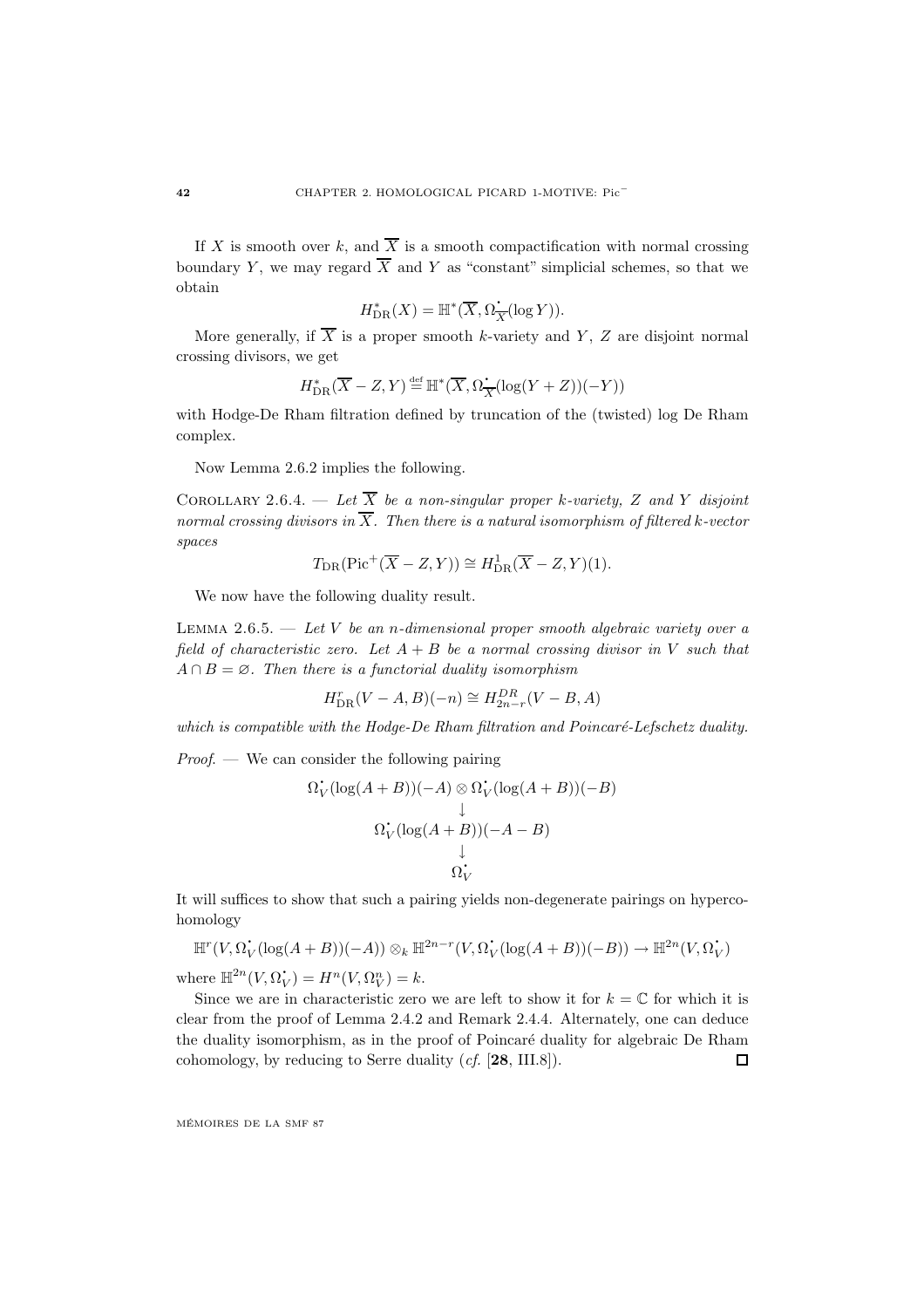THEOREM 2.6.6. — Let X be any n-dimensional k-variety, where k is algebraically closed of characteristic 0. Then

$$
T_{DR}(Pic^{-}(X)) \cong H_{2n-1}^{DR}(X)(1-n).
$$

*Proof.* — As usual, we can reduce to the case when X is equidimensional. Fix a resolution  $f : \widetilde{X} \to X$  with good normal crossing compactification  $\overline{X}$  and boundary Y.

As above, let Z be the union of all compact components of  $\widetilde{S}$ . We clearly have the following (see (24)) relative residue sequence

$$
0 \to \Omega^1_{\overline{X}}(\log Y)(-Y) \to \Omega^1_{\overline{X}}(\log(Y+Z))(-Y) \to \oplus_j \mathcal{O}_{Z_j} \to 0
$$

where  $Z_i$  are the smooth irreducible components of Z. Moreover

$$
H_{2n-1}^{DR}(X)(1-n) \hookrightarrow H_{2n-1}^{DR}(X, S)(1-n) \cong H_{2n-1}^{DR}(\widetilde{X}, \widetilde{S})(1-n)
$$
  

$$
\cong H_{2n-1}^{DR}(\widetilde{X}, Z)(1-n) \cong H_{DR}^{1}(\overline{X} - Z, Y)(1)
$$

by excision and duality, *i.e.*, Lemma 2.6.5, and we have the following pull-back diagram (compare with (22))

(26) 
$$
0 \to H_{\text{DR}}^1(\overline{X}, Y)(1) \to H_{\text{DR}}^1(\overline{X} - Z, Y)(1) \xrightarrow{\text{res}} \text{Div}_Z^0(\overline{X}, Y) \otimes k \to 0
$$
  
\n
$$
0 \to H_{\text{DR}}^1(\overline{X}, Y)(1) \to H_{\text{2n-1}}^{DR}(X)(1 - n) \to \text{Div}_{\overline{S}/S}^0(\overline{X}, Y) \otimes k \to 0
$$

by duality and the Mayer-Vietoris sequence for De Rham homology.

Consider the following pull-back diagram of 1-motives

$$
0 \to Pic^0(\overline{X}, Y) \to Pic^+(\overline{X} - Z, Y) \to \text{Div}_{Z}^0(\overline{X}, Y)[1] \to 0
$$
  

$$
0 \to Pic^0(\overline{X}, Y) \to \text{Pic}^-(X) \to \text{Div}_{\overline{S}/S}^0(\overline{X}, Y)[1] \to 0.
$$

We then get the following commutative diagram with short exact rows (and whose middle column implies the theorem)

$$
T_{\text{DR}}(\text{Pic}^{0}(\overline{X}, Y)) \hookrightarrow T_{\text{DR}}(\text{Pic}^{+}(\overline{X} - Z, Y)) \longrightarrow T_{\text{DR}}(\text{Div}_{Z}^{0}(\overline{X}, Y)[1])
$$
  
\n
$$
\cong \uparrow \qquad \qquad \uparrow \qquad \qquad \uparrow
$$
  
\n
$$
H_{\text{DR}}^{1}(\overline{X}, Y) \hookrightarrow H_{2n-1}^{DR}(X) \longrightarrow \text{Div}_{\overline{S}/S}^{0}(\overline{X}, Y) \otimes k
$$
  
\n
$$
\cong \uparrow \qquad \cong \uparrow \qquad \cong \uparrow
$$
  
\n
$$
T_{\text{DR}}(\text{Pic}^{0}(\overline{X}, Y)) \hookrightarrow T_{\text{DR}}(\text{Pic}^{-}(X)) \longrightarrow T_{\text{DR}}(\text{Div}_{\overline{S}/S}^{0}(\overline{X}, Y)[1])
$$

where: i) the top and bottom rows are obtained by applying  $T_{\text{DR}}$  to the earlier diagram of 1-motives, and are exact by construction  $(cf.$  Chapter 1),  $ii)$  the second row is exact according to  $(26)$ ,  $iii)$  the vertical isomorphisms are then obtained by applying Proposition 2.6.1, Lemma 2.6.2 and Corollary 2.6.4, yielding the top row of (26) as the top row of De Rham realizations in (27).  $\Box$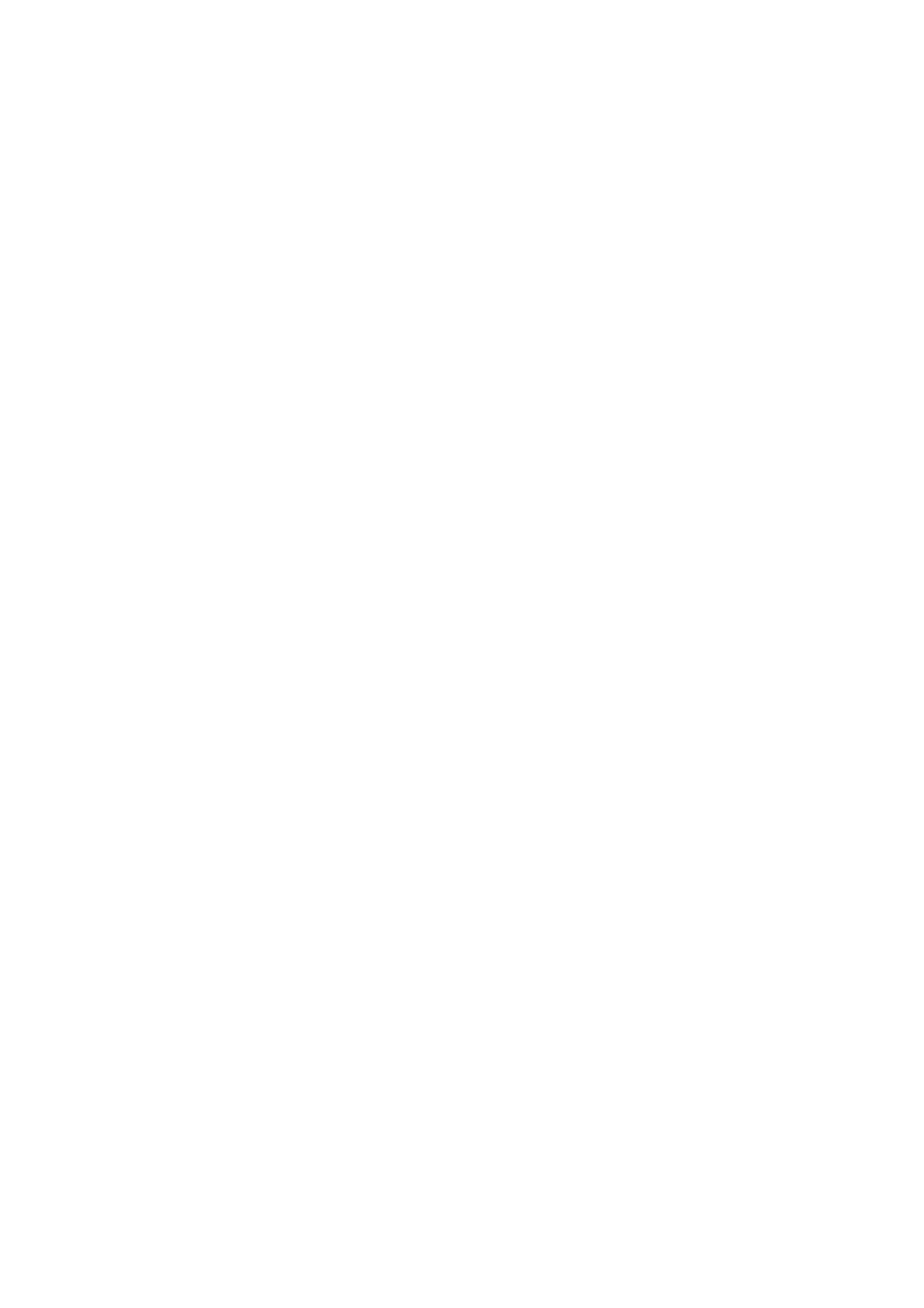## **CHAPTER 3**

# **COHOMOLOGICAL ALBANESE** 1**-MOTIVE:** Alb<sup>+</sup>

We keep the same notations and hypotheses of the previous chapter.

## **3.1. Definition of** Alb<sup>+</sup>

Let  $X$  be a variety over an algebraically closed field  $k$  of characteristic 0. To define our cohomological Albanese Alb<sup>+</sup>(X), we just take the Cartier dual of Pic<sup>−</sup>(X). We are then left with finding a "more explicit" description of  $\text{Alb}^+$ , if possible; this is given by Proposition 3.1.4, when  $X$  is smooth, and by  $(28)$ , when  $X$  is proper.

DEFINITION 3.1.1. — For an algebraic variety X over an algebraically closed field  $k$ of characteristic zero we define the following 1-motive

$$
\text{Alb}^+(X) \stackrel{\text{def}}{=} \text{Pic}^-(X)^\vee = [\text{Div} \frac{0}{S/S}(\overline{X}, Y) \to \text{Pic}^0(\overline{X}, Y)]^\vee.
$$

We call  $\text{Alb}^+(X)$  the *cohomological Albanese* 1-motive of X. Since Pic<sup>−</sup> is independent of the choices of resolutions and compactifications so is  $\text{Alb}^+$ .

We recall that Deligne's definition of "motivic cohomology" of a curve C (see [**15**], cf. [**16**]) is the 1-motive

$$
H_m^1(C)(1) \stackrel{\text{def}}{=} [\text{Div}_F^0(\overline{C}') \to \text{Pic}^0(\overline{C}')] \quad \text{and} \quad
$$

where  $\overline{C}'$  is a compactification of the semi-normalization  $C'$  of the given curve C, such that  $F = \overline{C}' - C'$  is a finite set of non-singular points. We can relate Deligne's definition to ours.

PROPOSITION 3.1.2.  $-$  If C is a curve (i.e., a purely 1-dimensional variety) over an algebraically closed field  $k$  of characteristic  $\theta$ , we have a canonical identification

$$
H_m^1(C)(1) \cong \text{Alb}^+(C).
$$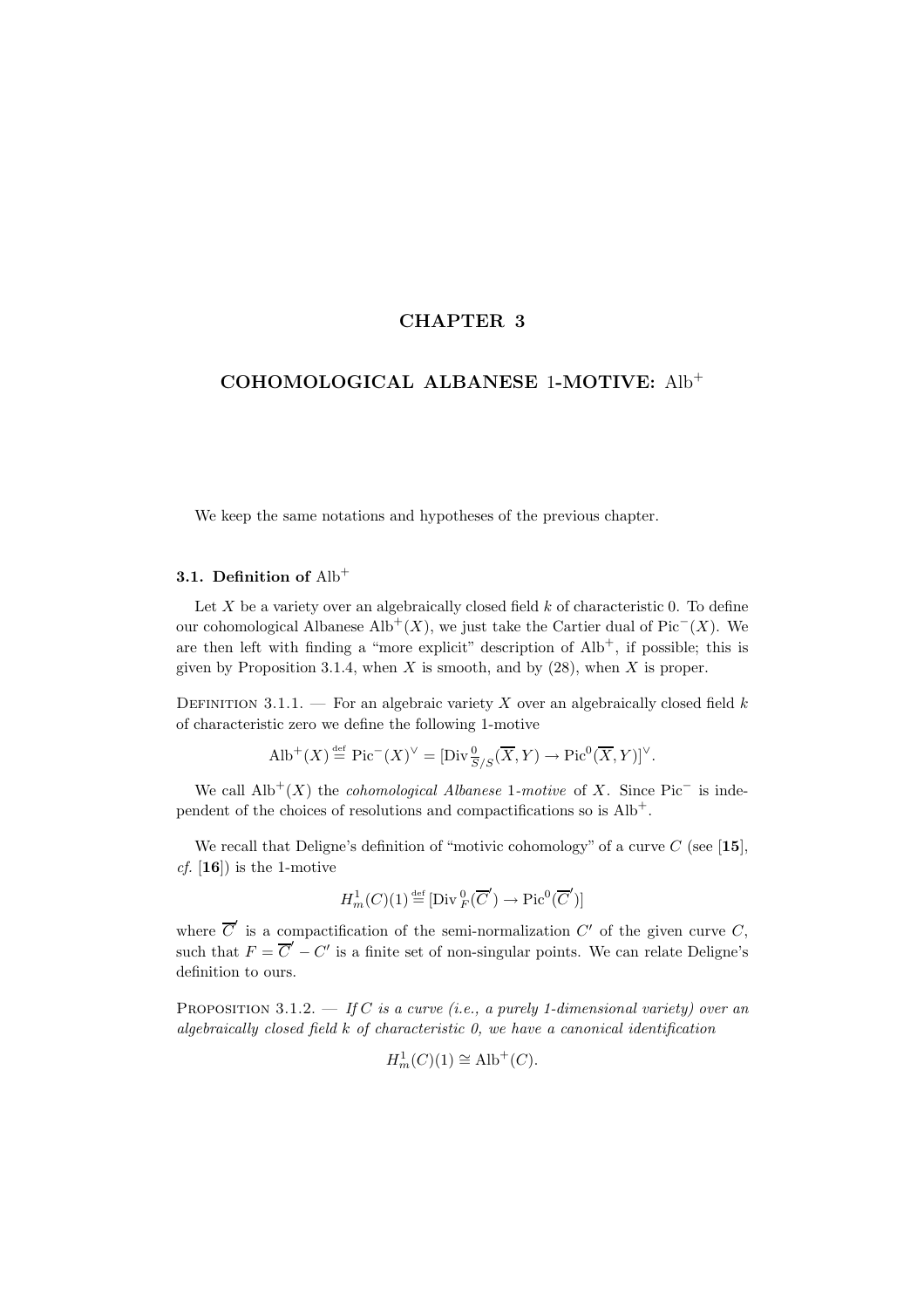*Proof.* — The normalization  $\tilde{C}$  of C clearly factors through the semi-normal curve C' and the morphism  $C' \rightarrow C$  is bijective on points, and so induces an isomorphism on the groups of Weil divisors. We therefore have that  $\text{Alb}^+(C) = \text{Alb}^+(C')$ . On the other hand,  $H_m^1(C)(1) = H_m^1(C')(1)$  as well, from Deligne's definition.

We then can assume  $C = C'$  itself to be semi-normal; let  $\pi : \widetilde{C} \to C$  be the normalization. First consider the compact case, *i.e.*,  $\overline{C}' = C' = C$ . We then have a canonical quasi-isomorphism

$$
[\mathcal{O}_C^* \to i_* \mathcal{O}_S^*] \cong [R\pi_* \mathcal{O}_C^* \to R\pi_* \widetilde{i}_* \mathcal{O}_{\widetilde{S}}^*]
$$

where  $i : S \hookrightarrow C$  is the embedding of the finite set S of singular points and  $\tilde{i} : \tilde{S} \hookrightarrow \tilde{C}$ the embedding of the inverse image of  $S$ : therefore, we get an isomorphism

$$
\operatorname{Pic}(C, S) \cong \operatorname{Pic}(\widetilde{C}, \widetilde{S}).
$$

From the exact sequences (5) we get the following diagram

$$
0 \to \frac{H^0(S, \mathcal{O}_S^*)}{H^0(C, \mathcal{O}_C^*)} \to \text{Pic}^0(C, S) \to \text{Pic}^0(C) \to 0
$$
  
\n
$$
0 \to \frac{H^0(\widetilde{S}, \mathcal{O}_S^*)}{H^0(\widetilde{C}, \mathcal{O}_{\widetilde{C}}^*)} \to \text{Pic}^0(\widetilde{C}, \widetilde{S}) \to \text{Pic}^0(\widetilde{C}) \to 0
$$
  
\n
$$
0 \to \text{Div}_{\widetilde{S}/S}^0(\widetilde{C})^\vee \to \text{Pic}^0(C) \to \text{Pic}^0(\widetilde{C}) \to 0
$$
  
\n
$$
\downarrow \qquad \qquad \downarrow \qquad \qquad \downarrow
$$
  
\n
$$
0 \qquad \qquad 0
$$

showing that  $[\text{Div}^0_{\widetilde{S}/S}(\widetilde{C}) \to \text{Pic}^0(\widetilde{C})]$  is Cartier dual of  $\text{Pic}^0(C) = H^1_m(C)(1)$  (*cf.* [**53**]).

If C is not compact, let  $\overline{C}$  be a smooth compactification of the normalization  $\widetilde{C}$ , and set  $F = \overline{C} - C$ ; then  $[\text{Div}_{F}^{0}(\overline{C}) \to \text{Pic}^{0}(\overline{C})]$  dualizes to

$$
0 \to \frac{H^0(F, \mathcal{O}_F^*)}{H^0(\overline{C}, \mathcal{O}_{\overline{C}}^*)} \to \text{Pic}^0(\overline{C}, F) \to \text{Pic}^0(\overline{C}) \to 0
$$

One can then see that the symmetric avatars of  $\text{Alb}^+(C)$  and  $H^1_m(C)(1)$  are the same, e.g., by making use of the "classical" Lemma 3.1.3.  $\Box$ 

The proof of the following fact is left as an exercise for the reader.

LEMMA 3.1.3.  $-$  Let C be a non-singular projective curve. Let S and T be disjoint finite sets of closed points. Then we have the following duality isomorphism between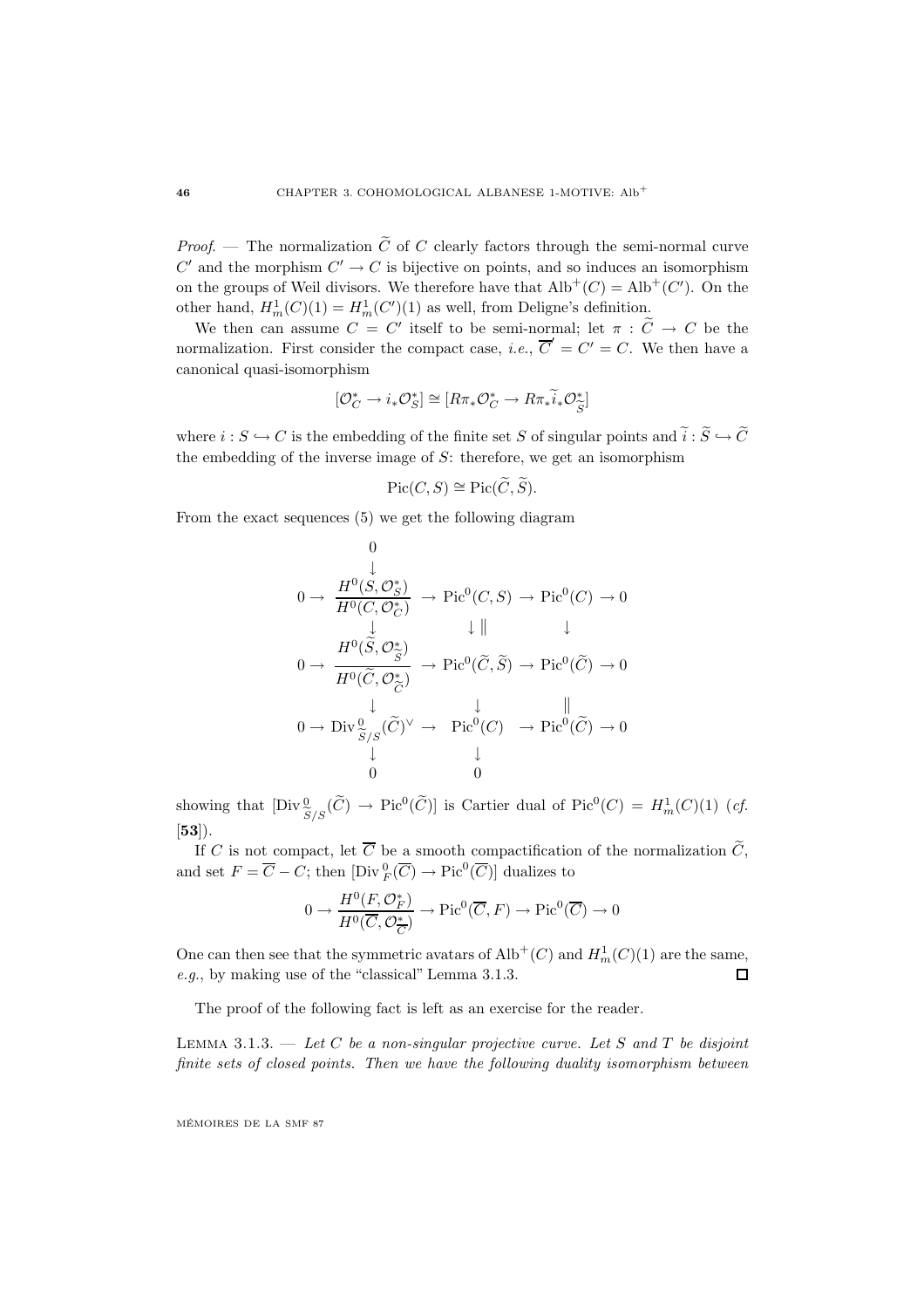1-motives

$$
[\mathrm{Div}^0_S(C) \to \mathrm{Pic}^0(C, T)]^\vee = [\mathrm{Div}^0_T(C) \to \mathrm{Pic}^0(C, S)].
$$

We have that  $\text{Alb}^+(X)$  is a semi-abelian variety whenever X is proper over k; in fact, in this case  $\overline{X} = \widetilde{X}$ , *i.e.*,  $Y = \emptyset$ , and Alb<sup>+</sup>(X) is given by the following Cartier dual

$$
\text{Alb}^+(X) = [\text{Div}^0_{\widetilde{S}/S}(\widetilde{X}) \to \text{Pic}^0(\widetilde{X})]^\vee
$$

Thus, if X is a proper k-variety,  $\text{Alb}^+(X)$  can be represented as an extension

(28) 
$$
0 \to T(\widetilde{S}/S) \to \text{Alb}^+(X) \to \text{Alb}(\widetilde{X}) \to 0
$$

where the torus  $T(\widetilde{S}/S)$  has character group  $Div^0_{\widetilde{S}/S}(\widetilde{X})$  (*cf.* Chapter 1). Therefore, we can regard  $\text{Alb}^+(X)$  as a  $\mathbb{G}_m$ -bundle over the abelian variety  $\text{Alb}(\widetilde{X})$ .

If X is a smooth variety over  $k = \overline{k}$ , we then have that  $\widetilde{X} = X$ , *i.e.*,  $\widetilde{S} = S = \emptyset$ , whence  $Pic^{-}(X)$  is a semi-abelian variety, and  $\text{Alb}^{+}(X)$  is given by a homomorphism from a lattice to an abelian variety. It is natural to ask what these are, "concretely".

Let  $\overline{X}$  be a non-singular proper variety over  $k = \overline{k}$ , and  $Y \subset \overline{X}$  a normal crossing divisor. Denote by  $\mathbb{Z}^Y$  and  $\mathbb{Z}^{\overline{X}}$  the free abelian groups generated by the connected components of Y and  $\overline{X}$  respectively (note that the connected components of  $\overline{X}$  are irreducible, but this need not hold for  $Y$ ). Then there is a canonical homomorphism  $\gamma : \mathbb{Z}^Y \to \mathbb{Z}^{\overline{X}}$  induced by the mapping that takes a component of Y to the component of  $\overline{X}$  to which it belongs. The kernel of  $\gamma$  is generated by classes  $[Y_I] - [Y_J]$  where  $Y_I$ and  $Y_J$  are distinct connected components of Y contained in the same component of  $\overline{X}$ .

Let  $Y_I$  and  $Y_J$  be distinct connected components of Y, contained in the same component of  $\overline{X}$ , and choose (closed) points  $y_I \in Y_I$  and  $y_J \in Y_J$ . Then we consider  $a_{\overline{X}}(y_I - y_J) \in \text{Alb}(\overline{X})$ , where  $a_{\overline{X}} : \mathcal{Z}_0(\overline{X})_0 \to \text{Alb}(\overline{X})$  denotes the Albanese mapping for zero-cycles of degree zero. If  $\widetilde{Y} \to Y$  is the normalization, then  $\widetilde{Y} \to \overline{X}$  is a morphism between smooth and proper varieties, and so yields a morphism  $\text{Alb}(\widetilde{Y}) \rightarrow$  $\text{Alb}(\overline{X})$  of abelian varieties. Note that  $\widetilde{Y} = \coprod_i Y_i$ , and  $\text{Alb}(\widetilde{Y}) = \bigoplus_i \text{Alb}(Y_i)$ , where  $Y = \bigcup_i Y_i$  is the decomposition into irreducible components.

PROPOSITION 3.1.4. — Let  $\overline{X}$  be a smooth proper k-variety, and Y a normal crossing divisor in  $\overline{X}$ . The Cartier dual of  $Pic^{0}(\overline{X}, Y)$  is the 1-motive given by the lattice  $\mathbb{Z}^{(\overline{X},Y)} \stackrel{\text{def}}{=} \ker(\mathbb{Z}^Y \stackrel{\gamma}{\to} \mathbb{Z}^{\overline{X}}) = T(\overline{X},Y)^\vee,$ 

the abelian variety

$$
\frac{\text{Alb}(\overline{X})}{\text{im}(\bigoplus_i \text{Alb}(Y_i))} = (\text{ker}^0(\text{Pic}^0(\overline{X}) \to \bigoplus_i \text{Pic}^0(Y_i)))^\vee
$$

and the homomorphism of group schemes

$$
u_X: \mathbb{Z}^{(\overline{X}, Y)} \to \frac{\text{Alb}(\overline{X})}{\text{im}(\oplus \text{Alb}(Y_i))}
$$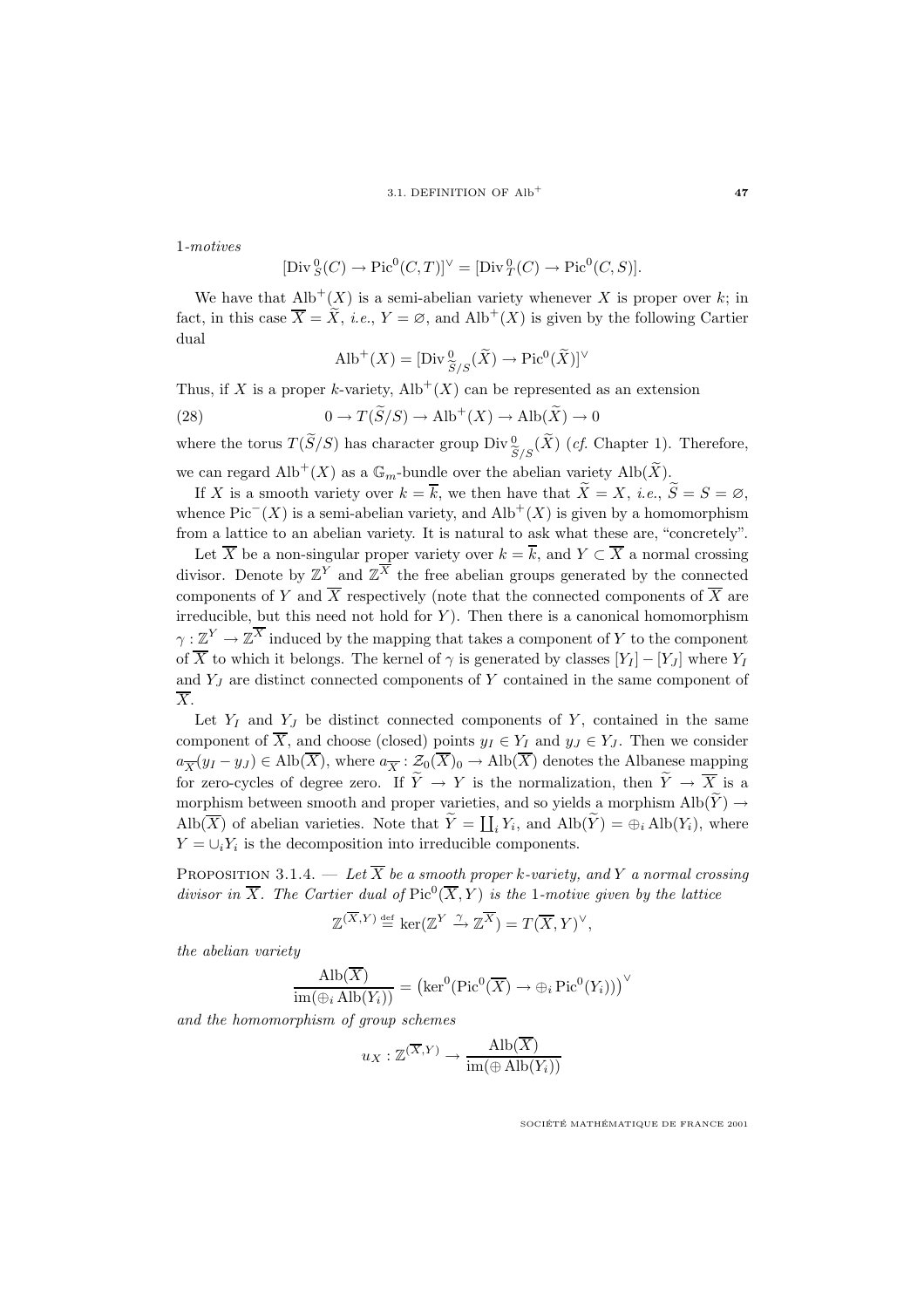defined by

 $u_X(Y_I - Y_J) = a_{\overline{X}}(y_I - y_J) \pmod{\text{im } \oplus_i \text{Alb}(Y_i)}$ 

where  $Y_I$ ,  $Y_J$  lie in the same component of X, and  $y_I \in Y_I$ ,  $y_J \in Y_J$  are any closed points. Therefore,

$$
\text{Alb}^+(X) = [\mathbb{Z}^{(\overline{X},Y)} \xrightarrow{u_X} \frac{\text{Alb}(\overline{X})}{\text{im}(\bigoplus_i \text{Alb}(Y_i))}].
$$

*Proof.* — We first note that the homomorphism  $u_X$  is well-defined; in fact if  $y'_I, y'_J$  is another such pair of points, then we easily see that  $a_{\overline{X}}(y_I - y_J) - a_{\overline{X}}(y'_I - y'_J)$  lies in the image of  $\oplus_i \text{Alb}(Y_i) \to \text{Alb}(\overline{X})$  (first we consider the case when the pair of points  $y'_I, y_I$ , as well as  $y'_J, y_J$ , each lie in an irreducible component of Y; then we can deduce the general case).

By (5) it is clear that the character group of the torus  $T(\overline{X}, Y)$  is given by the lattice  $\mathbb{Z}^{(X,Y)}$ . The following pull-back homomorphism between abelian varieties

$$
\operatorname{Pic}^0(\overline{X}) \xrightarrow{\rho} \oplus_i \operatorname{Pic}^0(Y_i)
$$

is dual to the following push-forward homomorphism

$$
\oplus_i \mathrm{Alb}(Y_i) \to \mathrm{Alb}(\overline{X})
$$

Thus

$$
coker\left(\oplus_i \text{Alb}(Y_i) \to \text{Alb}(\overline{X})\right) = (\ker^0 \rho)^{\vee}
$$

as claimed.

In order to check that the map  $u_X$  is Cartier dual to Pic<sup>0</sup>( $\overline{X}, Y$ ), it suffices to show that  $u_X$  coincides, on each generator  $[Y_I] - [Y_J]$  of  $\mathbb{Z}^{(X,Y)}$ , with the analogous homomorphism for the Cartier dual 1-motive. Choosing points  $y_I \in Y_I$ ,  $y_i \in Y_J$  which are smooth on  $Y$ , one can reduce (by considering the normalization of an irreducible curve passing through the pair of points, and standard functoriality for Picard and Albanese varieties) to checking the duality assertion when  $\overline{X}$  is a smooth connected projective curve, and Y consists of 2 points, for which it is "classical" (see [**53**] for a more general statement; see also [**48**, Exemple, pg.11-04], and [**37**]).  $\Box$ 

We can now show that the Albanese 1-motive  $\text{Alb}^+$  is a birational invariant of normal proper varieties, and that in fact it is given by the Albanese variety of any resolution of singularities of  $X$ . More generally, we have the following.

PROPOSITION 3.1.5. — If X is a normal k-variety the Albanese 1-motive  $\text{Alb}^+(X)$ is the Cartier dual of  $Pic^{0}(\overline{X}, Y)$ . In particular, if X is also proper, then  $\text{Alb}^{+}(X)$  =  $\text{Alb}(\overline{X})$ .

*Proof.* — First consider the case when X is a proper, normal surface. The proposition is true in this case because the intersection matrix of the exceptional divisor of a desingularization of a normal surface singularity is known [**35**] to be negative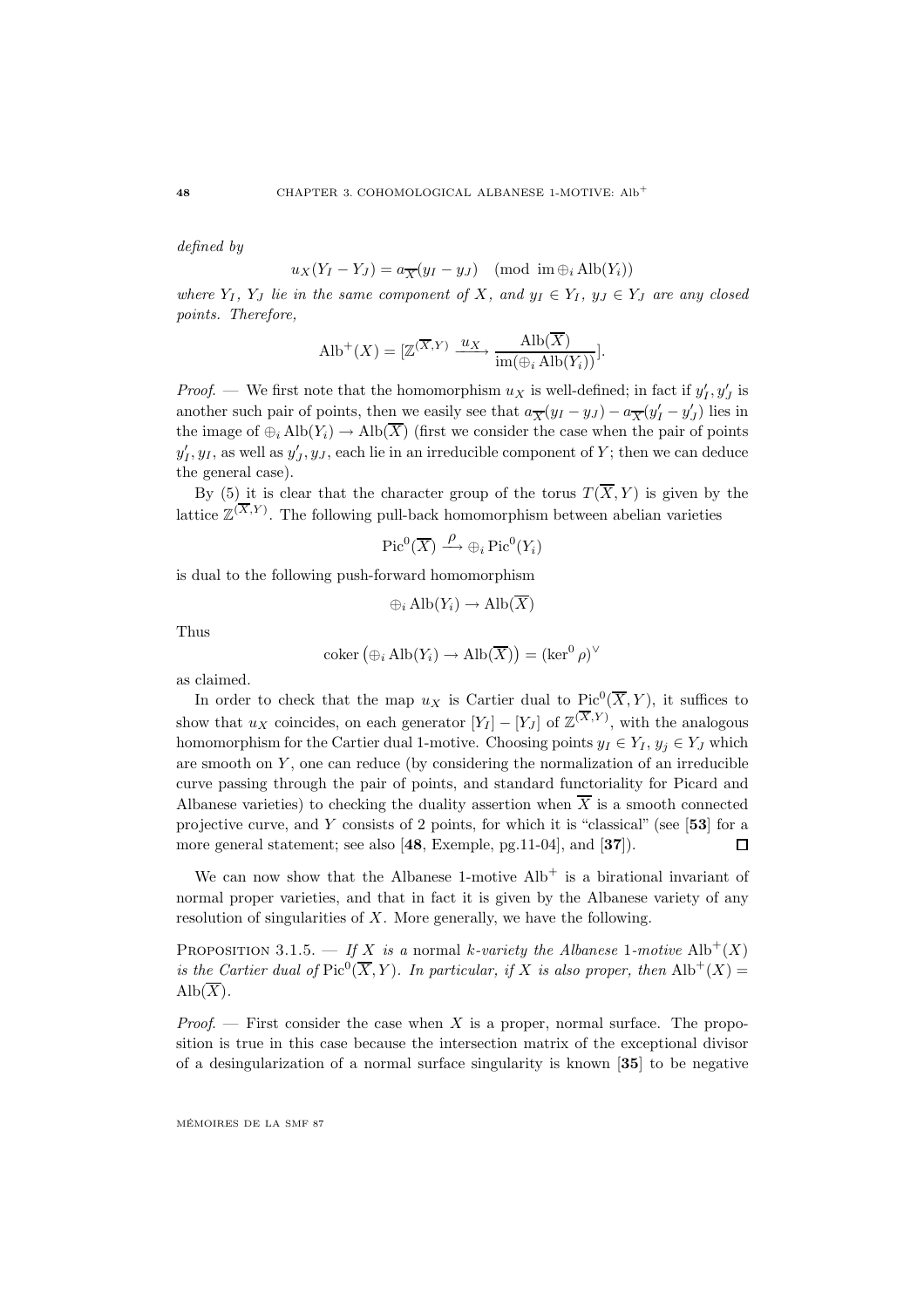definite: the group  $\text{Div} \frac{0}{S}(\tilde{X})$  is zero since any non-zero linear combination of compact components of  $\tilde{S}$  cannot be numerically equivalent to zero.

For higher dimensional proper X, we take  $\overline{X}$  to be smooth and projective; now by choosing successive hyperplane sections, we can find a complete intersection smooth surface T in  $\widetilde{X}$  and a commutative square

$$
\begin{array}{ccc}\n\text{Div}_{\widetilde{S}}(X) & \to NS(X) \\
\downarrow & & \downarrow \\
\text{Div}_{\widetilde{S} \cap T}(\widetilde{T}) & \to NS(T)\n\end{array}
$$

where  $\widetilde{S} \cap T \subset T$  is a reduced normal crossing divisor. Since T is general Div  $_{\widetilde{S}}(\widetilde{X})$ injects into Div $\tilde{\zeta}_{\cap T}(T)$ . If  $T_0$  is the normalization of the image of T in X, then  $T \to T_0$  is a resolution of singularities of a normal proper surface, with exceptional divisor  $\widetilde{S} \cap T$ ; hence  $\text{Div}^0_{\widetilde{S} \cap T}(T) = 0$  by the case of surfaces considered above, and so  $\text{Div}_{\widetilde{S}}^{0}(\widetilde{X}) = 0$  as well.

If X is open we just notice that  $\text{Div}_{\overline{S}}^0(\overline{X}, Y)$  is contained in  $\text{Div}_{\overline{S}}^0(\overline{X})$ ; however, the latter group can be assumed to vanish, since  $\overline{X}$  can be chosen to be a projective resolution of a normal compactification of X.  $\Box$ 

REMARK  $3.1.6.$  — After Proposition 3.1.5, we have the following alternative description of Pic<sup> $-$ </sup>(X), for a proper k-variety X.

Let  $X_n$  be the normalization of  $X$ ,  $S_n$  be the pull-back of the singular locus, and  $\widetilde{X}$  a resolution of the normalization. We then have an exact sequence

$$
0 \to \text{Div}_{\widetilde{S}/S_n}(\widetilde{X}) \to \text{Pic}(\widetilde{X}) \to \text{Cl}(X_n) \to 0
$$

where Cl denotes the *divisor class group* and  $\text{Div}_{\widetilde{S}/S_n}(X)$  is the group generated by exceptional divisors for  $X \to X_n$ . Equivalently, Div  $\widetilde{S}_{S/S_n}(X)$  is the kernel of the push-forward map Div  $(\widetilde{X}) \to \mathrm{Div}(X_n)$ ; it is also the kernel of the push-forward map  $\mathrm{Div}_{\widetilde{\mathcal{S}}}(X) \to \mathrm{Div}_{S_n}(X_n).$ 

We have  $Div_{\tilde{z}}^0$  $\frac{S}{S/S_n}(X) = 0$ , by Proposition 3.1.5. Hence  $\text{Div}_{\widetilde{S}/S_n}(X)$  has no intersection with  $Pic^{0}(\widetilde{X})$ , and so  $Pic^{0}(\widetilde{X})$  injects into  $Cl(X_{n})$ ; denote its image by  $Cl^{0}(X_{n})$ . Let Div  $S_{n}/S(X_{n})$  denote the group of Weil divisors on  $X_{n}$  have vanishing push-forward in X; these divisors are necessarily supported on  $S_n$ . Let  $\text{Div}_{S_n/S}^0(X_n)$ be the inverse image of  $Cl^0(X_n)$  under the obvious map Div  $S_n/S(X_n) \to Cl(X_n)$ which send a Weil divisor to its divisor class.

We can now define a *class group* 1-motive of  $X$  to be the following 1-motive:

$$
[\mathrm{Div}^0_{S_n/S}(X_n) \to \mathrm{Cl}^0(X_n)].
$$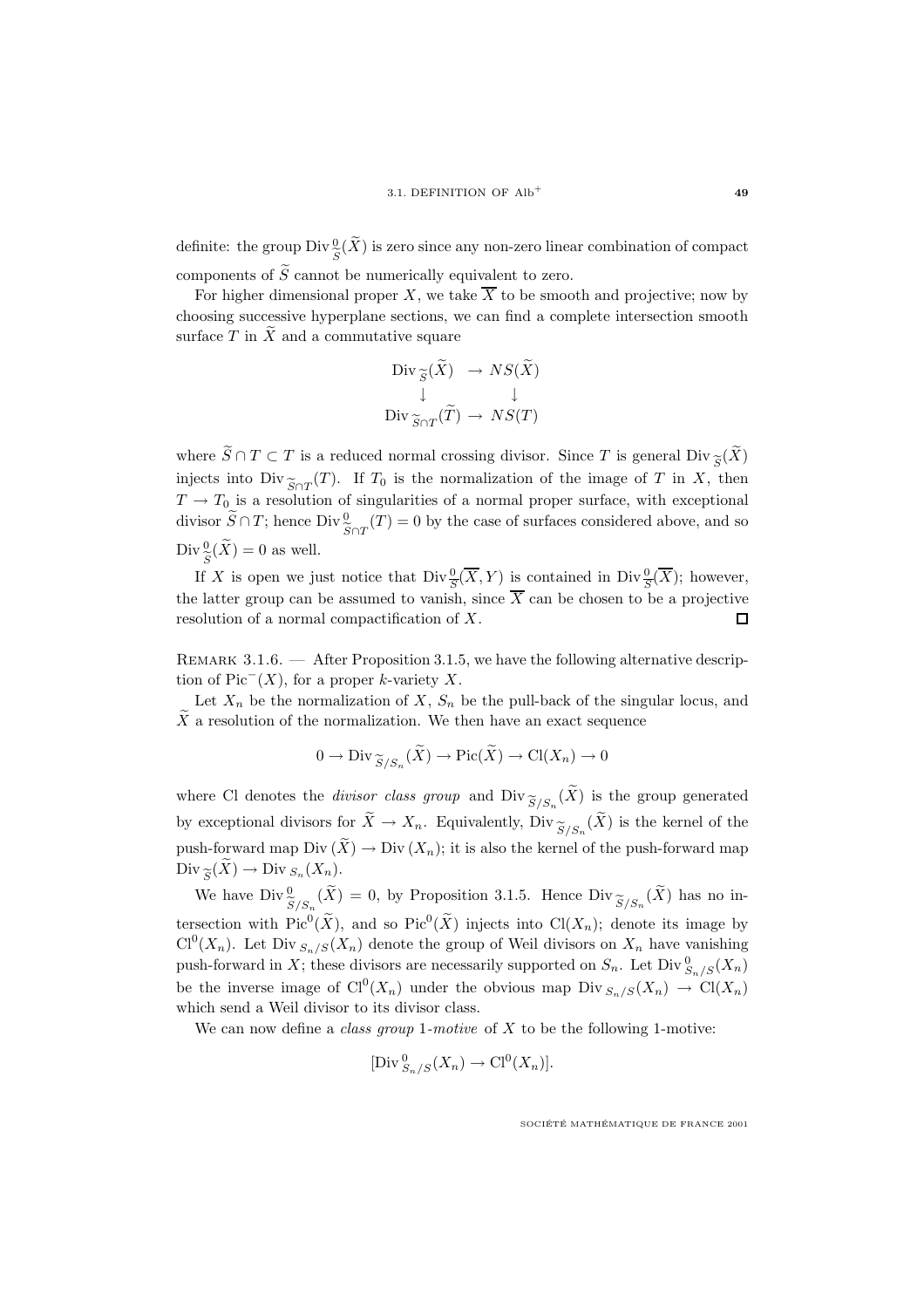We then have that the homological Picard 1-motive  $Pic^{-}(X)$  is canonically isomorphic to the class group 1-motive

$$
\mathrm{Pic}^-(X) \cong [\mathrm{Div}^0_{S_n/S}(X_n) \to \mathrm{Cl}^0(X_n)].
$$

Note that this description of Pic<sup> $-$ </sup>(X) does not involve any resolution of singularities of X; in particular, it yields a possible description of  $Pic^{-}(X)$  in positive characteristics as well. We do not pursue this idea further here.

### **3.2.** Albanese mappings to  $\text{Alb}^+$

Let X be an equidimensional proper k-variety of dimension n, where  $k$  is algebraically closed of characteristic 0. Let  $X_{reg}$  denote the set of smooth points of X. We may also consider  $X_{\text{reg}}$  as an open subscheme of any given resolution of singularities  $\widetilde{X}$ . Let  $X_{\text{reg}} = \coprod_j U_j$  be the decomposition into irreducible (or equivalently connected) components. If  $\widetilde{X} \to X$  is a resolution, then the Zariski closures  $\overline{U_j} \subset \widetilde{X}$ are the irreducible (equivalently, connected) components of  $\tilde{X}$ .

Choose base points  $x_j \in U_j$  for each j, and let  $\mathbf{x} = \{x_j\}_j$ . Let  $a_\mathbf{x} : \widetilde{X} \to \text{Alb}(\widetilde{X})$  be the corresponding Albanese mapping. Since X is proper over k,  $\text{Alb}^+(X)$  is a torus bundle over  $\mathrm{Alb}(X)$ . Consider the following pull-back square

$$
Alb^{+}(X) \rightarrow Alb(\widetilde{X})
$$

$$
\widetilde{a}_{\mathbf{x}} \uparrow \uparrow a_{\mathbf{x}}
$$

$$
Alb^{\dagger}(X) \rightarrow \widetilde{X}
$$

Then  $\text{Alb}^\text{T}(X)$  is a torus bundle on X, with toric fiber

$$
T(\widetilde{S}/S) \stackrel{\text{def}}{=} \text{Hom}(\text{Div}^0_{\widetilde{S}/S}(\widetilde{X}), \mathbb{G}_m)
$$

We claim that the restriction of the torus bundle  $\text{Alb}^{\dagger}(X) \to X$  to the open subset  $X_{\text{reg}} \subset \tilde{X}$  has a natural trivialization. In fact, dually, any divisor D in Div $\frac{0}{S/S}(\tilde{X}) = \frac{0}{S(S)}$  $T(\widetilde{S}/S)^\vee$  is mapped to the class in Pic<sup>0</sup>( $\widetilde{X}$ ) of the line bundle  $\mathcal{O}(D)$ , which is canonically trivialized on  $X_{\text{reg}}$ , since supp $(D) \cap X_{\text{reg}} = \emptyset$ . Therefore, by a "classical" argument due to Severi (cf. [48, §1]) there is a section  $\sigma : X_{reg} \to Alb^{T}(X)$ . By composing  $\sigma$  with  $\tilde{a}_x$  we get the Albanese mapping

(29) 
$$
a^+_{\mathbf{x}} : X_{\text{reg}} \to \text{Alb}^+(X).
$$

It is easy to see that  $a_{\mathbf{x}}^{+}$  is independent of the choice of the resolution of singularities  $\widetilde{X}$  of X.

If X is not equidimensional, let  $X^{(n)}$  denote the union of its *n*-dimensional irreducible components. We define  $X_{reg}$  to be the intersection of  $X^{(n)}$  with the locus of smooth points of X. Since  $\text{Alb}^+(X) = \text{Alb}^+(X^{(n)})$ , while  $X_{\text{reg}} \subset X^{(n)}_{\text{reg}}$ , we obtain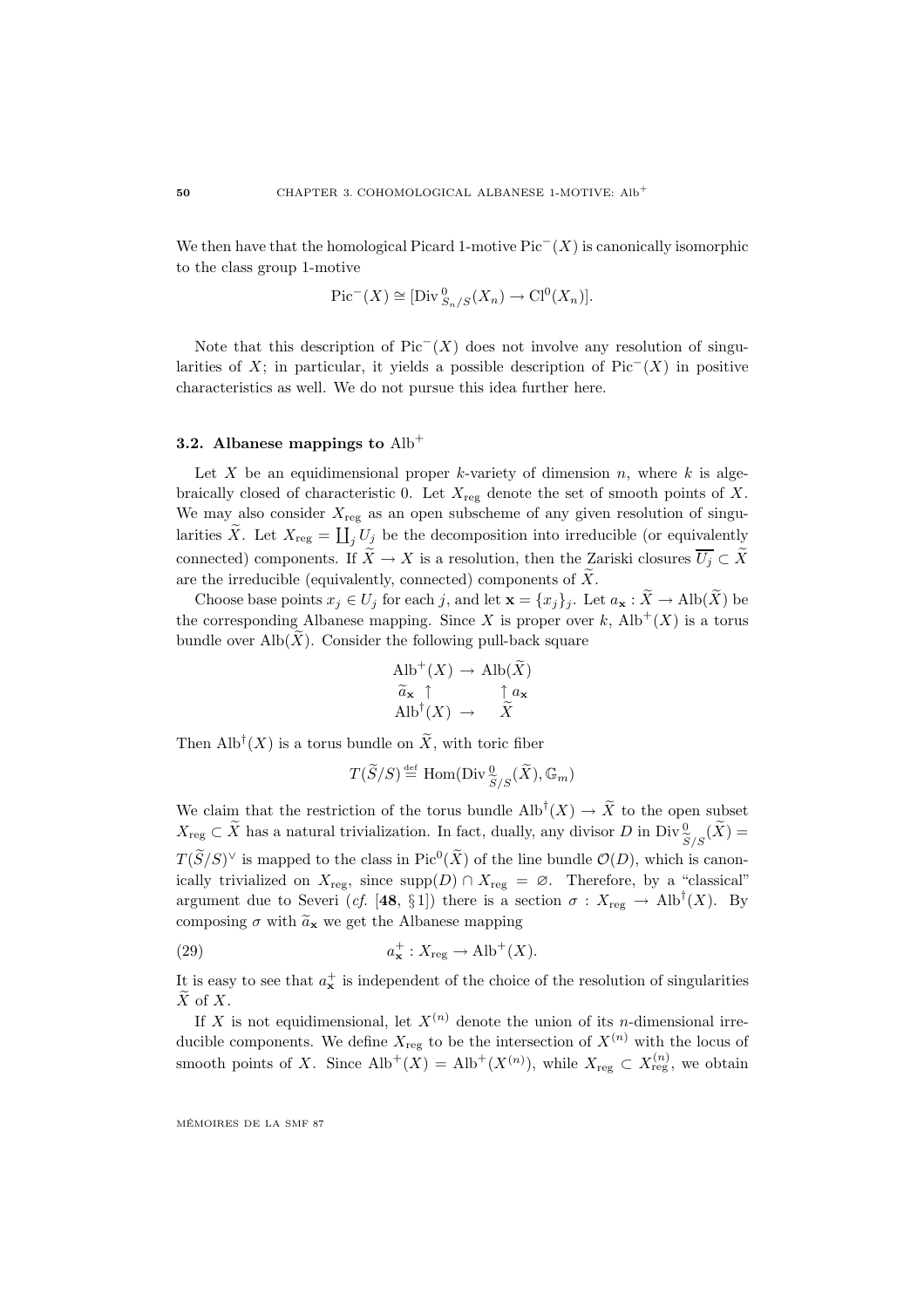an Albanese mapping  $a^+_{\mathbf{x}} : X_{\text{reg}} \to \text{Alb}^+(X)$  by restricting that of  $X^{(n)}$ , if the base points  $x_j$  are chosen in  $X_{\text{reg}}$ .

### **3.3. Hodge, étale and De Rham realizations of**  $\text{Alb}^+$

Let X be an *n*-dimensional variety over  $\mathbb{C}$ . We recall that Cartier duality for 1-motives is compatible, under the Hodge realization, with the canonical involution  $H \longmapsto \text{Hom}(H,\mathbb{Z}(1))$  on the category of mixed Hodge structures. We thus have the following consequence of Theorem 2.4.5.

COROLLARY  $3.3.1.$  — Let X be as above. Then

$$
T_{\text{Hodge}}(\text{Alb}^+(X)) \cong H^{2n-1}(X, \mathbb{Z}(n)) / (\text{torsion})
$$

Proof. — We have the formula

Hom
$$
(H_{2n-1}(X, \mathbb{Z}(1 - n)), \mathbb{Z}(1)) = H^{2n-1}(X, \mathbb{Z}(n)) / (\text{torsion})
$$

in the category of mixed Hodge structures. Cartier duality for 1-motives and Theorem 2.4.5 then yield the result.  $\Box$ 

We let

$$
J^{n}(X) \stackrel{\text{def}}{=} \frac{H^{2n-1}(X, \mathbb{C}(n))}{F^{0}H^{2n-1}(X, \mathbb{C}(n)) + \text{im } H^{2n-1}(X, \mathbb{Z}(n))}.
$$

We then have:

COROLLARY 3.3.2. — Let X be a proper variety over  $\mathbb C$  and  $n = \dim X$ . The Albanese 1-motive  $\mathrm{Alb}^{+}(X)$  is canonically isomorphic to the semi-abelian variety  $J<sup>n</sup>(X)$ , given as an algebraic extension

$$
0 \to T \to J^n(X) \xrightarrow{f^*} J^n(\widetilde{X}) \to 0
$$

where  $f : \widetilde{X} \to X$  is any resolution of singularities, and the torus T is given by

$$
\frac{H^{2n-2}(\widetilde{S},\mathbb{Z})}{\text{im}(H^{2n-2}(S,\mathbb{Z})\oplus H^{2n-2}(\widetilde{X},\mathbb{Z}))}\otimes \mathbb{C}^*
$$

Proof. — This follows from the Mayer-Vietoris sequence of mixed Hodge structures

$$
H^{2n-2}(S,{\mathbb Z})\oplus H^{2n-2}(\widetilde{X},{\mathbb Z})\to H^{2n-2}(\widetilde{S},{\mathbb Z})\to H^{2n-1}(X,{\mathbb Z})\to H^{2n-1}(\widetilde{X},{\mathbb Z})
$$

Tate twisted by n, where:  $H^{2n-2}(\tilde{S}, \mathbb{Z}(n))$  is pure of weight  $-2$  and  $H^{2n-1}(\tilde{X}, \mathbb{Z}(n))$ is pure of weight  $-1$ .

In fact, the Deligne 1-motive canonically associated to  $H^{2n-1}(X,\mathbb{Z}(n))$  is exactly the claimed semi-abelian variety  $J<sup>n</sup>(X)$  but, by the Theorem 2.4.5, the Hodge realization of Alb<sup>+</sup>(X) is also  $H^{2n-1}(X, \mathbb{Z}(n))$ , modulo torsion, and the Hodge realization functor is fully faithful.  $\Box$ 

We now let  $X$  be a variety over an algebraically closed field  $k$  of characteristic zero.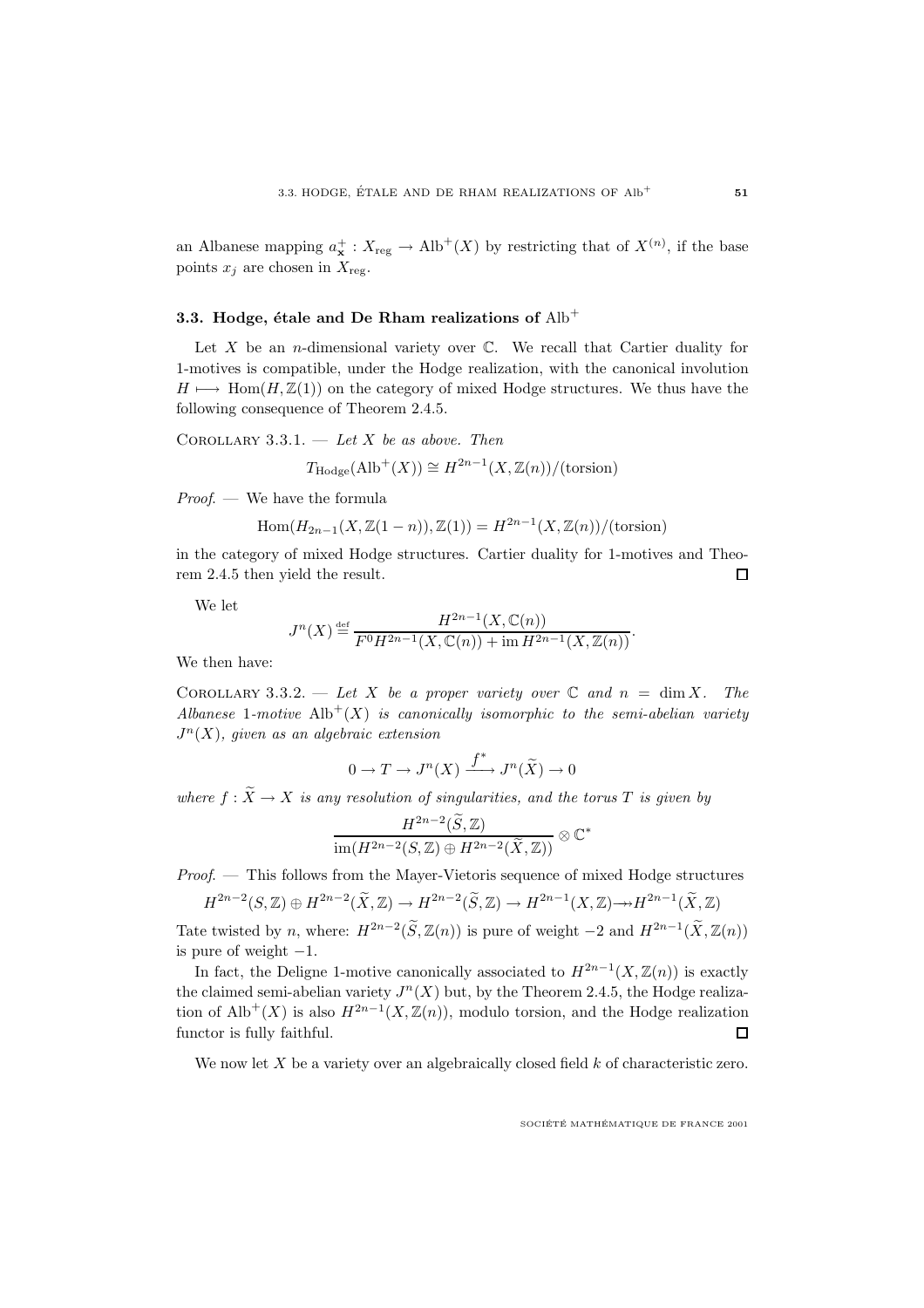COROLLARY 3.3.3. — Let X be as above and  $n = \dim X$ . Then  $\widehat{T}(\text{Alb}^+(X)) \cong H^{2n-1}_{\acute{e}t}(X, \widehat{\mathbb{Z}}(n)) / (\text{torsion})$ 

Proof. — This follows from the formula

$$
\text{Hom}(H_{2n-1}^{\text{\'et}}(X,\widehat{\mathbb{Z}}(1-n)),\widehat{\mathbb{Z}}(1))=H_{\text{\'et}}^{2n-1}(X,\widehat{\mathbb{Z}}(n))/(\text{torsion})
$$

and Theorem 2.5.4.

Let  $X$  be any *n*-dimensional variety over an algebraically closed field of characteristic zero as above. Recall  $(2.6.3)$  that  $H^*_{DR}(X) \stackrel{\text{def}}{=} \mathbb{H}^*(\overline{X}_*, \Omega_{\overline{X}_*}^{\cdot}(\log(Y_*))),$  the De Rham cohomology (filtered) k-vector spaces of X, where  $\overline{X}$  is any smooth compactification of a proper smooth hypercovering  $X$ , with normal crossing boundary  $Y$ .

COROLLARY 3.3.4. — Let X be as above. Then

$$
T_{\rm DR}(\mathrm{Alb}^+(X)) \cong H_{\rm DR}^{2n-1}(X)(n)
$$

Proof. — By Theorem 2.6.6, as above, we get the result.

 $\Box$ 

 $\Box$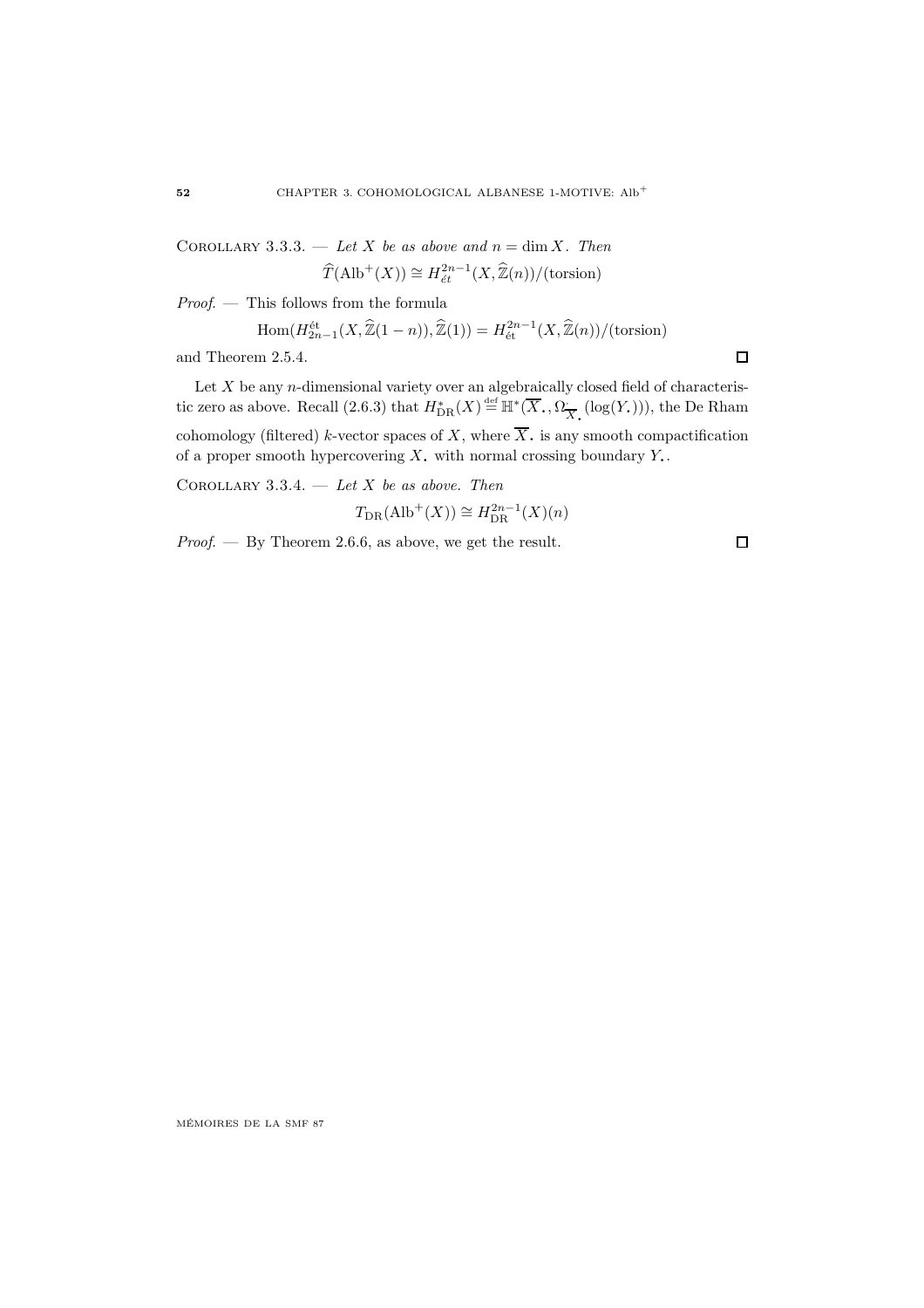## **CHAPTER 4**

## **COHOMOLOGICAL PICARD** 1**-MOTIVE:** Pic<sup>+</sup>

#### **4.1. Simplicial Picard functor**

We first extend some results from the folklore on Picard functors to the context of simplicial schemes. Presumably these are known to experts, though we do not have any reference for these facts.

Let  $\pi: V \to S$  be a simplicial scheme over a base scheme S. We will denote by **Pic** $(V)$  the group of isomorphism classes of *simplicial line bundles* on  $V$ . (*i.e.*, of invertible  $\mathcal{O}_V$ -modules). We have the following description of  $\text{Pic}(V)$ . Denote by  $d_k^i: V_i \to V_{i-1}$  the faces map of the given simplicial scheme V, and consider the following set of data and conditions:

 $-$  a *line bundle* **:**  $\mathcal{L}$  on  $V_0$ ;

 $-$  an *isomorphism* **:**  $\alpha$  :  $(d_0^1)^*(\mathcal{L}) \xrightarrow{\cong} (d_1^1)^*(\mathcal{L})$  on  $V_1$ ;

satisfying the

**–** cocycle condition **:** that the following composite

$$
((d_1^2)^*(\alpha))^{-1} \circ ((d_2^2)^*(\alpha)) \circ ((d_0^2)^*(\alpha))
$$

yields  $1 \in \Gamma(V_2, \mathbb{G}_m)$ , *i.e.*, if we let

$$
f_0 \stackrel{\text{def}}{=} d_0^1 d_0^2 = d_0^1 d_1^2
$$
  

$$
f_1 \stackrel{\text{def}}{=} d_0^1 d_2^2 = d_1^1 d_0^2
$$
  

$$
f_2 \stackrel{\text{def}}{=} d_1^1 d_2^2 = d_1^1 d_1^2
$$

then we want that the following diagram

$$
f_2^*(\mathcal{L}) \xrightarrow{(d_0^2)^*(\alpha)} f_1^*(\mathcal{L})
$$
  

$$
(d_1^2)^*(\alpha) \searrow \swarrow (d_2^2)^*(\alpha)
$$
  

$$
f_0^*(\mathcal{L})
$$

commutes.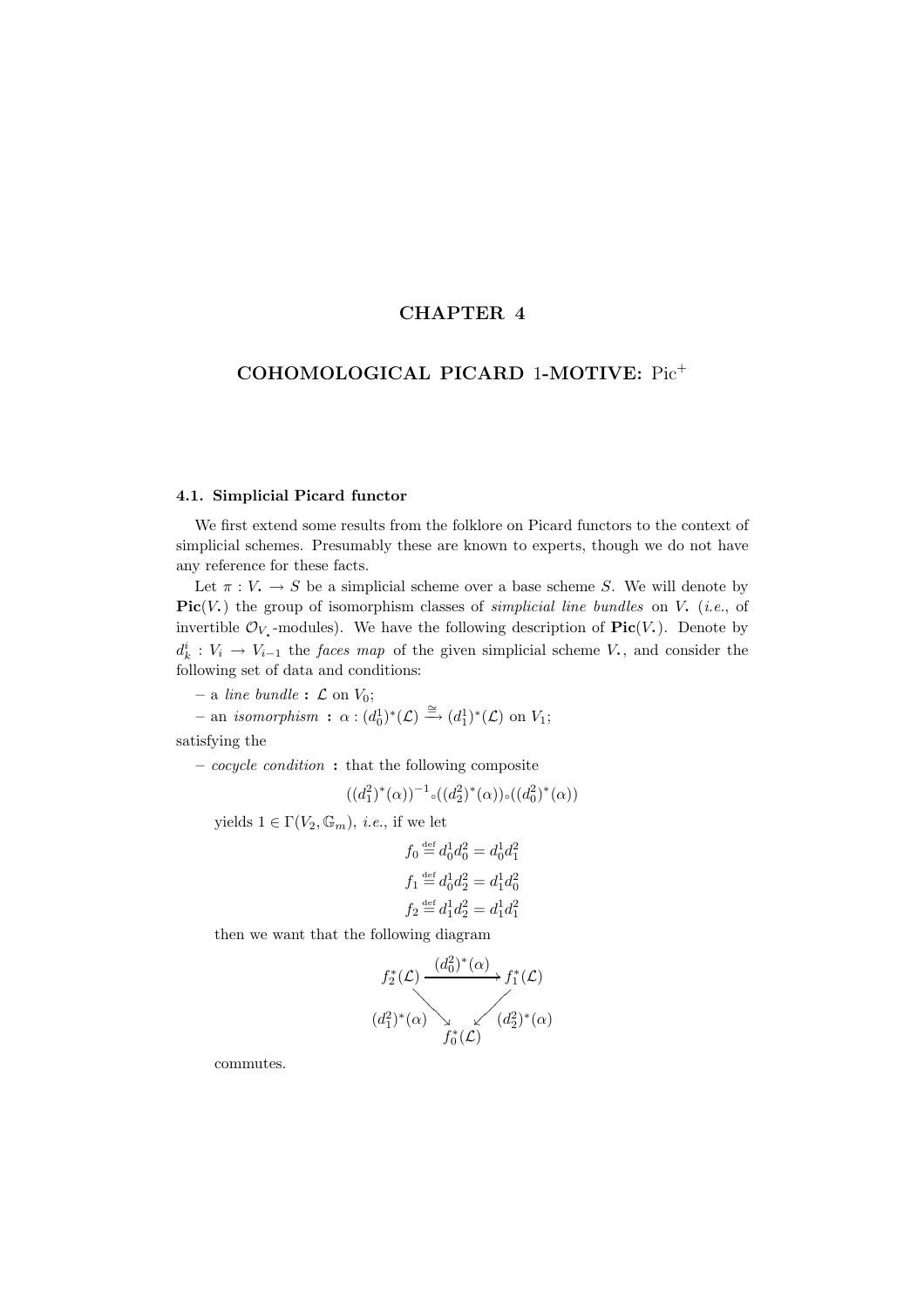We clearly then have the following.

**PROPOSITION** 4.1.1. — Let V, be a simplicial scheme. Elements of  $Pic(V)$  correspond to isomorphism classes of pairs  $(\mathcal{L}, \alpha)$  as above, satisfying the cocycle condition. Moreover, there is a functorial isomorphism

$$
\mathbf{Pic}(V_{\scriptscriptstyle\bullet})\cong {\mathbb H}^1(V_{\scriptscriptstyle\bullet}, {\mathcal O}_{V_{\scriptscriptstyle\bullet}}^*).
$$

Proof. — The identification of **Pic**(V<sub>c</sub>) with isomorphism classes of pairs  $(\mathcal{L}, \alpha)$  is easy, and left to the reader. For a proof of the cohomological description, see Appendix .  $\Box$ 

We now consider the *simplicial Picard functor* on the category of schemes over  $S$ , which we denote as follows

$$
T \longmapsto \mathrm{Pic}_{V_\bullet/S}(T)
$$

obtained by sheafifying the functor

$$
T \longmapsto \mathrm{Pic}(V_{\star} \times_S T)
$$

with respect to the fpqc-topology. This means that if  $\pi: V \times_S T \to T$ , then

$$
\mathbf{Pic}_{V_{\bullet}/S}(T) \cong H^0_{fpqc}(T, R^1 \pi_*(\mathcal{O}_{V_{\bullet} \times_S T}^*)).
$$

As usual, if  $\pi_*(\mathcal{O}_{V_\bullet}^*) = \mathcal{O}_{S}^*$ , the Leray spectral sequence along  $\pi$  and descent yields an exact sequence

$$
0 \to Pic(S) \to Pic(V_{\bullet}) \to Pic_{V_{\bullet}/S}(S) \to H^2(S, \mathbb{G}_m) \to \mathbb{H}^2(V_{\bullet}, \mathcal{O}_{V_{\bullet}}^*).
$$

Furthermore, if there is a section of  $\pi$ , we have that

$$
\mathbf{Pic}_{V_{\bullet}/S}(S) \cong \frac{\mathbf{Pic}(V_{\bullet})}{\mathrm{Pic}(S)}.
$$

We are mainly interested in the case when S is the spectrum of a field  $k$  and  $X$ , is a proper (smooth) simplicial scheme over  $k$ ; the previous description for  $k$ -points of **Pic**<sub>X⋅/k</sub> (*i.e.*, the formula  $\text{Pic}_{V_1/k}(k) \cong \text{Pic}(V_1)$ ) applies in the geometric case (*i.e.*, when k is algebraically closed), since  $H^{i}(k, \mathbb{G}_{m}) = 0$  for  $i = 1, 2$  in that case; here, we do not need the assumption that  $\pi_* \mathcal{O}_X = k$ .

In order to give another description of the simplicial Picard functor, which is more suitable for our purposes, we consider the canonical spectral sequence

(30) 
$$
E_1^{p,q} = H^q(X_p, \mathcal{O}_{X_p}^*) \Rightarrow \mathbb{H}^{p+q}(X_*, \mathcal{O}_{X_*}^*)
$$

Let  $\pi_i : X_i \to k$  denote the structure morphisms. The spectral sequence yields the following exact sequence of fpqc-sheaves:

$$
(31) \quad 0 \to \frac{\ker((\pi_1)_*\mathbb{G}_{m,X_1} \to (\pi_2)_*\mathbb{G}_{m,X_2})}{\operatorname{im}((\pi_0)_*\mathbb{G}_{m,X_0} \to (\pi_1)_*\mathbb{G}_{m,X_1})} \to \mathbf{Pic}_{X_\bullet/k} \to \ker(\operatorname{Pic}_{X_0/k} \to \operatorname{Pic}_{X_1/k})
$$

We have the following facts.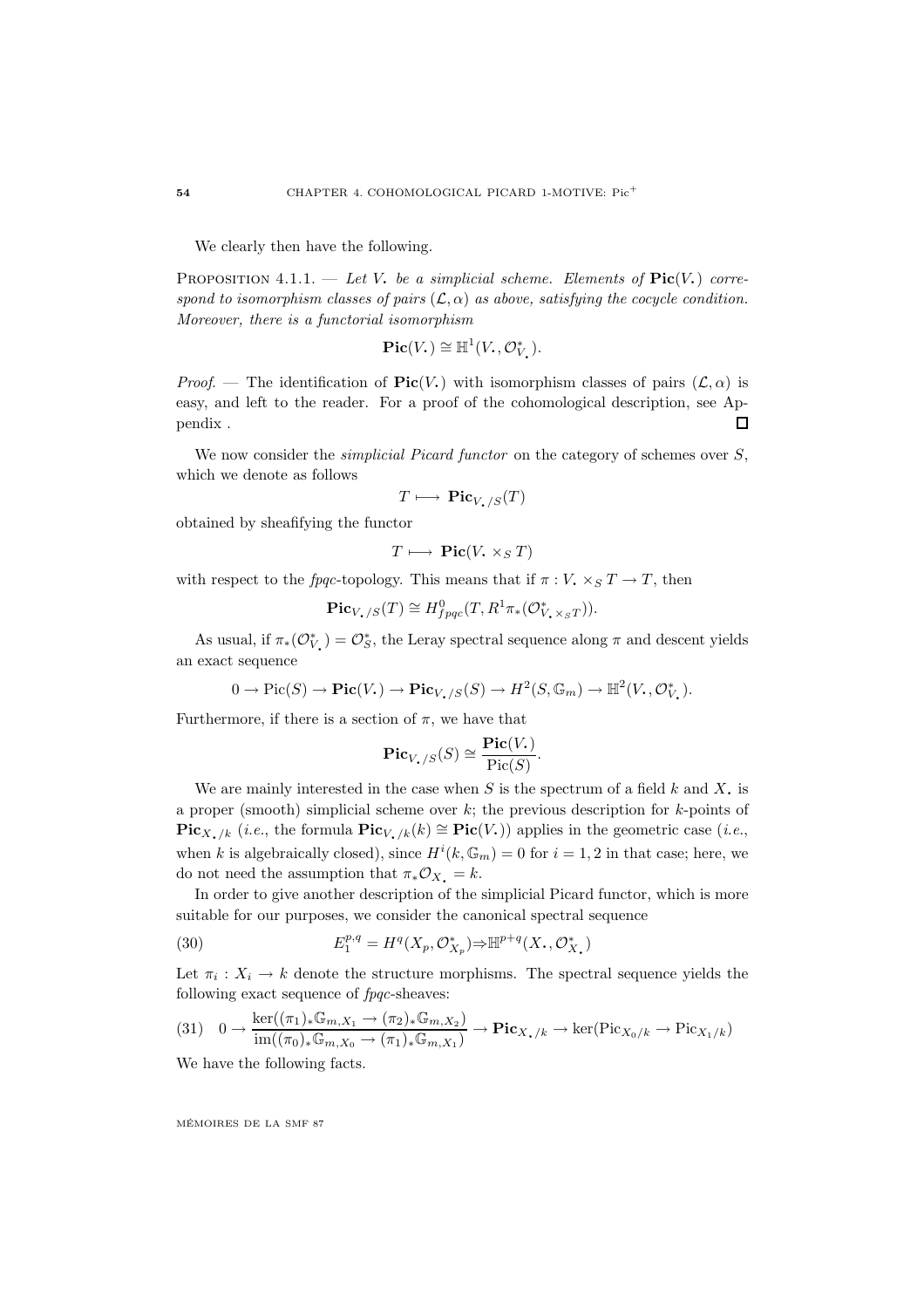LEMMA 4.1.2.  $\overline{\phantom{a}}$  If X, is smooth and proper over a field k, then the simplicial Picard functor  $\text{Pic}_{X, k}$  is representable by a group scheme locally of finite type over k.

 $Proof.$  — See Appendix.

For smooth proper simplicial schemes over  $k = \overline{k}$  we have the following description.

PROPOSITION 4.1.3. — Let X, be smooth and proper over  $k = \overline{k}$  of characteristic zero. The sequence  $(31)$  yields a semi-abelian group scheme over k, which can be represented as an extension

(32) 
$$
1 \to T(X_{\bullet}) \to \text{Pic}^0(X_{\bullet}) \to A(X_{\bullet}) \to 0
$$

where:

(i)  $\mathbf{Pic}^0(X)$  is the connected component of the identity of  $\mathbf{Pic}_{X,\kappa}(X)$ ;<br>(ii)  $\mathbf{C}(X)$  is the substitution of  $\mathbf{C}$ (ii)  $T(X_i)$  is the k-torus defined by

$$
T(X_{\scriptscriptstyle\bullet})\stackrel{\mathrm{def}}{=}\frac{\ker((\pi_1)_*\mathbb{G}_{m,X_1}\to(\pi_2)_*\mathbb{G}_{m,X_2})}{\mathrm{im}((\pi_0)_*\mathbb{G}_{m,X_0}\to(\pi_1)_*\mathbb{G}_{m,X_1})}
$$

where  $\pi_i : X_i \to k$  are the structure morphisms;

(iii)  $A(X_i)$  is the following abelian variety

$$
A(X_{\bullet}) \stackrel{\text{def}}{=} \ker^0(\text{Pic}^0(X_0) \to \text{Pic}^0(X_1))
$$

obtained as the connected component of the identity of the kernel.

*Proof.* — From Lemma 4.1.2, by taking connected components of the identity of the group schemes in (31), where  $T(X)$  is connected, we claim that  $\text{Pic}^0(\overline{X})$  surjects onto the abelian variety  $\ker^0(\text{Pic}^0_{X_0/k} \to \text{Pic}^0_{X_1/k})$ : by the spectral sequence (30), the image of  $\text{Pic}(\overline{X})$  is the kernel of the following edge homomorphism

$$
\ker(\operatorname{Pic}_{X_0/k} \to \operatorname{Pic}_{X_1/k}) \to \frac{\ker((\pi_2)_*\mathbb{G}_{m,X_2} \to (\pi_3)_*\mathbb{G}_{m,X_3})}{\operatorname{im}((\pi_1)_*\mathbb{G}_{m,X_1} \to (\pi_2)_*\mathbb{G}_{m,X_2})}
$$

which vanishes on the connected component of the identity of the domain.

 $\Box$ 

#### **4.2. Definition of** Pic<sup>+</sup>

Now let  $X$ , be a smooth simplicial k-variety, which we assume to be obtained from a simplicial pair  $(\overline{X}, Y)$  such that  $X = \overline{X}$ .  $-Y$ ,  $\overline{X}$ , is a proper smooth simplicial scheme and Y. has components  $Y_i$  which are normal crossing divisors in  $\overline{X}_i$ . We then have a spectral sequence

$$
E_1^{p,q} = H_{Y_p}^q(\overline{X}_p, \mathcal{O}_{\overline{X}_p}^*) \Rightarrow \mathbb{H}_{Y_\bullet}^{p+q}(\overline{X}_\bullet, \mathcal{O}_{\overline{X}_\bullet}^*)
$$

Since each component of  $\overline{X}$ , is smooth we have that  $H_{Y_p}^q(\overline{X}_p, \mathcal{O}_{\overline{X}_p}^*) \neq 0$  if and only if  $q = 1$  and we clearly have that

$$
H^1_{Y_p}(\overline{X}_p, \mathcal{O}_{\overline{X}_p}^*) \cong \text{Div}_{Y_p}(\overline{X}_p).
$$

SOCIÉTÉ MATHÉMATIQUE DE FRANCE 2001

 $\Box$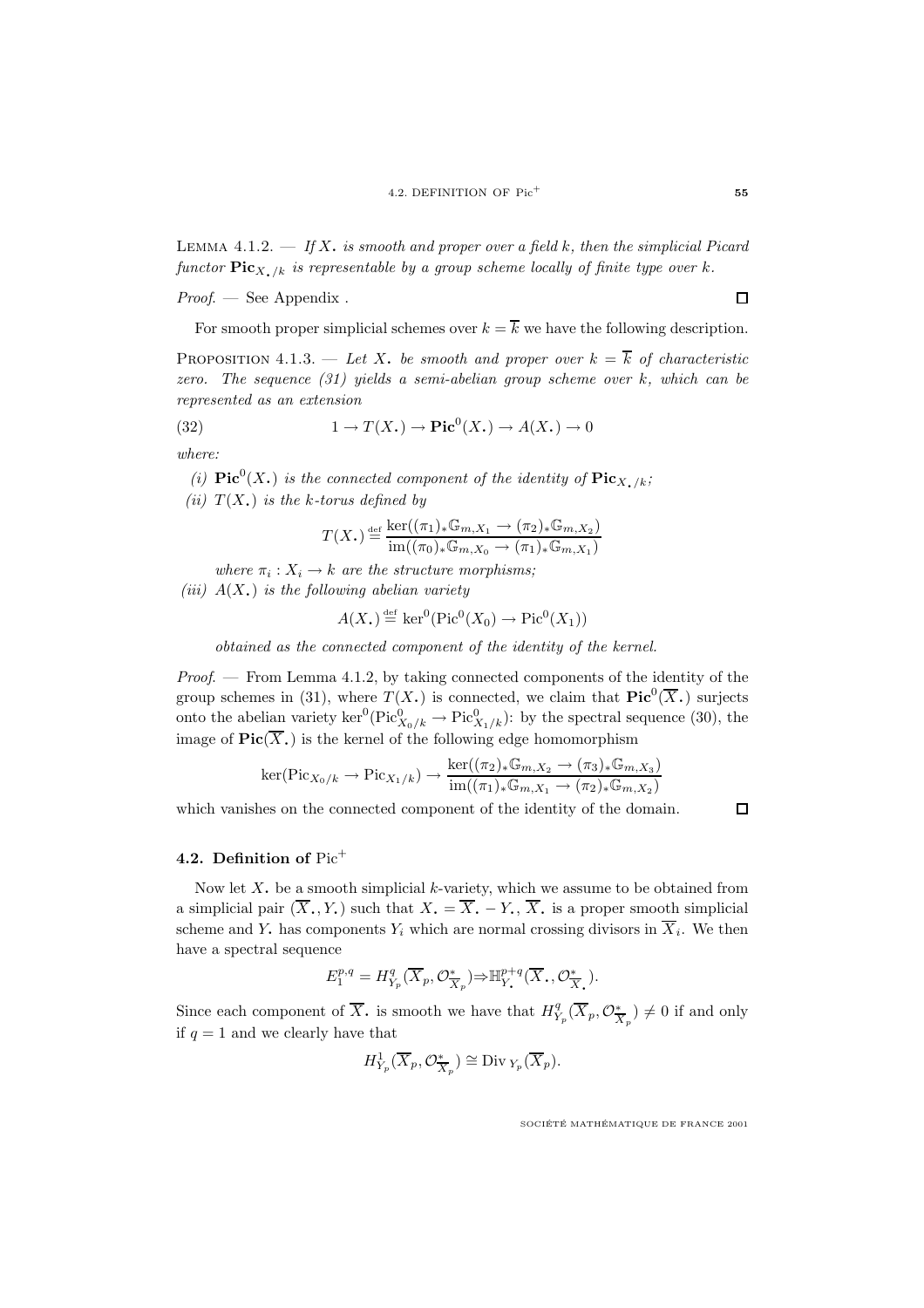From the above spectral sequence we then have

(33) 
$$
\mathbb{H}_{Y_{\bullet}}^1(\overline{X}_{\bullet}, \mathcal{O}_{\overline{X}_{\bullet}}^*) \cong \ker(\text{Div}_{Y_0}(\overline{X}_0) \xrightarrow{d_0^* - d_1^*} \text{Div}_{Y_1}(\overline{X}_1))
$$

We will denote by Div  $Y_r(X)$ , the subgroup of divisors on  $X_0$  given by the right side of (33). The canonical mapping

(34) 
$$
\text{Div}_{Y_{\bullet}}(\overline{X}_{\bullet}) = \mathbb{H}_{Y_{\bullet}}^{1}(\overline{X}_{\bullet}, \mathcal{O}_{\overline{X}_{\bullet}}^{*}) \to \mathbb{H}^{1}(\overline{X}_{\bullet}, \mathcal{O}_{\overline{X}_{\bullet}}^{*}) \cong \text{Pic}_{\overline{X}_{\bullet}/k}(k)
$$

is compatible with the restriction of the map taking a divisor on  $\overline{X}_0$  to the associated line bundle.

In order to define  $Pic^+$ , we let

$$
\mathbf{Pic}^0(\overline{X}_{\boldsymbol{\cdot}}) \stackrel{\text{def}}{=} \mathbf{Pic}^0_{\overline{X}_{\boldsymbol{\cdot}}/k}(k) \subset \mathbf{Pic}(\overline{X}_{\boldsymbol{\cdot}}),
$$

and let  $\text{Div}_{Y_\bullet}^0(\overline{X}_\bullet)$  denote the inverse image of  $\text{Pic}^0(\overline{X}_\bullet)$  under the above mapping (34).

Now let X be an algebraic variety over a field  $k = \overline{k}$  of characteristic zero. Let  $\pi: X_{\bullet} \to X$  be a smooth proper hypercovering of X, such that we can choose a simplicial pair  $(\overline{X}, Y)$  as above (*i.e.*, so that  $\overline{X}$ . – Y. = X. and Y. has normal crossings.)

DEFINITION  $4.2.1.$  — With the hypothesis and notation as above we define the 1motive

$$
\mathrm{Pic}^+(X) \stackrel{\text{def}}{=} [\mathrm{Div}_{Y_\bullet}^0(\overline{X}_\bullet) \to \mathrm{Pic}^0(\overline{X}_\bullet)].
$$

We call  $Pic^+(X)$  the *cohomological Picard* 1-motive of X.

REMARK 4.2.2. — If X is smooth, let  $\overline{X}$  be a smooth compactification with normal crossing boundary Y. We may take  $\overline{X}$  to be the constant simplicial scheme associated to  $\overline{X}$ . Then we see easily that  $\operatorname{Pic}^+(X) \cong [\operatorname{Div}_Y^0(\overline{X}) \to \operatorname{Pic}^0(\overline{X})]$ .

On the other hand, if X is proper over k, then  $\overline{X}_{\bullet} = X_{\bullet}$ , and  $\text{Pic}^{+}(X) = \text{Pic}^{0}(X_{\bullet})$ is a semi-abelian variety.

### **4.3. Hodge realization of** Pic<sup>+</sup>

Let  $(\overline{X}_\bullet, Y_\bullet)$  be a simplicial pair as above. For  $k = \mathbb{C}$ , by the *simplicial exponential* sequence on  $(\overline{X}_{\cdot})_{\text{an}}$  and GAGA, we have an isomorphism

$$
\mathbf{Pic}(\overline{X}_{\boldsymbol{\cdot}})=\mathbb{H}^1(\overline{X}_{\boldsymbol{\cdot}},\mathcal{O}_{\overline{X}_{\boldsymbol{\cdot}}}^*)\cong\mathbb{H}^1((\overline{X}_{\boldsymbol{\cdot}})_{\rm an},\mathcal{O}_{(\overline{X}_{\boldsymbol{\cdot}})_{\rm an}}^*)
$$

and a simplicial cycle map

$$
c\ell_{\boldsymbol{\cdot}}:\mathbf{Pic}(\overline{X}_{\boldsymbol{\cdot}})\to\mathbb{H}^2(\overline{X}_{\boldsymbol{\cdot}},\mathbb{Z}(1)).
$$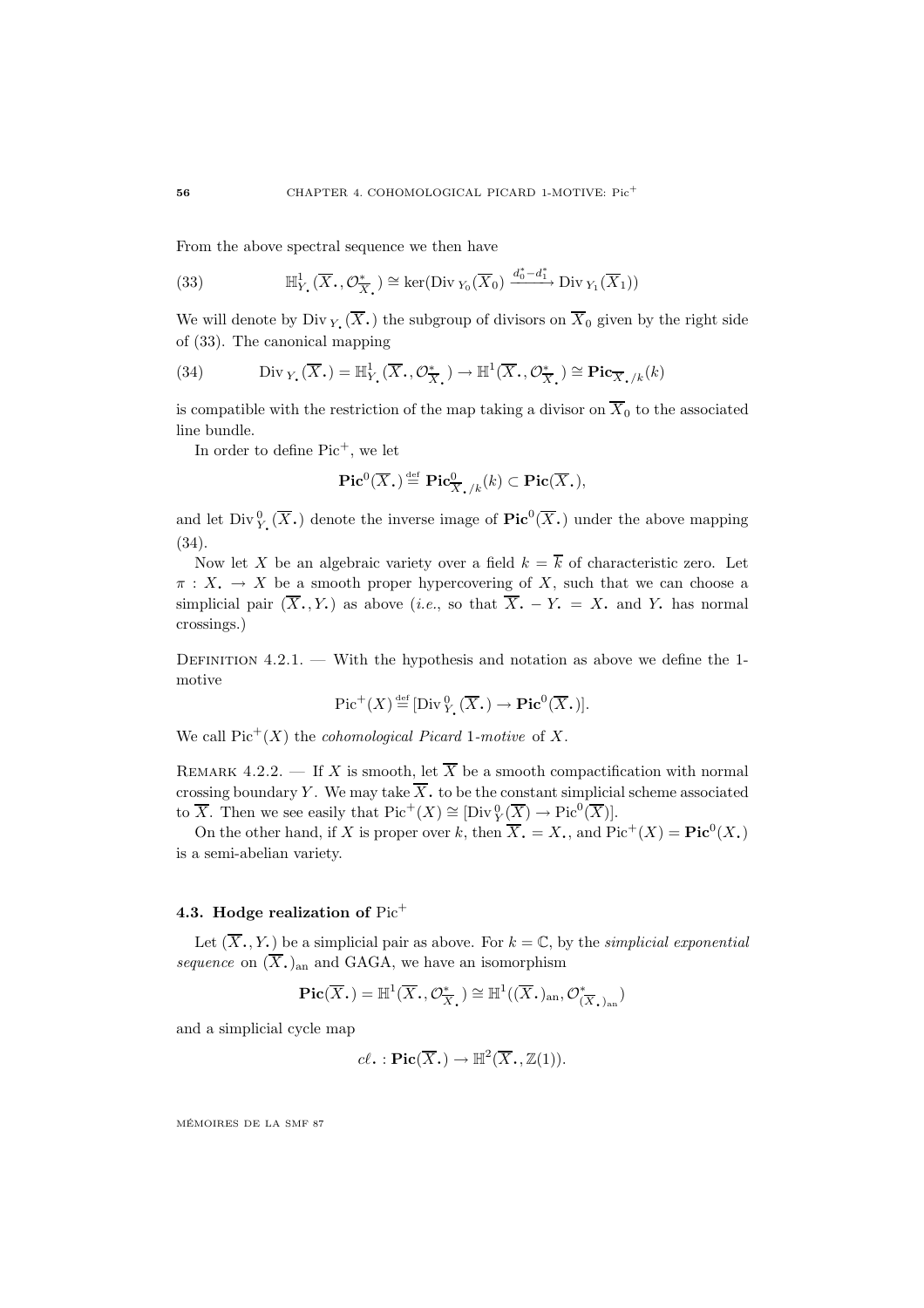LEMMA 4.3.1. — Let  $\overline{X}$ , be as above and  $k = \mathbb{C}$ . Then

$$
\mathbf{J}^1(\overline{X},\mathbf{C}) \stackrel{\text{def}}{=} \frac{\mathbb{H}^1(\overline{X},\mathbb{C}(1))}{F^0 + \mathbb{H}^1(\overline{X},\mathbb{Z}(1))} \cong \mathbf{Pic}^0(\overline{X},\mathbf{C})
$$

and

Div 
$$
\mathcal{V}_Y(\overline{X}_\cdot) \cong \ker(\mathbb{H}^2_{Y_\cdot}(\overline{X}_\cdot, \mathbb{Z}(1)) \to \mathbb{H}^2(\overline{X}_\cdot, \mathbb{Z}(1)))
$$

Under these isomorphisms the canonical mapping  $\text{Div}_Y^0(\overline{X}_\cdot) \to \text{Pic}^0(\overline{X}_\cdot)$  defined above is identified with an appropriate extension class map for mixed Hodge structures on  $\mathbb{H}^1(X_*,\mathbb{Z}(1))$ .

*Proof.* — From the simplicial exponential sequence, since the complex  $\mathbb{Z}(1) \to \mathcal{O}_{\overline{X}}$ .  $\frac{1}{X}$ [-1] on  $(X.)$ <sub>an</sub>, we have that

$$
\mathbf{J}^1(\overline{X}_\bullet) \cong \ker cl.
$$

because

$$
\mathbb{H}^1(\overline{X}_\cdot, \mathcal{O}_{\overline{X}_\cdot}) \cong \frac{\mathbb{H}^1(\overline{X}_\cdot, \mathbb{C}(1))}{F^0}.
$$

Since we have a spectral sequence

$$
E_1^{p,q} = H^q_{Y_p}(\overline{X}_p, \mathbb{Z}(1)) \Rightarrow \mathbb{H}_{Y_\bullet}^{p+q}(\overline{X}_\bullet, \mathbb{Z}(1))
$$

such that  $E_1^{p,*} = 0$  for  $q = 0, 1$ , we obtain  $\mathbb{H}^1_{Y}(\overline{X}, \mathbb{Z}(1)) = 0$ , and moreover

$$
\mathbb{H}_{Y_{\bullet}}^{2}(\overline{X}_{\bullet},\mathbb{Z}(1)) \cong \ker(H_{Y_{0}}^{2}(X_{0},\mathbb{Z}(1)) \xrightarrow{d_{0}^{*}-d_{1}^{*}} H_{Y_{1}}^{2}(X_{1},\mathbb{Z}(1)))
$$

whence  $\mathbb{H}_{Y}^2(\overline{X}_*, \mathbb{Z}(1)) \cong \text{Div}_{Y_*}(\overline{X}_*)$ . The following diagram (with exact bottom row)

$$
\mathrm{Div}_{Y_{\bullet}}^{0}(\overline{X}_{\bullet}) \hookrightarrow \mathbb{H}_{Y_{\bullet}}^{1}(\overline{X}_{\bullet}, \mathcal{O}_{\overline{X}_{\bullet}}^{*}) \xrightarrow{\cong} \mathbb{H}_{Y_{\bullet}}^{2}(\overline{X}_{\bullet}, \mathbb{Z}(1))
$$
  

$$
\downarrow \qquad \qquad \downarrow \qquad \qquad \downarrow
$$
  

$$
\mathrm{Pic}^{0}(\overline{X}_{\bullet}) \hookrightarrow \mathrm{Pic}(\overline{X}_{\bullet}) \xrightarrow{cl.} \mathbb{H}^{2}(\overline{X}_{\bullet}, \mathbb{Z}(1))
$$

commutes, showing the claimed description of Div $_{Y_\bullet}^0(\overline{X}_\bullet)$  (note that  $\mathbb{H}_{Y_\bullet}^1(\overline{X}_\bullet, \mathcal{O}_{\overline{X}_\bullet}^*)$ ) is computed using the Zariski topology).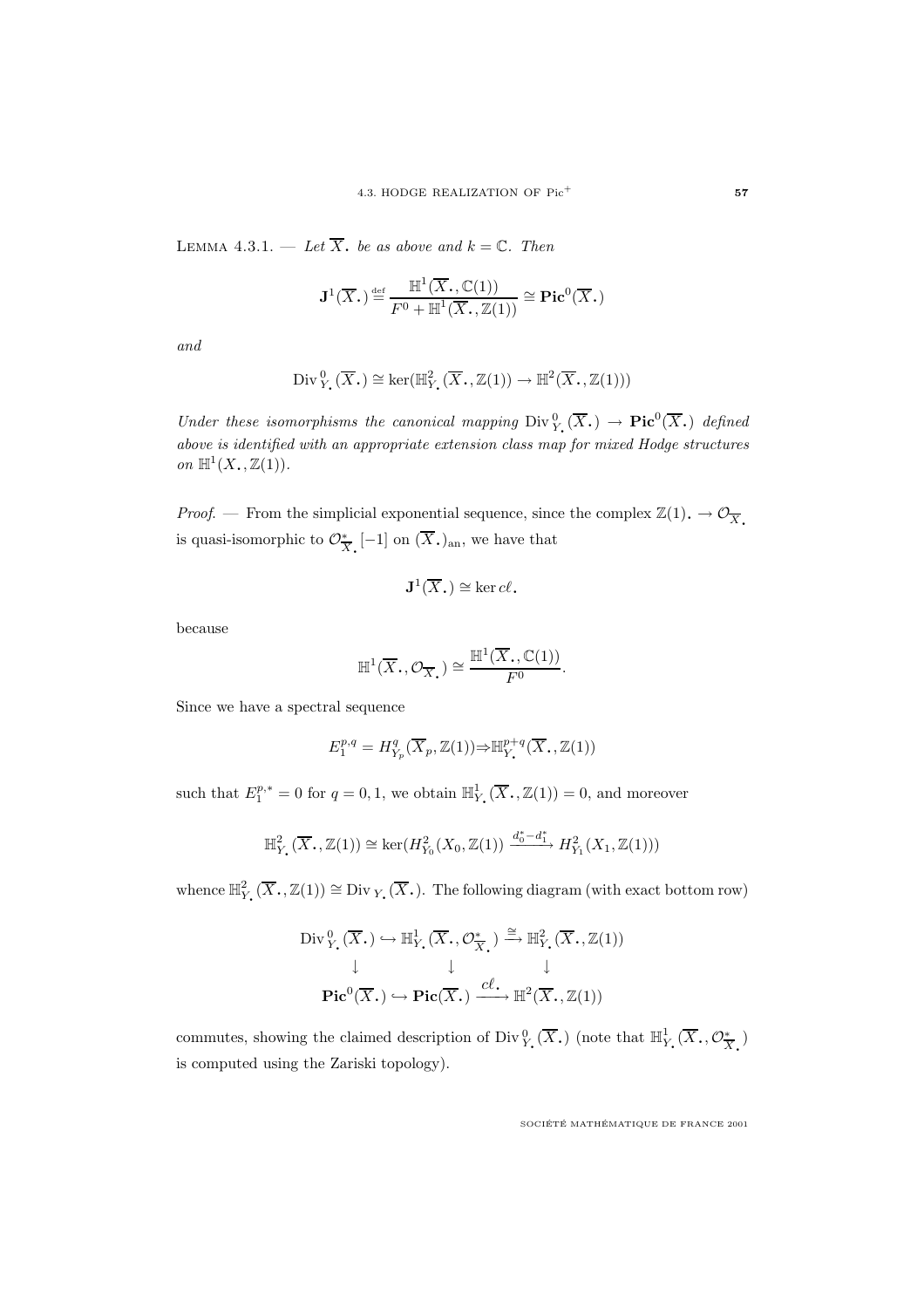To show that the cycle class coincides with the extension class for the mixed Hodge structure on  $\mathbb{H}^1(X,\mathbb{Z}(1))$ , we consider the following commutative diagram of cohomology groups having exact rows and columns

$$
\mathbb{H}^{1}(\overline{X},\mathbb{Z}(1)) \rightarrow \mathbb{H}^{1}(X,\mathbb{Z}(1)) \rightarrow \mathbb{H}^{2}(\overline{X},\mathbb{Z}(1)) \rightarrow \mathbb{H}^{2}(\overline{X},\mathbb{Z}(1)) \rightarrow \mathbb{H}^{2}(\overline{X},\mathbb{Z}(1)) \rightarrow \mathbb{H}^{2}(\overline{X},\mathbb{Z}(1)) \rightarrow \mathbb{H}^{2}(\overline{X},\mathbb{Z}(1))
$$
  

$$
\mathbb{H}^{1}(\overline{X},\mathbb{C}(1))/F^{0} \rightarrow \mathbb{H}^{1}(X,\mathbb{C}(1))/F^{0} \rightarrow \mathbb{H}^{2}_{Y}(\overline{X},\mathbb{C}(1))/F^{0}
$$
  

$$
\mathbf{J}^{1}(\overline{X},\mathbb{C})
$$
  

$$
\downarrow
$$
  
0

The result then follows from a diagram chase (cf. the proof of Lemma 2.4.1 and [**9**, Lemma 2.8]).  $\Box$ 

THEOREM 4.3.2.  $-\text{Let } X$  be defined over  $\mathbb{C}$ . Then

$$
T_{\text{Hodge}}(\text{Pic}^+(X)) \cong H^1(X, \mathbb{Z}(1)).
$$

Proof. — We have an exact sequence of mixed Hodge structures

 $0 \to \mathbb{H}^1(\overline{X}_\bullet, \mathbb{Z}(1)) \to H^1(X, \mathbb{Z}(1)) \to \text{Div}^0_{Y_\bullet}(\overline{X}_\bullet) \to 0$ 

where  $H^1(X,\mathbb{Z}(1)) \cong \mathbb{H}^1(X,\mathbb{Z}(1)$ .) by universal cohomological descent: the claim then follows from the Lemma 4.3.1.

## **4.4. Étale realization of** Pic<sup>+</sup>

Let  $V$ , be any simplicial  $k$ -scheme. We first need to recall the existence of the following long exact sequence

$$
\cdots \to \mathbb{H}^0_{\text{\'et}}(V, \mathbb{G}_m) \to \mathbb{H}^1_{\text{\'et}}(V, \mu_m) \to \mathbb{H}^1_{\text{\'et}}(V, \mathbb{G}_m) \xrightarrow{m} \mathbb{H}^1_{\text{\'et}}(V, \mathbb{G}_m) \to \cdots
$$

and a "simplicial Hilbert's Theorem 90".

PROPOSITION  $4.4.1.$  — There is an isomorphism

$$
\mathbb{H}^1_{\acute{e}t}(V, \mathbb{G}_m) \cong \mathbf{Pic}(V, )
$$

Proof. — Consider the Leray spectral sequence along  $\varepsilon$ . :  $(V_{\cdot})_{\text{\'et}} \to (V_{\cdot})_{\text{Zar}}$ . Since  $(\varepsilon_{\cdot})_*(\mathbb{G}_m) = \mathbb{G}_m$  we then have a canonical functorial map

$$
\varepsilon^* : \mathbb{H}^1(V, \mathcal{O}_V^*) \to \mathbb{H}^1_{\text{\'et}}(V, \mathbb{G}_m).
$$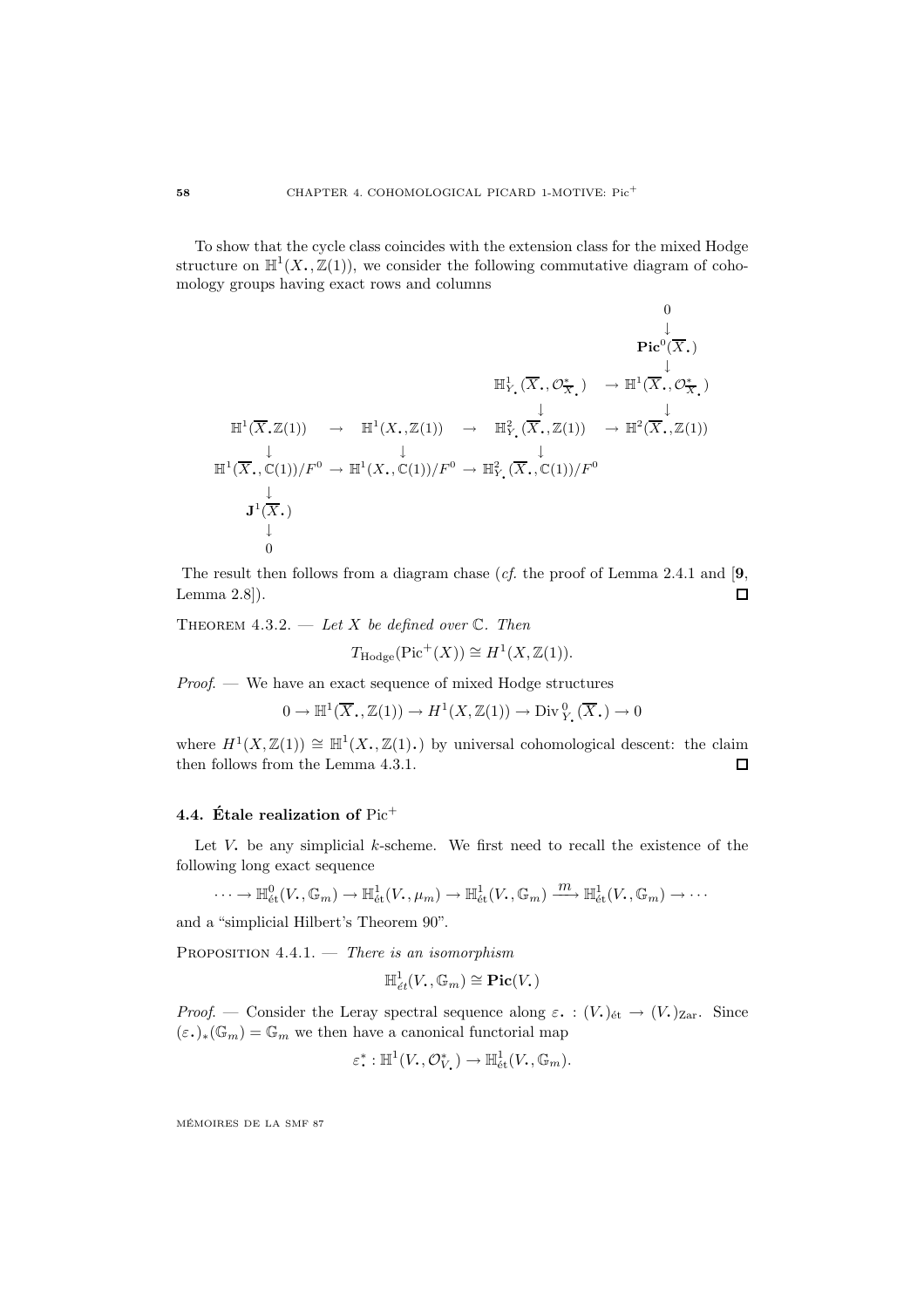Consider the canonical spectral sequence

 $E_1^{p,q} = H^q_{\text{\'et}}(V_p, \mathbb{G}_m) \Rightarrow \mathbb{H}^{p+q}_{\text{\'et}}(V, \mathbb{G}_m)$ 

A similar spectral sequence is clearly available for Zariski cohomology groups, and  $\varepsilon^*$ . is compatible with a morphism between the respective spectral sequences.

Since we have that  $H^q_{\text{\'et}}(V_p, \mathbb{G}_m) = H^q_{\text{Zar}}(V_p, \mathcal{O}_{V_p}^*)$  for all  $p \geq 0$  and  $q = 0, 1$ , via  $\varepsilon_p: (V_p)_{\text{\'et}} \to (V_p)_{\text{Zar}}$ , we then get that  $\varepsilon^*$  is an isomorphism.  $\Box$ 

We then can see that the cohomology group  $\mathbb{H}^1_{\text{\'et}}(V,\mu_m)$  is isomorphic to the group given by the isomorphism classes of pairs  $(\mathcal{L}, \eta)$  where  $\mathcal{L}$  is a simplicial line bundle and  $\eta$ , is an *isomorphism*  $\eta$ , :  $\mathcal{L}^{\otimes m} \cong \mathcal{O}_{V}$ . Moreover, we get the following.

PROPOSITION  $4.4.2.$  — We have the "simplicial Kummer sequence"

$$
0 \to \mathbb{H}^0(V, \mathcal{O}_{V_\bullet}^*)/m \xrightarrow{u} \mathbb{H}^1_{\acute{e}t}(V, \mu_m) \xrightarrow{p} \text{Pic}(V_\bullet)_{m-\text{tors}} \to 0
$$

where:

 $- \ \mathbb{H}^1_{\acute{e}t}(V, \mu_m)$  can be regarded as the group of isomorphism classes of triples  $(\mathcal{L}, \alpha, \eta)$  given by a line bundle  $\mathcal L$  on  $V_0$ , an isomorphism  $\alpha : (d_0)^*(\mathcal{L}) \stackrel{\cong}{\rightarrow}$  $(d_1)^*(\mathcal{L})$  on  $V_1$  satisfying the cocycle condition, an isomorphism  $\eta: \mathcal{O}_{V_0} \stackrel{\cong}{\longrightarrow} \mathcal{L}^{\otimes m}$ on  $V_0$  which is compatible with  $\alpha^{\otimes m}$  on  $V_1$ , i.e., such that the composite of the following isomorphisms

$$
\mathcal{O}_{V_1} = (d_0)^*(\mathcal{O}_{V_0}) \xrightarrow{(d_0)^*(\eta)} (d_0)^*(\mathcal{L}^{\otimes m}) \xrightarrow{\alpha^{\otimes m}} (d_1)^*(\mathcal{L}^{\otimes m})
$$

$$
\xrightarrow{(d_1)^*(\eta)^{-1}} (d_1)^*(\mathcal{O}_{V_0}) = \mathcal{O}_{V_1}
$$

is the identity on  $\mathcal{O}_{V_1}$  (here  $d_0$  and  $d_1$  from  $V_1$  to  $V_0$  are the face maps of the simplicial scheme);

- $-\mathbb{H}^0(V,\mathcal{O}_{V_\bullet}^*)$  is given by those units  $u_0 \in H^0(V_0,\mathcal{O}_{V_0}^*)$  such that  $d_0^*(u_0) = d_1^*(u_0)$ on  $V_1$ ;
- $-$  the map u is defined by taking a unit u<sub>0</sub> to the triple  $(\mathcal{O}_{V_0}, 1, u_0^{-1})$ ;
- the map p is defined by taking a triple  $(\mathcal{L}, \alpha, \eta)$  to a the torsion pair  $(\mathcal{L}, \alpha)$  in the simplicial Picard group.

Proof. — Taking into account Propositions 4.1.1 and 4.4.1, the proof is an easy modification of [**33**, III.4]. П

Now let  $X$  be a k-variety, where  $k$  is algebraically closed of characteristic 0. Fix a smooth proper hypercovering X. and a smooth compactification  $\overline{X}$ , with normal crossing boundary Y. For  $(D, \mathcal{L}) \in \text{Div}_{Y_\bullet}^0(\overline{X}_\bullet) \times \text{Pic}^0(\overline{X}_\bullet)$  as above, by definition

$$
T_{\mathbb{Z}/m}(\text{Pic}^{+}(X)) = \frac{\{(D,\mathcal{L}) \mid \eta_{\bullet} : \mathcal{L}_{\bullet}^{\otimes m} \cong \mathcal{O}_{\overline{X}_{\bullet}}(-D)\}}{\{(mD, \mathcal{O}_{\overline{X}_{\bullet}}(-D))\}}.
$$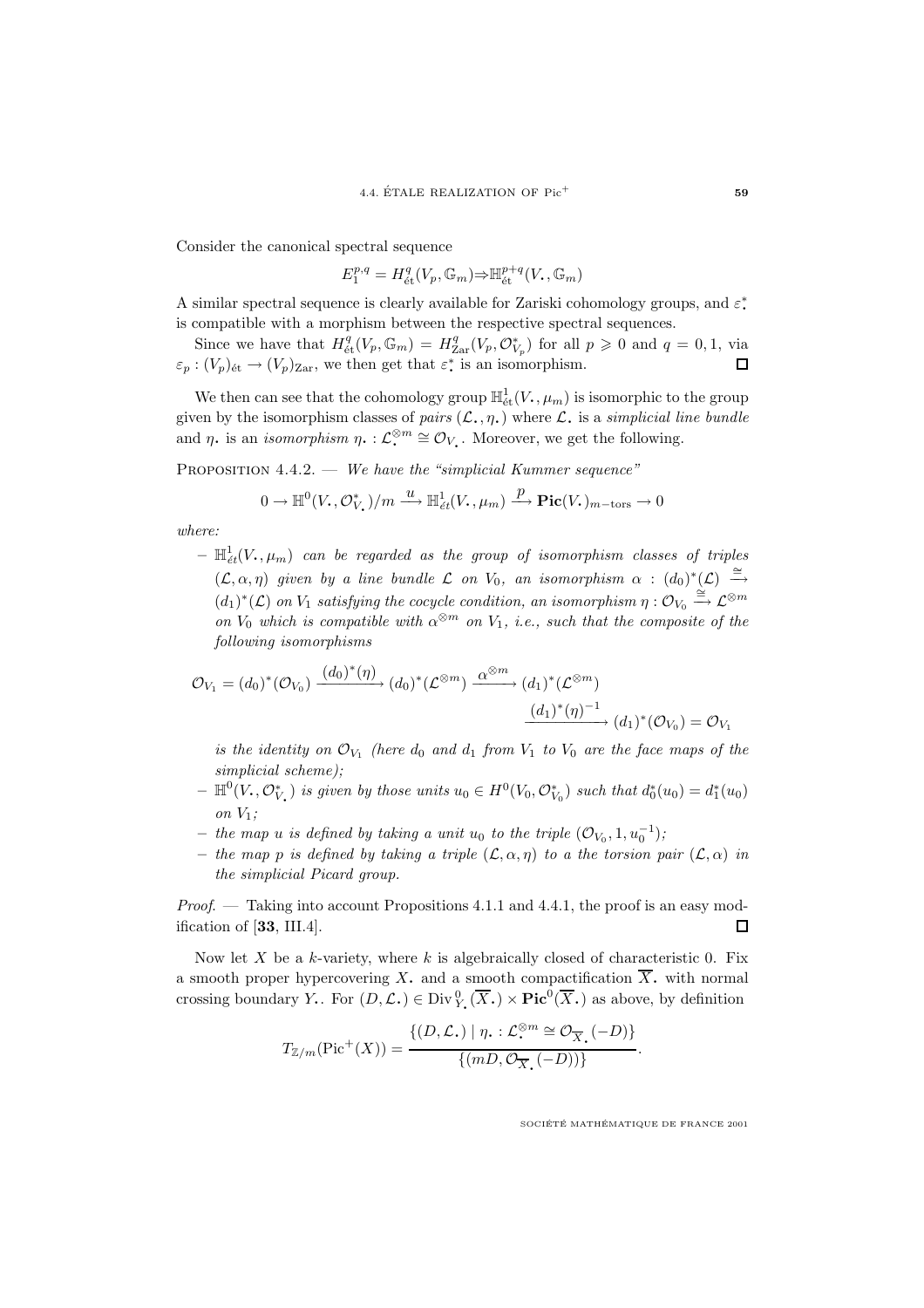We have a canonical map

$$
\rho_m: T_{\mathbb{Z}/m}(\mathrm{Pic}^+(X)) \to \mathbb{H}^1_{\text{\'et}}(X_*, \mu_m)
$$

defined as follows

$$
\rho_m(D,\mathcal{L}) \stackrel{\text{def}}{=} (\mathcal{L}, \eta.)_{|X_{\bullet}}.
$$

Note that  $\eta$ , is well-defined up to multiplication by an element of  $k^*$ , which is mdivisible, so that the isomorphism class of  $(\mathcal{L}, \eta, \mathcal{L})|X|$  is well-defined.

We let

$$
\mathbb{H}_{\text{\'et}}^*(X_*,\widehat{\mathbb{Z}}(1)) \stackrel{\text{def}}{=} \varprojlim_m \mathbb{H}_{\text{\'et}}^*(X_*,\mu_m)
$$

We can show the following.

THEOREM 4.4.3. — Let X be defined over k which is algebraically closed of characteristic zero. Then

$$
\widehat{T}(\mathrm{Pic}^+(X)) \cong H^1_{\acute{e}t}(X, \widehat{\mathbb{Z}}(1)).
$$

*Proof.* — If we let Pic<sup>+</sup>(X) be given by the 1-motive  $[\text{Div}_Y^0(\overline{X}_\cdot) \to \text{Pic}^0(\overline{X}_\cdot)]$  for a chosen hypercovering and compactification with normal crossing boundary, we get the following commutative diagram (with short exact rows)

$$
\widehat{T}(\text{Pic}^0(\overline{X},)) \hookrightarrow \widehat{T}(\text{Pic}^+(X)) \longrightarrow \widehat{T}(\text{Div}_{Y_\bullet}^0(\overline{X},)[1])
$$
\n
$$
\overline{\rho}_{\text{\'et}} \downarrow \qquad \qquad \downarrow \rho_{\text{\'et}} \qquad \qquad \downarrow \rho_{\text{\'et}}^0
$$
\n
$$
\mathbb{H}_{\text{\'et}}^1(\overline{X}_\bullet, \widehat{\mathbb{Z}}(1)) \hookrightarrow H_{\text{\'et}}^1(X, \widehat{\mathbb{Z}}(1)) \longrightarrow \text{ker}(\mathbb{H}_{\text{\'et},Y_\bullet}^2(\overline{X}_\bullet, \widehat{\mathbb{Z}}(1)) \longrightarrow \mathbb{H}_{\text{\'et}}^2(\overline{X}_\bullet, \widehat{\mathbb{Z}}(1)))
$$

where (i) the bottom row is just the exact sequence of cohomology with supports, (ii) we have

$$
\mathbb{H}^1_{\text{\'et}}(X_*,\widehat{\mathbb{Z}}(1)) \cong H^1_{\text{\'et}}(X,\widehat{\mathbb{Z}}(1)),
$$

since  $X \to X$  is a universal cohomological descent morphism, and (iii) the top exact sequence is given by (3) in Chapter 1. We get the mapping  $\rho_{\text{\'et}}$  above by taking the inverse limit of  $\rho_m$ ;  $\overline{\rho}_{\text{\'et}}$  is the induced map. From the above description the mapping  $\rho_{\text{\'et}}^0$  is an isomorphism: in fact, it is easy to see that we have an isomorphism  $\widehat{T}(\text{Div }_{Y_\bullet}(\overline{X}_\bullet)) \cong \mathbb{H}^2_{\text{\rm \'et}, Y_\bullet}(\overline{X}_\bullet, \widehat{\mathbb{Z}}(1))$  such that the following diagram

$$
\widehat{T}(\text{Div }_{Y_{\bullet}}(\overline{X}_{\bullet})) \xrightarrow{\cong} \mathbb{H}^{2}_{\text{\'et}, Y_{\bullet}}(\overline{X}_{\bullet}, \mathbb{Z}(1))
$$
\n
$$
\downarrow \qquad \qquad \downarrow
$$
\n
$$
\text{Pic}(\overline{X}_{\bullet}) \xrightarrow{\widehat{\mathcal{Cl}}} \mathbb{H}^{2}_{\text{\'et}}(\overline{X}_{\bullet}, \widehat{\mathbb{Z}}(1))
$$

commutes (here  $\widehat{T}(\text{Div}_Y(\overline{X}_\cdot))$  and  $\widehat{\text{Pic}(\overline{X}_\cdot)}$  are the profinite completions of the lattice Div  $Y_{\cdot}(\overline{X}_{\cdot})$  and  $\text{Pic}(\overline{X}_{\cdot})$ , respectively).

Granting this, we are left to show that  $\bar{\rho}_{\text{\'et}}$  is an isomorphism. The latter follows from the fact that the Néron-Severi group of such a smooth proper simplicial k-scheme  $\overline{X}$ . (*i.e.*, the group of connected components of  $\text{Pic}(\overline{X})$ ) is finitely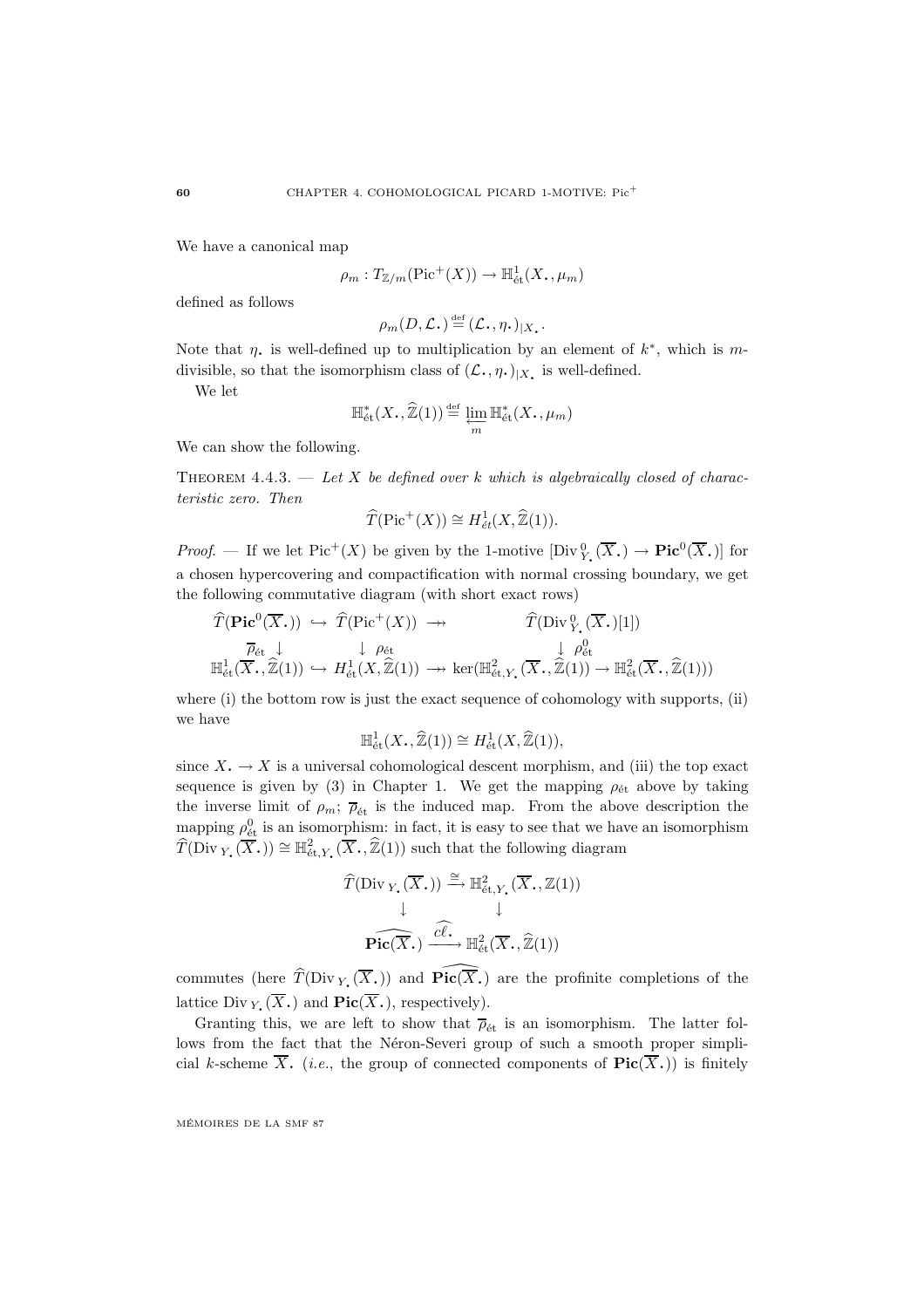generated, whence  $\widehat{T}(\mathbf{Pic}^0(\overline{X}_\cdot)) = \lim_{m \to \infty} \mathbf{Pic}(\overline{X}_\cdot)_{m-\text{tors}}$  and, by the simplicial variants of Hilbert's Theorem 90 and Kummer theory (see (4.4.1) and (4.4.2)), we have  $\textbf{Pic}(\overline{X}_{\boldsymbol{\cdot}})_{m-\text{tors}} = \mathbb{H}^1_{\text{\'et}}(\overline{X}_{\boldsymbol{\cdot}}, \mu_m).$  $\Box$ 

REMARK  $4.4.4.$  – From Theorem  $4.4.3$  and Proposition 1.3.1, we can see that the definition of  $Pic^+(X)$  is independent of choices of hypercoverings and compactifications. In fact, given two such smooth proper hypercoverings of X which admit smooth compactifications with normal crossing boundaries, we can always find a third one mapping to both, see [25, Exposé V bis, 5.1.7 and 5.2.4]. Now let  $X'$  be a smooth proper hypercovering of X with smooth compactification  $\overline{X}'$ , and let  $X''$  be another one, with smooth compactification  $\overline{X}$ <sup>"</sup> mapping to  $\overline{X}$ <sup>"</sup> compatibly with the normal crossing boundaries. Then, we get a map of 1-motives

$$
[\mathrm{Div}^0_{Y'_{\bullet}}(\overline{X}'_{\bullet}) \to \mathrm{Pic}^0(\overline{X}'_{\bullet})] \to [\mathrm{Div}^0_{Y''_{\bullet}}(\overline{X}''_{\bullet}) \to \mathrm{Pic}^0(\overline{X}'_{\bullet})]
$$

by pulling back cycles and simplicial line bundles. By the Theorem 4.4.3

$$
\widehat{T}([\text{Div}_{Y'}^0(\overline{X'})) \to \text{Pic}^0(\overline{X'})) \cong \widehat{T}([\text{Div}_{Y''}^0(\overline{X''}) \to \text{Pic}^0(\overline{X''})]).
$$

By Proposition 1.3.1 this isomorphism lifts to an isomorphism of 1-motives.

However, as for the case of Pic−, one would like to see directly, by a geometric argument, that the above map of 1-motives is an isomorphism.

## **4.5. De Rham realization of** Pic<sup>+</sup>

Let k be a field of characteristic 0. For any simplicial k-scheme X, we will denote by **Pic**<sup> $\dagger$ </sup>(*X***.**) the group of isomorphism classes of *pairs* (*L***,**,  $\nabla$ **,**), where *L***.** is a *simplicial* line bundle and  $\nabla$ • is a simplicial integrable connection

$$
\nabla. : \mathcal{L}. \to \mathcal{L}. \otimes_{\mathcal{O}_{X_\bullet}} \Omega^1_{X_\bullet}.
$$

We can consider the *simplicial*  $\sharp$ -*Picard functor* on the category of *k*-schemes, which we denote by  $\operatorname{Pic}^{\natural}_{X,\,k}$ , obtained by sheafifying the functor

$$
T \longmapsto \operatorname{Pic}^{\natural}(X, \times_k T)
$$

with respect to the  $fpqc$ -topology.

For a given pair  $(\mathcal{L}, \nabla)$  we clearly get a pair  $(\mathcal{L}, \nabla)$  on  $X_0$  and an isomorphism  $\alpha: d_0^*(\mathcal{L}, \nabla) \stackrel{\cong}{\longrightarrow} d_1^*(\mathcal{L}, \nabla),$  *i.e.*,  $\alpha$  is an isomorphism  $(d_0)^*(\mathcal{L}) \stackrel{\cong}{\longrightarrow} (d_1)^*(\mathcal{L})$  which is compatible with the connections, and, moreover,  $\alpha$  satisfies the cocycle condition (*cf.* Proposition 4.1.1). In fact, we have the following description.

PROPOSITION  $4.5.1.$  — Let X, be any smooth proper simplicial k-scheme. Elements of  $\text{Pic}^{\natural}(X)$  are in natural bijection with isomorphism classes of triples  $(\mathcal{L}, \nabla, \alpha)$ consisting of an invertible sheaf  $\mathcal L$  on  $X_0$ , with an integrable connection  $\nabla$ , and an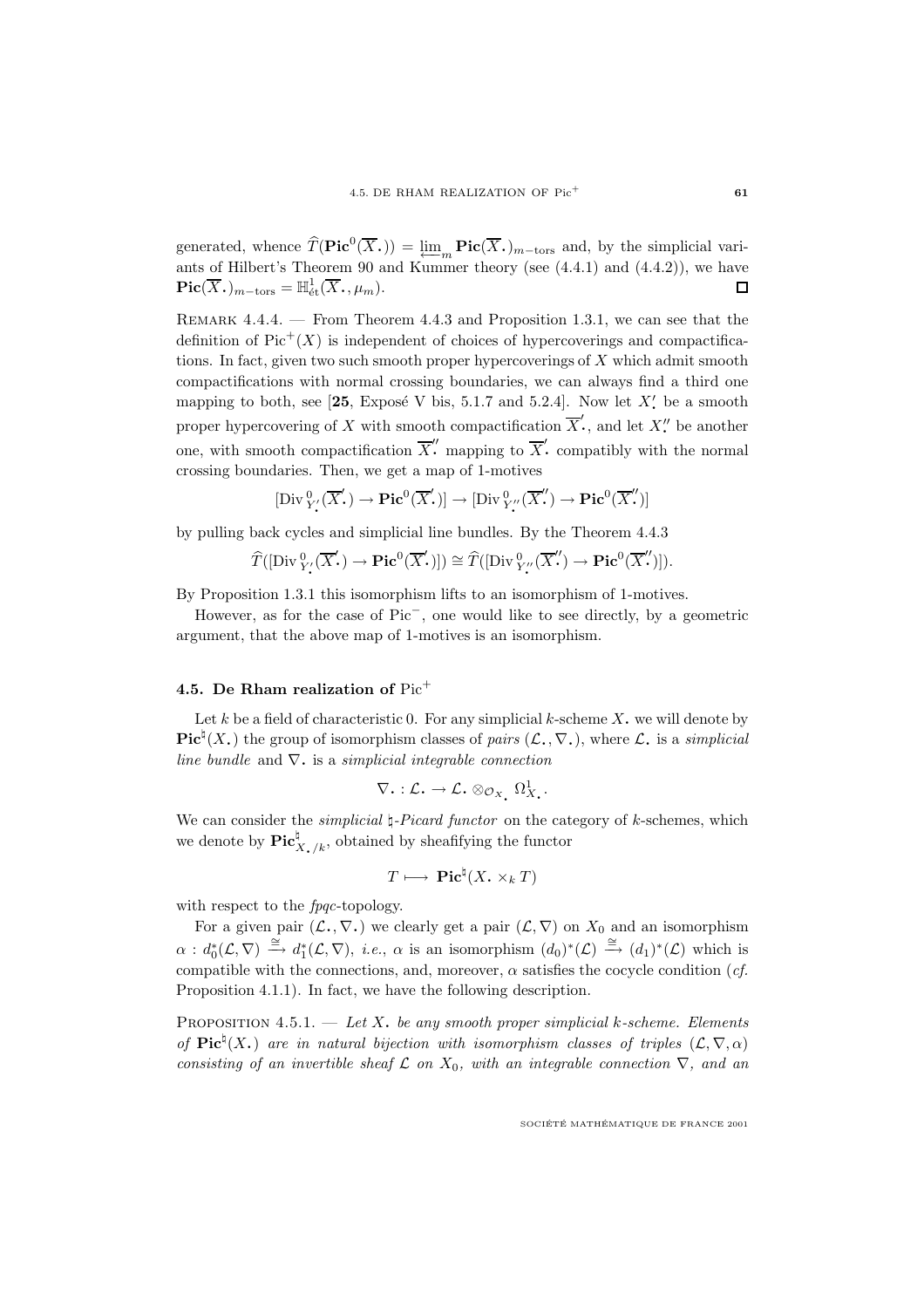isomorphism  $\alpha : d_0^*(\mathcal{L}, \nabla) \stackrel{\cong}{\longrightarrow} d_1^*(\mathcal{L}, \nabla)$  satisfying the cocycle condition. There is a functorial isomorphism

$$
\mathbf{Pic}^{\natural}(X_{\scriptscriptstyle\bullet})\cong \mathbb{H}^1(X_{\scriptscriptstyle\bullet},\mathcal{O}_{X_{\scriptscriptstyle\bullet}}^*\xrightarrow{\mathrm{dlog}}\Omega^1_{X_{\scriptscriptstyle\bullet}})
$$

Proof. — It follows from the Proposition 4.1.1 and a simplicial version of [**32**, Sections 3-4] according to the general hint given by Deligne in [**15**, 10.3.10]. 口

We have the following exact sequence

$$
0 \to \mathbb{H}^0(X_*, \Omega^1_{X_*}) \to \mathbf{Pic}^{\natural}(X_*) \to \mathbf{Pic}(X_*) \to \mathbb{H}^1(X_*, \Omega^1_{X_*})
$$

which is obtained from the exact sequence of complexes of simplicial sheaves

$$
0 \to \Omega^1_{X_\bullet}[-1] \to [\mathcal{O}^*_{X_\bullet} \xrightarrow{\text{dlog}} \Omega^1_{X_\bullet}] \to \mathcal{O}^*_{X_\bullet} \to 0
$$

using the Proposition 4.5.1.

Since X<sub>c</sub> is smooth and proper over k, the semi-abelian variety  $\text{Pic}^0(X)$  is mapped to zero in  $\mathbb{H}^1(X, \Omega_X^1)$ ; we thus get an extension

(35) 
$$
0 \to \mathbb{H}^0(X_*, \Omega^1_{X_*}) \to \mathbf{Pic}^{\natural}(X_*)^0 \to \mathbf{Pic}^0(X_*) \to 0
$$

by pulling back along the inclusion  $Pic^0 \hookrightarrow Pic$ . The group extension (35) is the group of k-points of the universal  $\mathbb{G}_a$ -extension of the semi-abelian scheme  $\mathbf{Pic}^0_{X,\kappa}$ ;<br>in fact we have the following in fact we have the following.

LEMMA 4.5.2. — Let X. be a smooth proper simplicial k-scheme, where k is algebraically closed of characteristic 0. We have that

$$
(\mathbf{Pic}^0_{X,\,k})^{\natural}\cong(\mathbf{Pic}^{\natural}_{X,\,k})^0,
$$

and we have a canonical isomorphism

$$
\operatorname{Lie}(\mathbf{Pic}^{\natural}_{X_{\bullet}/k})^{0} \cong \mathbb{H}^{1}(X_{\bullet}, \mathcal{O}_{X_{\bullet}} \to \Omega^{1}_{X_{\bullet}}).
$$

*Proof.* — The universal  $\mathbb{G}_a$ -extension of any semi-abelian scheme is obtained as a pull-back from the universal extension of its abelian quotient. The abelian quotient of  $\operatorname{Pic}^0_{X_\bullet/k}$  is

$$
A_{X_{\bullet}} \stackrel{\text{def}}{=} \ker^0(\operatorname{Pic}^0_{X_0/k} \to \operatorname{Pic}^0_{X_1/k}).
$$

By [32, Sections 3-4] it is easy to see that the universal  $\mathbb{G}_a$ -extension of  $A_X$ , is given by the group scheme  $(cf. Chapter 1)$ 

$$
\ker^0((\operatorname{Pic}^{\natural}_{X_0/k})^0\rightarrow(\operatorname{Pic}^{\natural}_{X_1/k})^0)
$$

and we then have that

$$
Ext(A_{X_{\bullet}}, \mathbb{G}_a)^{\vee} \cong ker(H^0(X_0, \Omega^1_{X_0}) \to H^0(X_1, \Omega^1_{X_1})).
$$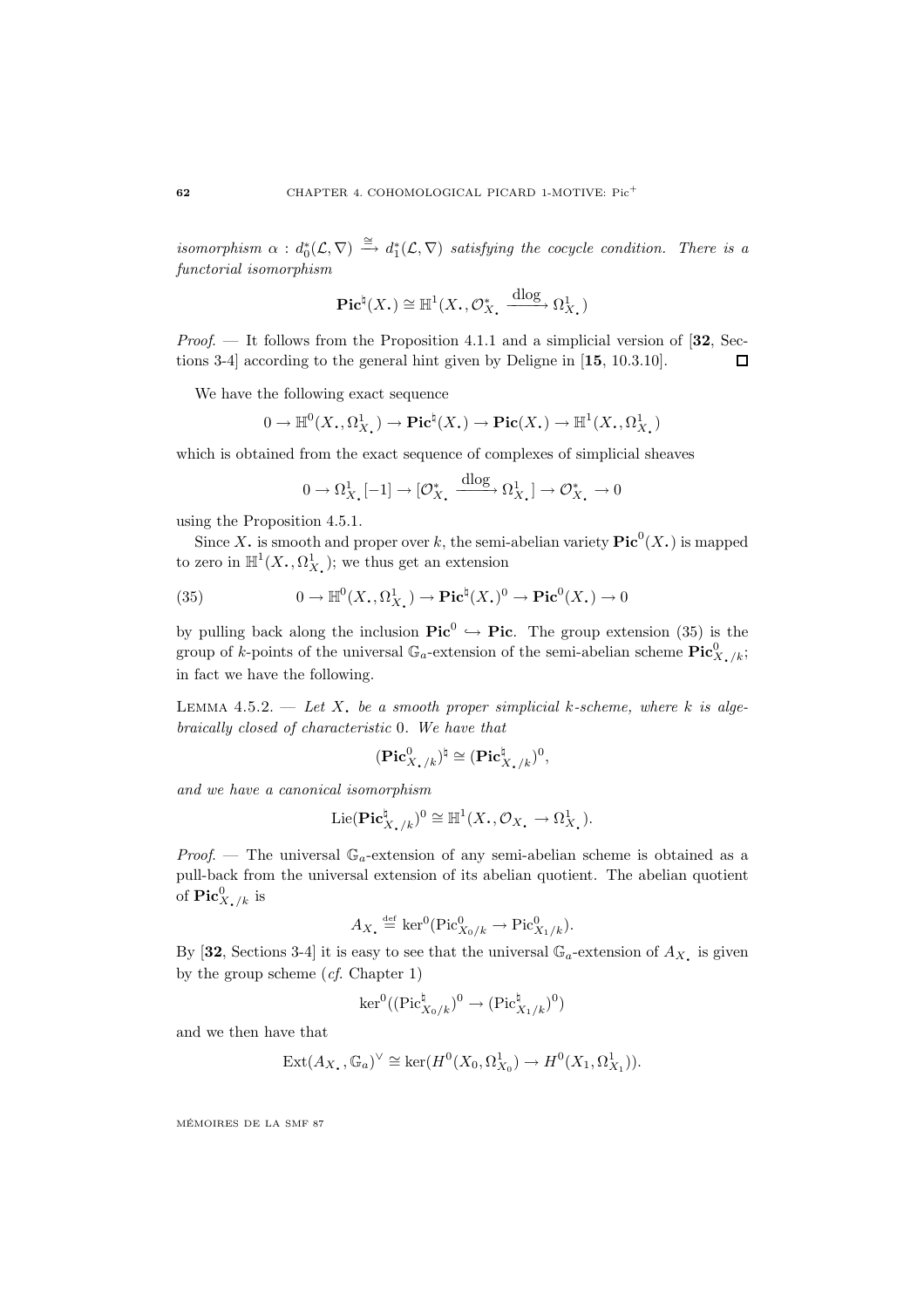Everything then follows from the following diagram with exact rows and columns,

$$
0
$$
\n
$$
0
$$
\n
$$
0
$$
\n
$$
0
$$
\n
$$
0 \rightarrow T(X.) \rightarrow \text{Pic}^{0}(X.) \rightarrow \ker^{0}(\text{Pic}^{0}_{X_{0}/k} \rightarrow \text{Pic}^{0}_{X_{1}/k}) \rightarrow 0
$$
\n
$$
0 \rightarrow T(X.) \rightarrow \text{Pic}^{\natural}(X.)^{0} \rightarrow \ker^{0}((\text{Pic}^{\natural}_{X_{0}/k})^{0} \rightarrow (\text{Pic}^{\natural}_{X_{1}/k})^{0}) \rightarrow 0
$$
\n
$$
\uparrow \uparrow \uparrow \uparrow
$$
\n
$$
\mathbb{H}^{0}(X_{\cdot}, \Omega^{1}_{X_{\cdot}}) = \ker(H^{0}(X_{0}, \Omega^{1}_{X_{0}}) \rightarrow H^{0}(X_{1}, \Omega^{1}_{X_{1}}))
$$
\n
$$
\uparrow \uparrow \uparrow
$$
\n
$$
0
$$

where  $T(X)$  is the toric part of  $\mathbf{Pic}^0_{X/k}$  and the middle row and column are exact by Proposition 4.5.1 and (35). Therefore, by taking associated sheaves, we see that  $(\mathbf{Pic}_{X,\,k}^{\natural})^0$  is representable by the pull-back of the universal extension of  $A_X$ . Finally, since the Lie algebra of  $\mathbf{Pic}^0_{X,\,k}$  is  $H^1(X,\,\mathcal{O}_X)$ , from (35), we get the last claim by taking Lie algebras (cf. [**32**]).  $\Box$ 

More generally, let X, be a smooth simplicial k-variety, where  $k$  is a field of characteristic 0. Let  $\overline{X}$ , be a smooth compactification with normal crossing boundary Y.

We then define  $\text{Pic}^{\natural-\log}(X)$  to be the group of isomorphism classes of *pairs*  $(\mathcal{L}, \nabla^{\log}_{\cdot})$ , where  $\mathcal{L}$  is a simplicial line bundle on  $\overline{X}$  and  $\nabla^{\log}_{\cdot}$  is a simplicial integrable connection with log poles along Y, *i.e.*,  $\nabla^{\log}$  is a k-linear simplicial sheaf homomorphism

$$
\nabla^{\log}_{\cdot} : \mathcal{L}_{\cdot} \to \mathcal{L}_{\cdot} \otimes_{\mathcal{O}_{X_{\bullet}}} \Omega^1_{\overline{X}_{\bullet}}(\log Y_{\cdot})
$$

satisfying the Leibniz product rule (cf. [**20**, Section 2], [**32**, Section 3], [**14**]). We clearly have a natural injective homomorphism

$$
\mathbf{Pic}^{\natural}(\overline{X}_{\scriptscriptstyle\bullet})\longrightarrow\mathbf{Pic}^{\natural-\mathrm{log}}(X_{\scriptscriptstyle\bullet})
$$

and we have the following cohomological description.

PROPOSITION 4.5.3. — Let X, be any smooth simplicial k-variety. Elements of the group **Pic**<sup> $\sharp$ -log(X,) are in bijection with isomorphism classes of triples ( $\mathcal{L}, \nabla^{\log}, \alpha$ )</sup> consisting of an invertible sheaf  $\mathcal L$  on  $\overline{X}_0$ , with an integrable connection with log poles

$$
\nabla^{\log}: \mathcal{L} \to \mathcal{L} \otimes_{\mathcal{O}_{X_0}} \Omega^1_{\overline{X}_0}(\log Y_0)
$$

and an isomorphism  $\alpha : d_0^*(\mathcal{L}, \nabla^{\log}) \stackrel{\cong}{\longrightarrow} d_1^*(\mathcal{L}, \nabla^{\log})$ , satisfying the cocycle condition. There is a functorial isomorphism

$$
\mathbf{Pic}^{\natural - \log}(X_{\bullet}) \cong \mathbb{H}^{1}(\overline{X}_{\bullet}, \mathcal{O}_{\overline{X}_{\bullet}}^{\ast} \xrightarrow{\mathrm{dlog}} \Omega_{\overline{X}_{\bullet}}^{1}(\log Y_{\bullet}))
$$

*Proof.* — A variant of the proof of Proposition 4.5.1 (*cf.* Lemma 2.6.2).

 $\Box$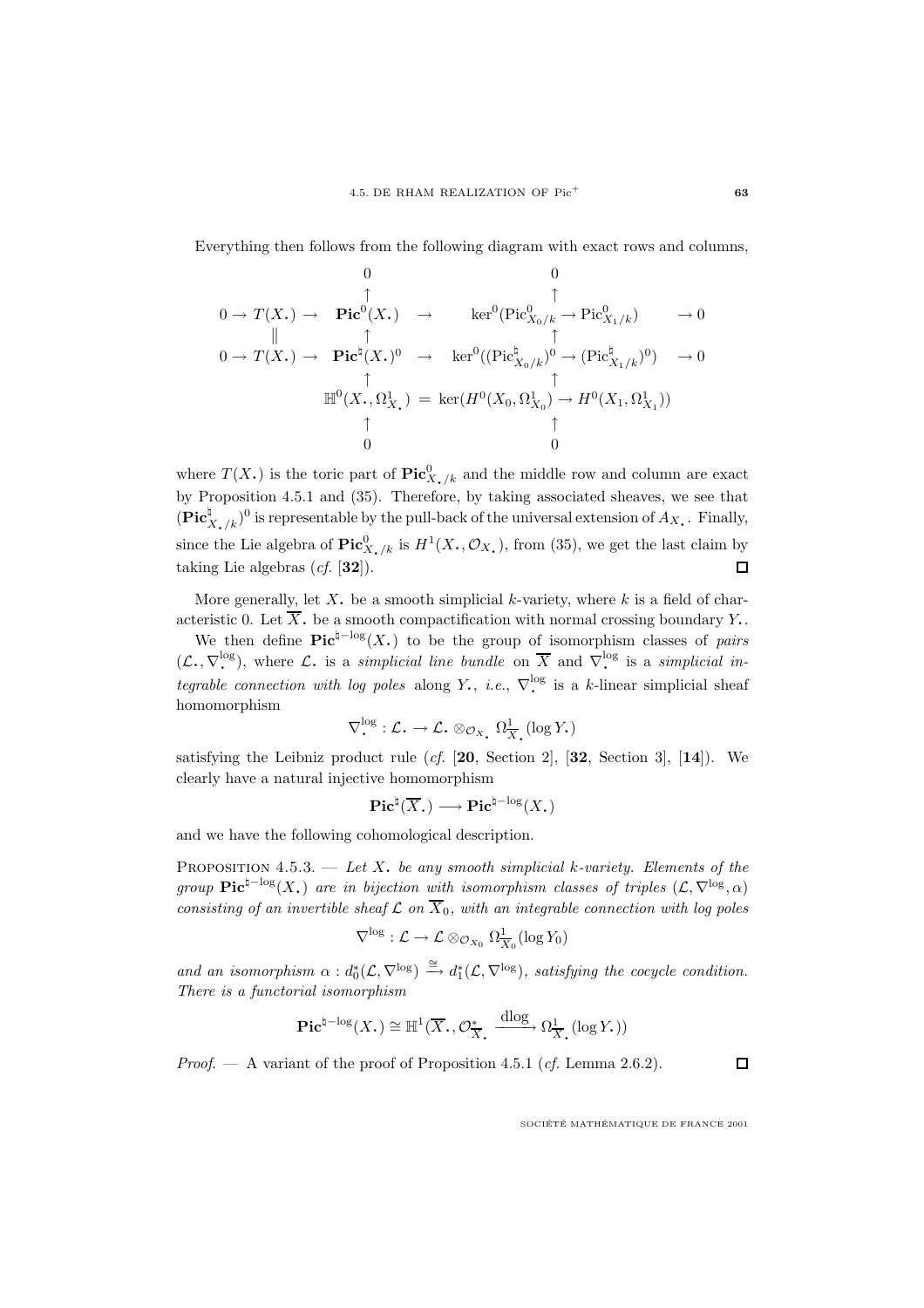Now let X be a k-variety, where k is a field of characteristic 0. Let  $X \rightarrow X$  be a smooth proper hypercovering, and  $\overline{X}$ , a smooth proper compactification with normal crossing boundary Y.. We recall  $(2.6.3)$  that by the De Rham cohomology of X we mean the graded, filtered k-vector space

$$
H^*_{\mathrm{DR}}(X) \stackrel{\text{def}}{=} \mathbb{H}^*(\overline{X}_\bullet, \Omega^{\bullet}_{\overline{X}_\bullet}(\log Y_\bullet)).
$$

THEOREM 4.5.4. — Let X be a k-variety, where k is algebraically closed of characteristic 0. Then

$$
T_{\rm DR}(\mathrm{Pic}^+(X)) \cong H^1_{\mathrm{DR}}(X)(1).
$$

Proof. — Let Pic<sup>+</sup>(X) be given by the 1-motive  $[\text{Div}_Y^0(\overline{X}) \to \text{Pic}^0(\overline{X})]$  for a chosen hypercovering and compactification with normal crossing boundary Y. We have the following exact sequence of complexes

$$
0 \to \Omega^1_{\overline{X}} \to \Omega^1_{\overline{X}} \text{ (log } Y) \to \mathcal{Q}. \to 0
$$
  

$$
0 \to \mathcal{O}^*_{\overline{X}} = \mathcal{O}^*_{\overline{X}} \to 0
$$

where Q. is just the quotient  $\Omega^1_{\overline{X}_\bullet/k}(\log Y_\bullet)/\Omega^1_{\overline{X}_\bullet/k}$ . We therefore have the following push-out diagram

$$
0 \to \mathbb{H}^{0}(\overline{X}_{\bullet}, \Omega^{1}_{\overline{X}_{\bullet}}) \to \mathbf{Pic}^{\natural}(\overline{X}_{\bullet})^{0} \to \mathbf{Pic}^{0}(\overline{X}_{\bullet}) \to 0
$$
  

$$
0 \to \mathbb{H}^{0}(\overline{X}_{\bullet}, \Omega^{1}_{\overline{X}_{\bullet}}(\log Y_{\bullet})) \to \mathbf{Pic}^{\natural-\log}(X_{\bullet})^{0} \to \mathbf{Pic}^{0}(\overline{X}_{\bullet}) \to 0
$$

where the top row is  $(35)$  and the bottom row is obtained from the dlog map as well. From the latter we are then left to show that

(36) 
$$
\operatorname{Ext}(\operatorname{Pic}^+, \mathbb{G}_a)^{\vee} = \mathbb{H}^0(\overline{X}_*, \Omega^1_{\overline{X}_*}(\log Y_*)).
$$

In fact, granting  $(36)$ , we have that, by the push-out diagram and the Lemma 4.5.2, the universal  $\mathbb{G}_a$ -extension of Pic<sup>+</sup>(X) is given by

$$
\mathrm{Pic}^+(X)^{\natural} \cong [\mathrm{Div}^0_{Y_{\bullet}}(\overline{X}_{\bullet}) \xrightarrow{u^{\natural}} \mathbf{Pic}^{\natural - \mathrm{log}}(X_{\bullet})^0]
$$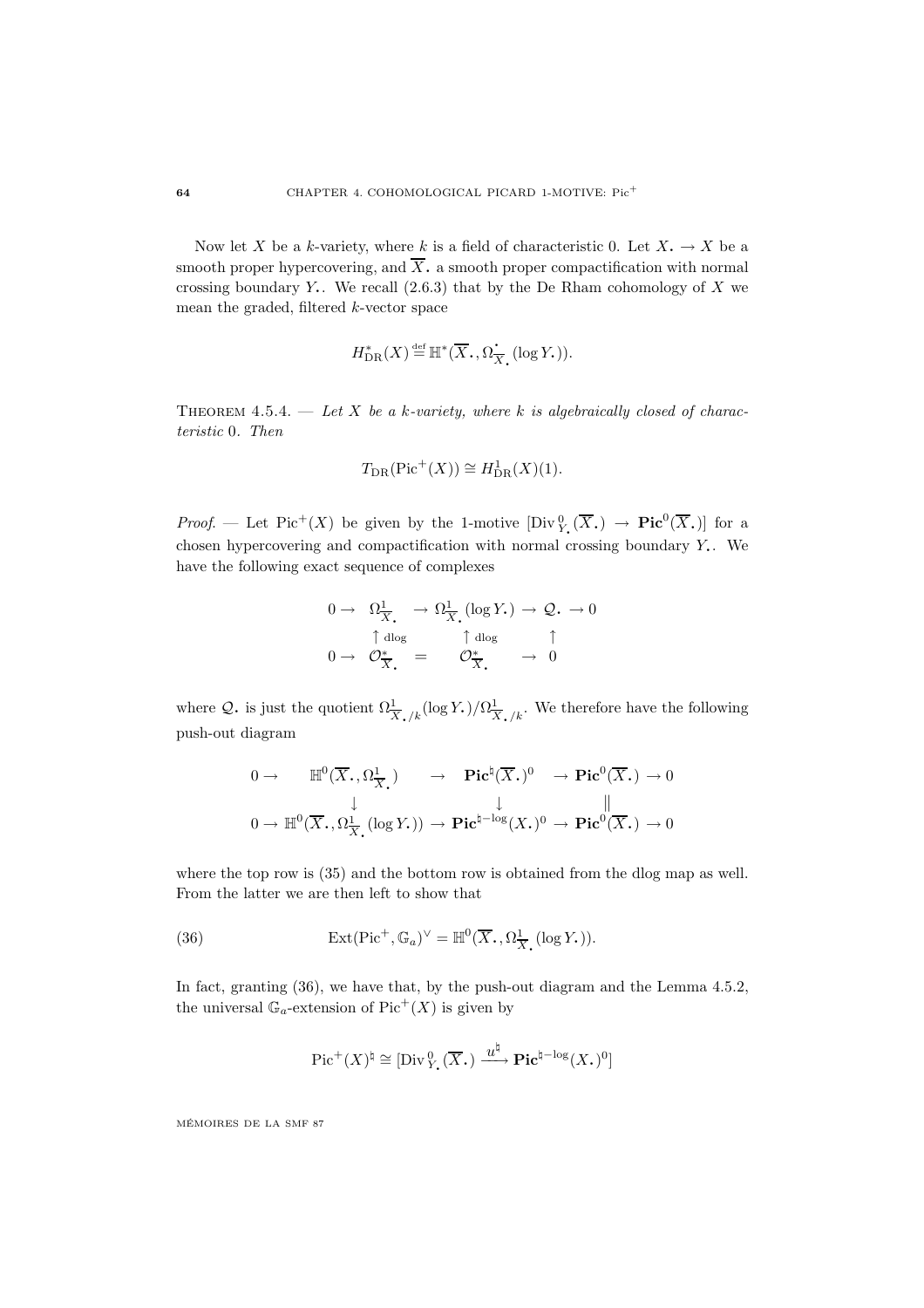where the lifting  $u^{\natural}$  above of  $u : Div^0_{Y}(\overline{X},.) \to Pic^0(\overline{X},.)$  can be described as in Lemma 2.6.2 via the Proposition 4.5.3. Therefore

$$
T_{\text{DR}}(\text{Pic}^{+}(X)) \stackrel{\text{def}}{=} \text{Lie} \cdot \text{Pic}^{\natural - \log}(X, )^{0}
$$
  
\n
$$
\cong \text{Lie}(\mathbb{H}^{1}(\overline{X}, \mathcal{O}_{\overline{X}}^{*}, \xrightarrow{\text{dlog}} \Omega_{\overline{X}}^{1} (\log Y, ))
$$
  
\n
$$
\cong \mathbb{H}^{1}(\overline{X}, \mathcal{O}_{\overline{X}}^{*}, \rightarrow \Omega_{\overline{X}}^{1} (\log Y, ))
$$
  
\n
$$
\cong \mathbb{H}^{1}(\overline{X}, \Omega_{\overline{X}}^{*} (\log Y, ))
$$
  
\n
$$
\stackrel{\text{def}}{=} H_{\text{DR}}^{1}(X)
$$

Moreover, this isomorphism is clearly compatible with the Hodge filtrations, provided we shift the index of the filtration on the right by 1.

In order to show (36) we consider the following commutative diagram with exact columns

0 0 ↓ ↓ Ext(**Pic**<sup>0</sup>(<sup>X</sup>·), <sup>G</sup>a)<sup>∨</sup> <sup>∼</sup><sup>=</sup> −→ <sup>H</sup><sup>0</sup>(<sup>X</sup>·, <sup>Ω</sup><sup>1</sup> <sup>X</sup>·/k) ↓ ↓ Ext(Pic<sup>+</sup>(X), <sup>G</sup>a)<sup>∨</sup> <sup>→</sup> <sup>H</sup><sup>0</sup>(<sup>X</sup>·, <sup>Ω</sup><sup>1</sup> <sup>X</sup>·/k(log <sup>Y</sup>·)) ↓ ↓ res Hom(Div <sup>0</sup> Y· (<sup>X</sup>·), <sup>G</sup>a)<sup>∨</sup> <sup>∼</sup><sup>=</sup> −→ ker(H<sup>0</sup>(<sup>X</sup>·, Q·) <sup>→</sup> <sup>H</sup><sup>1</sup>(<sup>X</sup>·, <sup>Ω</sup><sup>1</sup> <sup>X</sup>·/k)) ↓ ↓ 0 0

where the horizontal maps are the canonical maps induced by universality; from the previous Lemma 4.5.2 we know that the horizontal map on top is an isomorphism, so that we are left to show that the horizontal map at the bottom is an isomorphism.

If  $Y$ , is smooth this last claim is clear since we have a simplicial surjective Poincaré residue map

res. : 
$$
\Omega^1_{\overline{X}_\bullet}(\log Y_\bullet) \to \mathcal{O}_{Y_\bullet}
$$
,

and therefore  $\mathbb{H}^0(\overline{X}, \mathcal{Q}) \cong \mathbb{H}^0(Y, \mathcal{O}_Y)$ . In general, since the subschemes  $Y_i \subset X_i$ are normal crossing divisors, for each  $i \geq 0$ , we have exact sequences (*cf.* [20, 2.3])

$$
0 \to \Omega^1_{\overline{X}_i} \to \Omega^1_{\overline{X}_i}(\log Y_i) \to \oplus_{ji} \mathcal{O}_{Y_{ji}} \to 0
$$

where the index ji (i fixed) runs over the smooth components of  $Y_i$ , i.e.,  $Y_i = \bigcup_{ji} Y_{ji}$ . These sequences are compatible via the face and degeneracy maps of the simplicial scheme  $\overline{X}$ . Because of this construction, and the definition of global sections of a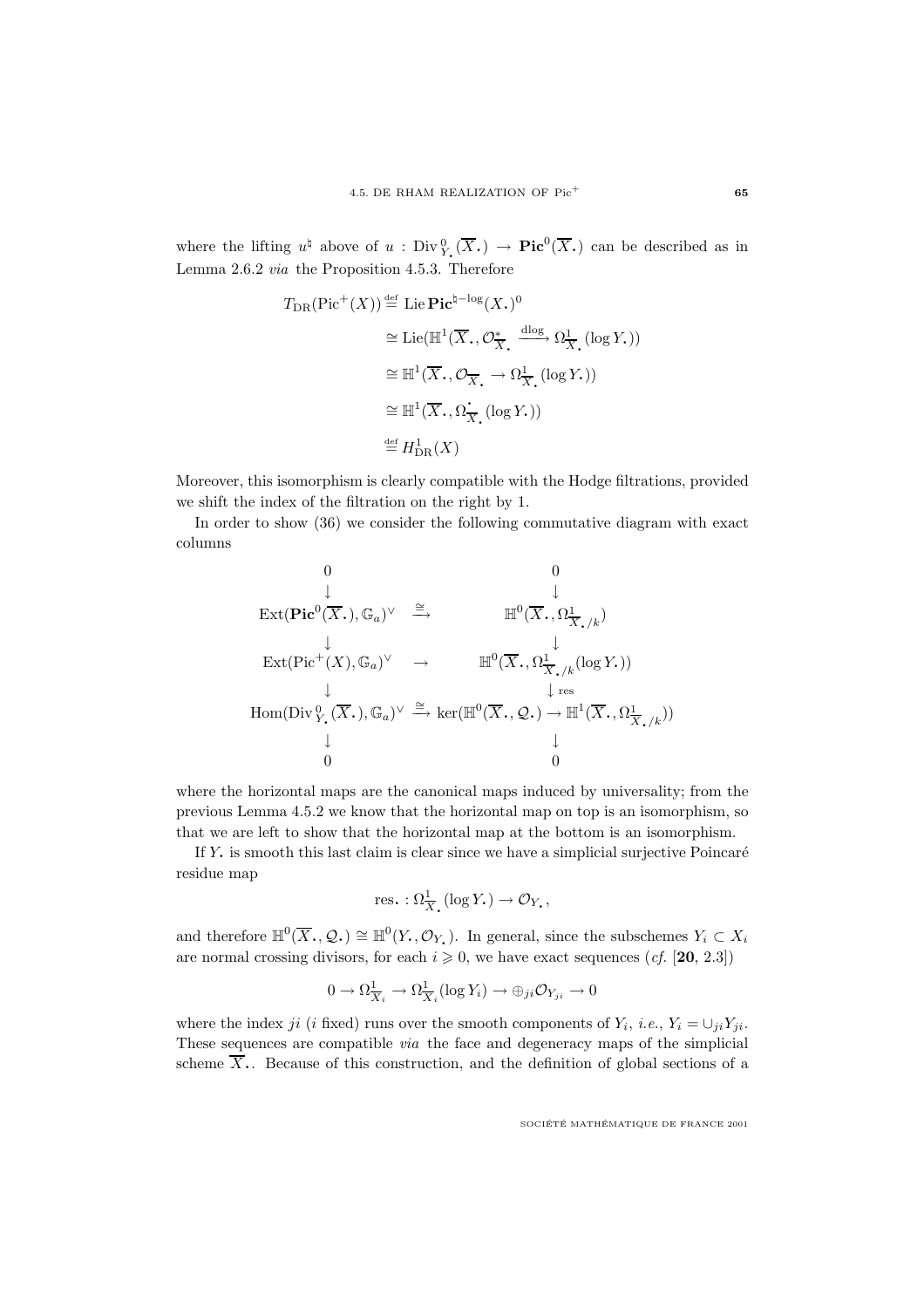simplicial sheaf, we clearly get a canonical identification

 $\mathbb{H}^0(\overline{X}_\bullet,\mathcal{Q}_\bullet)=\ker(\oplus_{j\infty}H^0(Y_{j0},\mathcal{O}_{Y_{j0}})\to \oplus_{j1}H^0(Y_{j1},\mathcal{O}_{Y_{j1}}))\cong \text{Div}_{Y_\bullet}(\overline{X}_\bullet)\otimes k.$ We finally then get  $\text{Div}_{Y_\bullet}^0(\overline{X}_\bullet) \otimes k \cong \ker(\text{Div}_{Y_\bullet}(\overline{X}_\bullet) \otimes k \to \mathbb{H}^1(\overline{X}_\bullet, \Omega^1_{\overline{X}_\bullet}))$  as claimed.  $\Box$ 

REMARK 4.5.5. — From Theorem 4.5.4, we obtain an "algebraic proof" (*i.e.*, independent of base change to C and comparison with the analytic topology) that the filtered vector space  $(H_{DR}^1(X), F)$  is independent of the choices of X. and its compactification  $\overline{X}$ , since the 1-motive Pic<sup>+</sup> is independent of these choices, as we saw earlier using étale realizations, as a consequence of Theorem 4.4.3.

REMARK 4.5.6. — For a given singular variety X we can consider a singular compactification  $\overline{X}$  in such a way that  $\overline{X}$ , in our above considerations, is a hypercovering of  $\overline{X}$ . By the previous argument, in the proof of the Theorem 4.5.4, we constructed the following extension

$$
0 \to T_{\text{DR}}(\text{Pic}^{0}(\overline{X},)) \to T_{\text{DR}}(\text{Pic}^{+}(X)) \to T_{\text{DR}}(\text{Div}_{Y_{\bullet}}^{0}(\overline{X},)[1]) \to 0
$$
  
\n
$$
\cong \uparrow \cong \uparrow \cong \uparrow \cong \uparrow
$$
  
\n
$$
0 \to H_{\text{DR}}^{1}(\overline{X})(1) \to H_{\text{DR}}^{1}(X)(1) \xrightarrow{\text{res}} \text{Div}_{Y_{\bullet}}^{0}(\overline{X},)\otimes k \to 0
$$

The resulting bottom row can be regarded as obtained from an exact sequence of cohomology with supports as well as a Poincaré "residue" map compatible with the Hodge filtration.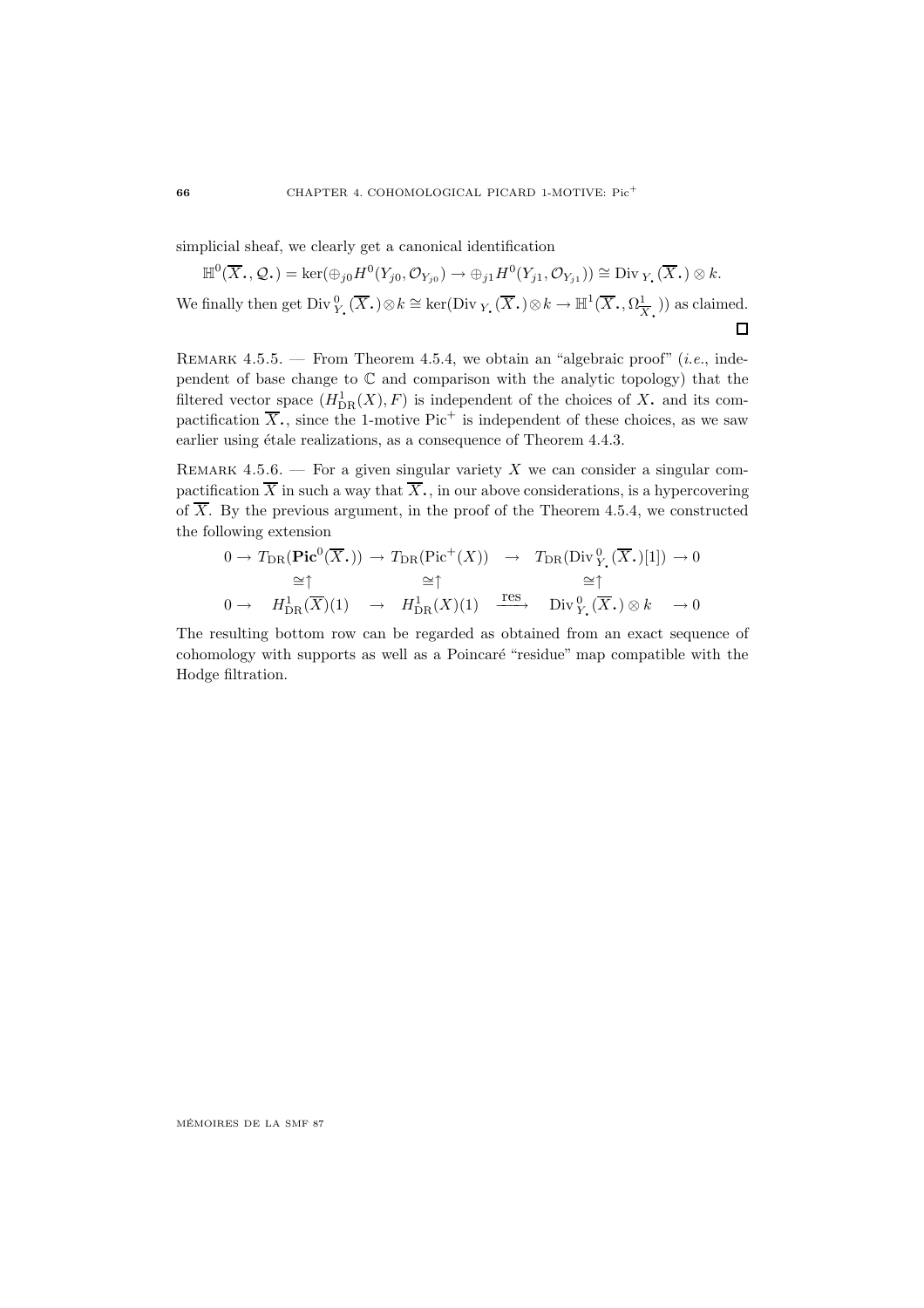# **CHAPTER 5**

# **HOMOLOGICAL ALBANESE** 1**-MOTIVE:** Alb<sup>−</sup>

We keep the notations and hypotheses from the previous chapter.

## **5.1. Definition of** Alb<sup>−</sup>

In order to define our homological Albanese  $\text{Alb}^-(X)$  we just take the Cartier dual of  $Pic^+(X)$ .

DEFINITION 5.1.1. — If X is a variety over an algebraically closed field  $k$  of characteristic zero, define the following 1-motive

$$
\text{Alb}^-(X) \stackrel{\text{def}}{=} \text{Pic}^+(X)^\vee = [\text{Div}_{Y_\bullet}^0(\overline{X}_\bullet) \to \text{Pic}^0(\overline{X}_\bullet)]^\vee,
$$

where  $X_{\bullet} \to X$  is a smooth proper hypercovering, and  $\overline{X}_{\bullet}$  a smooth compactification of X. with normal crossing boundary Y.. We call  $\text{Alb}^-(X)$  the *homological Albanese* 1-motive of X.

LEMMA 5.1.2. — If X is proper over  $k = \overline{k}$  of characteristic 0, and  $\pi : X \to X$  is any proper hypercovering, then the natural homomorphism between connected algebraic k-groups

$$
\pi^* : \mathrm{Pic}^0(X) \to \mathrm{Pic}^0(X_*)
$$

is a surjection with torsion free kernel.

 $Proof.$  — In fact, by Kummer theory and cohomological descent we get the following commutative square of isomorphisms

$$
\mathbb{H}^1_{\text{\'et}}(X, \mu_m) \xrightarrow{\cong} \text{Pic}(X)_{m-\text{tors}}
$$
  
\n
$$
\cong \uparrow \qquad \cong \uparrow
$$
  
\n
$$
H^1_{\text{\'et}}(X, \mu_m) \xrightarrow{\cong} \text{Pic}(X)_{m-\text{tors}}
$$

Therefore, since the Néron-Severi groups are finitely generated, the Tate module of  $Pic^{0}(X)$  is isomorphic to  $\widehat{T}(\text{Pic}^{0}(X))$ . To conclude we remark that  $\text{Pic}^{0}(X)$  is the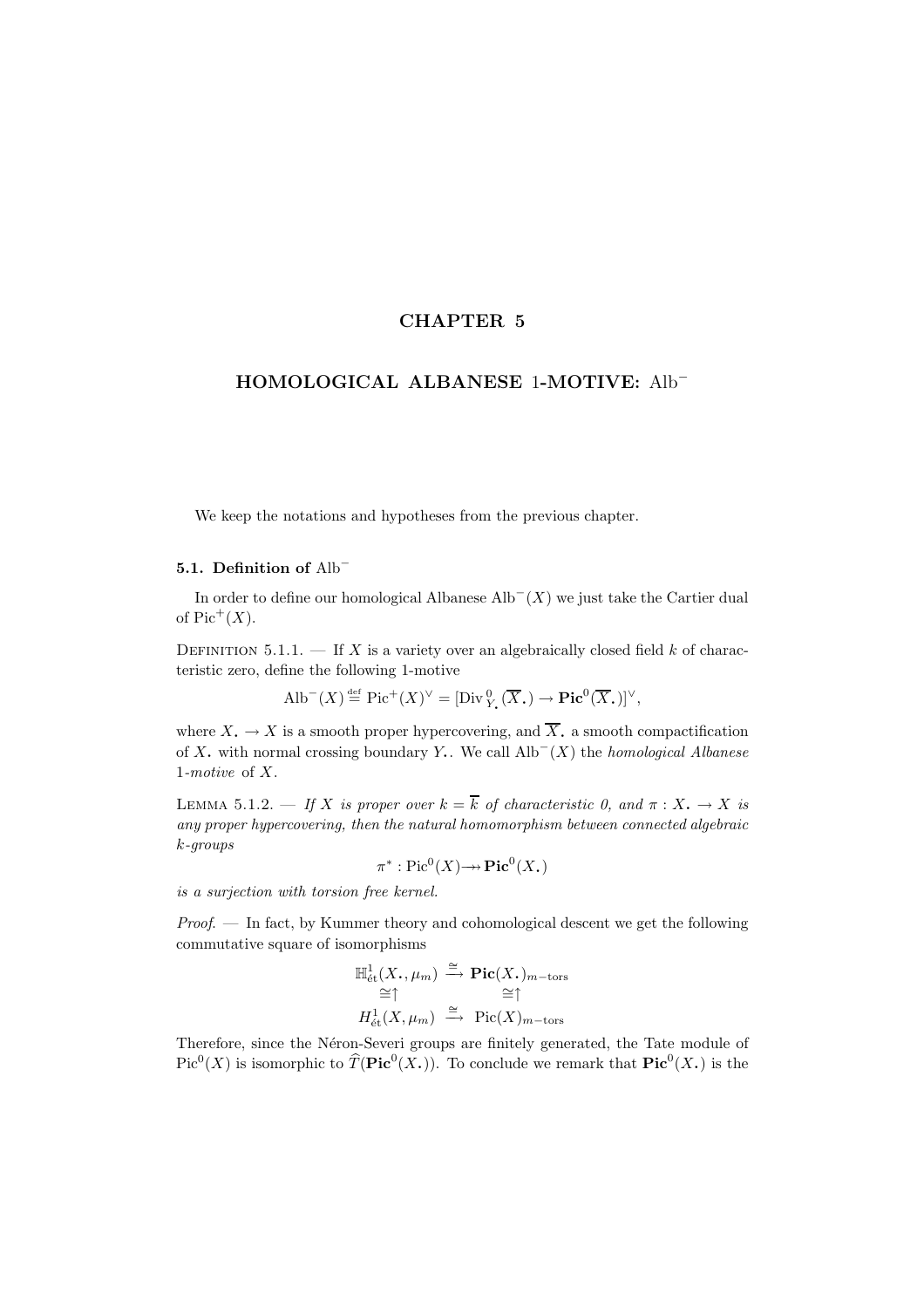group of k-points of a semi-abelian variety, in which torsion points are Zariski dense  $(cf.$  Proposition 1.3.1).  $\Box$ 

REMARK  $5.1.3.$  — As a consequence, we see that for any smooth proper hypercovering  $X \to X$  of a proper k-variety X, the simplicial Picard variety  $Pic^0(X)$  is the semi-abelian quotient of the connected commutative algebraic group  $Pic^0(X)$ .

For a proper smooth hypercovering  $\pi : X \to X$  of a proper k-scheme X, where  $k = \overline{k}$ , we let  $\mathbb{Z}^{X_i}$  denote the free abelian group on connected components of  $X_i$ . Let

$$
L_X. \stackrel{\text{def}}{=} \frac{\ker(\mathbb{Z}^{X_1} \to \mathbb{Z}^{X_0})}{\text{im}(\mathbb{Z}^{X_2} \to \mathbb{Z}^{X_1})} \pmod{\text{torsion}}
$$

and consider the following abelian variety

$$
(\ker^0(\text{Pic}^0(X_0) \xrightarrow{d_0^* - d_1^*} \text{Pic}^0(X_1)))^\vee = \frac{\text{Alb}(X_0)}{(d_0 - d_1)_* \text{Alb}(X_1)}.
$$

Here  $(d_0 - d_1)_* \stackrel{\text{def}}{=} (d_0)_* - (d_1)_* : \text{Alb}(X_1) \to \text{Alb}(X_0).$ 

Let  $(d_0)_* - (d_1)_* : \mathcal{Z}_0(X_1) \to \mathcal{Z}_0(X_0)$  denote as well the induced map between zero-cycles, and let  $a_{X_0} : \mathcal{Z}_0(X_0)_0 \to Alb(X_0)$  be the Albanese map, defined on the subgroup  $\mathcal{Z}_0(X_0)_0 \subset \mathcal{Z}_0(X_0)$  of zero-cycles on  $X_0$  which have degree zero on each component of  $X_0$ .

The Albanese variety of the smooth, proper k-variety  $X_0$  is here defined to be the product of the Albanese varieties of its connected components (note that these connected components are irreducible, smooth, proper k-varieties, which need not have the same dimension).

PROPOSITION 5.1.4. — Let X be proper over  $k = \overline{k}$ . Then Alb<sup>-</sup>(X) coincides with the 1-motive

$$
u_{X_{\bullet}}: L_{X_{\bullet}} \to \frac{\text{Alb}(X_0)}{(d_0 - d_1)_* \text{Alb}(X_1)}
$$

where the map  $u_{X_t}$  is defined as follows. For each connected component  $X^c$  of  $X_1$ choose a closed point  $x_c \in X^c$ . Then, for  $\sum n_c X_c \in \text{ker}(\mathbb{Z}^{X_1} \to \mathbb{Z}^{X_0})$ , we have

$$
\sum n_c((d_0)_*(x_c)-(d_1)_*(x_c))\in \mathcal{Z}_0(X_0)_0,
$$

and we define

$$
u_{X_{\bullet}}\left(\sum n_c X_c \pmod{\operatorname{im} \mathbb{Z}^{X_2}}\right)
$$
  

$$
\stackrel{\text{def}}{=} a_{X_0}\left(\sum n_c (d_0)_*(x_c) - (d_1)_*(x_c)\right) \pmod{(d_0 - d_1)_*\operatorname{Alb}(X_1)}.
$$

If X is also normal then  $L_{X_1} = 0$  and

$$
\text{Alb}^-(X) \cong \text{Pic}^0(X)^\vee
$$

is an abelian variety.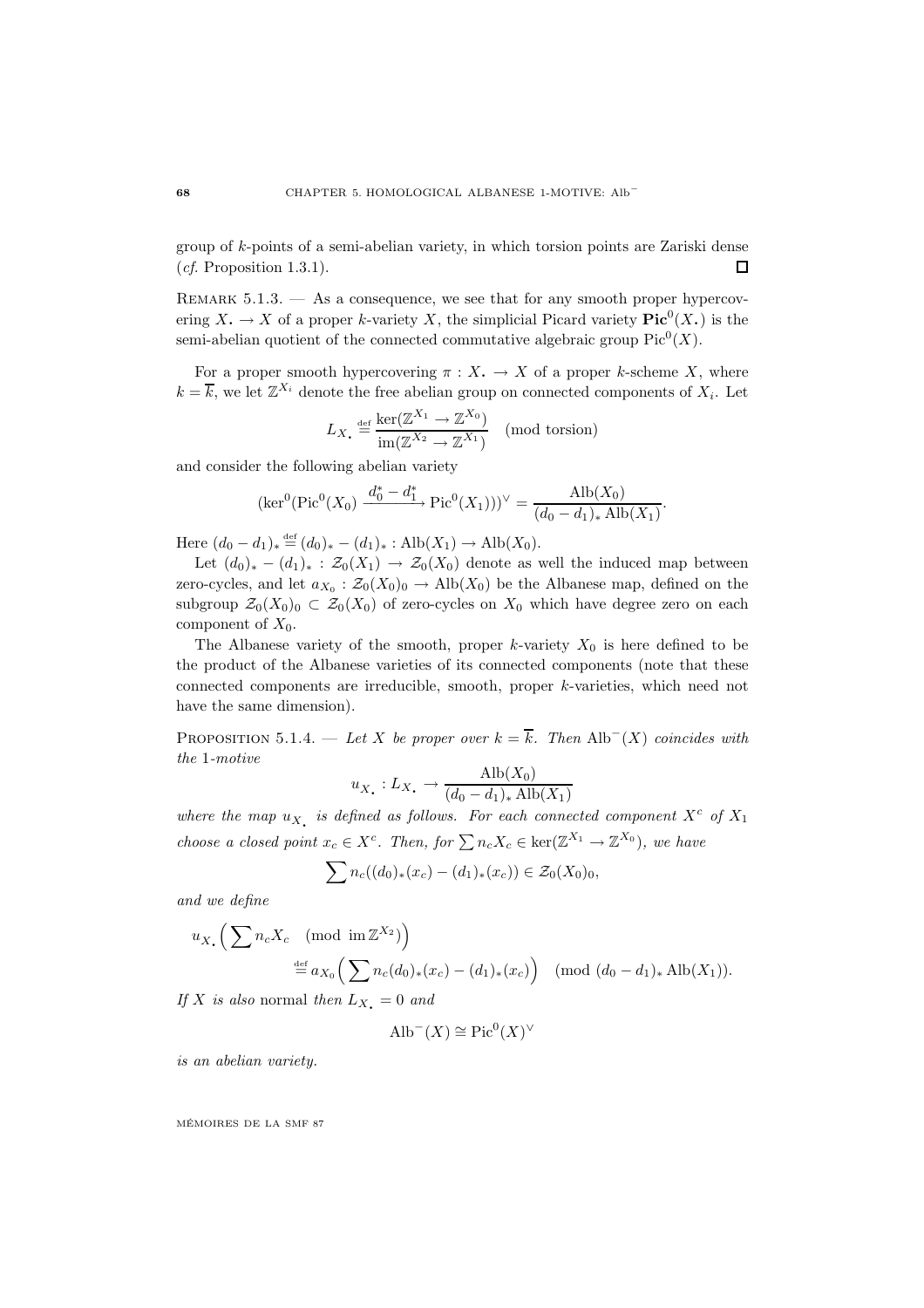Proof. — To check that  $u_X$  is well defined is left as an exercise. We recall that **Pic**<sup>0</sup>(X<sub>1</sub>) is an extension of the abelian variety ker<sup>0</sup>(Pic<sup>0</sup>(X<sub>0</sub>)  $\rightarrow$  Pic<sup>0</sup>(X<sub>1</sub>)) by the torus  $T(X)$  (see (31) in Chapter 4 for a description of the torus). Now,  $L_X$  is the character group of the torus  $T(X_i)$ ,  $\text{Alb}(X_0)/\text{im } \text{Alb}(X_1)$  is the dual abelian variety; the claimed map between them is obtained from Cartier duality – as in the proof of the corresponding assertion of Proposition 3.1.4, using standard functoriality properties of Albanese and Picard varieties, one can reduce to the case of the standard smooth proper hypercovering of an irreducible projective curve with 1 node; now we further reduce to determining the Cartier dual of  $Pic^0$  of this singular curve, which is treated in [**53**].

If X is normal, then  $\pi_*(\mathcal{O}_{X_\bullet}^*) = \mathcal{O}_X^*$ , and so

$$
\pi^* : \mathrm{Pic}(X) \hookrightarrow \mathrm{Pic}(X_*)
$$

is injective, by the Leray spectral sequence for the sheaf  $\mathcal{O}_{X_\bullet}^*$  along  $\pi$ ; therefore, from Lemma 5.1.2 we get

$$
\pi^* : \mathrm{Pic}^0(X) \cong \mathbf{Pic}^0(X_{\bullet}).
$$

Since X is normal,  $Pic^0(X)$  is an abelian variety [13], therefore  $T(X.) = 0$ .  $\Box$ 

REMARK 5.1.5. — If X is smooth, possibly open, then X,  $\overline{X}$ , Y, can be taken to be the constant simplicial schemes associated to X,  $\overline{X}$  and Y, respectively, where  $\overline{X}$ is a smooth compactification of  $X$  with normal crossing boundary  $Y$ . In this case  $\text{Alb}^{-}(X)$  is a semi-abelian variety, which can be represented by an extension

$$
1 \to T(Y) \to \text{Alb}^-(X) \to \text{Alb}(\overline{X}) \to 0
$$

where, by definition,  $T(Y)$  is the k-torus with character group  $\text{Div}^0_Y(\overline{X})$ ; see Proposition 5.2.1 below.

REMARK  $5.1.6.$  — As a consequence of Lemma  $5.1.2$  we have that

$$
H^1(X, \mathcal{O}_X) {\rightarrow} H^1(X, \pi_*(\mathcal{O}_X))
$$

is always a surjection, and the following edge homomorphism

$$
\mathbb{H}^1(X_\bullet, \mathcal{O}_{X_\bullet}) \xrightarrow{\mathrm{Zero}} H^0(X, R^1\pi_*(\mathcal{O}_{X_\bullet}))
$$

is the zero map. In fact, since  $H^1(X, \mathcal{O}_X) = \text{Lie Pic}^0(X)$  and  $\mathbb{H}^1(X, \mathcal{O}_X) =$ Lie **Pic**<sup>0</sup>(X,), we see that  $H^1(X, \mathcal{O}_X)$  always surjects onto  $\mathbb{H}^1(X, \mathcal{O}_X)$ ; moreover,

$$
H^1(X, \mathcal{O}_X) \cong \mathbb{H}^1(X_*, \mathcal{O}_{X_*})
$$

if  $X$  is normal, and we then have that

$$
Lie Alb^{-}(X) = H^{1}(X, \mathcal{O}_{X})^{\vee}.
$$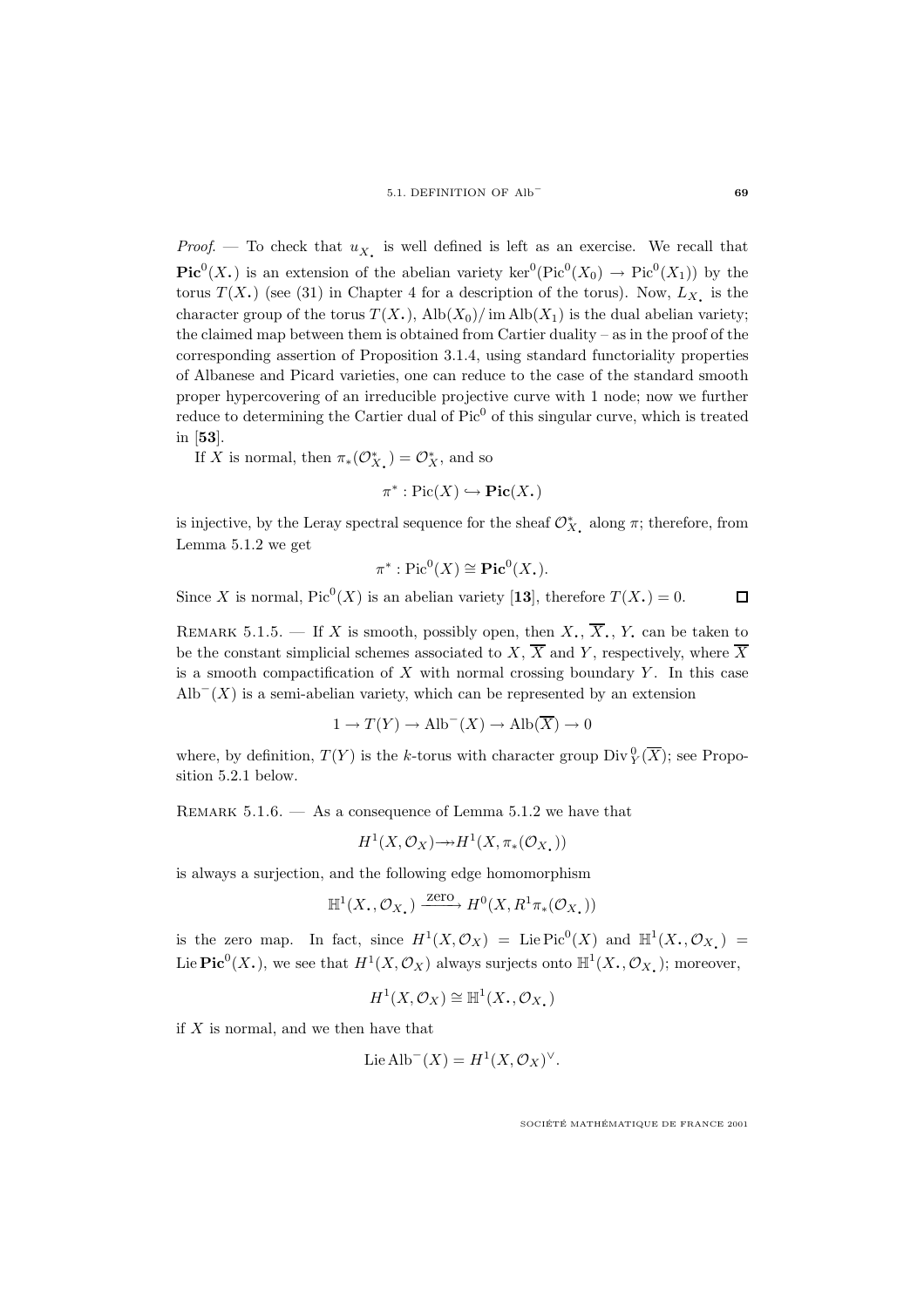### **5.2. Albanese mappings to** Alb<sup>−</sup>

Let  $X_{\text{reg}}$  be the smooth locus of an equidimensional k-variety X, where k is algebraically closed of characteristic 0. We then have that  $X_{\text{reg}} = \widetilde{X} - \widetilde{S} = \overline{X} - (Y \cup \overline{S})$ for a resolution of singularities  $\widetilde{X}$  and a good normal crossing compactification  $\overline{X}$ , with boundary divisor Y; also  $Y \cup \overline{S}$  is a normal crossing divisor in  $\overline{X}$ .

We then obtain a commutative square of 1-motives

$$
[0 \to Pic^0(\overline{X}, Y)] \qquad \to \quad [\text{Div}^0_Y(\overline{X}) \to \text{Pic}^0(\overline{X})]
$$
  
\n
$$
[\text{Div}^0_{\overline{S}/S}(\overline{X}, Y) \to \text{Pic}^0(\overline{X}, Y)] \to [\text{Div}^0_{\overline{S}\cup Y}(\overline{X}) \to \text{Pic}^0(\overline{X})]
$$

which we may rewrite as

$$
\begin{array}{ccc}\n\text{Pic}^-(\widetilde{X}) & \longrightarrow & \text{Pic}^+(\widetilde{X}) \\
\downarrow & & \downarrow \\
\text{Pic}^-(X) & \longrightarrow & \text{Pic}^+(X_{\text{reg}}).\n\end{array}
$$

By taking Cartier duals, we obtain the following commutative square.

$$
\begin{array}{ccc}\n\text{Alb}^{-}(\widetilde{X}) & \longrightarrow & \text{Alb}^{+}(\widetilde{X}) \\
\uparrow & & \uparrow \\
\text{Alb}^{-}(X_{\text{reg}}) & \longrightarrow & \text{Alb}^{+}(X).\n\end{array}
$$

In particular we get a canonical mapping

(37) 
$$
\tau^-_+ : \text{Alb}^-(X_{\text{reg}}) \to \text{Alb}^+(X).
$$

Let  $a_{\mathbf{x}} : \overline{X} \to \text{Alb}(\overline{X})$  be the Albanese mapping, obtained by choosing a base point  $x_c$  in each component  $X^c$  of  $X_{reg}$  (note that the components of  $X_{reg}$  and  $\overline{X}$  are in bijection). Since Alb<sup>-</sup>( $X_{reg}$ ) is a torus bundle on Alb( $\overline{X}$ ) we can consider the following pull-back (cf. Chapter 3)

$$
\begin{array}{ccc}\n\text{Alb}^{-}(X_{\text{reg}}) \rightarrow \text{Alb}(\overline{X}) \\
\overline{a} \uparrow & \uparrow a \\
\text{Alb}^{T}(X) \rightarrow & \overline{X}\n\end{array}
$$

One can see that the torus bundle  $\text{Alb}^T(X) \to \overline{X}$  is trivial when restricted to the open subset  $X_{\text{reg}} \subset \overline{X}$  (in fact, the same argument in Chapter 3 applies here, cf. [48, § 1]). Hence we get a section  $\sigma^{\text{reg}} : X_{\text{reg}} \to \text{Alb}^T(X)$ . By composing  $\sigma^{\text{reg}}$  and  $\overline{a}$  we get the Albanese mapping

(38) 
$$
a_{\mathbf{x}}^{-}: X_{\text{reg}} \to \text{Alb}^{-}(X_{\text{reg}}).
$$

PROPOSITION 5.2.1. — For any equidimensional variety X over  $k = \overline{k}$ , the morphism

$$
a_{\mathbf{x}}^{-}: X_{\text{reg}} \to \text{Alb}^{-}(X_{\text{reg}})
$$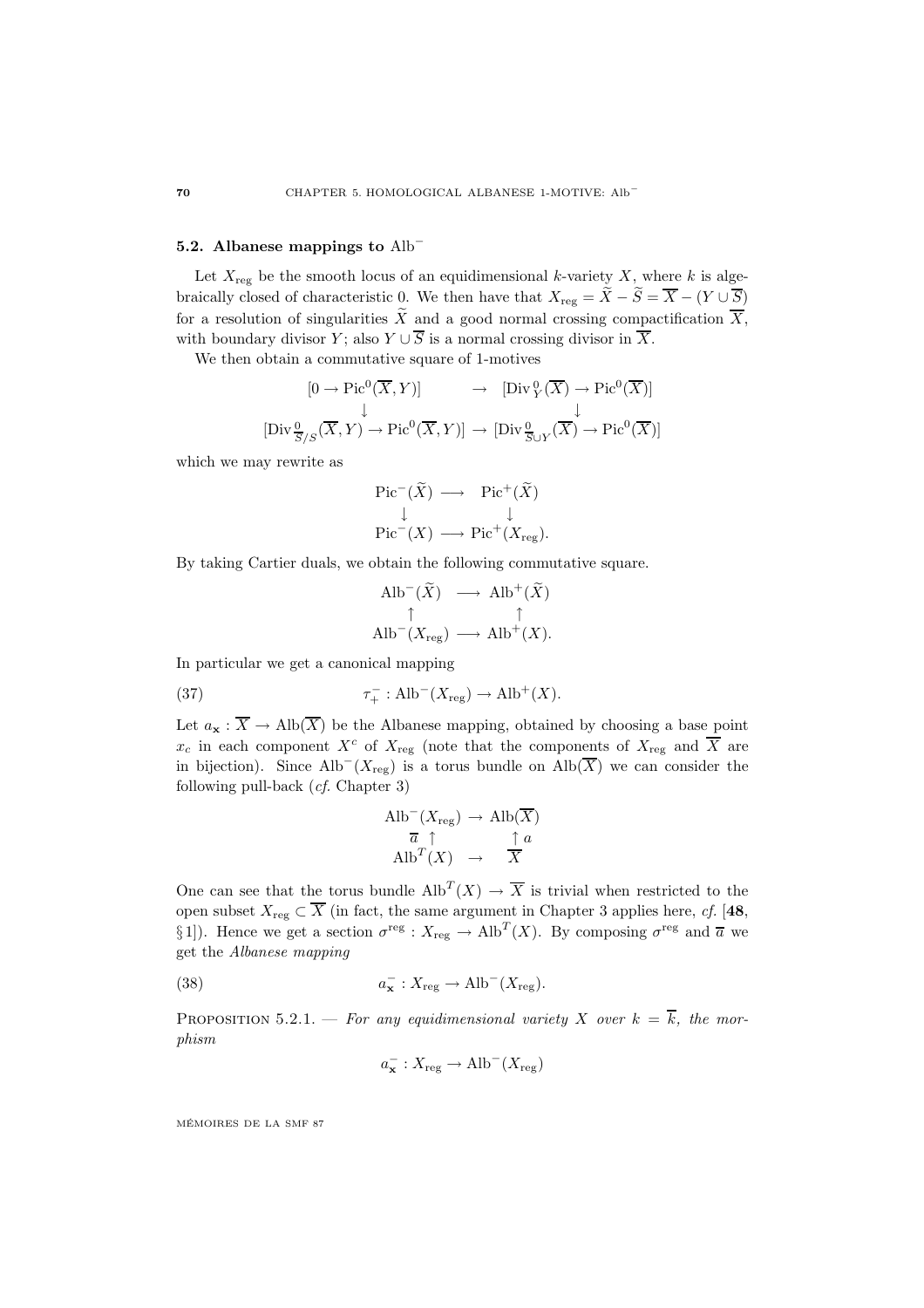is universal among (base point preserving) morphisms to semi-abelian varieties, in the sense of Serre [47]. If X is a normal proper k-variety, then Alb<sup>-</sup>( $X_{\text{reg}}$ ) is the Albanese variety of any resolution of singularities of X.

*Proof.* — It follows from the explicit construction by Serre in [48] that  $\text{Alb}^-(X_{\text{reg}})$ is equal to its "Albanese variety" in the sense of  $[47]$ , and the morphism  $a_{\mathbf{x}}^-$  is then universal by [48, Théorème 1], *i.e.*, any torus bundle on  $\text{Alb}(\overline{X})$  which is trivial on  $X_{\text{reg}}$  is a push-out of Alb<sup>-</sup>( $X_{\text{reg}}$ ). If moreover X is normal and proper, and  $\tilde{X} \to X$ is a projective resolution of singularities, then  $Div_{\widetilde{S}}^0(\widetilde{X}) = 0$ , as seen in the proof of<br>Proposition 2.1.5, therefore the character group of the torus republics Proposition 3.1.5; therefore the character group of the torus vanishes.

If X is proper then  $\text{Alb}^+(X)$  is semi-abelian and the Albanese map

 $a_{\mathbf{x}}^{+}: X_{\text{reg}} \to \text{Alb}^{+}(X)$ 

defined in (29) can be obtained by composing  $a_{\mathbf{x}}^-$  and  $\tau_+^-$  defined in (37). Since Alb<sup>-</sup>( $X_{\text{reg}}$ ) is universal,  $\tau_{+}^{-}$  can be also be regarded as being induced by the universal property (note that  $\tau_+^-$  is affine and surjective).

PROPOSITION  $5.2.2.$  — Let X be proper over k. Then there is an extension

 $0 \to T(S) \to \text{Alb}^-(X_{\text{reg}}) \to \text{Alb}^+(X) \to 0$ 

with kernel the torus  $T(S)$  whose character group is the quotient lattice

$$
\frac{\text{Div}_{\widetilde{S}}^{0}(\widetilde{X})}{\text{Div}_{\widetilde{S}/S}^{0}(\widetilde{X})}.
$$

This is a sublattice of the lattice of divisors on X which are supported on the singular locus S of X: in particular,  $T(S)=0$  if X is non-singular in codimension one.

*Proof.* — Since  $\overline{X} = \widetilde{X}$ , the claimed torus bundle is obtained as the Cartier dual of the following injective map of 1-motives

$$
[\mathrm{Div}^0_{\widetilde{S}/S}(\widetilde{X}) \to \mathrm{Pic}^0(\widetilde{X})] \to [\mathrm{Div}^0_{\widetilde{S}}(\overline{X}) \to \mathrm{Pic}^0(\widetilde{X})]
$$

Since  $\text{Div}_{\widetilde{S}/S}(\widetilde{X}) \stackrel{\text{def}}{=} \ker(\text{Div}_{\widetilde{S}}(\widetilde{X}) \to \text{Div}_{S}(X))$  the description of  $T(S)$  is clear.  $\Box$ 

## **5.3. Hodge, étale and De Rham realizations of** Alb<sup>−</sup>

An immediate consequence of the Theorem 4.3.2 is the following.

COROLLARY 5.3.1. — Let X be defined over  $\mathbb{C}$ . Then  $T_{\text{Hodge}}(\text{Alb}^-(X)) \cong H_1(X,\mathbb{Z})/(\text{torsion})$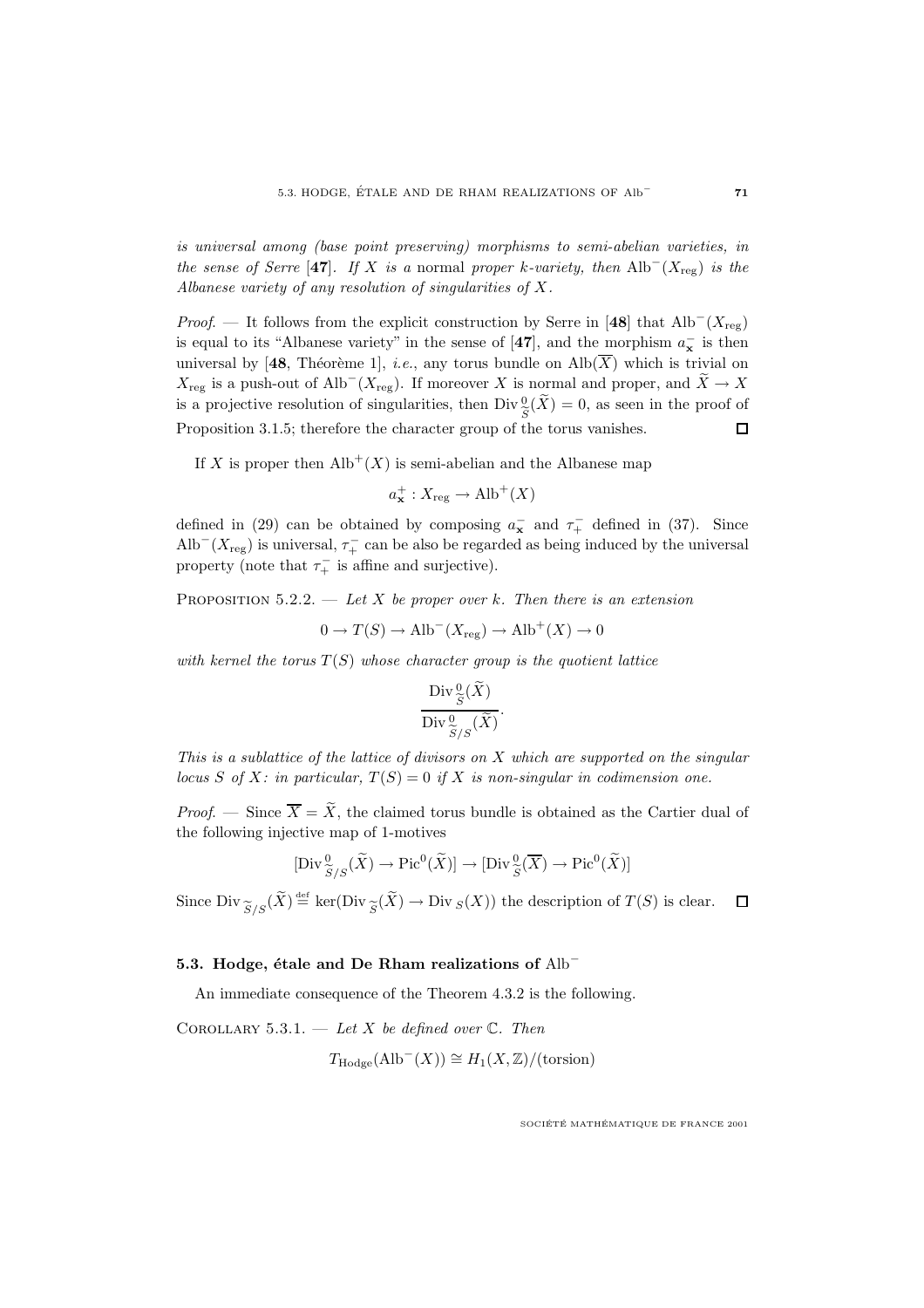Proof. — It follows from Cartier duality and the isomorphism of mixed Hodge structures

$$
Hom(H^1(X, \mathbb{Z}(1)), \mathbb{Z}(1)) \cong H_1(X, \mathbb{Z})/(\text{torsion})
$$

because of Theorem 4.3.2.

As a consequence of Theorems 4.4.3 and 4.5.4 we have:

COROLLARY 5.3.2. — Let X be defined over an algebraically closed field of characteristic zero. Then

$$
\widehat{T}(\text{Alb}^-(X)) \cong H_1^{\text{\'et}}(X, \widehat{\mathbb{Z}}) / (\text{torsion})
$$

and

$$
T_{\text{DR}}(\text{Alb}^-(X)) \cong H_1^{DR}(X).
$$

We then have the following corollary deduced from the properties of Alb<sup>−</sup> and Alb<sup>+</sup> obtained so far (see Proposition 5.2.2 and Lemma 5.1.2). Of course this may also be proved directly by topological arguments (and is in fact well known to experts).

COROLLARY 5.3.3. — Let X be a normal proper k-variety. Then

$$
H_1^{\text{\'et}}(X_{\text{reg}},\widehat{\mathbb{Z}})/(torsion) \cong H_1^{\text{\'et}}(\widetilde{X},\widehat{\mathbb{Z}})/(torsion)
$$

and  $H_1^{\'{e}t}(X,\mathbb{Z})/(\text{torsion})$  is a quotient of  $H_1^{\'{e}t}(X,\mathbb{Z})$ . If  $k = \mathbb{C}$  then

$$
H_1(X_{\text{reg}},\mathbb{Z})/(\text{torsion})\cong H_1(\widetilde{X},\mathbb{Z})/(\text{torsion})
$$

are isomorphic Hodge structures, pure of weight  $-1$ , and  $H_1(X,\mathbb{Z})/(\text{torsion})$  is a quotient Hodge structure of  $H_1(\widetilde{X}, \mathbb{Z})$ .

MEMOIRES DE LA SMF 87 ´

 $\Box$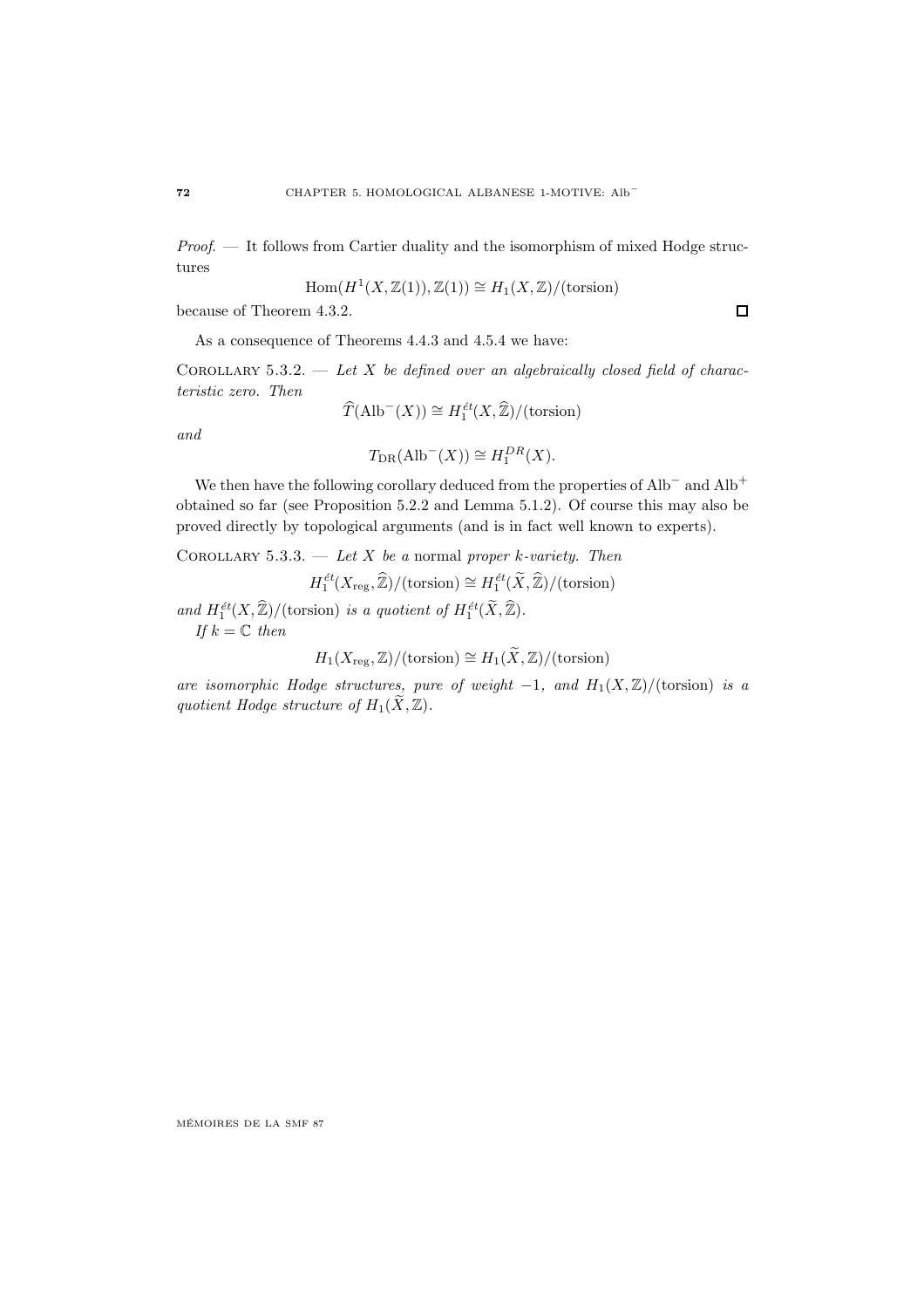## **CHAPTER 6**

# **MOTIVIC ABEL-JACOBI AND GYSIN MAPS**

We now obtain some further properties of our Albanese and Picard 1-motives. We will give algebro-geometric  $($  = "motivic") constructions of some cohomological operations. We will work throughout over an algebraically closed base field  $k$  of characteristic 0.

#### **6.1. Semi-normalization**

Deligne's original construction of the motivic cohomology of a curve (cf. Proposition 3.1.2) shows that it depends only on the semi-normalization of the curve, and not on the curve itself. For example, the motivic cohomology of the cuspidal projective plane cubic is zero. This is due to the fact that, e.g., over  $\mathbb{C}$ , the singular cohomology groups, compatibily with their mixed Hodge structures, are invariant under homeomorphisms.

In general, we easily get the following result in arbitrary dimension.

PROPOSITION 6.1.1. — Let  $f: X \to X'$  be a radicial k-morphism such that  $f(X) =$  $X'$ , i.e.,  $f_K: X(K) \to X'(K)$  is bijective on K-points for any field extension  $k \subseteq$ K. Then there are canonical isomorphisms  $Pic^{-}(X) \cong Pic^{-}(X')$  and  $Pic^{+}(X) \cong$  $Pic^+(X')$ , thus, dually,  $\text{Alb}^+(X) \cong \text{Alb}^+(X')$  and  $\text{Alb}^-(X) \cong \text{Alb}^-(X')$ .

Proof. — In fact this is a direct consequence of our definitions. For example, we can take a resolution of singularities X of X which is a resolution of  $X'$  as well. Thus the 1-motives Pic<sup> $-$ </sup>(X) and Pic<sup> $-$ </sup>(X') are clearly isomorphic by construction. Similarly, if  $\pi : X \to X$  is a smooth proper hypercovering of X, there is an induced one  $\pi' : X \to X'$ , vielding the identification  $Pic^+(X) \cong Pic^*(X')$ .  $\pi' : X \to X'$ , yielding the identification  $Pic^+(X) \cong Pic^*(X')$ .

In particular, all four of our 1-motives associated to a  $k$ -variety  $X$ , in fact depend only on the semi-normalization of X.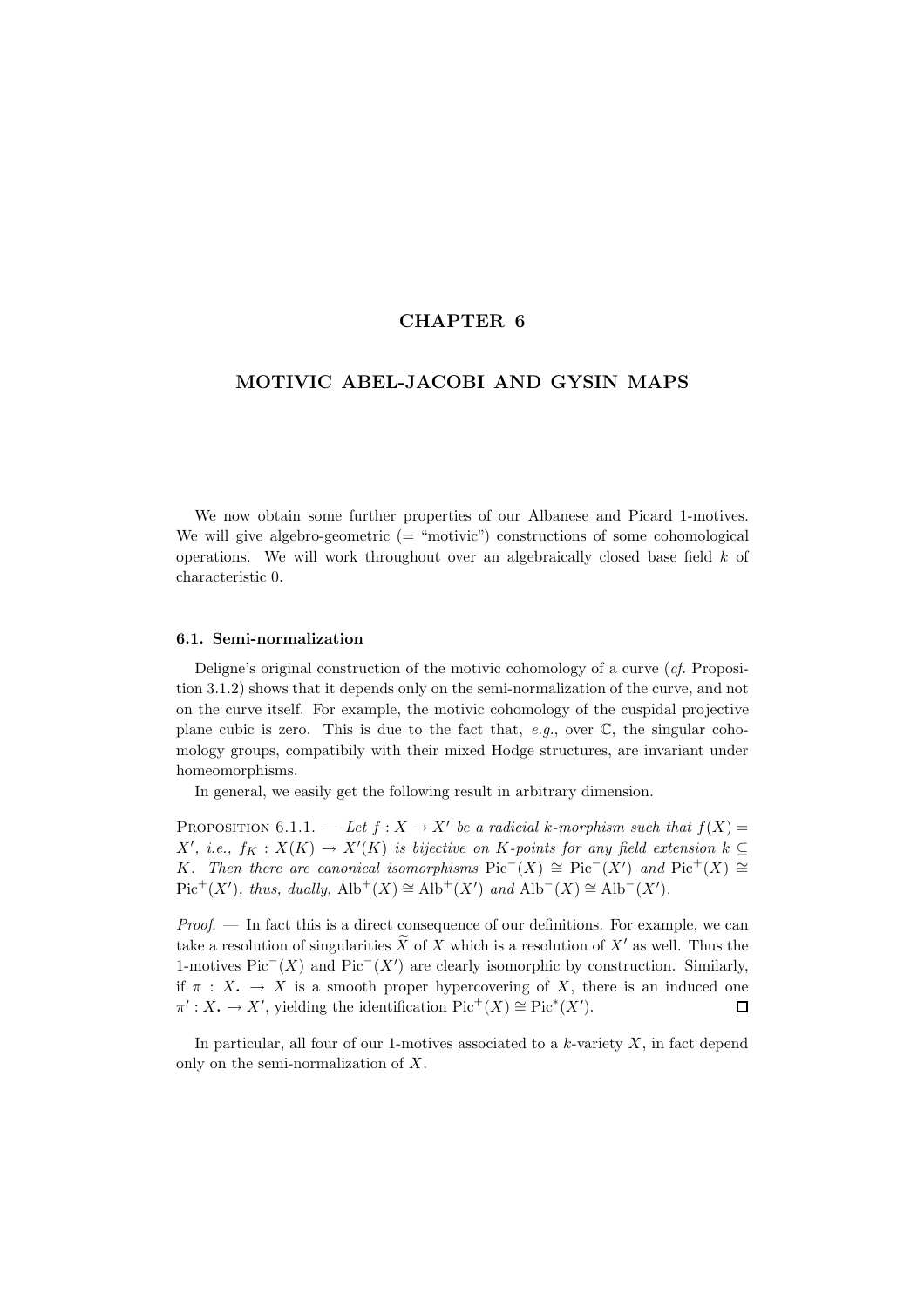### **6.2. Functoriality**

Contravariant (resp. covariant) functoriality of  $Pic<sup>+</sup>$  (resp. Alb<sup>-</sup>) is true, essentially by construction, and is valid for every morphism. For Pic<sup>−</sup> (resp. Alb<sup>+</sup>) we can expect covariance (resp. contravariance) only for morphisms between varieties of the same dimension, yielding the zero map if the morphism does not have dense image in some irreducible component.

PROPOSITION 6.2.1. — Let  $f: X \to X'$  be any morphism between k-varieties such that dim  $X' = \dim X$ . We then have a push-forward  $f_* : Pic^-(X) \to Pic^-(X')$  and, dually, a pull-back  $f^* : Alb^+(X') \to Alb^+(X)$ .

*Proof.* — We will assume, for simplicity of exposition, that X and X' are irreducible; we leave the necessary modifications (mainly notational) for the general case to the reader.

If the morphism f is not dominant we define  $f_*$  to be the zero homomorphism. If f is dominant, we choose resolutions  $\tilde{X} \to X$ ,  $\tilde{X}' \to X'$  and good compactifications  $\widetilde{X} \hookrightarrow \overline{X}$  and  $\widetilde{X}' \hookrightarrow \overline{X}'$  with normal crossing boundaries  $Y \subset \overline{X}$ ,  $Y' \subset \overline{X}'$ , such that there is a morphism  $\overline{f} : \overline{X} \to \overline{X}'$  compatible with f, and hence satisfying  $\overline{f}^{-1}(Y') \subset Y$ .

Let  $D \in \text{Div}_{\overline{S}/S}(\overline{X}, Y)$ . The push-forward  $f_*(D)$ , as a Weil divisor, clearly belongs to  $\text{Div}_{\overline{S}'/S'}(\overline{X}', Y')$ . We therefore just need to show that there is an induced pushforward of relative line bundles which is compatible with the push-forward of Weil divisors. This is the content of the following lemma.  $\Box$ 

LEMMA 6.2.2. — Let  $f : \overline{X} \rightarrow \overline{X'}$  be a proper surjective morphism between ndimensional integral smooth proper varieties over an algebraically closed field k of characteristic 0. Let  $\partial \overline{X} \subset \overline{X}$  and  $\partial \overline{X'} \subset \overline{X'}$  be reduced, normal crossing divisors such that  $f^{-1}(\partial \overline{X'})_{\text{red}}$  is a normal crossing divisor in  $\overline{X}$  which is contained in  $\partial \overline{X}$ .

Then there is a homomorphism of algebraic groups

$$
f_* : Pic^0(\overline{X}, \partial \overline{X}) \to Pic^0(\overline{X'}, \partial \overline{X'})
$$

such that

- (i)  $f_*$  is compatible with the natural homomorphism  $f_* : Pic^0(\overline{X}) \to Pic^0(\overline{X'})$  induced by the cycle theoretic direct image (i.e., push-forward) on divisors
- (ii) the assignment  $f \mapsto f_*$  is compatible with composition of appropriate proper maps
- (iii) if D is any divisor on  $\overline{X}$  with support disjoint from  $\partial \overline{X}$ , and  $[D] \in Pic^0(\overline{X}, \partial \overline{X})$ is the class of the pair  $(\mathcal{O}_{\overline{X}}(D), s_D)$  (where  $s_D$  is the tautological meromorphic section of  $\mathcal{O}_{\overline{X}}(D)$  with divisor D), then  $f_*[D] = [f_*D] \in Pic(X', \partial X')$ , where  $f_*D$  is the cycle theoretic direct image (i.e., push-forward) of D under the proper map f, which is a divisor on  $X'$  whose support is disjoint from  $\partial X'$ .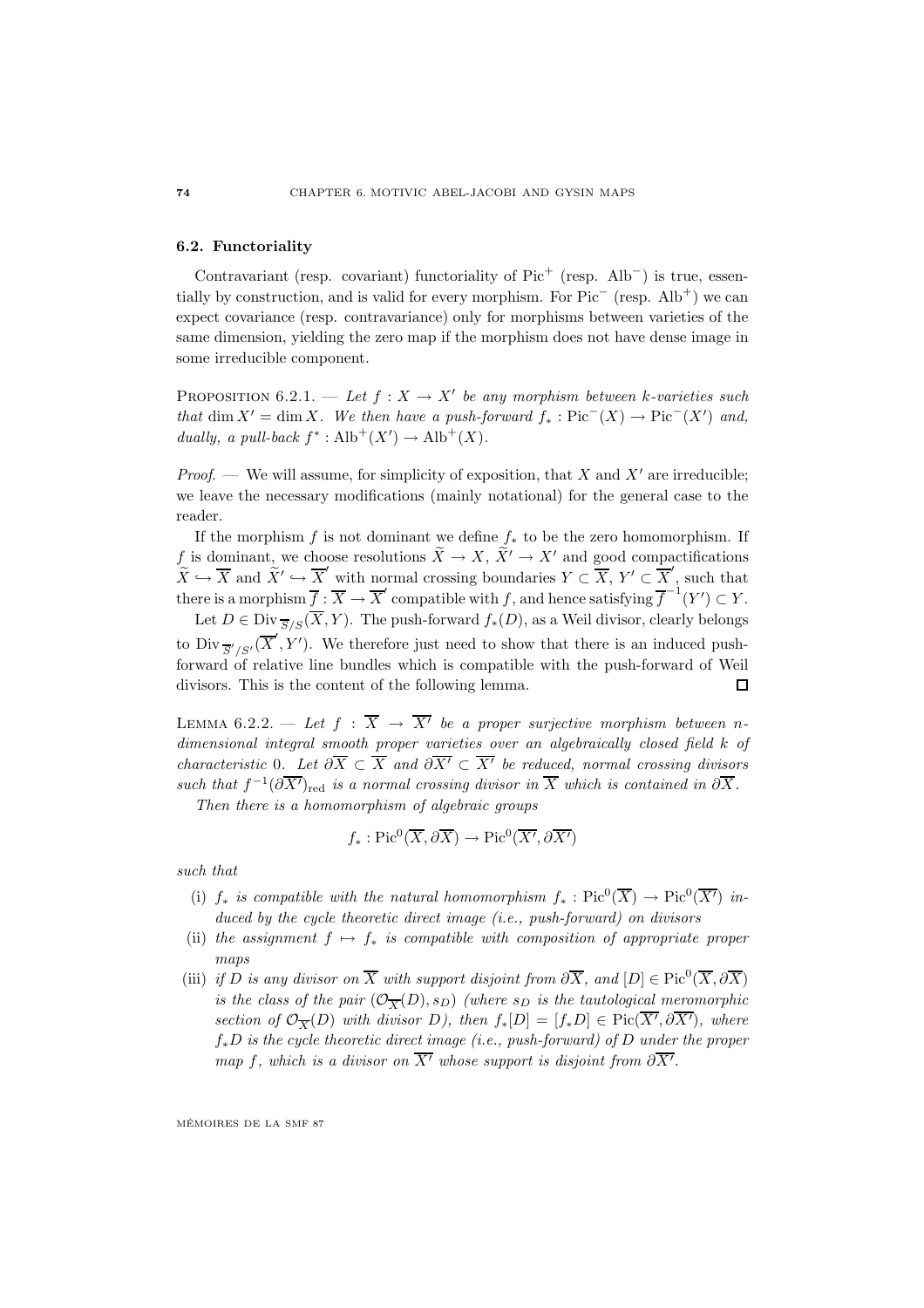*Proof.* — By considering the obvious map  $Pic^0(\overline{X}, \partial \overline{X}) \to Pic^0(\overline{X}, f^{-1}(\partial \overline{X}'))$ , we reduce immediately to the case when  $\partial \overline{X} = f^{-1}(\partial \overline{X'})$ . Now we can construct a Stein factorization diagram



where Y is a normal, proper variety of dimension  $n, g: Y \to \overline{X'}$  is a finite, surjective morphism, and h is birational and proper with connected fibres. Further,  $h_*\mathcal{O}_{\overline{X}} = \mathcal{O}_Y$ , and  $f_*\mathcal{O}_{\overline{X}} = g_*\mathcal{O}_Y$ .

Define  $\partial Y = g^{-1}(\partial \overline{X'})_{\text{red}}$ , so that  $\partial \overline{X} = h^{-1}(\partial Y)_{\text{red}}$ . Let  $Z_1$  denote the union of the components of  $Y_{sing}$  which are not contained in  $\partial Y$ . Let  $Z' = g(Z_1), Z = g^{-1}(Z'),$  $\overline{Z} = h^{-1}(Z')$ . Then  $\overline{Z}$ , Z and Z' are each closed subsets of  $\overline{X}$ , Y and  $\overline{X'}$ , respectively, which have codimension  $\geq 2$ . Let  $U = Y - Z$ ,  $V = X - Z$ ,  $W = X' - Z'$ , so that we have an induced commutative triangle of proper morphisms



which is the Stein factorization of  $f: V \to W$ . Also define  $\partial V = V \cap \partial \overline{X}$ ,  $\partial U = Y \cap \partial Y$ ,  $\partial W = W \cap \partial X'.$ 

We now make the following claims.

(i) There is a homomorphism  $\alpha$ : Pic $^0(\overline{X},\partial\overline{X}) \to Pic(U,\partial U)$ , which fits into a commutative triangle

$$
\operatorname{Pic}^{0}(\overline{X}, \partial \overline{X}) \xrightarrow{\text{restriction}} \operatorname{Pic}(V, \partial V)
$$
\n
$$
\xrightarrow{\alpha} \qquad \qquad h^* E
$$
\n
$$
\operatorname{Pic}(U, \partial U)
$$

- (ii) There is a norm map  $g_* : Pic(U, \partial U) \to Pic(W, \partial W)$ , such that (a) the composition  $g_* \circ g^*$  is multiplication by deg g, and (b)  $g_*[D]=[g_*D]$  for the class of any Weil (= Cartier) divisor D on U with support disjoint from  $\partial U$ .
- (iii) The natural restriction map  $\rho : Pic(X', \partial X') \to Pic(W, \partial W)$  is an isomorphism. Granting these claims, the desired map  $f_*$  is the composition

$$
\operatorname{Pic}^0(\overline{X}, \partial X) \xrightarrow{\alpha} \operatorname{Pic}(U, \partial U) \xrightarrow{g_*} \operatorname{Pic}(W, \partial W) \xrightarrow{(\rho)^{-1}} \operatorname{Pic}(\overline{X'}, \partial \overline{X'}).
$$

This obviously factors through the subgroup  $Pic^0(\overline{X'}, \partial \overline{X'})$ , which is the maximal divisible subgroup of  $Pic(\overline{X'}, \partial \overline{X'})$ .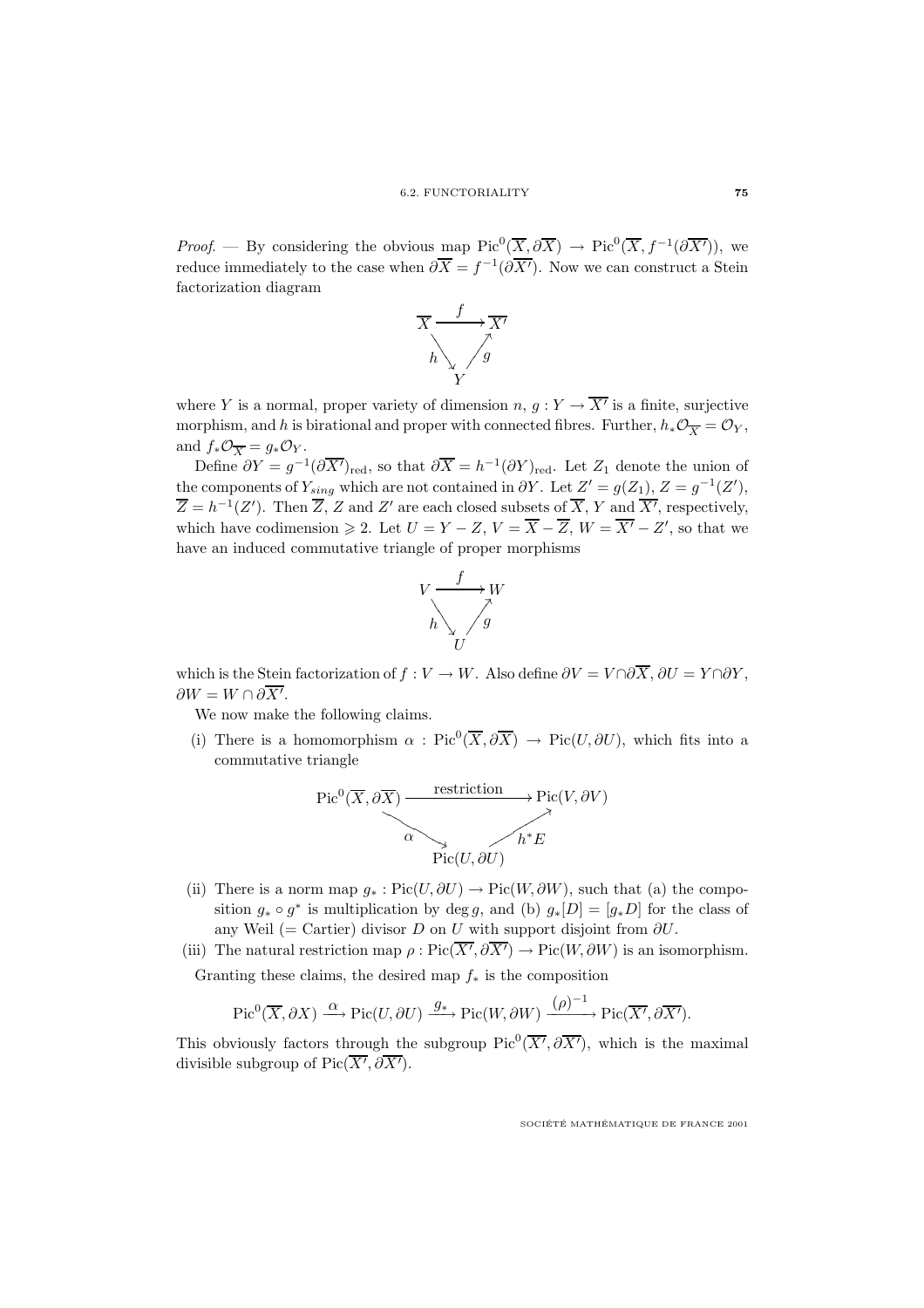We now proceed to prove the claims, in the order stated. First, we consider the map  $h^* : Pic(U, \partial U) \to Pic(V, \partial V)$ . We have that

$$
Pic(U, \partial U) = H^1(U, \mathcal{O}_{(U, \partial U)}^*),
$$
  
\n
$$
Pic(V, \partial V) = H^1(V, \mathcal{O}_{(V, \partial V)}^*),
$$

where for a scheme A and a closed subscheme B, we let  $\mathcal{O}_{(A,B)}^* \stackrel{\text{def}}{=} \text{ker}(\mathcal{O}_A^* \to \mathcal{O}_B^*).$ By the Leray spectral sequence for  $h$ , we obtain an exact sequence

$$
0 \to H^1(U, h_*\mathcal{O}_{(V,\partial V)}^*) \xrightarrow{h'} \text{Pic}(V,\partial V) \to H^0(U, R^1h_*\mathcal{O}_{(V,\partial V)}^*),
$$

and  $h^* : Pic(U, \partial U) \to Pic(V, \partial V)$  is the composition of h' with the natural map

$$
Pic(U, \partial U) = H^1(U, \mathcal{O}_{(U, \partial U)}^*) \to H^1(U, h_*\mathcal{O}_{(V, \partial V)}^*).
$$

In fact

$$
\mathcal{O}_{(U,\partial U)}^* = h_* \mathcal{O}_{(V,\partial V)}^*,
$$

since  $\mathcal{O}_U^* = h_* \mathcal{O}_V^*$ , and the natural map  $\mathcal{O}_{\partial U}^* \to h_* \mathcal{O}_{\partial V}^*$  is injective. This means we have an exact sequence

$$
0 \to Pic(U, \partial U) \xrightarrow{h^*} Pic(V, \partial V) \to H^0(U, R^1 h_* \mathcal{O}_{(V, \partial V)}^*).
$$

So to construct the map  $\alpha$  and the commutative triangle in Claim (i), it suffices to prove that the natural map

$$
{\rm Pic}^0(\overline{X}, \partial\overline{X})\to H^0(U, R^1h_*\mathcal{O}_{(V, \partial V)}^*)
$$

vanishes.

Thus it suffices to prove that for each closed point  $x \in U$ , the map to the stalk at x

$$
\mathrm{Pic}^0(\overline{X}, \partial \overline{X}) \to (R^1 h_* \mathcal{O}_{(V, \partial V)}^*)_x
$$

vanishes. We may identify  $(R^1h_*\mathcal{O}_{(V,\partial V)}^*)_x$  with  $H^1(V_x,\mathcal{O}_{(V_x,\partial V_x)}^*)$ , where

 $V_x = V \times_U \text{Spec } \mathcal{O}_{x,U}, \ \ \partial V_x = \partial V \times_U \text{Spec } \mathcal{O}_{x,U}.$ 

So we want to show that the maps

$$
\mathrm{Pic}^0(\overline{X}, \partial \overline{X}) \to \mathrm{Pic}(V_x, \partial V_x)
$$

vanish, for all  $x \in U$ .

If  $x \notin \partial U$ , then  $\partial V_x = \emptyset$ . It suffices to see that the natural map

$$
\mathrm{Pic}^0(\overline{X}) \to \mathrm{Pic}(V_x)
$$

vanishes. Now  $x$  is a non-singular point of  $U$ . Thus we can find a non-singular proper variety  $\overline{U}$ , containing  $U_{\text{reg}}$  as a dense open subset; we can find a non-singular proper variety  $\overline{V}$  containing  $h^{-1}(U_{\text{reg}})$  as a dense open set, and dominating  $\overline{X}$ . Then  $Pic^{0}(\overline{X}) \cong Pic^{0}(\overline{V}) \cong Pic^{0}(\overline{U})$ , and evidently the map

$$
\mathrm{Pic}^0(\overline{U}) \to \mathrm{Pic}(V_x)
$$

vanishes, as it factors through Pic(Spec  $\mathcal{O}_{x,U}$ ) = 0.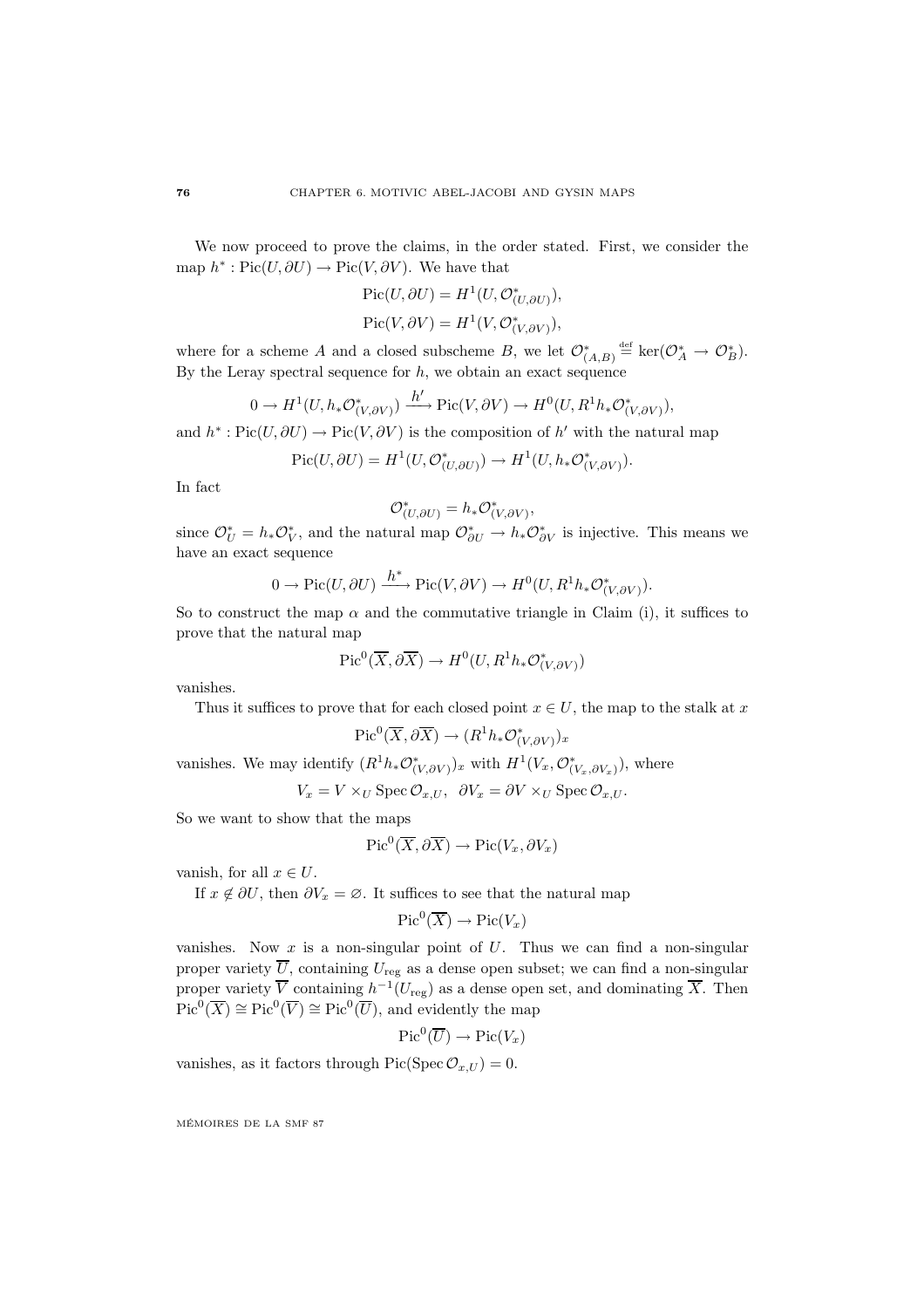So we may take  $x \in \partial U$ . Now the fiber  $h^{-1}(x)$  is contained in  $\partial V$ . Let  $\widehat{\mathcal{O}}_{x,U}$  be the completion of  $\mathcal{O}_{x,U}$ , and let

$$
\widehat{V_x} = V \times_U \text{Spec } \widehat{\mathcal{O}}_{x,U}, \ \ \partial \widehat{V_x} = \partial V \times_U \text{Spec } \widehat{\mathcal{O}}_{x,U}.
$$

Then we have a natural homomorphism

$$
\mathrm{Pic}(V_x,\partial V_x)\to \mathrm{Pic}(\widehat{V_x},\partial \widehat{V_x}).
$$

Since  $\mathcal{O}_{x,U} \to \widehat{\mathcal{O}}_{x,U}$  is faithfully flat, we see easily that this homomorphism is *injective*. So we are reduced to proving that  $Pic^0(\overline{X}, \partial \overline{X}) \to Pic(\widehat{V_x}, \partial \widehat{V_x})$  vanishes.

For each  $n \geq 1$ , let  $V_x^n \subset V_x$  be the closed subscheme defined by the *n*-th power of the ideal sheaf of the reduced fiber  $h^{-1}(x)_{\text{red}}$ . Let  $\partial V_x^n$  denote the scheme theoretic intersection  $\partial V \cap V_x^n$ . Then  $V_x^1 = \partial V_x^1 = h^{-1}(x)_{\text{red}}$ , since  $h^{-1}(x) \subset \partial V$ . There is a natural homomorphism

$$
\mathrm{Pic}(\widehat{V_x}, \partial \widehat{V_x}) \to \varprojlim_n \mathrm{Pic}(V_x^n, \partial V_x^n).
$$

We claim that it is an isomorphism. This follows, using the five lemma, from the Grothendieck Existence Theorem [**24**], which gives isomorphisms

$$
\operatorname{Pic}(\widehat{V_x}) \cong \varprojlim_n \operatorname{Pic}(V_x^n), \ \ \operatorname{Pic}(\partial \widehat{V_x}) \cong \varprojlim_n \operatorname{Pic}(\partial V_x^n),
$$

and analogous isomorphisms on unit groups.

Hence we are reduced to proving that for each  $n$ , the natural restriction maps

$$
\operatorname{Pic}^0(\overline{X}, \partial \overline{X}) \to \operatorname{Pic}(V_x^n, \partial V_x^n)
$$

are zero. This is clear for  $n = 1$  since  $V_x^1 = \partial V_x^1$ , so that  $Pic(V_x^1, \partial V_x^1) = 0$ . For  $n > 1$ , one has that

$$
Pic(V_x^n, \partial V_x^n) = \ker \left( Pic(V_x^n, \partial V_x^n) \to Pic(V_x^1, \partial V_x^1) \right)
$$

is an affine algebraic group which is purely of additive type (i.e., is a vector group) [**10**, Section 4]. Hence any homomorphism from a semi-abelian variety to  $Pic(V_x^n, \partial V_x^n)$ must vanish. This completes the proof of Claim (i).

Now we construct the norm map  $g_* : Pic(U, \partial U) \to Pic(W, \partial W)$  of Claim (ii). First note that  $R^1 g_* \mathcal{O}_{(U,\partial U)}^* = 0$ , since the relative Picard group of a semi-local pair vanishes. Hence we have an identification

$$
\text{Pic}(U,\partial U) = H^1(W, g_*\mathcal{O}_{(U,\partial U)}^*).
$$

Since  $U, W$  are integral and normal, and  $g$  is finite surjective, the norm map on functions induces a homomorphism  $N_{U/W}$  :  $g_*\mathcal{O}_U^* \to \mathcal{O}_W^*$ . We claim this induces a map on subsheaves  $N_{U/W}: g_*\mathcal{O}_{(U,\partial U)}^* \to \mathcal{O}_{(W,\partial W)}^*$ , or equivalently, that the composition

$$
g_*\mathcal{O}_{(U,\partial U)}^*\hookrightarrow g_*\mathcal{O}_U^*\xrightarrow{N_{U/W}}\mathcal{O}_W^*\to \mathcal{O}_{\partial W}^*
$$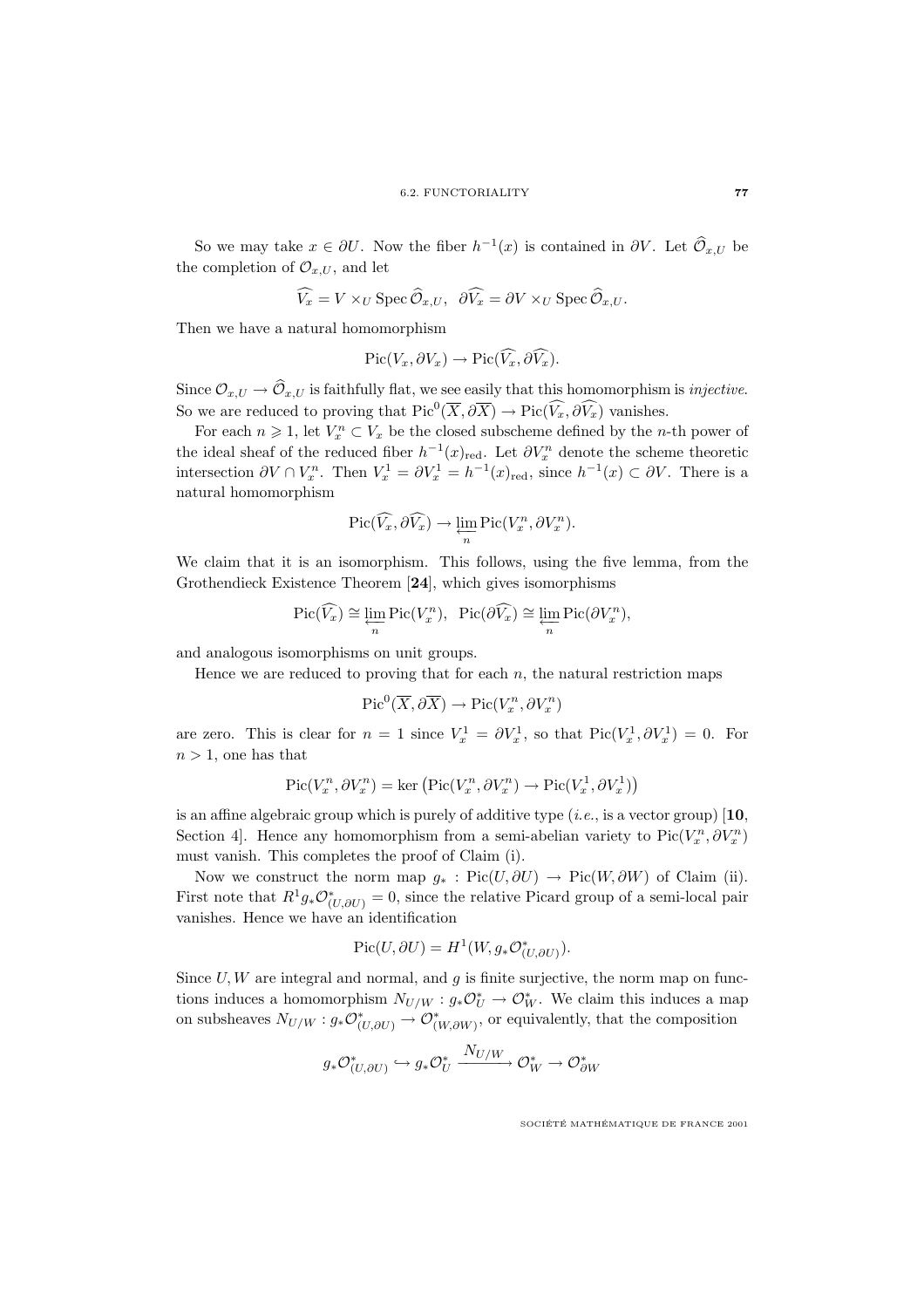vanishes. Since  $\mathcal{O}^*_{\partial W}$  injects into the direct sum of constant sheaves associated to its stalks at the generic points of  $\partial W$ , it suffices to show that for any such generic point  $\eta \in \partial W$ , the map on stalks

$$
(g_*\mathcal{O}_{(U,\partial U)}^*)_{\eta} \to \mathcal{O}_{\eta,\partial W}^*
$$

vanishes. Now  $\mathcal{O}_{n,\partial W}$  is the function field of an irreducible component of  $\partial W$ , and is the residue field of the discrete valuation ring  $\mathcal{O}_{\eta,W}$ . The stalk  $(g_*\mathcal{O}_U^*)_{\eta}$  is the unit group of the (semi-local) integral closure of  $\mathcal{O}_{n,W}$  in the function field of U; denote this semi-local ring by  $\mathcal{O}_{\eta,U}$ . The stalk  $(g_*\mathcal{O}_{(U,\partial U)}^*)_\eta$  is the subgroup of  $\mathcal{O}_{\eta,U}^*$ of units congruent to 1 modulo the Jacobson radical (which is the ideal defining  $\partial U = g^{-1}(\partial W)_{\text{red}}$  in  $\mathcal{O}_{n,U}$ .

Now  $\mathcal{O}_{n,U}$  is a free module over  $\mathcal{O}_{n,W}$  of rank equal to the degree of g, and for any  $a \in \mathcal{O}_{n,U}$ , the norm of a equals the determinant of the endomorphism of the free  $\mathcal{O}_{\eta,W}$ -module  $\mathcal{O}_{\eta,U}$  given by multiplication by a. So it suffices to observe that if  $a \in \mathcal{O}_{\eta,U}^{*}$  is congruent to 1 modulo the Jacobson radical, then this endomorphism is of the form  $1 + A$ , where the matrix entries of A lie in the maximal ideal of  $\mathcal{O}_{n,W}$ ; hence the determinant of this matrix maps to 1 in the residue field of  $\mathcal{O}_{\eta,W}$ . This proves that

$$
(g_*\mathcal{O}_{(U,\partial U)}^*)_{\eta} \to \mathcal{O}_{\eta,\partial W}^*
$$

vanishes.

Now we define the map

$$
g_*:\mathrm{Pic}(U,\partial U)\to \mathrm{Pic}(W,\partial W)
$$

to be the map

$$
H^1(W, g_*\mathcal{O}_{(U,\partial U)}^*) \to H^1(W, \mathcal{O}_{(W,\partial W)}^*)
$$

induced by the sheaf map

$$
N_{U/W}: g_*\mathcal{O}_{(U,\partial U)}^*\to \mathcal{O}_{(W,\partial W)}^*.
$$

This evidently has the property that  $g_* \circ g^*$  is multiplication by deg g, since this is true at the sheaf level. To see the compatibility with the push-forward for divisors D with support | D | disjoint from  $\partial U$ , we compare the above map  $g_*$  with the analogous map

$$
H^1_{g(|D|)}(W, g_*\mathcal{O}_{(U,\partial U)}^*) \to H^1_{g(|D|)}(W, \mathcal{O}_{(W,\partial W)}^*).
$$

This completes the proof of Claim (ii).

To prove Claim (iii), it suffices to note that

$$
Pic(\overline{X'}) \cong Pic(W), \ \ Pic(\partial \overline{X'}) \hookrightarrow Pic(\partial W),
$$

and that

$$
H^0(\overline{X'}, \mathcal{O}_{\overline{X'}}^*) \cong H^0(W, \mathcal{O}_W^*), \quad H^0(\partial \overline{X'}, \mathcal{O}_{\partial \overline{X'}}^*) \cong H^0(\partial W, \mathcal{O}_{\partial W}^*).
$$

All of these follow from the choice of the open set  $W \subset \overline{X'}$ , such that  $\overline{X'} - W$  has codimension  $\geq 2$  in  $\overline{X'}$ , and  $\partial \overline{X'} - \partial W$  has codimension  $\geq 2$  in  $\partial \overline{X'}$  (recall that  $\overline{X'}$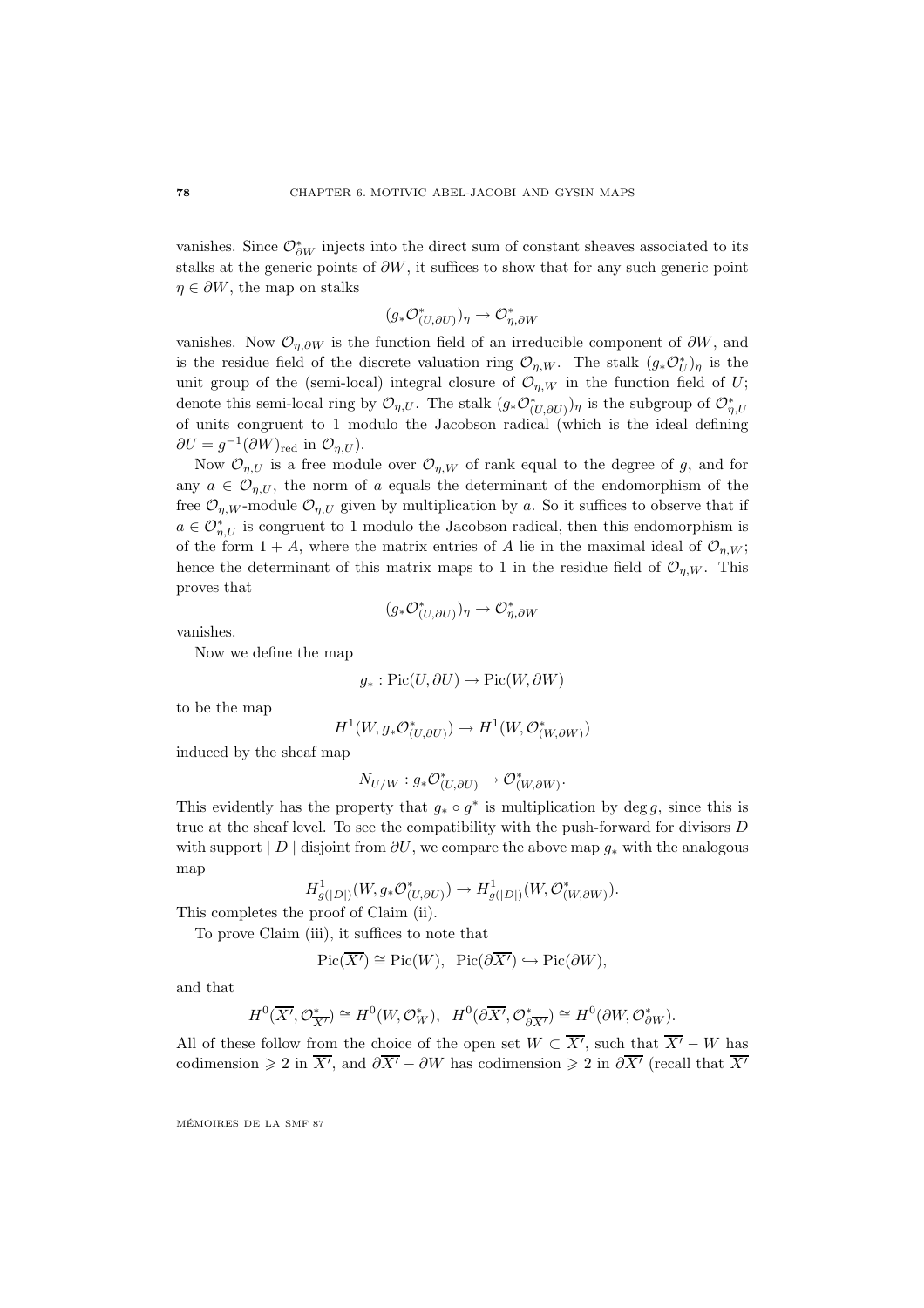is integral, non-singular and complete, and  $\partial \overline{X'}$  is a reduced, normal crossing divisor in  $X'$ , and is hence a complete, equidimensional and Cohen-Macaulay scheme; thus  $\overline{X'}$  is locally connected in codimension 2).  $\Box$ 

REMARK  $6.2.3.$  — By making use of Propositions  $6.2.1$  and  $1.3.1$  we can see the following faithfulness property of the Albanese and Picard 1-motives. If we let  $f$ :  $X \to X'$  be a generically finite morphism such that the push-forward  $f_* : Pic^- (X) \to Y'$  $Pic^-(X')$  induces an isomorphism on étale realizations then  $f_*$  itself is an isomorphism of 1-motives. A similar statement holds for  $f^* : Alb^+(X') \to Alb^+(X)$ .

#### **6.3. Projective bundles and vector bundles**

Let  $P = \mathbb{P}(\mathcal{E}) = \text{Proj } S(\mathcal{E})$  be the projective bundle associated to a locally free sheaf  $\mathcal E$  on X (here  $S(\mathcal E)$  is the symmetric algebra of  $\mathcal E$  over  $\mathcal O_X$ ).

PROPOSITION 6.3.1. — There are canonical isomorphisms  $Pic^{-}(X) \cong Pic^{-}(P)$ and Pic<sup>+</sup>(X) ≅ Pic<sup>+</sup>(P), therefore, dually,  $\text{Alb}^+(X) \cong \text{Alb}^+(P)$  and  $\text{Alb}^-(X) \cong$ Alb<sup> $-$ </sup> $(P)$ .

*Proof.* — Let  $P = \mathbb{P}(\mathcal{E}) \to X$  be the pull-back along a chosen resolution of singularities  $\widetilde{X} \to X$ . We can choose a "Nash compactification"  $\overline{X}$  of the resolution  $\widetilde{X}$ , *i.e.*, we can also get a locally free sheaf  $\mathcal E$  on X which extends  $\mathcal E$  (to construct a Nash compactification, first choose an arbitrary one, and a coherent extension  $\mathcal F$  of  $\mathcal E$ ; then resolve singularities of the Nash blow-up associated to  $\mathcal{F}$ , on which the pull-back of  $F$ , modulo torsion, is a locally free sheaf).

We can then assume that  $\widetilde{P}$  extends to  $\overline{P} = \mathbb{P}(\overline{\mathcal{E}})$  on  $\overline{X}$ , and the boundary  $\overline{P} - \widetilde{P} = Z$  is a normal crossing divisor in  $\overline{P}$  which is a projective bundle over the normal crossing boundary Y of  $\overline{X}$ . Since the Picard varieties of  $\overline{X}$  and  $\overline{P}$  are also isomorphic, the exact sequence (5) (*cf.* Proposition 2.1.2) yields an isomorphism of semi-abelian varieties  $Pic^0(\overline{X}, Y) \cong Pic^0(\overline{P}, Z)$ . Pull-back of divisors from  $\overline{X}$  to  $\overline{P}$ yields a compatible isomorphism between lattices, giving rise to the claimed isomorphism for Pic−; that for Alb<sup>+</sup> follows from Cartier duality.

For Pic<sup>+</sup> and Alb<sup>-</sup>, we argue as follows. Consider a Nash compactification  $X^*$ of X, *i.e.*, such that  $\mathcal E$  extends to a locally free sheaf  $\mathcal E^*$  on  $X^*$ . We can find a smooth proper hypercovering  $\overline{X}$ , of  $X^*$  such that the induced reduced hypercovering of  $X^* - X$  is a normal crossing divisor Y. in  $\overline{X}$ . Then  $X_* = \overline{X}_* - Y$ , yields a smooth proper hypercovering of X, and  $\overline{X}$ , is a smooth compactification with normal crossing boundary. Now  $P_{\bullet} = P \times_X X_{\bullet}$  is a smooth proper hypercovering of P, and we can get an induced compactification of P.

$$
\overline{P}_{\bullet} = \overline{X}_{\bullet} \times_{X^*} \mathbb{P}(\mathcal{E}^*)
$$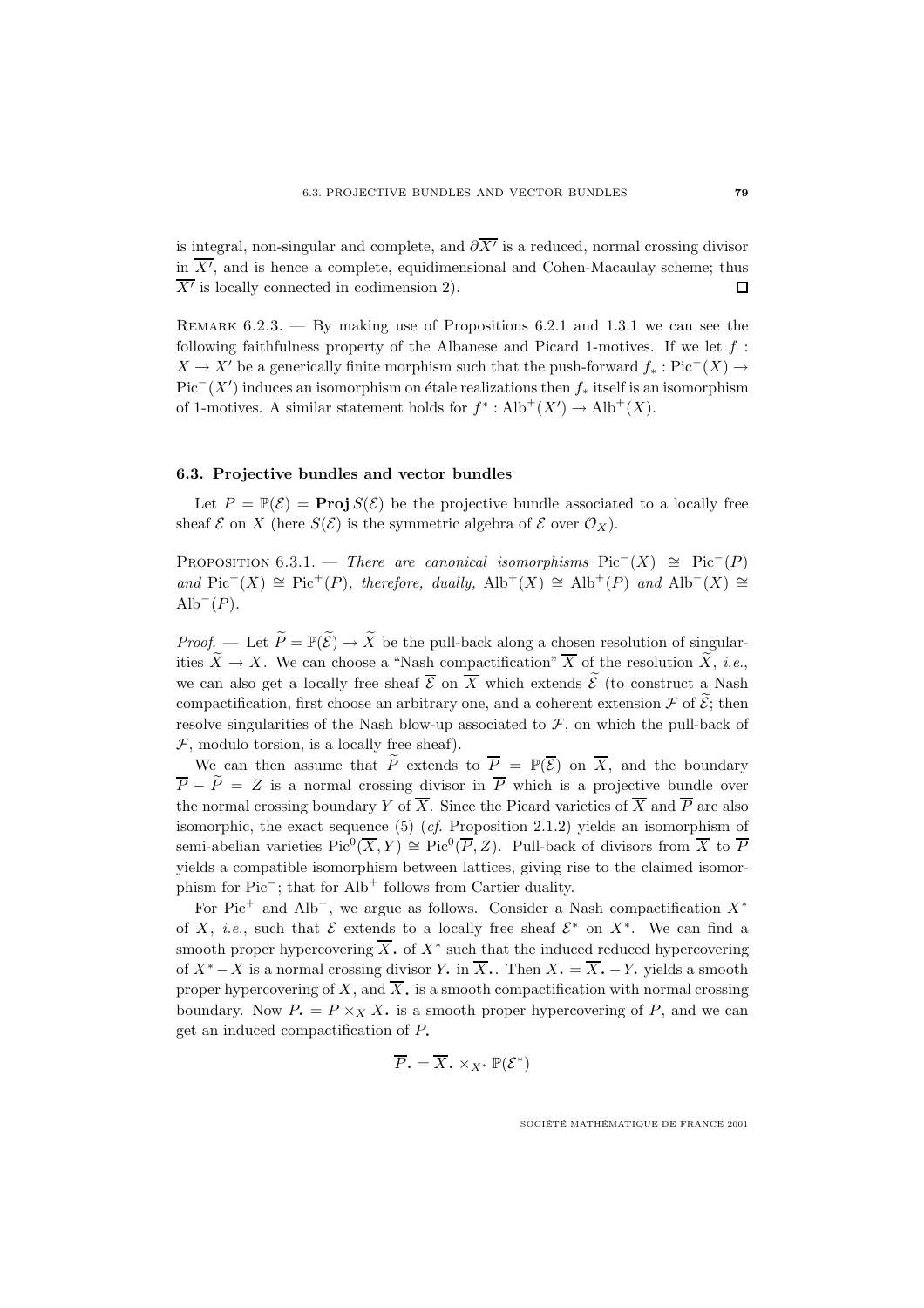which has normal crossing boundary. We then see easily that  $\text{Pic}^0(\overline{X}) \cong \text{Pic}^0(\overline{P})$ . because of the exact sequence  $(31)$  (*cf.* Proposition 4.1.2); similarly the lattices are isomorphic. П

Let  $V = V(\mathcal{E}) = \text{Spec } S(\mathcal{E})$  be the geometric vector bundle associated to a locally free sheaf  $\mathcal E$  on X. We have the following homotopy invariance property.

PROPOSITION 6.3.2. — There is a canonical isomorphism  $Pic^+(X) \cong Pic^+(V)$  and, dually, there is an isomorphism  $\text{Alb}^-(X) \cong \text{Alb}^-(V)$ .

*Proof.* — Consider a Nash compactification  $X^*$  of X, so that  $\mathcal E$  extends to a locally free sheaf  $\mathcal{E}^*$  on  $X^*$ , and let  $V^* = \mathbb{V}(\mathcal{E}^*)$ . We let  $\overline{X}$ , be a smooth proper hypercovering of  $X^*$  such that the reduced inverse image of  $X^* - X$  is a normal crossing divisor, and let  $V^*$  be the simplicial vector bundle on X. obtained by the pull-back of  $V^*$  along the hypercovering. We take

$$
\overline{V}_{\bullet} = \overline{X}_{\bullet} \times_{X^*} \mathbb{P}(\mathcal{E}^* \oplus \mathcal{O}_{X^*})
$$

to be the compactification of  $V^*$  with normal crossing boundary. We then have to show that

$$
[\mathrm{Div}_{Y_{\bullet}}^{0}(\overline{X}_{\bullet}) \to \mathrm{Pic}^{0}(\overline{X}_{\bullet})] \cong [\mathrm{Div}_{N_{\bullet}}^{0}(\overline{V}_{\bullet}) \to \mathrm{Pic}^{0}(\overline{V}_{\bullet})]
$$

where N. is the normal crossing boundary of  $\overline{V}$ , considered as a compactification of  $V_1 = X_2 \times_X V$ . We have

$$
N_{\bullet} = \overline{V}_{\bullet} - V_{\bullet} = Y_{\bullet} \times_X \mathbb{P}(\mathcal{E}^* \oplus \mathcal{O}_{X^*}) \cup \overline{X}_{\bullet} \times_{X^*} \mathbb{P}(\mathcal{E}^*).
$$

Thus it is clear that the groups of divisors supported on  $N$ , and on  $Y$ , which are algebraically equivalent to zero (*i.e.*, have classes in  $Pic^0$ ) on the respective proper simplicial schemes, are naturally isomorphic; hence the lattices of our two 1-motives are naturally isomorphic. From the short exact sequence

$$
0 \to \operatorname{Pic}(\overline{X}_{\scriptscriptstyle\bullet}) \to \operatorname{Pic}(\overline{V}_{\scriptscriptstyle\bullet}) \to \mathbb{Z} \to 0
$$

we conclude that  $\text{Pic}^0(\overline{X}_\cdot) \cong \text{Pic}^0(\overline{V}_\cdot)$ , and we are done.

$$
\Box
$$

#### **6.4. Universality and zero-cycles**

We let X be a *projective n*-dimensional *k*-variety. Let  $X^{(n)}$  be the union of the n-dimensional irreducible components of  $X$ , and let  $X_{\text{reg}}$  denote the locus of smooth points of X which lie in  $X^{(n)}$ . We fix base points  $x_c \in X^c$  in each component of  $X_{reg}$ , and let  $a_{\mathbf{x}}^+ : X_{\text{reg}} \to \text{Alb}^+(X)$  be the corresponding Albanese map (see (29)). We denote by

$$
a_X^+ : \mathcal{Z}^n(X_{\text{reg}})_{\text{deg }0} \to \text{Alb}^+(X)
$$

the induced map on the group  $\mathcal{Z}^n(X_{\mathsf{reg}})_{\deg 0}$  of zero cycles on  $X_{\mathsf{reg}}$  which have degree 0 on each component of  $X_{\text{reg}}$ ; in fact  $a_X^+$  is independent of the choices of base points  ${x_c} = \bf{x}$ .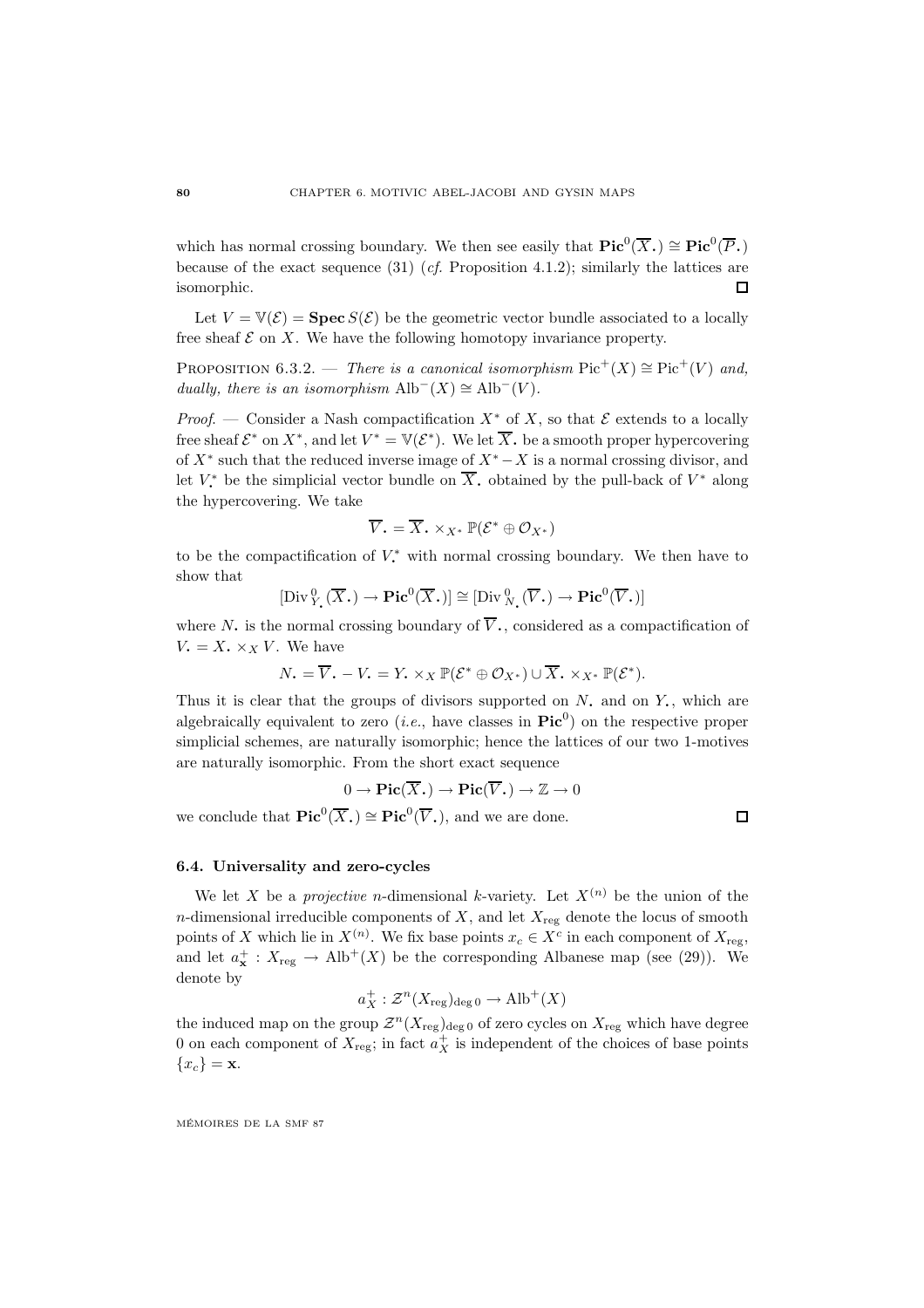We recall that the "cohomological" Levine-Weibel Chow group of zero-cycles  $CH<sup>n</sup>(X)$  is defined to be the quotient of the free abelian group on (closed) points of  $X_{\text{reg}}$ , *i.e.*,  $\mathcal{Z}^n(X_{\text{reg}})$ , modulo the subgroup of zero-cycles which are divisors of appropriate rational functions on Cartier curves on X (cf. [**30**] and [**8**]).

Using  $a_X^+$ , we get a "motivic" construction of an Abel-Jacobi map, generalizing the Abel-Jacobi map for the Chow group of zero-cycles of degree 0 on projective nonsingular varieties, to the case of projective varieties with arbitrary singularities (this is done in [**2**] and [**8**] over C). For a different algebraic construction, see [**19**].

THEOREM 6.4.1. — Let X be a projective k-variety. The Albanese map  $a_X^+$  yields a universal regular homomorphism

(39) 
$$
a^+ : \mathrm{CH}^n(X)_{\deg 0} \to \mathrm{Alb}^+(X)
$$

from the "cohomological" Chow group of zero-cycles of degree zero to semi-abelian k-varieties.

We will prove the above theorem in several steps. We first construct Gysin maps for "good" curves, defined as follows. A curve  $C \subset X$  is "good" if (i) C is reduced, purely of dimension 1, and  $C \cap S$  is reduced of dimension 0 (ii) C is a local complete intersection in X (iii)  $C \subset X^{(n)}$  (iv) if  $X_n \to X$  is the normalization, and we set  $C_0 = X_n \times_X C$ ,  $S_0 = X_n \times_X (C \cap S)$ , then  $C_0$  is also purely 1-dimensional, and  $S_0 \subset C_0$  consists of smooth points of  $C_0$ . Note that if C is good, and  $X^{\leq n}$  is the union of the irreducible components of X of dimension  $\lt n$ , then  $C \cap X^{\leq n} = \varnothing$ .

LEMMA 6.4.2. — Let  $i: C \hookrightarrow X$  be a "good" curve in X. We then have Gysin maps

$$
i^*_{-} : \text{Pic}^-(X) \to \text{Pic}^-(C)
$$

and dually

$$
i^+_* : \operatorname{Alb}^+(C) \to \operatorname{Alb}^+(X).
$$

*Proof.* — We may assume without loss of generality that X is equidimensional. Let  $X_n \to X$  be the normalization,  $\widetilde{X} \to X_n$  a resolution of singularities, and  $f : \widetilde{X} \to X$ the induced resolution of singularities. Since C is "good", the scheme  $C \times_X \tilde{X}$  is a curve which is smooth at  $f^{-1}(C \cap S)$ .

Denote by C' the pull-back curve  $\widetilde{X} \times_X C$ . Let  $f' : C' \to C$  be the restriction of f. Then  $C' \cong C_0 = X_n \times_X C$ , and the normalization  $\widetilde{C} \to C$  of the curve C clearly factors through  $f': C' \to C$ . Let  $\tilde{i}: \tilde{C} \to \tilde{X}$  be the induced map. Then there is a natural pull-back map on Picard varieties  $\tilde{i}^* : Pic^0(\tilde{X}) \to Pic^0(\tilde{C})$ . Thus, in order to get the claimed map  $i^*$  on 1-motives, it is enough to show that any divisor  $D \in \text{Div}^0_{S/S}(\tilde{X})$  pulls back to a divisor  $\tilde{i}^*(D) \in \text{Div}^0_{C/C}(\tilde{C})$ . Since C' is smooth at the finite set of points  $f^{-1}(C \cap S)$  it will suffices to show that  $(i')^*(D) \in \text{Div}_{C'/C}^0(C')$ where  $i': C' \hookrightarrow X$  is the canonical induced embedding.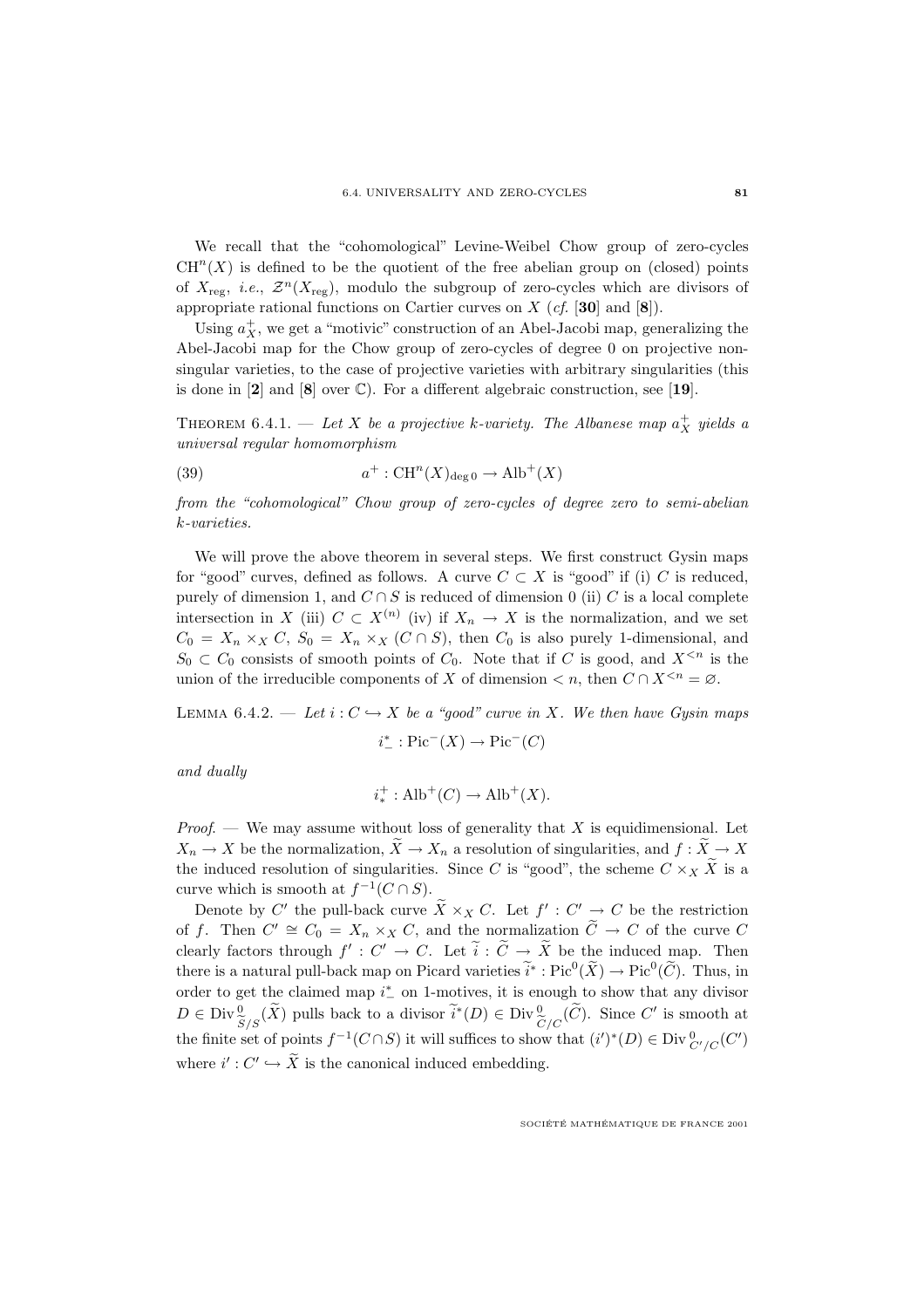Now let  $\widetilde{D}$  denote the support of D. Then  $\widetilde{D}$  is mapped to S, and therefore  $\widetilde{D}\times_X C$ , which is the support of  $(i')^*(D)$ , is mapped to  $C \cap S$ . We thus have the following diagram of Fulton's homological Chow groups

$$
\begin{array}{ccc}\n\text{CH}_{n-1}(D) & \to & \text{CH}_{n-1}(S) & \to & \text{CH}_{n-1}(X) \\
\downarrow & & \downarrow & & \downarrow \\
\text{CH}_{0}(\widetilde{D} \times_{X} C) & \to & \text{CH}_{0}(C \cap S) & \to & \text{CH}_{0}(C)\n\end{array}
$$

by Fulton's compatibility result [**21**, Theorem 6.1] between pull-back and Gysin maps for locally complete intersection morphisms. Since the push-forward of D vanishes as a cycle on S, the pull-back of D to  $\ddot{D} \times_X C$  pushes forward to zero in CH<sub>0</sub>( $C \cap S$ ). Since  $C \cap S$  is a reduced 0-dimensional scheme, the latter push-forward to  $\text{CH}_0(C \cap S)$ is in fact zero as a cycle on  $C \cap S$ .  $\Box$ 

We need the following compatibilities (cf. Lemma 3.3-3.4 in [**8**]).

LEMMA  $6.4.3. - (a)$  Let C be a "good" curve as in Lemma  $6.4.2.$  There is a commutative diagram

$$
\begin{array}{ccc}\n\mathcal{Z}^1(C_{\text{reg}})_{\text{deg }0} & \xrightarrow{a_C^+} & \text{Alb}^+(C) \\
i_* \downarrow & & \downarrow i_*^+ \\
\mathcal{Z}^n(X_{\text{reg}})_{\text{deg }0} & \xrightarrow{a_X^+} & \text{Alb}^+(X).\n\end{array}
$$

(b) Let  $f: Y \to X$  be a morphism of n-dimensional projective varieties, such that  $f|_{Y_{\text{reg}}} : Y_{\text{reg}} \to X_{\text{reg}}$  is a finite, flat morphism. Let  $\gamma \in \mathcal{Z}^n(X_{\text{reg}})_{\text{deg }0}$  be a zero-cycle of degree zero with inverse image  $f^*(\gamma) \in \mathcal{Z}^n(Y_{\text{reg}})_{\text{deg }0}$ . We then have

(40) 
$$
a_Y^+(f^*(\gamma)) = f^*(a_X^+(\gamma)).
$$

(c) If  $f: Y \to X$  is a blow up at a smooth point of X there is a commutative diagram

$$
\mathcal{Z}^n(Y_{\text{reg}})_{\text{deg }0} \xrightarrow{a_Y^+} \text{Alb}^+(Y)
$$
  

$$
f_* \downarrow \cong f^*
$$
  

$$
\mathcal{Z}^n(X_{\text{reg}}) \xrightarrow{a_X^+} \text{Alb}^+(X)
$$

The proof is left as an exercise for the reader.

LEMMA  $6.4.4.$  - Let C be a reduced projective curve. The canonical section

$$
C_{\text{reg}} \to \text{Alb}^+(C)
$$

yields a universal regular homomorphism to semi-abelian k-varieties

 $a^+$ : CH<sup>1</sup>(C)<sub>deg 0</sub>  $\rightarrow$  Alb<sup>+</sup>(C),

which is an isomorphism when C is semi-normal.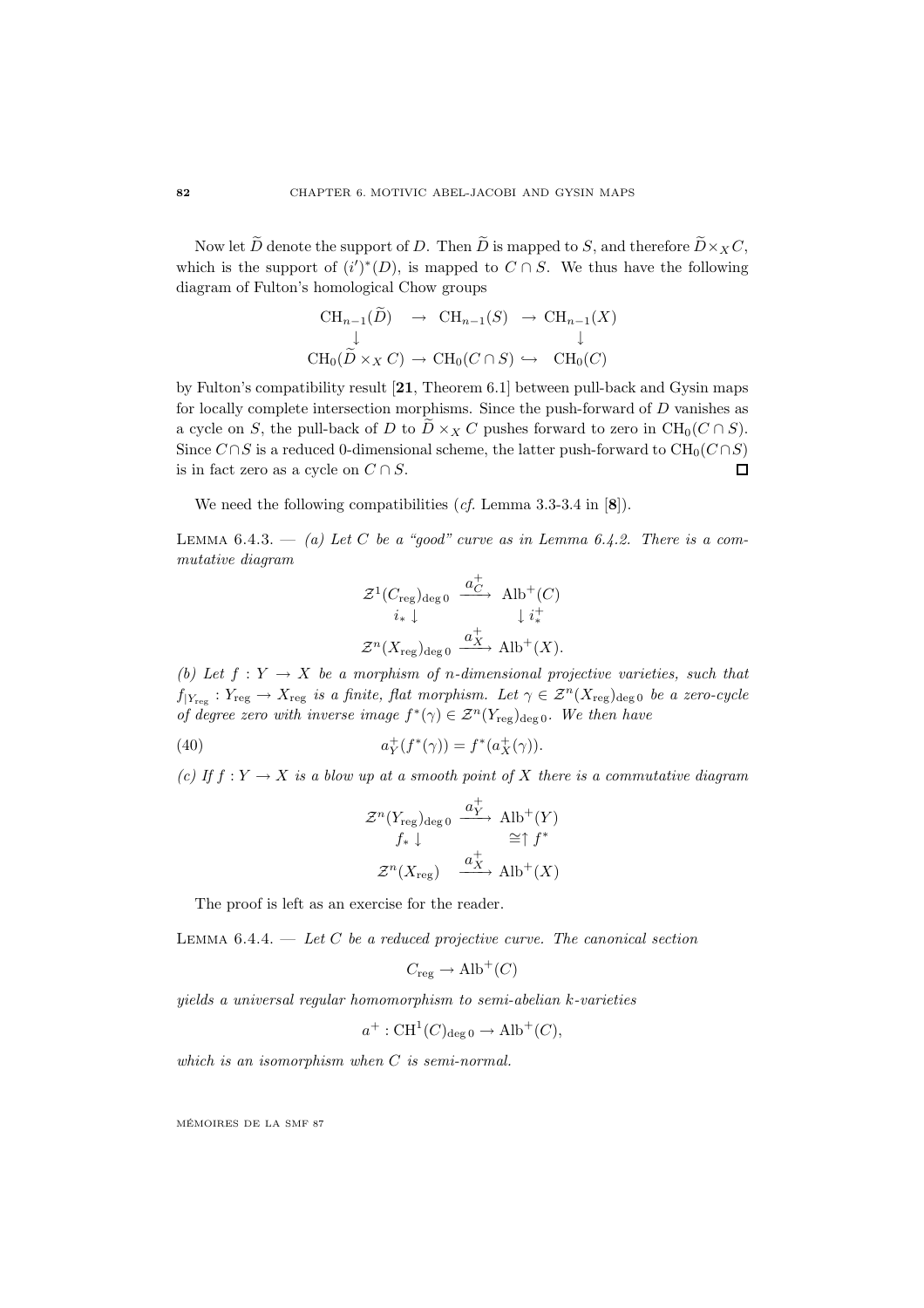*Proof.* — We recall that  $CH^1(C) \cong Pic(C)$  and  $CH^1(C)_{\text{deg }0} \cong Pic^0(C)$ . Let C' be the semi-normalization of C; the canonical identification  $Pic^0(C') \cong Alb^+(C)$  (see Proposition 3.1.2) together with the pull-back map  $Pic^0(C) \to Pic^0(C')$ , which is just the semi-abelian quotient of  $Pic^0(C)$ , yields the result.  $\Box$ 

Now, in order to show that the map  $a^+ : \mathcal{Z}^n(X_{\text{reg}})_{\text{deg }0} \to \text{Alb}^+(X)$   $(n > 1)$  factors through rational equivalence, by [8], it suffices to show that ker  $a^+$  contains all divisors  $(f)_C$  where: i) C is a "good" curve in X, and ii) f is a rational function on C which is a unit at points of  $C \cap S$ . Using our Lemma 6.4.3 we adapt the proof of Lemma 3.5 in [**8**] to our situation.

In order to show universality of  $a^+$ :  $CH^n(X)_{\text{deg }0} \to Alb^+(X)$ , we first note that, from the definitions, it is easy to see that  $a^+$  factors through the natural surjection  $CH^{n}(X)_{\text{deg }0} \to CH^{n}(X^{(n)})_{\text{deg }0}$ , since by definition  $\text{Alb}^{+}(X) = \text{Alb}^{+}(X^{(n)})$ . So we may assume  $X$  is equidimensional.

Now consider the canonical extension

$$
0 \to T(S) \to \text{Alb}^-(X_{\text{reg}}) \to \text{Alb}^+(X) \to 0
$$

(see Proposition 5.2.2). If  $\psi : CH^n(X)_{\text{deg }0} \to G$  is a regular homomorphism to a semi-abelian variety  $G$ , we need to find a unique factorisation

$$
CH^{n}(X)_{\deg 0} \xrightarrow{a^{+}} \text{Alb}^{+}(X)
$$
  

$$
\downarrow \psi^{+}
$$
  

$$
G
$$

through  $a^+$ , for some homomorphism of algebraic groups  $\psi^+$ . Since  $X_{\text{reg}} = \coprod_c U^c$ maps to  $\mathrm{CH}^n(X)_{\text{deg }0}$  by taking a point  $x \in U^c$  to the difference  $x - x_c$  in the Chow group, we get a map  $\psi_0: X_{\text{reg}} \to G$ . By definition, since  $\psi$  is a regular homomorphism,  $\psi_0$  is a morphism, which sends each of the base points  $x_c$  to 0.

By the universal property (Proposition 5.2.1) of Alb<sup>-</sup>( $X_{\text{reg}}$ ),  $\psi_0$  factors through Alb<sup>-</sup> $(X_{reg})$  yielding a map  $\psi^- : Alb^-(X_{reg}) \to G$ .

Using the above-mentioned canonical extension, we need to show that  $\psi^{-}(T(S)) =$ 0 in order to obtain a well defined map  $\psi^+$  on the quotient semi-abelian variety Alb<sup>+</sup>(X); the uniqueness of  $\psi^-$  will then imply that of  $\psi^+$ .

We have the following fact.

LEMMA 6.4.5. — Let  $i: C \hookrightarrow X$  be a complete intersection curve in X which is "good" (i.e., satisfies the hypotheses of Lemma  $6.4.2$ ), such that C meets every irreducible component of S, and moreover its singular locus F is exactly  $C \cap S$ . We have a commutative diagram

$$
0 \to T(S) \to \text{Alb}^-(X_{\text{reg}}) \to \text{Alb}^+(X) \to 0
$$
  

$$
\uparrow i_* \qquad \uparrow i_*^+
$$
  

$$
0 \to T(F) \to \text{Alb}^-(C_{\text{reg}}) \to \text{Alb}^+(C) \to 0
$$

where  $T(F) \to T(S)$  is a surjection of tori.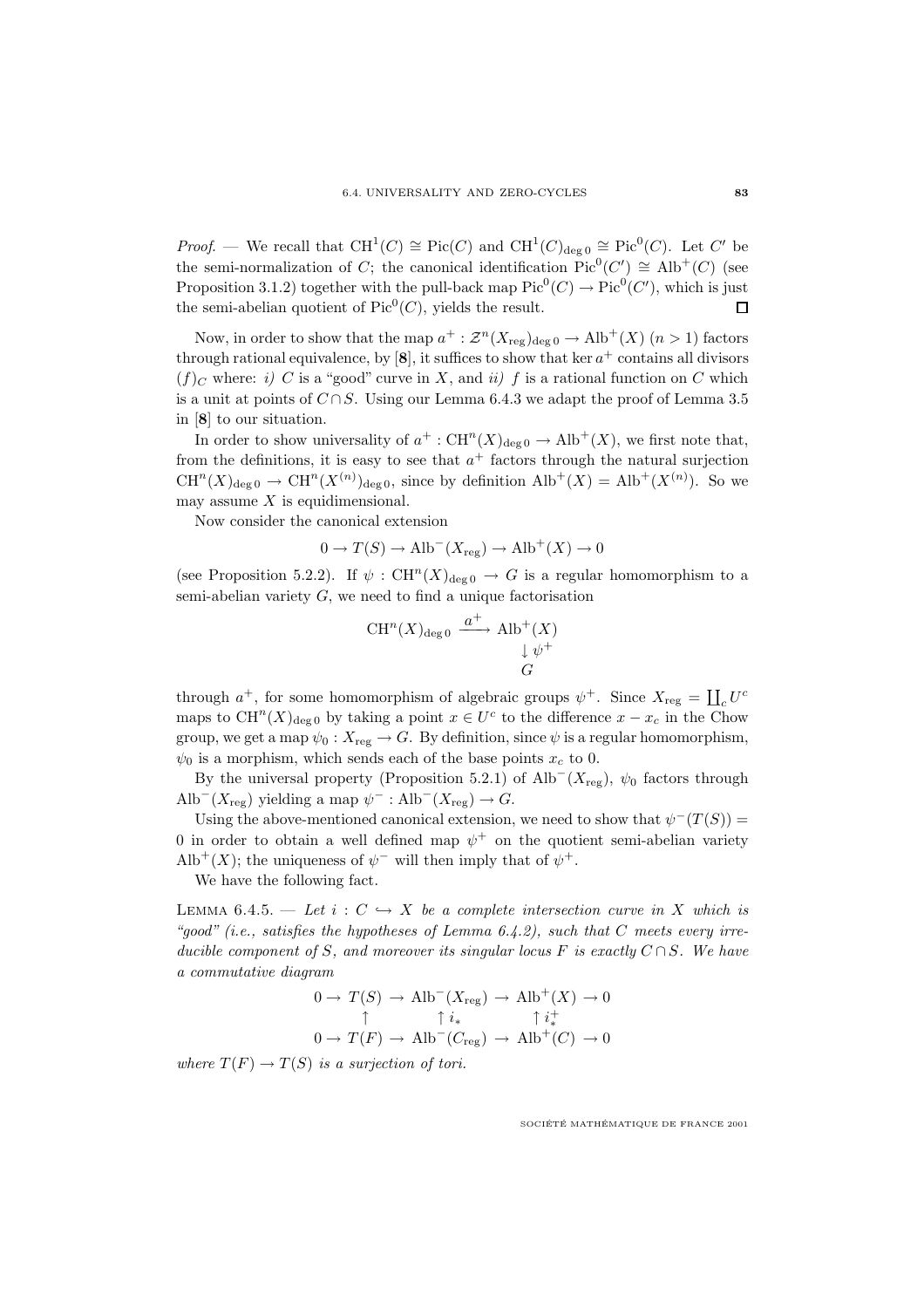*Proof.*  $\blacksquare$  This follows easily from the dual statement, *i.e.*, that the following diagram

$$
0 \to Pic^{-}(X) \to Pic^{+}(X_{reg}) \to Div_{S}^{0}(X) \to 0
$$
  

$$
\downarrow \qquad \qquad \downarrow
$$
  

$$
0 \to Pic^{-}(C) \to Pic^{+}(C_{reg}) \to Div_{F}^{0}(C) \to 0
$$

commutes. Moreover, Div  $_S(X)$  injects into Div  $_F(C)$ .

By successive hyperplane sections we can always find a general complete intersection curve C as above; therefore by Lemma 6.4.4 and Lemma 6.4.5 we conclude as follows. Since  $i: C_{\text{reg}} \hookrightarrow X_{\text{reg}}$ , we have that the composite of the following

$$
\mathrm{CH}^1(C)_{\deg 0} \xrightarrow{i_*} \mathrm{CH}^n(X)_{\deg 0} \xrightarrow{\psi} G
$$

yields a unique

 $\psi_C^+:\text{Alb}^+(C)\to G$ 

by the universal property for curves, *i.e.*, Lemma 6.4.4; whence  $\psi_C^+(T(F)) = 0$ , because the universal morphism  $C_{reg} \to \text{Alb}^-(C_{reg})$  is compatible with  $\psi_C^+$ .

Since  $T(F)$  surjects onto  $T(S)$ , the commutativity of the diagram in Lemma 6.4.5 implies that  $\psi^{-}(T(S)) = 0$  as claimed. Thus Theorem 6.4.1 is proved.

### **6.5. Gysin maps**

First consider the case of normal varieties.

PROPOSITION 6.5.1. — Let  $f: X' \rightarrow X$  be any proper morphism of k-varieties, where  $X$  is normal. We then have a functorial Gysin map

$$
f^*_{-} : \mathrm{Pic}^-(X) \to \mathrm{Pic}^-(X')
$$

and, dually,

$$
f_*^+ : \operatorname{Alb}^+(X') \to \operatorname{Alb}^+(X)
$$

*Proof.* — Let  $\overline{f}$  :  $\overline{X}' \to \overline{X}$  be the induced map on smooth compactifications  $\overline{X}'$  and  $\overline{X}$ , compatibly with the normal crossing boundaries Y' and Y. We then have the following diagram of 1-motives

$$
\begin{array}{ccc}\n\text{Pic}^-(X) & \text{Pic}^-(X') \\
\parallel \downarrow & \uparrow f_* \\
\text{Pic}^-(\tilde{X}) & \to \text{Pic}^-(\tilde{X}')\n\end{array}
$$

yielding the claimed map, where since X is normal we have that  $Pic^{-}(X) \cong$  $Pic^{-}(\widetilde{X}) = Pic^{0}(\overline{X}, Y)$ , and we have a pull-back map on relative line bundles

$$
\overline{f}^* : Pic^0(\overline{X}, Y) \to Pic^0(\overline{X}', Y').
$$

MEMOIRES DE LA SMF 87 ´

 $\Box$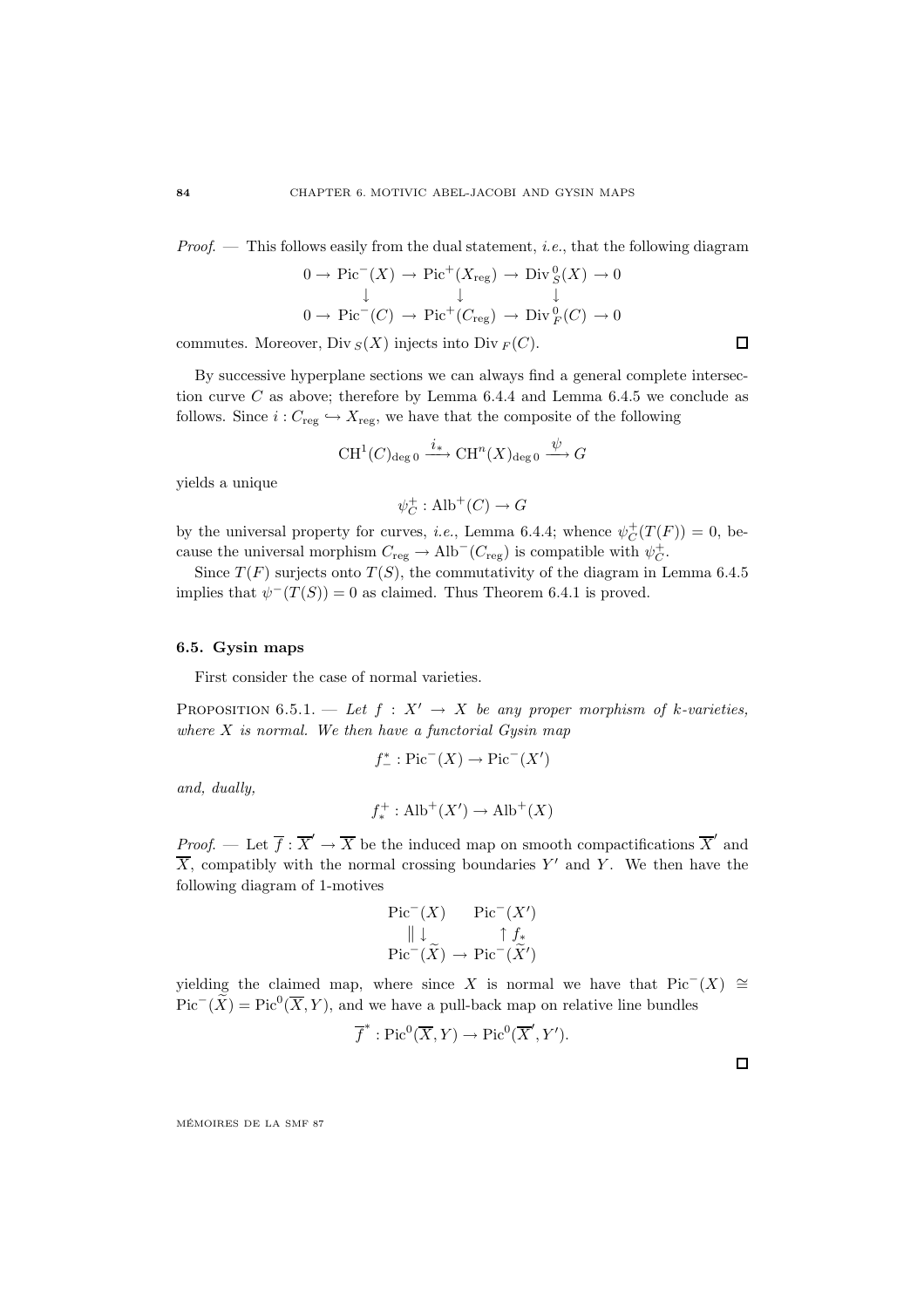We recall that a morphism  $f: Z \to X$  is a projective local complete intersection morphism if can be factorized as  $f = \pi \circ i$  for a regular embedding  $i : Z \hookrightarrow P$  and a projection  $\pi : P \to X$  from the projective bundle  $P = \mathbb{P}(\mathcal{E})$  associated to a locally free  $\mathcal{O}_X$ -module  $\mathcal{E}$ .

THEOREM 6.5.2. — Let  $f: Z \to X$  be a projective local complete intersection morphism. We then get a functorial Gysin map

$$
f_*^+ : \operatorname{Alb}^+(Z) \to \operatorname{Alb}^+(X)
$$

and, dually,

$$
f^*_{-} : \mathrm{Pic}^-(X) \to \mathrm{Pic}^-(Z)
$$

*Proof.* — Since  $\text{Alb}^+(P) \cong \text{Alb}^+(X)$  by Proposition 6.3.1 we are left to prove our claim for regular imbeddings. We then have the following diagram

$$
\begin{aligned}\n\text{CH}^n(Z)_{\text{deg}\,0} & \xrightarrow{a_Z^+} \text{Alb}^+(Z) \\
& i_* \downarrow \\
\text{CH}^n(P)_{\text{deg}\,0} & \xrightarrow{a_P^+} \text{Alb}^+(P)\n\end{aligned}
$$

where  $i_*$  for cycles exists trivially, and therefore, by Theorem 6.4.1, the composite of  $i_*$  and  $a_P^+$  factors through  $\text{Alb}^+(Z)$ .

In order to show that the construction is independent of the factorisation, we observe that it is so on the étale realizations (where it coincides with the Gysin map obtained via Grothendieck-Verdier duality), and therefore, by Proposition 1.3.1, we are done.  $\Box$ 

Remark 6.5.3. — It would of course be of interest to have the same result for proper local complete intersection morphisms as well, for which the above strategy of comparison with the Levine-Weibel Chow group of 0-cycles is not applicable.

It would also be desirable to have a "geometric" proof of independence of the Gysin map from the choice of factorization, instead of the above one using the étale realization.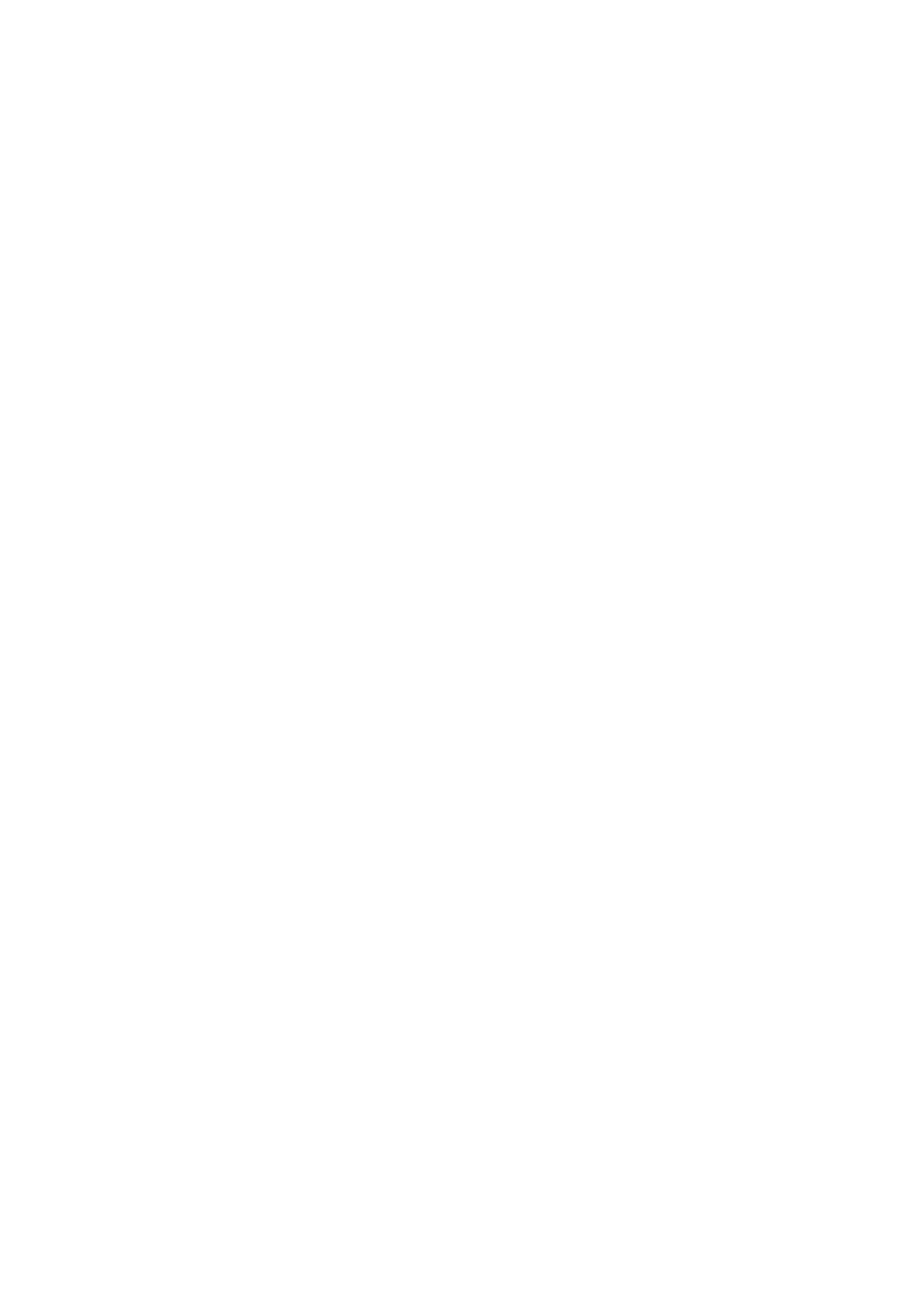# **CHAPTER 7**

## **RATIONALITY QUESTIONS**

We now consider the above theory in the case when the ground field  $k$  is an arbitrary field of characteristic 0. Let  $\overline{k}$  denote a fixed algebraic closure of k; if A is any "object" (1-motive, scheme, morphism, sheaf ...) over k, then  $A_{\overline{k}}$  will denote its base change to  $\overline{k}$ .

#### **7.1.** 1**-motives over non-closed fields**

Consider a 1-motive  $M = [L \stackrel{u}{\rightarrow} G]$  over k. By definition, this is a homomorphism between  $k$ -group schemes, where  $L$  is an étale group scheme, and  $G$  a semi-abelian scheme, such that  $L_{\overline{k}}$  is a lattice (free abelian group of finite rank). The lattice  $L_{\overline{k}}$ is naturally a module over the Galois group  $Gal(\overline{k}/k)$ , and the étale group scheme  $L$  is determined by this Galois module. The Galois group operates semi-linearly on  $G_{\overline{k}} = G \times_k \overline{k}$  as well, and the morphism u is determined uniquely by the morphism  $u_{\overline{k}}: L_{\overline{k}} \to G_{\overline{k}}$ , which is  $Gal(\overline{k}/k)$ -equivariant. Conversely, any Galois equivariant morphism  $L_{\overline{k}} \to G_{\overline{k}}$  is necessarily of the form  $u_{\overline{k}}$ .

Thus, to give a 1-motive over  $k$  is to give (i) a semi-abelian  $k$ -scheme  $G$  (ii) a lattice  $\overline{L}$  which underlies a  $Gal(\overline{k}/k)$ -module (iii) a 1-motive  $[\overline{L} \stackrel{\overline{u}}{\rightarrow} G_{\overline{k}}]$  over  $\overline{k}$ , such that  $\overline{u}$  is Gal( $\overline{k}/k$ )-equivariant, for the given module structure on  $\overline{L}$ , and the natural semi-linear action on  $G_{\overline{k}}$ .

If  $k \hookrightarrow \mathbb{C}$ , then for any 1-motive M over k, we obtain a corresponding 1-motive  $M_{\mathbb{C}}$ over C, which has a Hodge realization. For the étale realization, note that  $\widehat{T}(M_{\overline{k}})$  is a free  $\widehat{\mathbb{Z}}$ -module of finite rank, which supports a natural action of  $Gal(\overline{k}/k)$ . We call this Galois module the *étale realization* of M. Finally, if  $M^{\dagger}$  denotes the universal  $\mathbb{G}_a$ -extension of M in the category of complexes of k-group schemes, then  $M_{\overline{k}}^{\sharp}$  is the universal  $\mathbb{G}_a$ -extension of  $M_k$  in the category of complexes of  $\overline{k}$ -group schemes, and

$$
\mathrm{Lie}(M^\natural)_{\overline{k}} \cong \mathrm{Lie}(M^\natural_{\overline{k}})
$$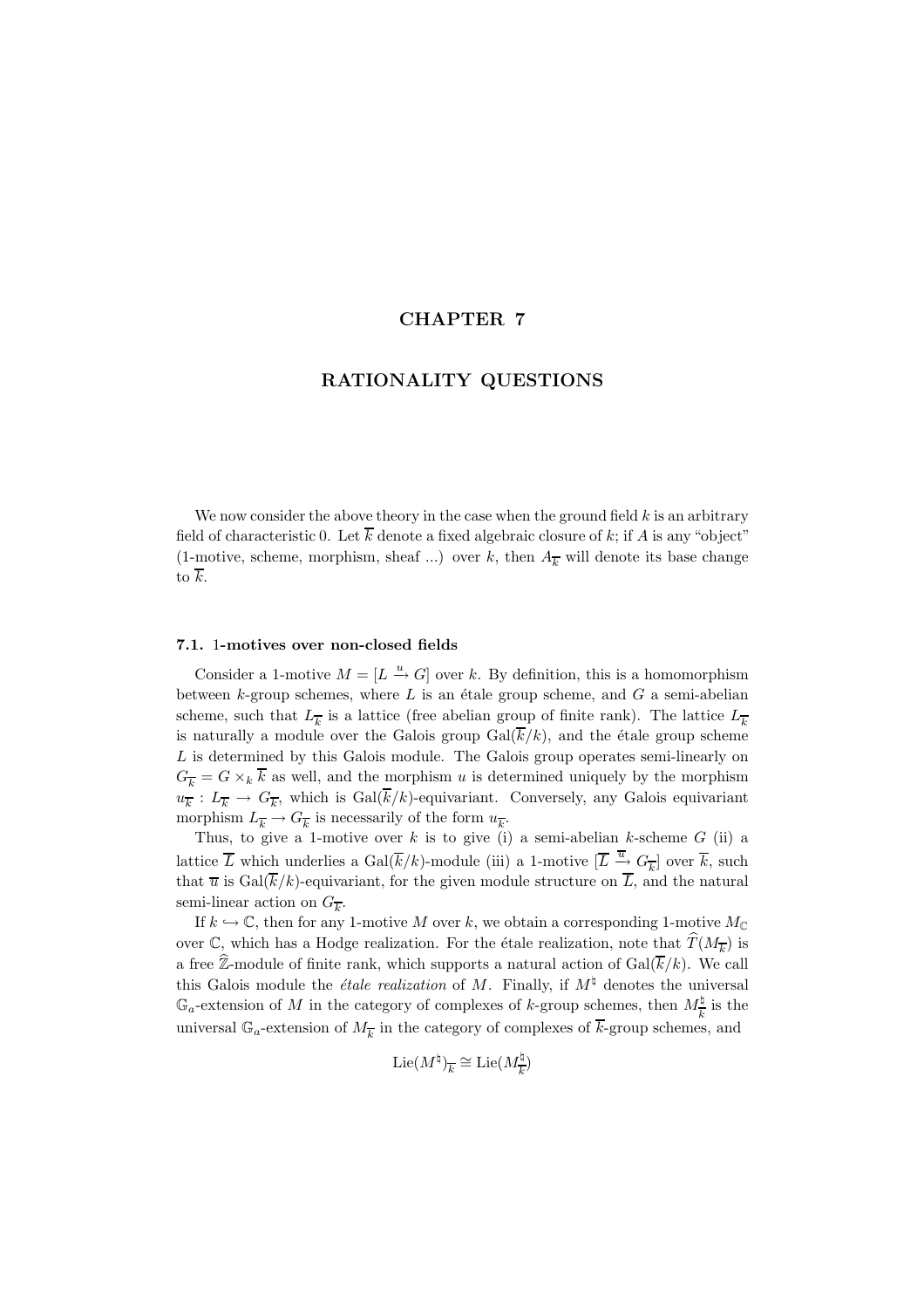as filtered  $\bar{k}$ -vector spaces. We define the De Rham realization  $T_{\text{DR}}(M)$  to be the filtered k-vector space Lie $(M^{\natural})$ .

### **7.2. Albanese and Picard** 1**-motives in zero characteristic**

The aim of this section is to show that if X is a  $k$ -variety, then there are naturally defined 1-motives  $Pic^+(X)$ ,  $Pic^-(X)$ ,  $Alb^+(X)$ ,  $Alb^-(X)$  defined over k, pairwise Cartier dual, with the following properties.

- (i) If k' is an extension field of k, the corresponding 1-motives for  $X_{k'}$  are obtained by base change from  $k$  to  $k'$  from the 1-motives for X.
- (ii) The étale realizations coincide with appropriate the étale (co)homology groups (modulo torsion) of  $X_{\overline{k}}$  as  $Gal(\overline{k}/k)$ -modules, where the Galois action on étale (co)homology is the standard one.
- (iii) The De Rham realizations coincide, as filtered k-vector spaces, with the appropriate De Rham (co)homology groups of  $X$  (defined as in  $(2.6.3)$  via suitable hypercoverings and compactifications over  $k$ ).

The proofs of the above assertions are fairly straightforward, and basically amount to the observation that, when we carry out the constructions of 1-motives for  $X_{\overline{k}}$ as in the earlier sections, and consider the computations of realizations, these are sufficiently natural as to be automatically compatible with the action of  $Gal(\overline{k}/k)$ . As such, our arguments will be a little sketchy.

First consider the construction of Pic<sup>-</sup>(X). Let  $n = \dim X = \dim X_{\overline{k}}$ . If  $X_{\overline{k}}^{(n)}$  is the union of the *n*-dimensional irreducible components of  $X_{\overline{k}}$ , then it corresponds to a unique closed k-subscheme  $X^{(n)}$  of X, which is also purely of dimension n. So we reduce to the case when X and  $X_{\overline{k}}$  are equidimensional.

Now we may choose a resolution of singularities  $f : \tilde{X} \to X$ , and a compactification  $\overline{X}$  of  $\widetilde{X}$ , both defined over k, such that  $\overline{X}_{\overline{k}}$  is a good normal crossing compactification of the resolution  $\widetilde{X}_{\overline{k}} \to X_{\overline{k}}$ . Let  $Y \subset \overline{X}$  be the normal crossing boundary divisor,  $S \subset X$  the singular locus,  $\overline{S} \subset \overline{X}$  the Zariski closure of  $f^{-1}(S)$ .

Lemma 2.1.1 gives the representability of the relative Picard functor of the pair  $(\overline{X}, Y)$  by a k-group scheme (say, Pic $(\overline{X}, Y)$ ), locally of finite type, whose  $\overline{k}$ -points coincide with the relative Picard group Pic( $\overline{X}_{\overline{k}}$ ,  $Y_{\overline{k}}$ ).

The identity component  $Pic^0(\overline{X}_{\overline{k}}, Y_{\overline{k}})$  is stable under the semi-linear  $Gal(\overline{k}/k)$ action on Pic $(\overline{\overline{X}}, Y)_{\overline{k}}$ , and so naturally determines a k-subgroup scheme Pic<sup>0</sup> $(\overline{\overline{X}}, Y)$ of Pic( $\overline{X}, Y$ ). The lattice  $\text{Div}_{\overline{S_{\overline{k}}}/S_{\overline{k}}}(\overline{X}_{\overline{k}}, Y_{\overline{k}})$  is evidently stable under  $\text{Gal}(\overline{k}/k)$ , with respect to the natural Galois action on Weil divisors on  $\overline{X}_{\overline{k}}$ .

Finally, the canonical map

$$
\mathrm{Div} \tfrac{0}{S_{\overline{k}}/S_{\overline{k}}} (\overline{X}_{\overline{k}}, Y_{\overline{k}}) \to \mathrm{Pic}^0 (\overline{X}_{\overline{k}}, Y_{\overline{k}})
$$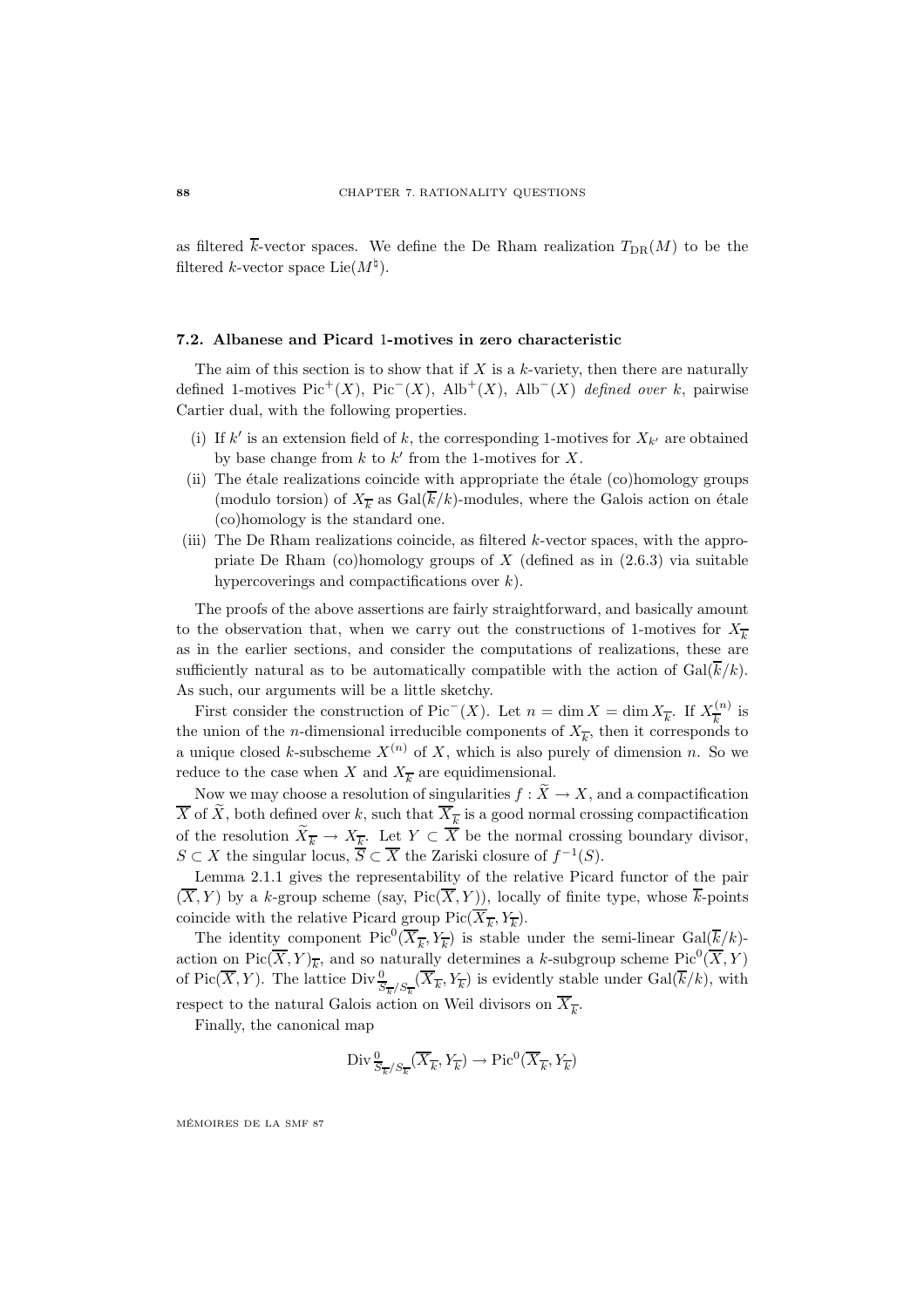is clearly Galois equivariant. Hence we obtain a well-defined 1-motive over  $k$ , which we define to be Pic<sup>−</sup>(X); by construction we then have Pic<sup>−</sup>(X<sub>k</sub>) = Pic<sup>−</sup>(X)<sub>k</sub>.

The isomorphism

$$
\widehat{T}(\mathrm{Pic}^-(X_{\overline{k}})) \to H_{2n-1}^{\text{\'et}}(X_{\overline{k}}, \widehat{\mathbb{Z}}(1-n)) / (\text{torsion})
$$

is  $Gal(\overline{k}/k)$ -equivariant, since it ultimately rests on the identification, via Kummer theory, of étale  $\mu_m$ -coverings of certain open subschemes of  $X_{\overline{k}}$  with isomorphism classes of triples  $(\mathcal{L}, \varphi, \alpha)$  (see Proposition 2.5.2) consisting of m-torsion line bundles  $\mathcal L$  with additional trivializing data; but this identification is easily seen to be Galois equivariant, where the Galois group operates on such triples in the obvious way (corresponding to the natural Galois action on  $T_{\mathbb{Z}/m}(\text{Pic}^-(X_{\overline{k}}))$ ), while it acts on the collection of étale coverings by twisting (changing the structure morphism to Spec  $\overline{k}$ ), which corresponds to the natural action on  $\acute{e}t$  and  $\acute{e}$  (co)homology.

As for the De Rham realization, the same proof that

$$
T_{\mathrm{DR}}(\mathrm{Pic}^-(X_{\overline{k}}))=\mathrm{Lie}(\mathrm{Pic}^-(X_{\overline{k}})^\natural)
$$

coincides, as a filtered  $\overline{k}$ -vector space with  $H_{2n-1}^{DR}(X_{\overline{k}})(1-n)$ , yields a proof that  $H_{2n-1}^{DR}(X)(1-n)$  coincides with Lie(Pic<sup>-</sup>(X)<sup>|t</sup>) as a filtered k-vector space, provided we have 1 fact: that for  $Z \subset \overline{X}$  as in Lemma 2.6.2, the Lie algebra computation in Lemma  $2.6.2(d)$  is valid.

This is of course clear over  $\overline{k}$ , from the formula in Lemma 2.6.2(a)

$$
\operatorname{Pic}^{\natural - \log}(\overline{X}_{\overline{k}} - Z_{\overline{k}}, Y_{\overline{k}}) \cong \mathbb{H}^1\left(\overline{X}_{\overline{k}}, \mathcal{O}_{\overline{X}_{\overline{k}}, Y_{\overline{k}}}^* \xrightarrow{\operatorname{dlog}} \Omega^1_{\overline{X}_{\overline{k}}}(\log(Y_{\overline{k}} + Z_{\overline{k}}))(-Y_{\overline{k}})\right).
$$

The analogous formula may not be valid over  $k$ , since the expression on the right side arises as the value (on k, or  $\overline{k}$ ) of an appropriate Picard functor, while the left side refers to the sections of the associated *fpqc* sheaf (these do coincide over  $\overline{k}$ , while this is unclear over  $k$ ).

But the tangent space at the identity to the Picard functor admits a  $k$ -linear transformation to the corresponding tangent space of the representable functor given by the associated fpqc-sheaf. This linear transformation, upon base change to  $\overline{k}$ , is an isomorphism of (filtered) vector spaces. Hence it is an isomorphism over  $k$  as well. So the "presheaf tangent space" is the same as the true tangent space (this applies also to the simplicial Picard functor).

The results for Alb<sup>+</sup>(X) now follow by Cartier duality from those for Pic<sup>-</sup>(X).

Next, consider Pic<sup>+</sup>(X). We can choose a smooth proper hypercovering  $X \to X$ and a smooth compactification  $\overline{X}$ . of X. with normal crossing boundary Y., all in the category of simplicial  $k$ -schemes.

The fpqc-sheaf associated to the simplicial Picard functor of  $\overline{X}$ . is representable by a k-group scheme, locally of finite type, whose identity component is a semi-abelian k-scheme  $\text{Pic}^0(\overline{X}_\cdot)$ , such that

$$
\mathbf{Pic}^0(\overline{X}_{\boldsymbol{\cdot}})_{\overline{k}} = \mathbf{Pic}^0((\overline{X}_{\boldsymbol{\cdot}})_{\overline{k}}).
$$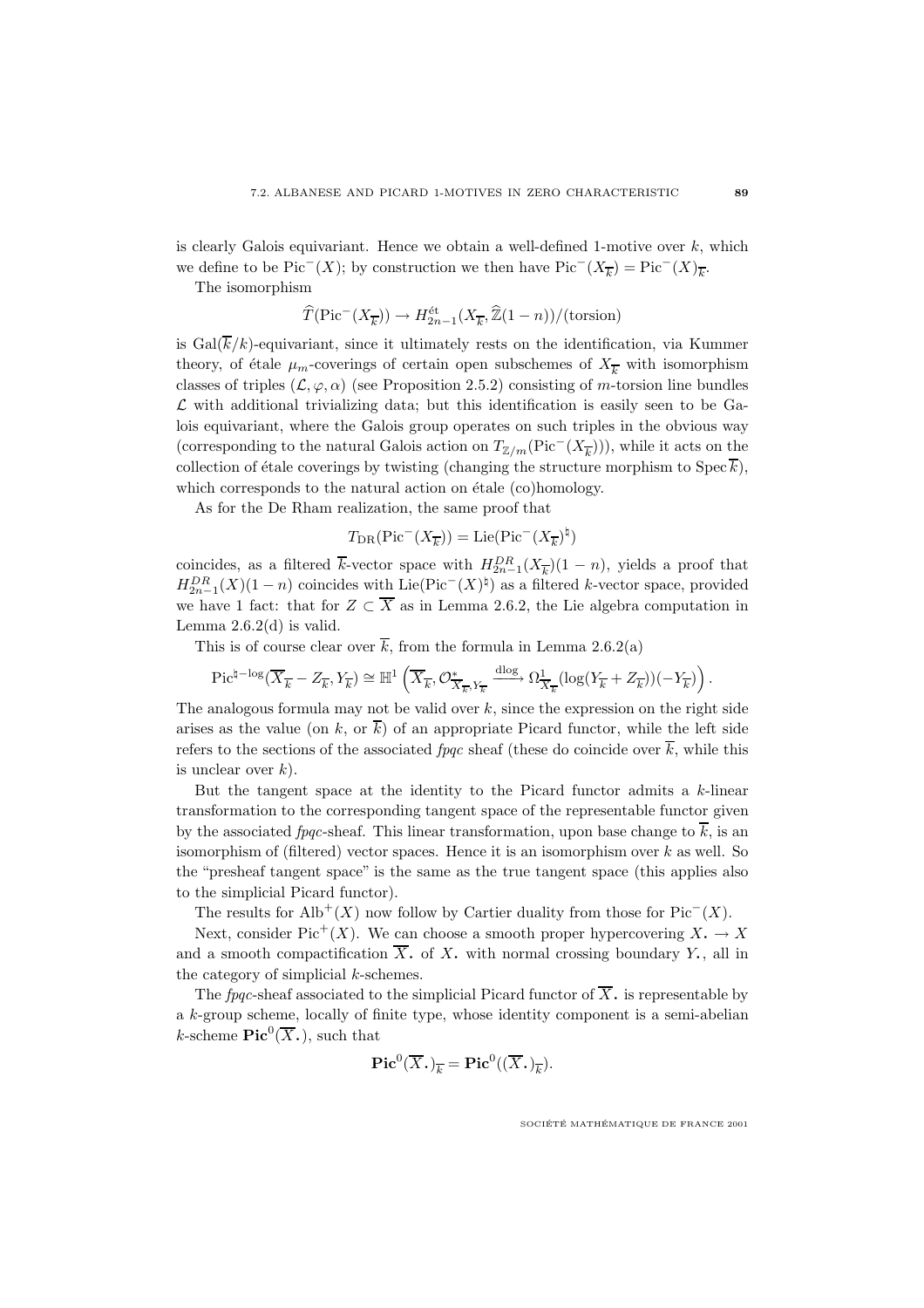The lattice  $\text{Div}_{(Y_\bullet)_k^-}^0(\overline{X}_\bullet)_{\overline{k}}$  is a Galois module in an obvious way, such that the map defining the 1-motive  $Pic^+(X_{\overline{k}})$  is Galois equivariant.

Thus there is a well-defined 1-motive  $Pic^+(X)$ , defined over k, such that there is an identification  $Pic^+(X)_{\overline{k}} = Pic^+(X_{\overline{k}})$ . The discussion of the properties of the étale and De Rham realizations is very similar to that of  $Pic^{-1}(X)$ , and is left to the reader. The case of  $\text{Alb}^-(X)$  follows by Cartier duality.

### **7.3. Albanese mappings**

From the above constructions of 1-motives over  $k$ , it is also clear that various functorial properties, and Albanese mappings, are all defined over  $k$  as well, possibly after slight reformulation. For example, if  $f : X \to X'$  is a morphism between ndimensional k-varieties, then there is a push-forward  $f_* : Pic^-(X) \to Pic^-(X')$ , and a pull-back  $f^* : Alb^+(X') \to Alb^+(X)$ . For an arbitrary morphism of k-varieties, there is a pull-back  $f^* : Pic^+(X') \to Pic^+(X)$  and a push-forward  $\text{Alb}^-(X) \to \text{Alb}^-(X').$ 

For the Albanese mappings  $a_x^+ : X_{\text{reg}} \to \text{Alb}^+(X)$  and  $a_x^- : X_{\text{reg}} \to \text{Alb}^-(X_{\text{reg}})$ , these exist over k provided we can choose the base points  $x_c \in X^c \cap (X_{reg})_{\overline{k}}$  to be k-rational points, or more generally, if the 0-cycle  $\sum_c x_c$  is defined over k (*i.e.*, is  $Gal(\overline{k}/k)$ -invariant). However, we cannot in general choose such base-points. Instead, we can consider the map

$$
(A^-)_{\overline{k}}: \coprod_c X_c \times X_c \subset (X_{\text{reg}} \times X_{\text{reg}})_{\overline{k}} \to \text{Alb}^-(X_{\text{reg}})_{\overline{k}}
$$

given by  $(A^-)_{\overline{k}}(x,y) = a_{\mathbf{x}}(x) - a_{\mathbf{x}}(y)$ , which is in fact independent of  $\mathbf{x} = \{x_c\}_c$ , and  $Gal(\overline{k}/k)$ -equivariant, thus yielding a map of k-varieties

$$
A^-: U \to \text{Alb}^-(X_{\text{reg}}),
$$

where  $U \subset X_{\text{reg}} \times X_{\text{reg}}$  is the open k-subscheme consisting of the union of the connected components intersecting the diagonal, and so  $U_{\overline{k}} = \coprod_c X_c \times X_c$ .

The morphism  $A^-$  is universal among those k-morphisms from U to semi-abelian  $k$ -varieties such that the natural involution on U intertwines with multiplication by −1 on the semi-abelian variety.

In a similar way, we can define a Galois equivariant  $\overline{k}$ -morphism

$$
(A^+)_{\overline{k}}: \coprod_c X_c \times X_c \subset (X_{\text{reg}} \times X_{\text{reg}})_{\overline{k}} \to \text{Alb}^+(X)_{\overline{k}},
$$

and hence a k-morphism

$$
A^+: U \to \text{Alb}^+(X).
$$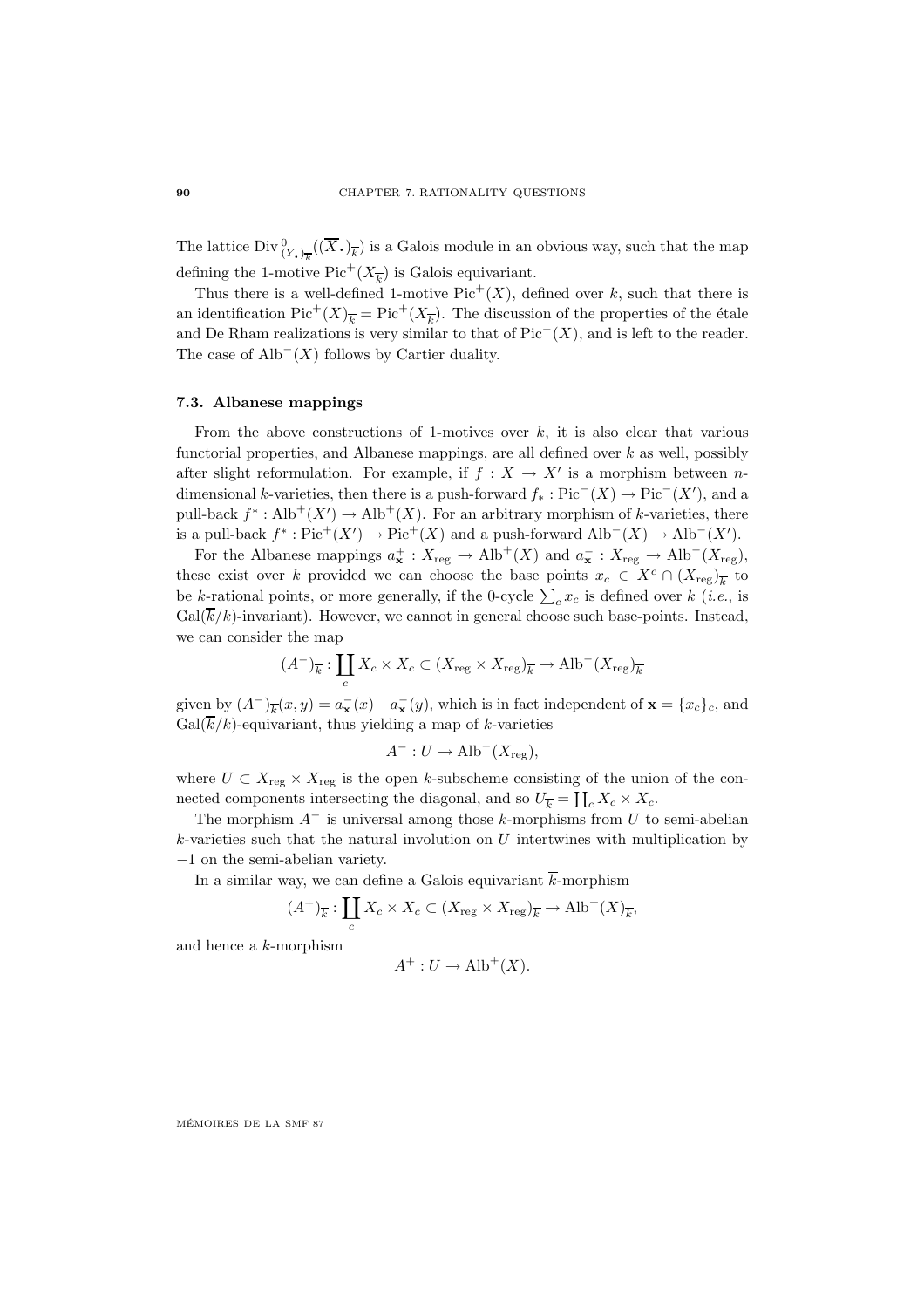## **APPENDIX**

## **PICARD FUNCTORS**

Let  $Sch_k$  be the category of schemes over a field k. We will consider contravariant functors from  $Sch_k$  to  $Ab$ , the category of abelian groups; we will refer to such a functor as a presheaf on  $Sch_k$ . We are interested in representing such functors, when possible, by k-group schemes of finite type whose identity component is a semi-abelian  $k$ -scheme, *i.e.*, an extension of an abelian scheme by a  $k$ -torus.

### **A.1. Axioms**

We recall that according to Grothendieck [**23**] and Murre [**36**] a presheaf F is representable by a k-group scheme, locally of finite type, if and only if a certain list of 7 axioms is satisfied. This implies the following necessary and sufficient conditions for representability by a group scheme whose identity component is semi-abelian, where P7 is a modification of [**36**, P7].

- **P1** : F is strictly pro-representable and the local components at rational points are noetherian;
- **P2 :** if  $A = \lim_{h \to 0} A/\wp^{n+1}$  is a local k-algebra which is complete and separated w.r.t. the ⊗-adique topology, then  $F(A) \cong \lim_{n \to \infty} F(A/\wp^{n+1});$
- **P3 :** if  $A = \lim_{\Delta} A_{\alpha}$  as k-algebras, then  $F(A) \cong \lim_{\Delta} F(A_{\alpha})$ ;
- $P4-P5$ : F is a *fpqc*-sheaf;
- **P6**: if  $T \in Sch_k$  and  $\xi$  is a T-point of F, then  $N(\xi) \stackrel{\text{def}}{=} \{f : T' \to T/F(f)(\xi) = 0\}$ yields a closed subscheme of  $T$ ;
- **P7** : if  $\xi$  is a V-point of F, for  $V = C S$  a Zariski open of a projective nonsingular  $\overline{k}$ -curve C, then the induced map of  $\overline{k}$ -points has the module  $\mathfrak{m} = S$ , in the sense of Serre [**49**].

Here, in P7', the condition on  $\mathfrak{m}$  is that if  $S = \{P_1, \ldots, P_r\}$ , then the non-negative integers  $n_1, \ldots, n_r$  involved in the definition of a modulus (see [49, page 10]) are all taken to be 1.

Let F, F' and F'' be presheaves on  $\mathcal{S}ch_k$  forming an extension

$$
0 \to F' \to F \to F'' \to 0,
$$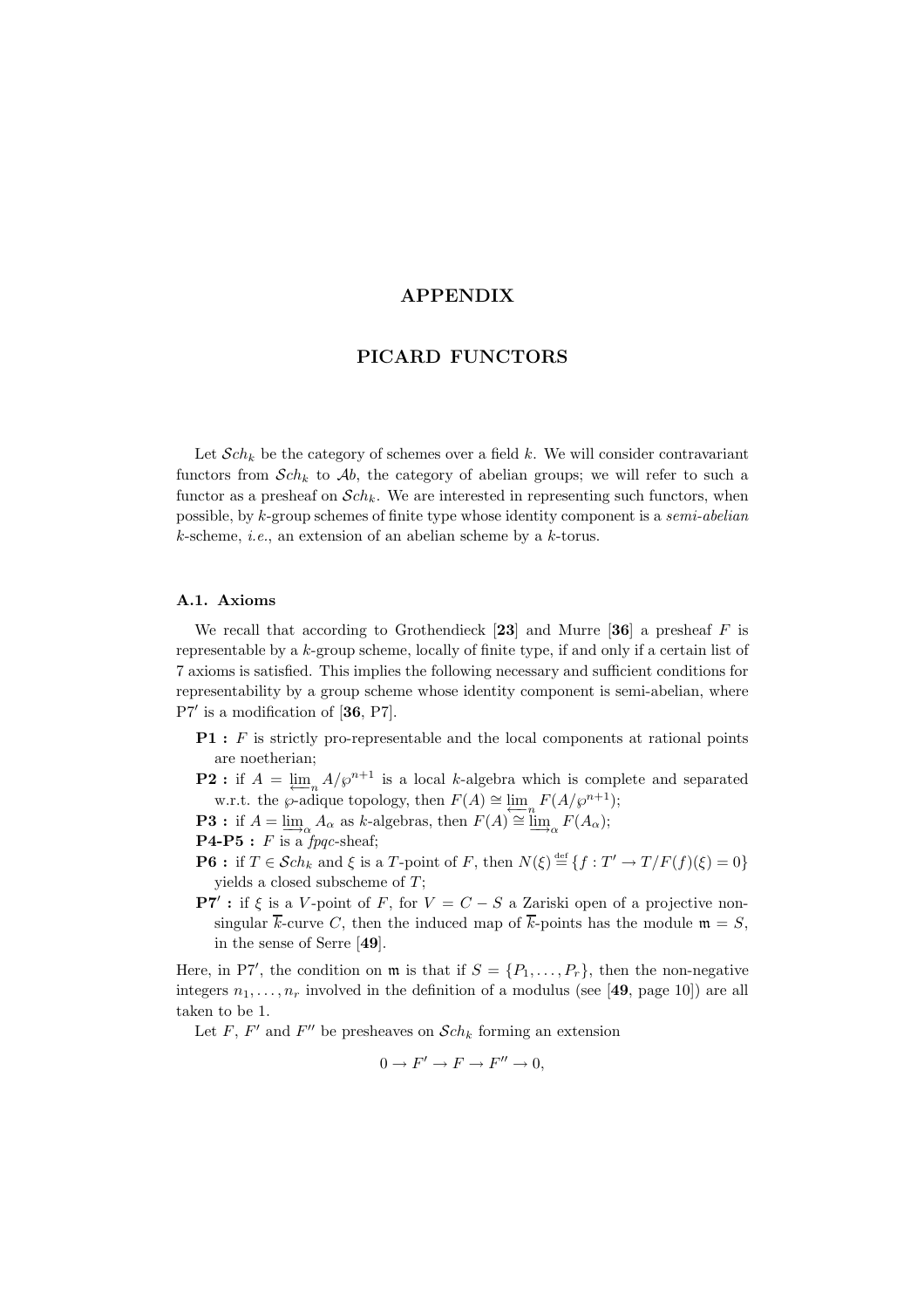*i.e.*, such that  $0 \to F'(T) \to F(T) \to F''(T) \to 0$  is an exact sequence of abelian groups for any  $T \in \mathcal{S}ch_k$ , which is natural in T. Denote by

 $0 \to \widetilde{F}' \to \widetilde{F} \to \widetilde{F}'' \to 0$ 

the exact sequence of associated sheaves for the  $fpqc$ -topology (*i.e.*, the faithfully flat and quasi-compact topology). If we let

(41) 
$$
Q(T) \stackrel{\text{def}}{=} \text{coker}(\widetilde{F}(T) \to \widetilde{F}''(T))
$$

for  $T \in \mathcal{S}ch_k$ , then Q is a functor on  $\mathcal{S}ch_k$ .

LEMMA A.1.1. — Assume that the fpqc-sheaves  $\widetilde{F}'$  and  $\widetilde{F}''$  satisfy the axioms P1-P3 and P6. Further assume that  $i)$  Q vanishes on the subcategory of of artinian algebras, ii) Q vanishes on the subcategory of local complete algebras, and iii) lim<sub>→</sub>  $Q(A_{\alpha})$ injects into  $Q(\lim A_{\alpha}).$ 

Then the fpqc-sheaf  $\tilde{F}$  satisfies the axioms P1–P3 and P6.

 $Proof.$  — The following sequence

(42) 
$$
0 \to \widetilde{F}'(T) \to \widetilde{F}(T) \to \widetilde{F}''(T) \to Q(T) \to 0
$$

is exact and natural in  $T \in \mathcal{S}ch_k$ . To show pro-representability we use Grothendieck's criterion in [23, 195-5/9], saying that  $\tilde{F}$  needs to be left exact on the subcategory of artinian algebras. From  $i$  and (42) one can see that F is pro-representable. Then there is a topological algebra  $\mathcal O$  such that  $\widetilde F(A) \cong \text{Hom}_c(\mathcal O, A)$ .

We show that the local components are noetherian by using Grothendieck's criterion  $[23, Prop.5.1, 195-8]$ . In fact, the local component at a point  $\xi$  is pro-represented by the localization  $\mathcal{O}_{\wp_{\xi}}$ , where  $\wp_{\xi} = \text{ker}(\mathcal{O} \stackrel{\xi}{\to} k)$ , and in order to show that  $\mathcal{O}_{\wp_{\xi}}$ is noetherian it will suffices to show that  $(\wp_{\xi}/\wp_{\xi}^2)^{\vee}$  is finite dimensional. For any k-scheme T the k-point  $\xi$  of  $\widetilde{F}$  induces an element  $\xi_T \in \widetilde{F}(T)$  by pulling back along the structural morphism; we then get an automorphism  $(+\xi)_* : \widetilde{F} \stackrel{\cong}{\longrightarrow} \widetilde{F}$  by adding  $\xi_T$  in  $F(T)$ . Thus we can assume  $\xi = 0$ , therefore we have

$$
(\wp_{\xi}/\wp_{\xi}^2)^{\vee} = \ker(\widetilde{F}(k[t]/(t^2)) \to \widetilde{F}(k)).
$$

By (42) we conclude that P1 is satisfied.

Axioms P2–P3 follow from a diagram chase, because of (42) and the assumptions *ii*)–*iii*). To show P6 we proceed as follows. Let  $\xi : T \to \widetilde{F}$  be a point, *i.e.*,  $\xi \in \widetilde{F}(T)$ . We have to show that  $N(\xi)$  is a closed subscheme of T. Let  $\xi'' \in \widetilde{F}''(T)$  be the induced point of  $\widetilde{F}''$  and let  $i : N(\xi'') \hookrightarrow T$  be the closed embedding. Then  $\widetilde{F}(i)(\xi)$ actually belongs to  $F'(N(\xi''))$  since it yields zero in  $F''(N(\xi''))$ . Then  $N(F(i)(\xi))$  is a closed subscheme of  $N(\xi'')$  hence of T. We can see that  $N(\xi) = N(\widetilde{F}(i)(\xi))$ . In fact, if  $\alpha: T' \to N(\xi'')$  is a point such that  $\widetilde{F}(\alpha)\widetilde{F}(i)(\xi) = 0$  then  $i\alpha: T' \to T$  belongs to  $N(\xi)$ . Conversely, if  $\alpha: T' \to T$  is such that  $\widetilde{F}(\alpha)(\xi) = 0$  then  $\alpha$  belongs to  $N(\xi'')$ as well which means that  $\alpha = i\beta$  where  $\beta : T' \to N(\xi'')$  whence  $\beta \in N(\widetilde{F}(i)(\xi))$ .  $\Box$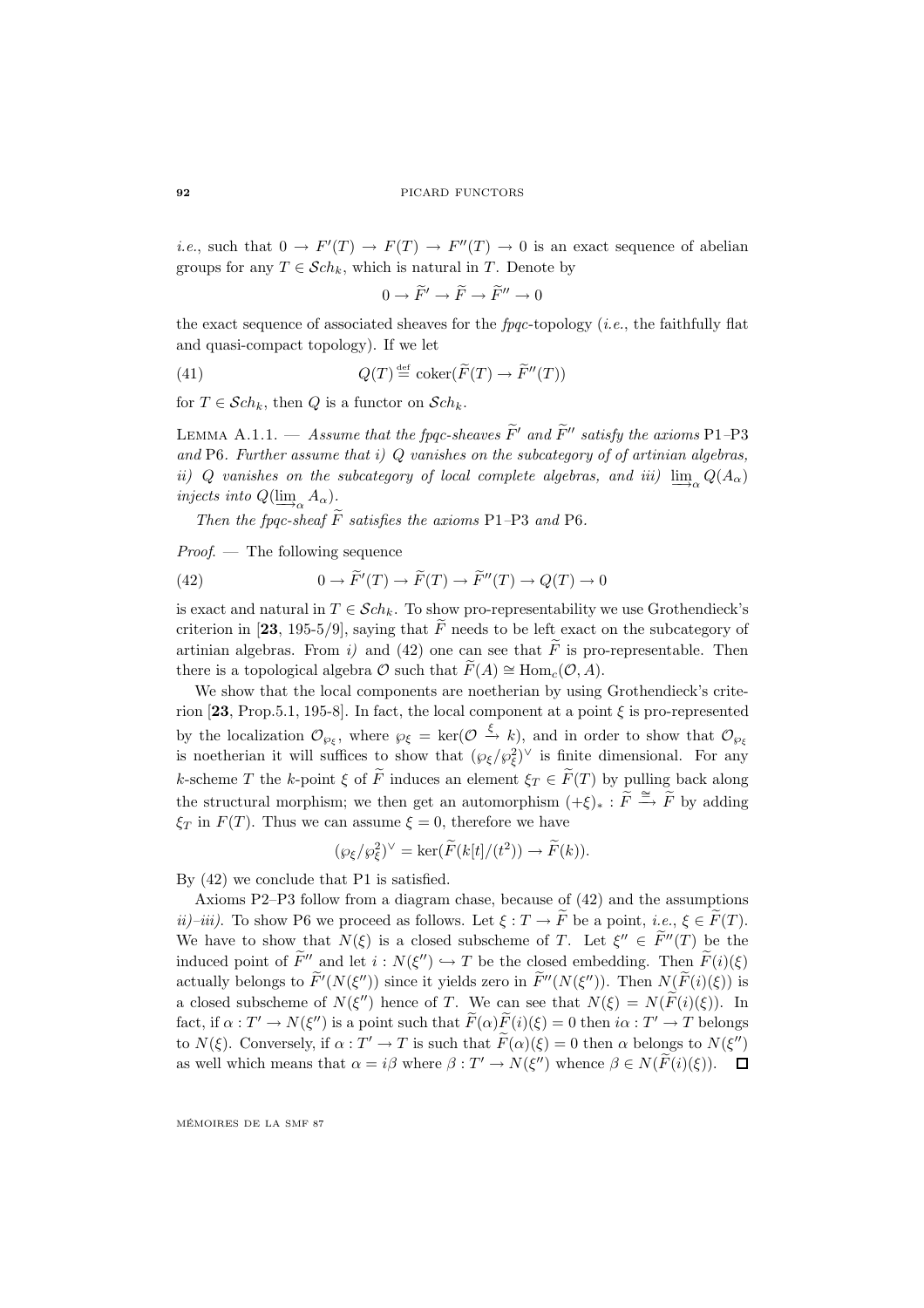If F is any functor from  $Sch_k^{op}$  to abelian groups, and if  $x \in X$  is a point, let  $x^* : F(X) \to F(k(x))$  denote the homomorphism induced by the inclusion morphism  $\operatorname{Spec} k(x) \to X$  determined by x.

LEMMA A.1.2. — Let k be an algebraically closed field, and let  $F: \mathcal{S}ch_k^{op} \to \mathcal{A}b$  be a functor, satisfying:

- (a) the natural map  $F(k) \to F(\mathbb{P}^1 \{1\})$  (induced by the structure morphism) is surjective, and
- (b) if V is a non-singular quasi-projective k-curve, the image of the natural map  $F(S^nV) \to F(V^n)$  is the subgroup of invariants under the natural action of the permutation group.

Then for any non-singular projective k-curve, any finite subset  $S \subset C(k)$ , and any rational function  $f \in k(C)$  which is regular on S and has  $f(x)=1$  for all  $x \in S$ , we have that

$$
\sum_{x \in C(k)} \text{ord}_x(f)x^* : F(C - S) \to F(k)
$$

is the zero map. Thus  $F$  satisfies condition  $P7'$  above.

*Proof.* — Let C be a non-singular projective k-curve,  $S \subset C(k)$  a finite set of closed points. For any divisor  $\delta = \sum_i n_i x_i$  on  $C - S$ , let  $\delta^* : F(C - S) \to F(k)$  be the map given by  $\delta^* = \sum_i n_i x_i^*$ . Clearly  $\delta \mapsto \delta^*$  is a homomorphism from divisors on  $C_S$  to Hom( $F(C - S)$ ,  $F(k)$ ). If  $\delta$  is an effective divisor of degree n, then  $\delta$  determines a point  $[\delta] \in S^n(C-S)$  in an obvious way, and hence a homomorphism

$$
[\delta]^* : F(S^n(C - S)) \to F(k).
$$

There is a homomorphism

$$
\left(\sum_{i=1}^n \pi_i^*\right) : F(C-S) \to F((C-S)^n),
$$

where  $\pi_i : (C - S)^n \to C - S$  is the i<sup>th</sup> projection. Clearly the image is contained in the subgroup of invariants for the action of the permutation group  $S_n$ . Hence there exists a map of sets (not necessarily unique, or even a homomorphism)

$$
\psi: F(C-S) \to F(S^n(C-S)), \xi \mapsto S^n(\xi)
$$

such that  $S^n(\xi)$  is a pre-image in  $F(S^n(C-S)$  of  $\Big(\sum_{i=1}^n \pi_i^*$  $(c)$ , for any  $\xi \in F(C-S)$ , i.e., the diagram



commutes.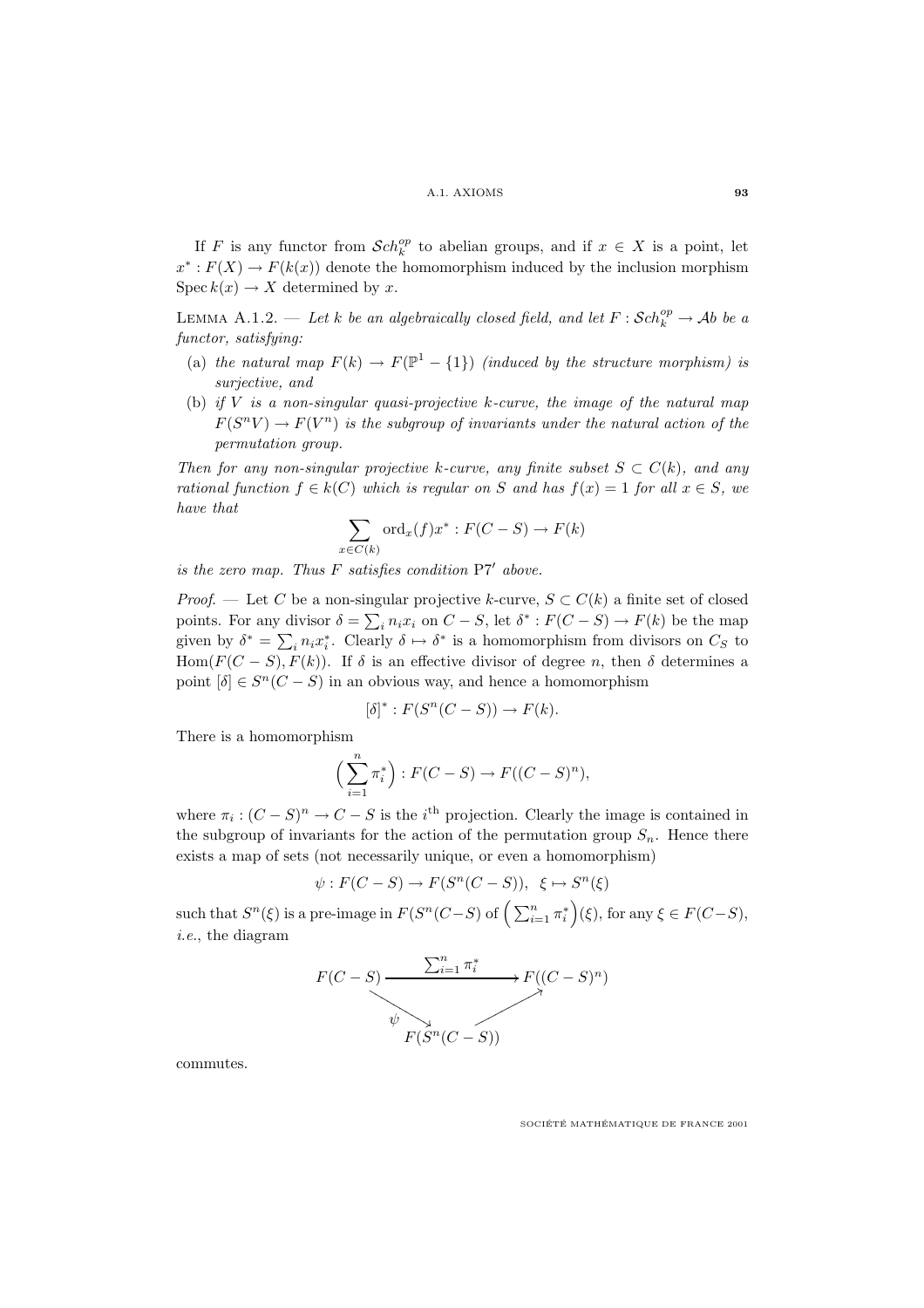#### **94** PICARD FUNCTORS

We claim that for any effective divisor  $\delta = \sum_j n_j x_j$  of degree n on  $C - S$ , we have

(43) 
$$
[\delta]^* \circ \psi = \delta^* \in \text{Hom}(F(C-S), F(k)).
$$

Indeed, let  $\delta = (x_1, \ldots, x_1, x_2, \ldots, x_2, \cdots) \in (C - S)^n$ , where  $x_j$  is repeated  $n_j$  times as a coordinate. Then  $\tilde{\delta}$  is a preimage in  $(C - S)^n$  of  $[\delta] \in S^n((C - S)^n)$ . Hence

$$
\widetilde{\delta}^* \circ \Big( \sum_{i=1}^n \pi_i^* \Big) = [\delta]^* \circ \psi.
$$

On the other hand, from the definitions, it is clear that

$$
\widetilde{\delta}^* \circ \left( \sum_{i=1}^n \pi_i^* \right) = \sum_j n_j x_j^* = \delta^*.
$$

Now suppose  $f \in k(C)$  such that  $f |_{S} = 1$ . Let  $T = f^{-1}(1)$ , and consider f as a morphism  $f: C - T \to \mathbb{P}^1 - \{1\}$ . There is an induced morphism

$$
\widetilde{f}: \mathbb{P}^1 - \{1\} \to S^n(C - T) \hookrightarrow S^n(C - S),
$$

where  $n = \deg f$ . The map  $\tilde{f}$  has the property that if  $\delta_t = f^{-1}(t)$  as a divisor, then  $f(t)=[\delta_t].$ 

Let  $\delta_0 = (f)_0$ ,  $\delta_{\infty} = (f)_{\infty}$  be the divisors of poles and zeroes of f. Then the lemma asserts that

$$
\delta_0^* = \delta_\infty^* : F(C - S) \to F(k).
$$

To prove this, by (43), it suffices to show that

$$
[\delta_0]^* = [\delta_\infty]^* : F(S^n(C - S)) \to F(k).
$$

Since  $f(t) = [\delta_t]$ , it follows that

$$
[\delta_t]^*=t^*\circ \widetilde{f}^*\ \ \forall\ t\in \mathbb{P}^1-\{1\},
$$

and so we are reduced to proving that  $0^* = \infty^* : F(\mathbb{P}^1 - \{1\}) \to F(k)$ .

If  $\pi : \mathbb{P}^1 - \{1\} \to \operatorname{Spec} k$  is the structure morphism, then we are given that

$$
\pi^*: F(k) {\longrightarrow} F(\mathbb{P}^1 - \{1\}),
$$

while clearly  $0^* \circ \pi^*$  and  $\infty^* \circ \pi^*$  both equal the identity on  $F(k)$ . Hence  $0^* = \infty^*$  as desired.  $\Box$ 

Now we can easily show that our "relative" and "simplicial" Picard functors are representable by checking the list of axioms P1–P7 . Because of Lemma A.1.1 and Lemma A.1.2 representability will follows from the representability theorems for the classical Picard functor: we will sketch the arguments below.

We remark that, in the particular case when we have an extension of sheaves as above and we moreover assume that  $\tilde{F}'$  is affine, one can then also deduce representability of  $\widetilde{F}$  by descent, as in Proposition 17.4 of [38].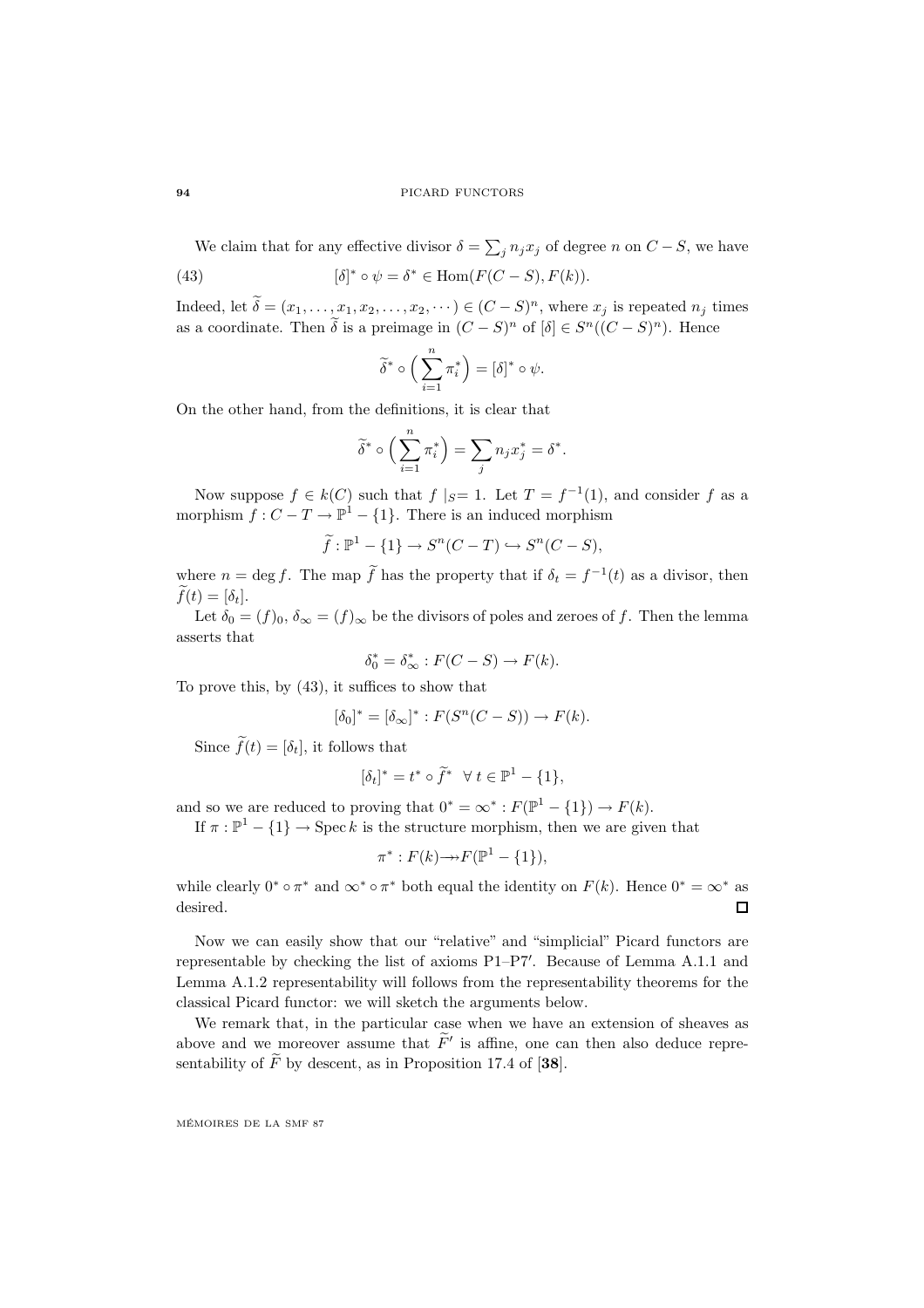### **A.2. Representability of the relative Picard functor**

In order to show representability of fpqc-sheaves one can assume that the base field  $k$  is algebraically closed (see  $[36, \text{ Lemma I.8.9}].$  The fpqc-sheaf associated to the relative Picard functor  $T \mapsto Pic(\overline{X} \times_k T, Y \times_k T)$  in Lemma 2.1.1 will be denoted by Pic<sub>( $\overline{X}$ Y)/k. The exact sequence (5) yields the following short exact sequence of</sub> fpqc-sheaves

$$
0 \to T(\overline{X}, Y) \to \mathrm{Pic}_{(\overline{X}, Y)/k} \to \mathrm{ker}(\mathrm{Pic}_{\overline{X}/k} \to \mathrm{Pic}_{Y/k}) \to 0
$$

Since  $\overline{X}$  is non-singular and complete, we see that to prove representability of  $Pic_{(\overline{X},Y)/k}$ , we reduce immediately to the case when  $\overline{X}$  is connected, hence irreducible. If  $Y = \emptyset$ , then [36] yields the desired representability. If  $\overline{X}$  is irreducible and  $Y \neq \emptyset$ (as we may now assume), then pairs  $(\mathcal{L}, \alpha)$  consisting of line bundles on  $\overline{X}$ , trivialized along  $Y$ , do not admit non-trivial automorphisms. Therefore, the functor which takes a k-scheme T to  $Pic(\overline{X} \times_k T, Y \times_k T)$  is already a sheaf with respect to the Zariski topology and, by descent theory (see [**42**, § 2.1], [**11**, § 8.1]), even with respect to the fpqc-topology.

We now apply our Lemma A.1.1 and Lemma A.1.2 to the functors  $F = \widetilde{F}$  =  $Pic_{(\overline{X},Y)/k}, F' = F' = T(\overline{X},Y)$  and

$$
F'' = \ker(\operatorname{Pic}_{\overline{X}/k} \to \operatorname{Pic}_{Y/k}) = \ker(\operatorname{Pic}_{\overline{X}/k} \to \oplus \operatorname{Pic}_{Y_i/k})
$$

where  $Y_j$  for  $j = 1, ..., r$  are the connected (possibly reducible) components of Y. We have that  $\overline{X}$  integral and  $(\pi_{\overline{X}})_*(\mathcal{O}_{\overline{X}})=(\pi_{Y_i})_*(\mathcal{O}_{Y_i}) = k$ . We then have the following commutative diagram with exact rows and columns

0 0 ↓ ↓ <sup>0</sup> <sup>→</sup> Pic(<sup>T</sup> ) diag −−−−→ ⊕<sup>r</sup> <sup>i</sup>=1 Pic(T ) ↓↓ ↓ F(T ) → Pic(X ×<sup>k</sup> T ) → ⊕<sup>r</sup> <sup>j</sup>=1 Pic(Y<sup>j</sup> ×<sup>k</sup> T ) ↓↓ ↓ <sup>F</sup>(<sup>T</sup> ) <sup>→</sup> Pic(X×kT) Pic(T) → ⊕<sup>r</sup> j=1 Pic(Yj×kT) Pic(T) ↓ ↓ (Pic(T ))⊕r−<sup>1</sup> 0 ↓ 0

Thus we have that the functor  $Q(T)$  in (41) is canonically isomorphic to  $(\text{Pic}(T))\oplus r^{-1}$ . It is then easy to see that Q satisfies the hypotheses  $i$ )  $-$  iii) stated in the Lemma A.1.1.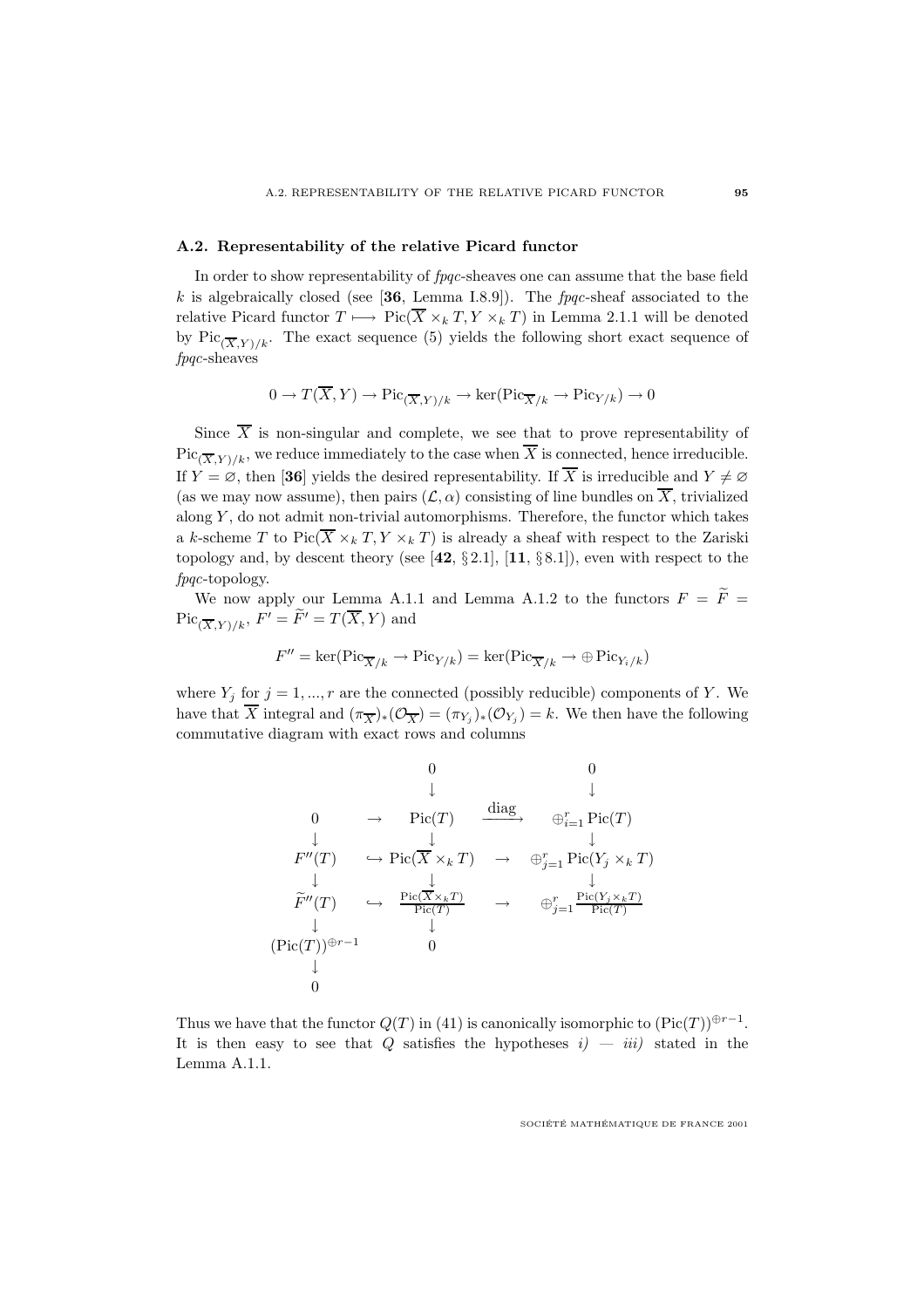#### **96** PICARD FUNCTORS

Let  $\coprod_i Y_i \to Y$  be the normalization of the normal crossing divisor Y, where  $Y_i$ are now the irreducible components of  $Y$ . Consider the following exact sequence

 $0 \to \text{ker}(\text{Pic}_{\overline{X}/k} \to \text{Pic}_{Y/k}) \to \text{ker}(\text{Pic}_{\overline{X}/k} \to \oplus_i \text{Pic}_{Y_i/k}) \xrightarrow{\rho} \text{ker}(\text{Pic}_{Y/k} \to \oplus \text{Pic}_{Y_i/k}).$ In the Lemma 2.1.1 we have shown that the map  $\rho$  above vanishes on the connected components of the identity yielding a description of the semi-abelian scheme  $Pic^0_{\overline{(X},Y)/k}.$ 

### **A.3. Representability of the simplicial Picard functor**

Let  $X$ , be a simplicial scheme. We first construct an explicit functorial isomorphism

$$
\operatorname{Pic}(X_{\scriptscriptstyle\bullet})\xrightarrow{\cong} \mathbb{H}^1(X_{\scriptscriptstyle\bullet},\mathcal{O}_{X_{\scriptscriptstyle\bullet}}^*)
$$

as claimed in Proposition 4.1.1. We clearly can bijectively associate to (the isomorphism class of) a simplicial line bundle  $\mathcal{L}$ , on X. (*i.e.*, to an invertible  $\mathcal{O}_X$ . module) a pair  $(\mathcal{L}, \alpha)$  consisting of a line bundle  $\mathcal L$  on  $X_0$  and an isomorphism  $\alpha$ :  $(d_0)^*(\mathcal{L}) \stackrel{\cong}{\to} (d_1)^*(\mathcal{L})$  on  $X_1$ , satisfying the cocycle condition (as in the Section 4.1).

Assume given:

- 1) an element  $\xi \in \check{H}^1(\mathcal{U}, \mathcal{O}_{X_0}^*)$ , for an open covering  $\mathcal{U} = \{U_i\}_{i \in I}$  of  $X_0$ , corresponding to a line bundle  $\mathcal{L} \in Pic(X_0)$ , together with trivializations  $s_i: \mathcal{O}_{U_i} \stackrel{\cong}{\to}$  $\mathcal{L}\mid_{U_i}$ ; then  $\xi = \{f_{ij} \in \mathcal{O}_{X_0}^*(U_i \cap U_j)\}$  with  $s_i \mid_{U_i \cap U_j} = f_{ij} s_j \mid_{U_i \cap U_j}$
- 2) an isomorphism  $\alpha : (d_0)^*(\mathcal{L}) \stackrel{\cong}{\longrightarrow} (d_1)^*(\mathcal{L})$  satisfying the cocycle condition. Let

$$
V_{ij} \stackrel{\text{def}}{=} d_1^{-1}(U_i) \cap d_0^{-1}(U_j).
$$

Then  ${V_{ij}}_{(i,j)\in I\times I}$  is an open covering of  $X_1$ . Moreover, on  $V_{ij}$  we have trivializations  $d_1^*(s_i)$  of  $(d_1)^*(\mathcal{L})$ , and  $d_0^*(s_j)$  of  $(d_0)^*(\mathcal{L})$ , respectively. Therefore,  $\alpha$  is uniquely determined by  $\alpha_{ij} \in \mathcal{O}_{X_1}^*(V_{ij})$ , satisfying

$$
d_1^*(s_i) = \alpha_{ij} d_0^*(s_j)
$$

on  $V_{ij}$ . The  $\alpha_{ij}$  have to satisfy a compatibility condition: on  $V_{ij} \cap V_{kl}$ , have  $d_1^*(s_i) =$  $d_1^*(f_{ik})d_1^*(s_k)$ , and  $d_0^*(s_j) = d_0^*(f_{jl})d_0^*(s_l)$ , thus

$$
d_1^*(s_i) = d_1^*(f_{ik})d_1^*(s_k) = d_1^*(f_{ik})\alpha_{kl}d_0^*(s_l),
$$

but  $d_1^*(s_i) = \alpha_{ij}d_0^*(s_j) = \alpha_{ij}d_0^*(f_{jl})d_0^*(s_l)$  as well, therefore  $d_0^*(s_l)$  cancels and we obtain

(44) 
$$
d_1^*(f_{ik})\alpha_{kl} = \alpha_{ij}d_0^*(f_{jl})
$$

on  $V_{ij} \cap V_{kl}$ .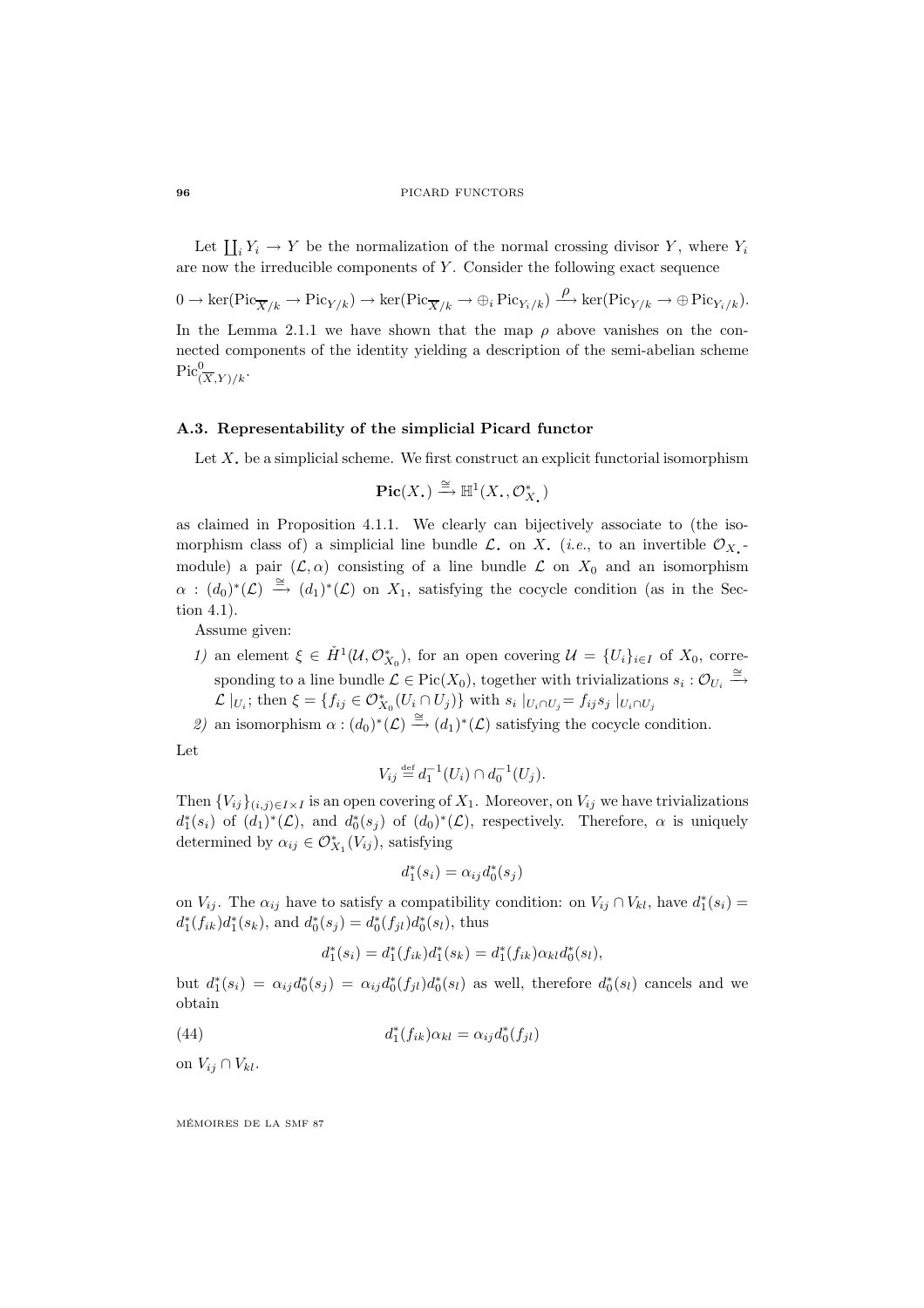Let  $\mathcal{K}_i$  be the canonical (Godement) flasque sheaf of discontinuous sections of  $\mathcal{O}_{X_i}^*$ and let  $\mathcal{Q}_i \stackrel{\text{def}}{=} \frac{\mathcal{K}_i}{\mathcal{O}_{X_i}^*}$  denote the quotient sheaf. We have an exact sequence

$$
0 \to \Gamma(X_i, \mathcal{O}_{X_i}^*) \to \Gamma(X_i, \mathcal{K}_i) \to \Gamma(X_i, \mathcal{Q}_i) \to H^1(X_i, \mathcal{O}_{X_i}^*) \to 0
$$

Choose a function  $\varphi: X_0 \to I$  such that  $x \in U_{\varphi(x)}$  for any  $x \in X$ . This determines well defined sections  $t_i \in \mathcal{K}_0(U_i)$ ,  $t_i(x) = f_{i\varphi(x)} \in \mathcal{O}_{X_0,x}^*$ . For any  $x \in U_i \cap U_j$ , we have  $f_{ij} = f_{i\varphi(x)} f_{j\varphi(x)}^{-1} \in \mathcal{O}_{X_0,x}^*$ , therefore:  $t_i = f_{ij} t_j$  on  $U_i \cap U_j$  and the images of  $t_i$ in  $\mathcal{Q}_0(U_i)$  patch together to give a global section  $t \in \Gamma(X_0, \mathcal{Q}_0)$ . By construction,

$$
[t] \in \frac{\Gamma(X_0, \mathcal{Q}_0)}{\operatorname{im} \Gamma(X_0, \mathcal{K}_0)} = H^1(X_0, \mathcal{O}_{X_0}^*)
$$

is the class of the given line bundle  $\mathcal L$  on  $X_0$ .

Next, we have a natural element  $\beta \in \Gamma(X_1, \mathcal{K}_1)$ , given by

 $\beta(x) = \alpha_{\varphi(d_1(x))\varphi(d_0(x))} \in \mathcal{O}_{X_0,x}^*;$ 

note that  $x \in V_{\varphi(d_1(x))\varphi(d_0(x))}$  by the definition of  $\varphi$ . We claim that (writing the group operation in  $\Gamma(X_1, \mathcal{Q}_1)$  multiplicatively):

(45) 
$$
[\beta] = \frac{d_0^*(t)}{d_1^*(t)} \in \frac{\Gamma(X_1, \mathcal{K}_1)}{\Gamma(X_1, \mathcal{O}_{X_1}^*)} \subset \Gamma(X_1, \mathcal{Q}_1).
$$

In fact, on  $V_{ij}$  we have that  $d_1^*(t)$  is the image of  $d_1^*(t_i)$  where  $d_1^*(t_i)(x)$  =  $d_1^*(f_{i\varphi(d_1(x))}) \in \mathcal{O}_{X_1,x}^*$ ; similarly,  $d_0^*(t)$  is the image of  $d_0^*(t_j)$  where  $d_0^*(t_j)(x) =$  $d_0^*(f_{j\varphi(d_0(x))}) \in \mathcal{O}_{X_1,x}^*$ . From the definition of  $\mathcal{Q}_1$  as a quotient sheaf, the claimed formula (45) will be proved if: for any  $i, j \in I$  and  $x \in V_{ij}$ ,  $d_1^*(t_i)(d_0^*(t_j))^{-1}\beta(x)$ defines a section in  $\mathcal{O}_{X_1}^*(V_{ij})$ . From the identity (44) we have

$$
d_1^*(t_i)(d_0^*(t_j))^{-1}\beta(x) = d_1^*(f_{i\varphi(d_1(x))})(d_0^*(f_{j\varphi(d_0(x))}))^{-1}\alpha_{\varphi(d_1(x))\varphi(d_0(x))} = \alpha_{ij} \in \mathcal{O}_{X_1,x}^*
$$

Thus, given a simplicial line bundle, therefore data as in 1) and 2) above, together with a choice of  $\varphi: X \to I$  we get an element of  $\mathbb{H}^1(X, \mathcal{O}_X^*)$  computed by means of the canonical Godement resolution of the simplicial sheaf  $\mathcal{O}_{X}^*$ .

It is now easy to verify that this construction is independent of the additional choices made (the local trivializations  $s_i$  and the map  $\varphi$ ), and defines a homomorphism

$$
\mathrm{Pic}(X_{\scriptscriptstyle\bullet})\to {\mathbb H}^1(X_{\scriptscriptstyle\bullet}, {\mathcal O}_{X_{\scriptscriptstyle\bullet}}^*).
$$

Conversely, we see that  $\mathbb{H}^1(X, \mathcal{O}_X^*)$  is identified with the  $H^1$  of the following complex

$$
\Gamma(X_0,\mathcal{K}_0)\to \Gamma(X_1,\mathcal{K}_1)\oplus \Gamma(X_0,\mathcal{Q}_0)\to \Gamma(X_2,\mathcal{K}_2)\oplus \Gamma(X_1,\mathcal{Q}_1).
$$

Given a cycle  $(\beta, t) \in \Gamma(X_1, \mathcal{K}_1) \oplus \Gamma(X_0, \mathcal{Q}_0)$ , we can choose an open cover  $\{U_i\}$  of  $X_0$  and pre-images  $t_i \in \mathcal{K}_0(U_i)$  of t, and we will then obtain  $f_{ij} \in \mathcal{O}_{X_0}^*(U_i \cap U_j)$ satisfying  $t_i = f_{ij} t_j$  in  $\mathcal{K}_0(U_i \cap U_j)$ . Now one immediately verifies that the  $f_{ij}$  define an invertible sheaf  $\mathcal L$  on  $X_0$ , and (reversing the earlier arguments)  $\beta$  determines an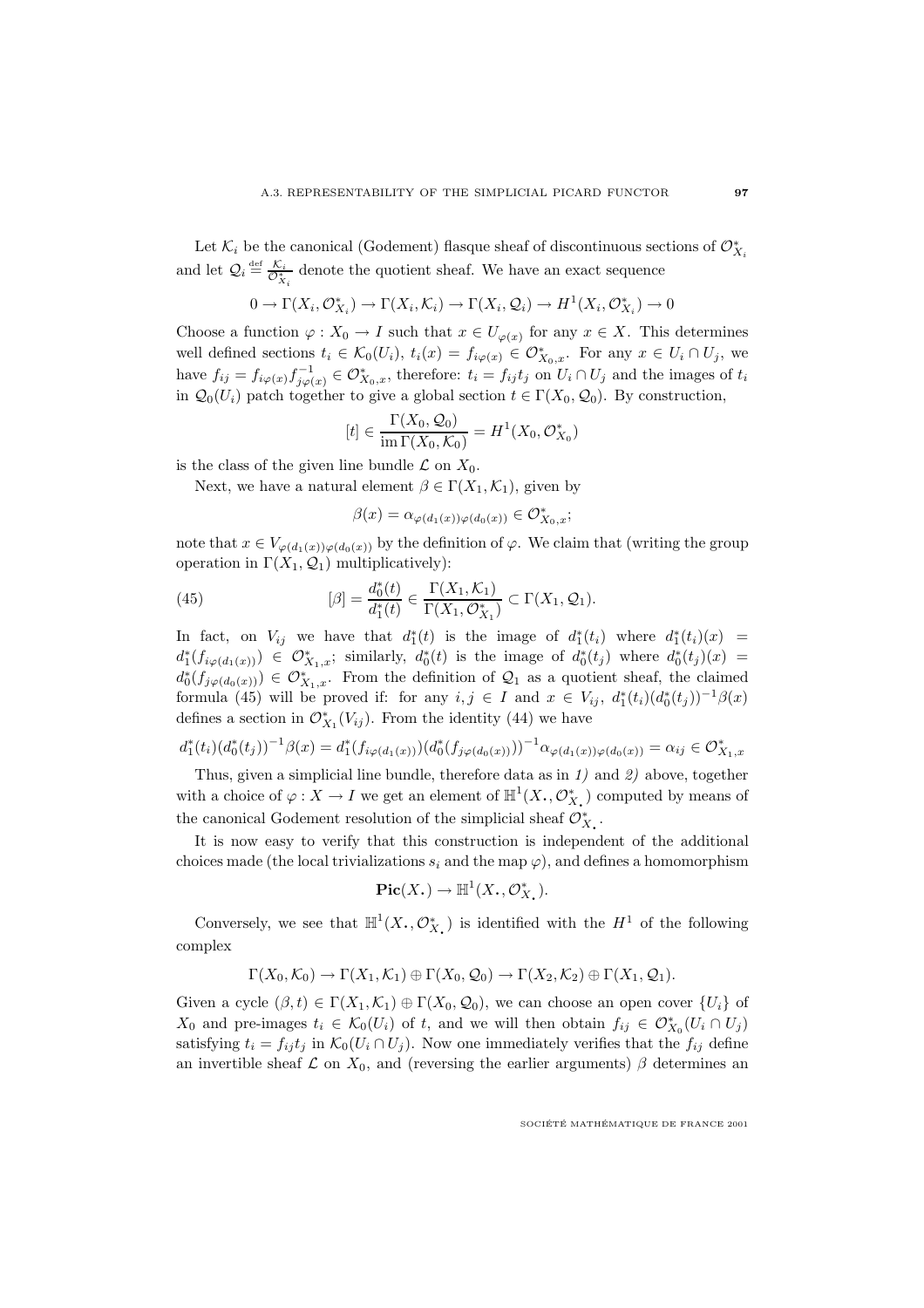#### **98** PICARD FUNCTORS

isomorphism  $\alpha : d_0^* \mathcal{L} \stackrel{\cong}{\longrightarrow} d_1^* \mathcal{L}$ . Since  $\beta$  maps to 0 in  $\Gamma(X_2, \mathcal{K}_2)$ , we deduce that  $\alpha$ satisfies the cocycle condition.

We now come to the proof of the representability of the simplicial Picard functor. Let  $X$ , be a smooth and proper simplicial  $k$ -scheme. To prove representability of the simplicial Picard functor, we again reduce to the case when  $k$  is algebraically closed, using [**36**, Lemma I.8.9]. Then we may further reduce to the case when  $(\pi_{X_{\bullet}})_{*}(\mathcal{O}_{X_{\bullet}})=k$ . Then we have

(46) 
$$
\mathbf{Pic}_{X_{\bullet}/k}(T) = \frac{\operatorname{Pic}(X_{\bullet} \times_k T)}{\operatorname{Pic} T}
$$

since we can choose a base point in X.. We let  $\mathbb{Z}^{X_a}$  denote the free abelian group on the connected components of  $X_a$ ,  $a = 0, 1, \ldots$ , and let  $\pi_a : X_a \to k$  be the structural morphism.

We then set (cf. Chapter 4)

$$
K \stackrel{\text{def}}{=} \ker(\mathbb{Z}^{X_0} \to \mathbb{Z}^{X_1})
$$
  
\n
$$
C \stackrel{\text{def}}{=} \operatorname{coker}(\mathbb{Z}^{X_0} \to \mathbb{Z}^{X_1})
$$
  
\n
$$
F' \stackrel{\text{def}}{=} T(\overline{X}_{\cdot}) \stackrel{\text{def}}{=} \frac{\ker((\pi_1)_* \mathbb{G}_{m, X_1} \to (\pi_2)_* \mathbb{G}_{m, X_2})}{\operatorname{im}((\pi_0)_* \mathbb{G}_{m, X_0} \to (\pi_1)_* \mathbb{G}_{m, X_1})}
$$
  
\n
$$
F(T) \stackrel{\text{def}}{=} \operatorname{Pic}(X_{\cdot} \times_k T)
$$
  
\n
$$
F''(T) \stackrel{\text{def}}{=} \ker(\operatorname{Pic}(X_0 \times_k T) \to \operatorname{Pic}(X_1 \times_k T))
$$
  
\n
$$
G \stackrel{\text{def}}{=} \frac{\ker((\pi_2)_* \mathbb{G}_{m, X_2} \to (\pi_3)_* \mathbb{G}_{m, X_3})}{\operatorname{im}((\pi_1)_* \mathbb{G}_{m, X_1} \to (\pi_2)_* \mathbb{G}_{m, X_2})}
$$
  
\n
$$
\widetilde{G} = \operatorname{associated} f \text{pqc sheaf.}
$$

We then have an exact sequence of pre-sheaves

$$
0 \to F' \to F \to F'' \to G
$$

and, for each  $T \in \mathcal{S}ch_k$ , a commutative diagram of complexes

$$
0 \to F'(T) \to F(T) \to F''(T) \to G(T)
$$
  

$$
\downarrow \qquad \qquad \downarrow \qquad \qquad \downarrow
$$
  

$$
0 \to \tilde{F}'(T) \to \tilde{F}(T) \to \tilde{F}''(T) \to \tilde{G}(T)
$$

with exact top row. By (46), we have that  $F(T) \to \widetilde{F}(T)$  is surjective with kernel  $Pic(T)$ . Moreover we have the following commutative diagram with exact rows and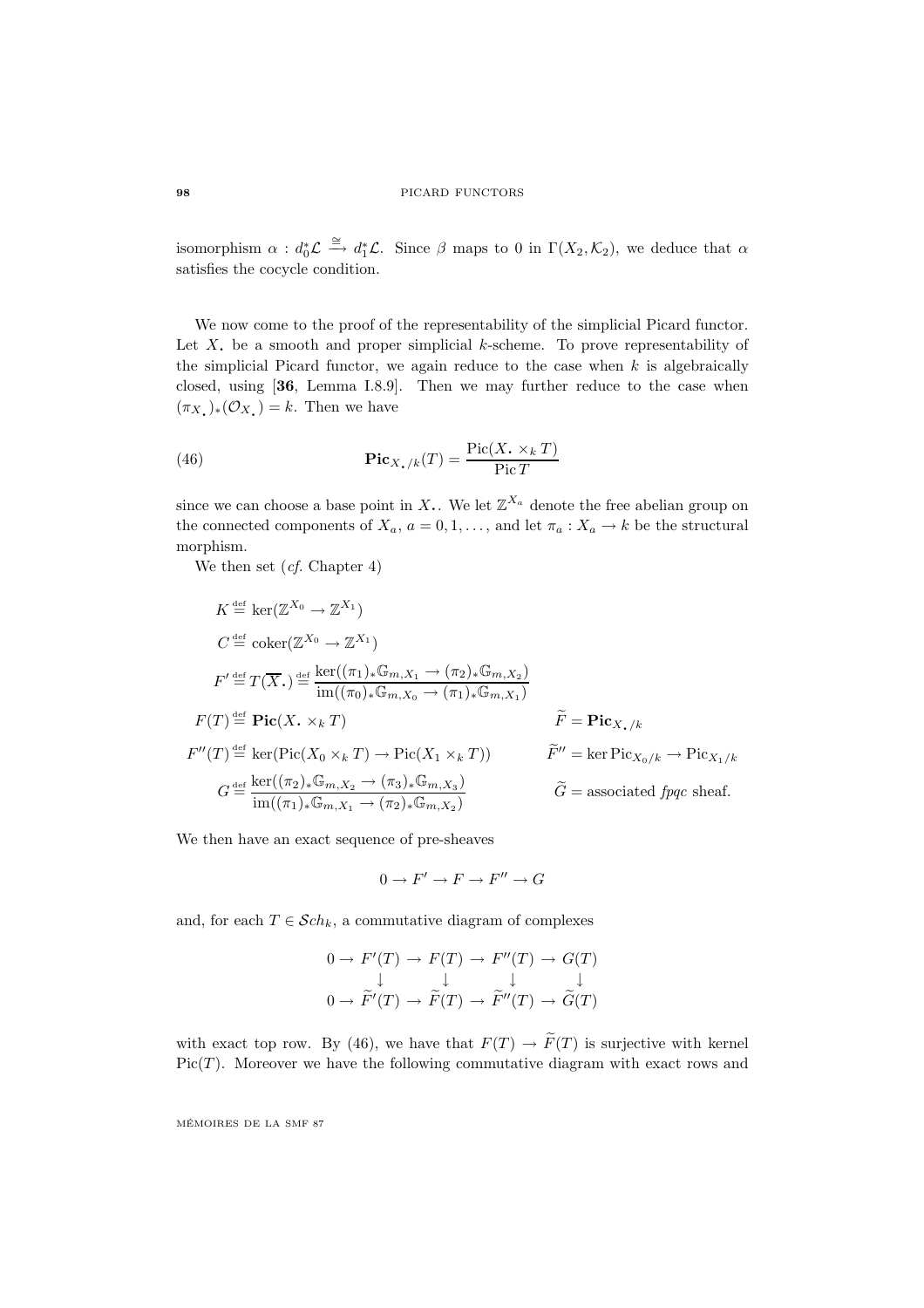columns:

$$
\begin{array}{ccccccccc} 0 & 0 & 0 & 0 \\ \downarrow & \downarrow & & \downarrow \\ \mathrm{Pic}(T)\otimes K \to & \oplus_{i=1}^r\mathrm{Pic}(T) & \to & \oplus_{j=1}^s\mathrm{Pic}(T) \\ \downarrow & & \downarrow & & \downarrow \\ F''(T) & \hookrightarrow \oplus_{i=1}^r\mathrm{Pic}(X_0^i\times_k T) \to \oplus_{j=1}^s\mathrm{Pic}(X_1^j\times_k T) \\ & & \downarrow & & \downarrow \\ \widetilde{F}''(T) & \hookrightarrow \oplus_{i=1}^r\frac{\mathrm{Pic}(X_0^i\times_k T)}{\mathrm{Pic}(T)} \to \oplus_{j=1}^s\frac{\mathrm{Pic}(X_1^j\times_k T)}{\mathrm{Pic}(T)} \\ & & \downarrow & & \downarrow \\ \mathrm{Pic}(T)\otimes C & 0 & 0 \\ & & \downarrow & & 0 \end{array}
$$

Now we can see that  $F'(T) \cong \tilde{F}'(T)$  in fact:  $F'$  is of  $\mathbb{G}_m$ -type whence the map  $F'(T) \to F'(T)$  is surjective with finite kernel but the finite kernel is actually zero being isomorphic to the kernel of the injective map  $Pic(T) \hookrightarrow Pic(T) \otimes K$ . Now we let G' denote the image of F in F''. The associated fpqc-sheaf  $\tilde{G}'$  is representable, in fact:  $\tilde{G}'$  is the kernel of the homomorphism of group schemes  $\tilde{F}'' \to \tilde{G}$ . We then have the following commutative diagram with exact rows:

$$
0 \to F'(T) \to F(T) \to G'(T) \to 0
$$
  

$$
\downarrow \qquad \qquad \downarrow
$$
  

$$
0 \to \widetilde{F}'(T) \to \widetilde{F}(T) \to \widetilde{G}'(T) \to Q(T) \to 0
$$

where, by definition,  $Q(T)$  is the cokernel of  $F(T) \to G'(T)$  and we can apply our Lemma A.1.1 and Lemma A.1.2. As G is of  $\mathbb{G}_m$ -type then the map  $G(T) \rightarrow \widetilde{G}(T)$ is surjective with finite kernel  $G_0(T)$ . Moreover we have that  $Pic(T)$  and  $Q(T)$  are respectively the kernel and the cokernel of  $G'(T) \to G'(T)$ . Considering G' as the kernel of the homomorphism of group schemes  $\tilde{F}'' \to \tilde{G}$  we can see that there is a functorial exact sequence

(47) 
$$
0 \to \text{finite group} \to Q(T) \to \text{Pic}(T) \otimes C
$$

where the finite group is a subgroup of  $G_0(T)$  whence it is zero whenever  $H^0(T, \mathcal{O}_T^*)$ is divisible  $e.g.,$  if  $T$  is an artinian algebra or a strictly Hensel local ring.

Therefore we can easily check the vanishing conditions of Lemma A.1.1:  $i$ ) ii) follow from  $(47)$ , and iii) follows by a diagram chase using  $(47)$  since Pic and  $H^0(T, \mathcal{O}_T^*)$  commute with the relevant direct limits.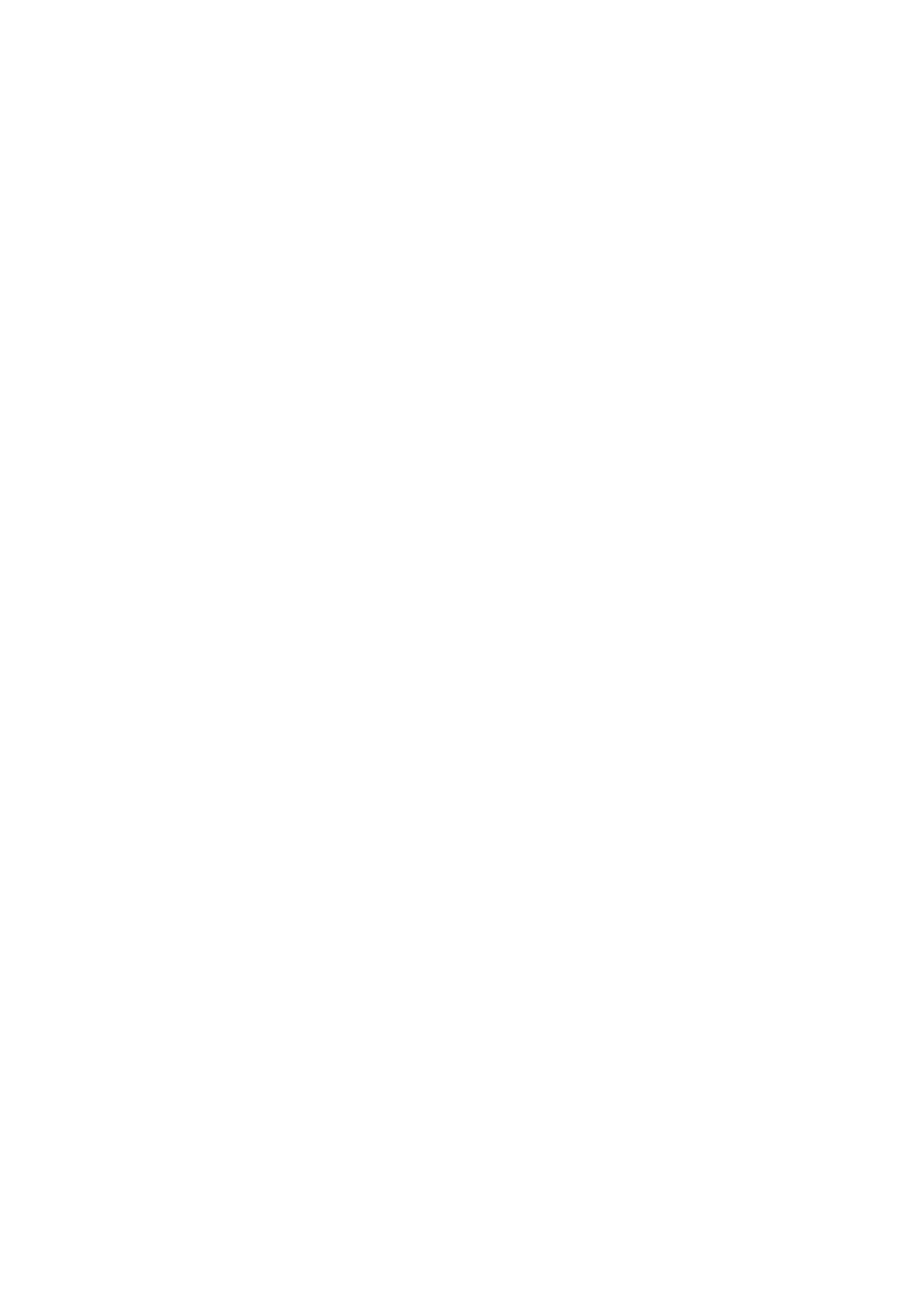## **BIBLIOGRAPHY**

- [1] L. Barbieri-Viale On algebraic 1-motives related to Hodge cycles, preprint math.AG/0103179, 2001.
- [2] L. Barbieri-Viale, C. Pedrini and C. Weibel Roitman's theorem for singular complex projective surfaces, Duke Math. J. **84**, No. 1, (1996) 155–189.
- [3] L. Barbieri-Viale, A. Rosenschon and M. Saito Deligne's conjecture on 1-motives, preprint math.AG/0102150, 2001.
- [4] L. BARBIERI-VIALE and V. SRINIVAS On the Néron-Severi group of a singular variety, J. Reine Ang. Math. (Crelles Journal) **435** (1993) 65–82.
- [5] L. BARBIERI-VIALE and V. SRINIVAS The Néron-Severi group and the mixed Hodge structure on H<sup>2</sup>, J. Reine Ang. Math. (Crelles Journal) **450** (1994) 37–42.
- [6] L. BARBIERI-VIALE and V. SRINIVAS Albanese and Picard 1-motives, C. R. Acad. Sci. Paris, t. **326**, Série I (1998) 1397-1401.
- [7] J. Biswas Topics in Algebraic Cycles, PhD Thesis, TIFR and University of Mumbai, 1997.
- [8] J. Biswas and V. Srinivas Roitman's theorem for singular projective varieties, Compositio Math. **119** (1999) 213–237.
- [9] J. BISWAS and V. SRINIVAS A Lefschetz  $(1, 1)$ -Theorem for normal projective complex varieties, Duke Math. J. **101** (2000) 427–458.
- [10] J-F. BOUTOT Schéma de Picard local, Springer LNM 632, 1978.
- [11] S. BOSCH, W. LUTKEBOHMERT and M. RAYNAUD Néron Models, Springer Ergebnisse der Math. **21** Heidelberg, 1990.
- [12] J.A. Carlson The one-motif of an algebraic surface, Compositio Math. **56** (1985) 271–314.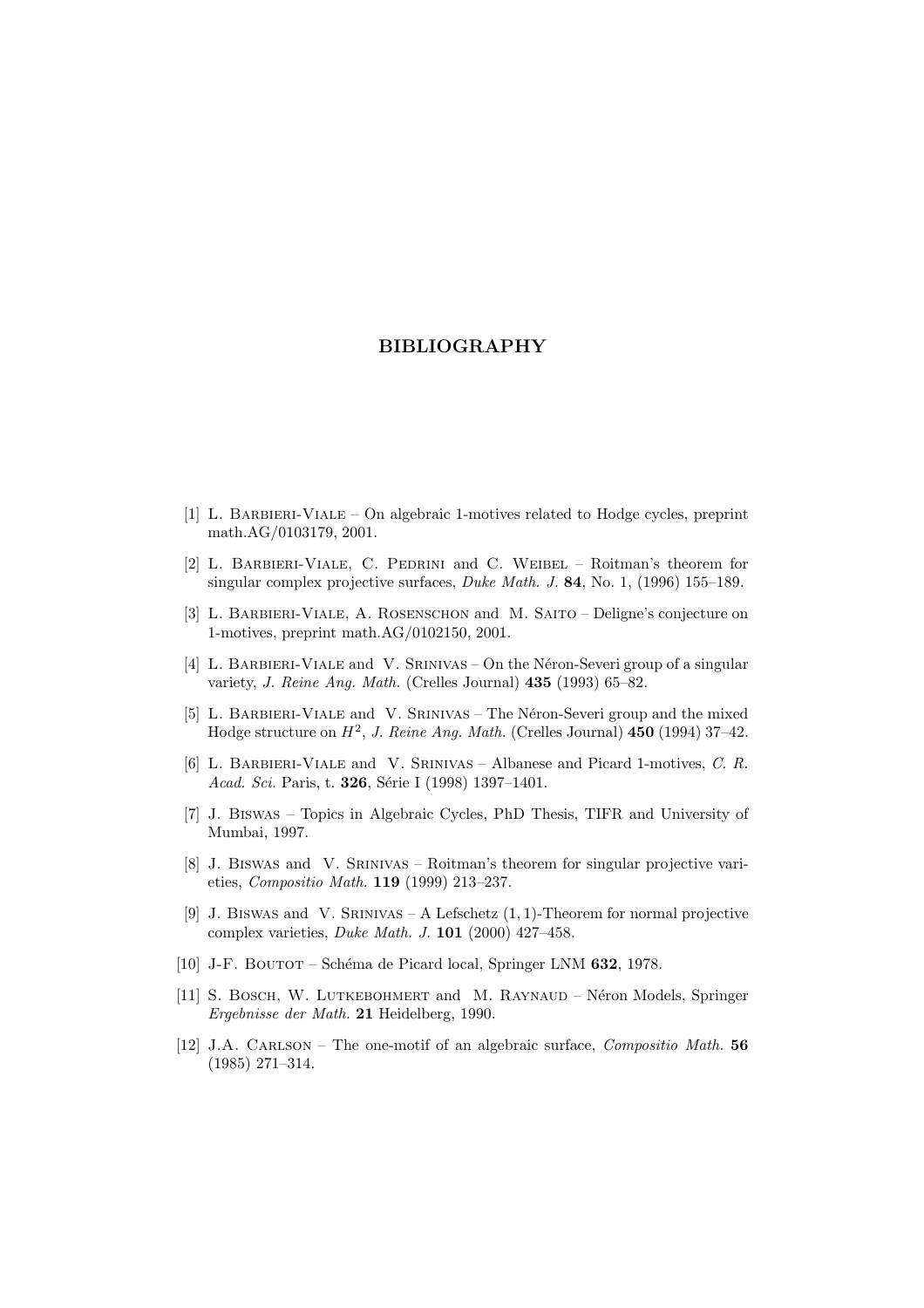#### **102** BIBLIOGRAPHY

- [13] C. CHEVALLEY Sur la théorie de la variété de Picard, American J. Math. 82 (1960) 435-490.
- [14] P. DELIGNE Equations differentielles à points singuliers réguliers, Springer LNM **163** Heidelberg, 1970.
- [15] P. Deligne Th´eorie de Hodge II, III Publ. Math. IHES **40** (1972) 5–57 and Publ. Math. IHES **44** (1974) 5–78.
- [16] P. Deligne A quoi servent les motifs ?, in "Motives" Proc. Symp. Pure Math AMS **55**, Part 1, (1994) 143–161.
- [17] P. Deligne Letter to H. Esnault, November 4, 1994.
- [18] P. DELIGNE and L. ILLUSIE Rélèvements modulo  $p^2$  et décomposition du complexe de de Rham, Invent. Math. **89** (1987) 247–270.
- [19] H. ESNAULT, V. SRINIVAS and E. VIEHWEG The universal regular quotient of the Chow group of points on projective varieties, Inv. Math. **135** (1999) 595–664.
- $[20]$  H. ESNAULT and E. VIEHWEG Lectures on vanishing theorems, Birkäuser DMV Seminar **20** Basel, 1992.
- [21] W. Fulton Intersection theory, Springer Ergebnisse der Math. **2** Heidelberg, 1984.
- [22] H. GILLET On the K-theory of surfaces with multiple curves and a conjecture of Bloch, Duke Math. J. **51**, No. 1, (1984) 195–233.
- $[23]$  A. GROTHENDIECK Technique de descente et théorèmes d'existence en géométrie algébrique I–VI, "Fondements de la Géométrie Algébrique" Extraits du Séminaire BOURBAKI 1957/62.
- [24] A. GROTHENDIECK et al.  $SGA2$  Cohomologie locale des faisceaux cohérents et théorèmes de Lefschetz locaux et globaux (1962), North-Holland, Amsterdam, 1968.
- [25] A. GROTHENDIECK et al.  $SGA4$  Théorie des topos et cohomologie étale des sch´emas (1963-64), Springer LNM **269 270 305**, Heidelberg, 1972-73.
- [26] A. GROTHENDIECK et al.  $SGA6$  Théorie des intersections et théorème de Riemann-Roch (1966-67), Springer LNM **589**, 1977.
- [27] A. GROTHENDIECK et al.  $SGA7$  Groupes de monodromie en géométrie alg´ebrique (1967-68), Springer LNM **288 340**, 1972-73.
- [28] R. Hartshorne Ample subvarieties of algebraic varieties, Springer LNM **156**, 1970.
- [29] R. HARTSHORNE On the De Rham cohomology of algebraic varieties,  $Publ$ . Math. IHES **45** (1976) 5–99.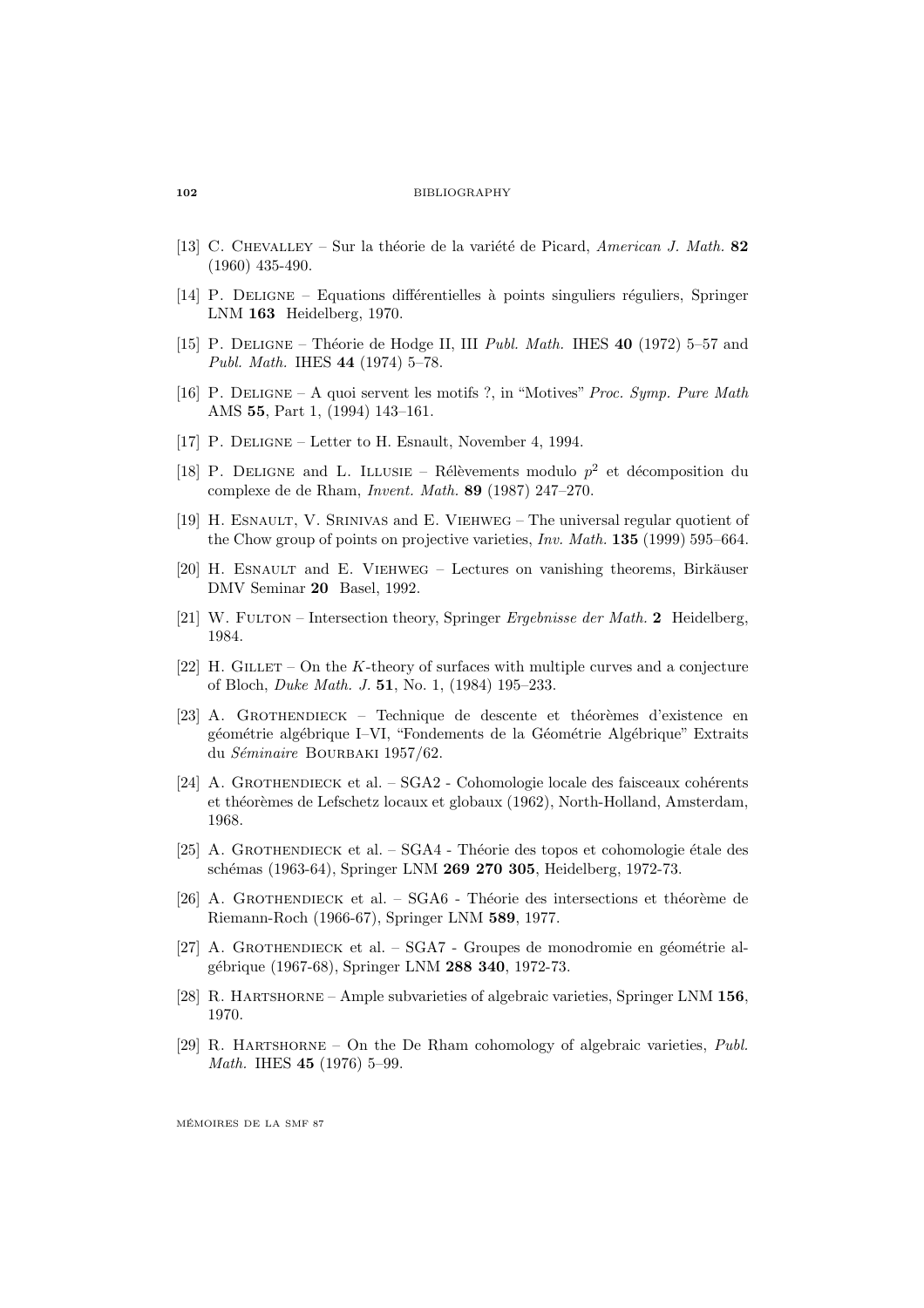## BIBLIOGRAPHY **103**

- [30] M. LEVINE and C. WEIBEL Zero-cycles and complete intersections on singular varieties, J. Reine Ang. Math. (Crelles Journal) **359** (1985) 106–120.
- [31] S. Lichtenbaum Suslin homology and Deligne 1-motives, in "Algebraic Ktheory and algebraic topology" NATO ASI Series, 1993, 189–197.
- [32] B. Mazur and W. Messing Universal extensions and one dimensional crystalline cohomology, Springer LNM **370**, 1974.
- [33] J. S. MILNE Étale cohomology, *Princeton University Press*, Princeton, New Jersey, 1980.
- [34] D. MUMFORD Biextensions of formal groups, International Colloquium on Algebraic Geometry (Bombay, 1968) Oxford University Press, 1969, 307–322.
- [35] D. MUMFORD The topology of normal singularities on an algebraic surface and a criterion for simplicity, Publ. Math. IHES **9** (1961) 5-22.
- [36] J. MURRE On contravariant functors from the category of preschemes over a field into the category of abelian groups (with application to the Picard functor), Publ. Math. IHES **23** (1964) 581–619.
- [37] F. Oort A construction of generalized Jacobian varieties by group extensions, Math. Annalen **147** (1962) 277–286.
- [38] F. Oort Commutative group schemes, Springer LNM **15**, 1966.
- [39] N. RAMACHANDRAN Albanese and Picard 1-motives, Ph D Thesis (preliminary version, 1995).
- [40] N. RAMACHANDRAN Albanese and Picard one-motives of schemes, preprint, math.AG/9804042, 1998.
- [41] N. RAMACHANDRAN A conjecture of Deligne on one-motives, preprint, math.AG/9806117, 1998.
- [42] M. Raynaud Sp´ecialisation du foncteur de Picard, Publ. Math. IHES **38** (1970) 27–76.
- $[43]$  M. RAYNAUD 1-motifs et monodromie géométrique, Exposé VII, Astérisque **223** (1994) 295–319.
- [44] M. Saito Mixed Hodge modules, Publ. RIMS Kyoto Univ. **26** (1990) 221–333.
- [45] M. SAITO Introduction to mixed Hodge modules, Astérisque, **179-180** (1989) 145-162.
- [46] S. SAITO Torsion zero-cycles and étale homology of singular schemes,  $Duke$ Math. J. **64**, No. 1, (1991) 71–83.